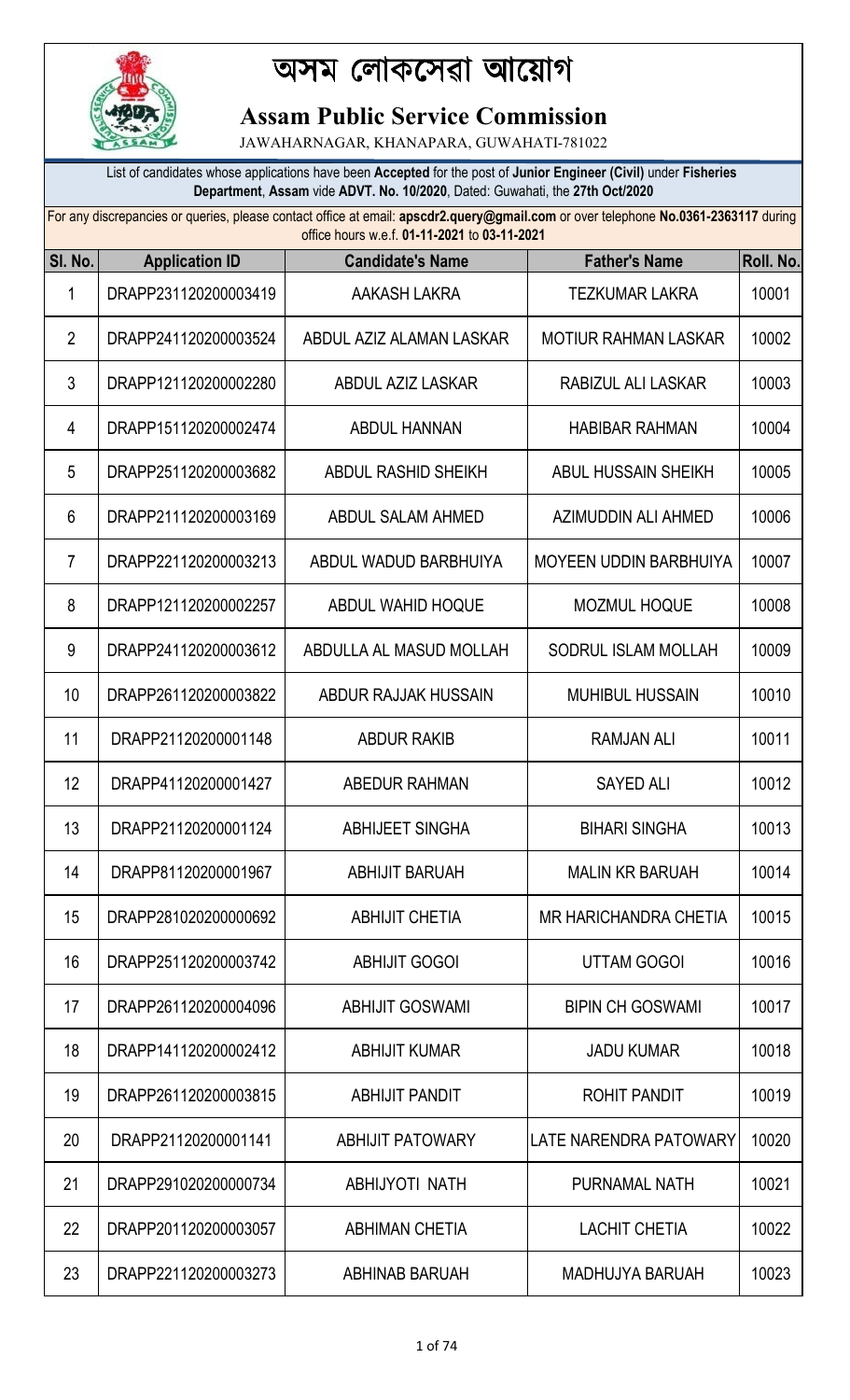| SI. No. | <b>Application ID</b> | <b>Candidate's Name</b>          | <b>Father's Name</b>                        | Roll. No. |
|---------|-----------------------|----------------------------------|---------------------------------------------|-----------|
| 24      | DRAPP31120200001278   | <b>ABHINAB DAS</b>               | <b>NIRMAL DAS</b>                           | 10024     |
| 25      | DRAPP241120200003525  | ABHINANDAN BORDOLOI              | NAYANMONI BORDOLOI                          | 10025     |
| 26      | DRAPP191120200002903  | <b>ABHINANDAN NEOG</b>           | <b>SIMANTA KUMAR NEOG</b>                   | 10026     |
| 27      | DRAPP21120200001123   | ABHINAV CHAKRABORTY              | <b>LATE NIDARSHAN</b><br><b>CHAKRABORTY</b> | 10027     |
| 28      | DRAPP231120200003441  | <b>ABHINAV PHUKON</b>            | <b>GOPAL PHUKON</b>                         | 10028     |
| 29      | DRAPP51120200001480   | <b>ABHISEK PHONGLOSA</b>         | NIL KANTA PHONGLOSA                         | 10029     |
| 30      | DRAPP121120200002289  | <b>ABHISHEK BHAGOWATI</b>        | <b>JYOTI PRASAD BHAGOWATI</b>               | 10030     |
| 31      | DRAPP241120200003609  | <b>ABHISHEK DAS</b>              | <b>MIHIR RANJAN DAS</b>                     | 10031     |
| 32      | DRAPP261120200004041  | <b>ABHISHEK DAS</b>              | <b>ATUL CHANDRA DAS</b>                     | 10032     |
| 33      | DRAPP211120200003149  | <b>ABHISHEK DEV</b>              | <b>AKHILENDU DEV</b>                        | 10033     |
| 34      | DRAPP291020200000730  | <b>ABHISHEK DUTTA</b>            | <b>GOURANGA DUTTA</b>                       | 10034     |
| 35      | DRAPP181120200002774  | <b>ABHISHEK SHEKHAR</b>          | SACHCHIDANAND SINGH                         | 10035     |
| 36      | DRAPP191120200002871  | <b>ABHISHEK THAKUR</b>           | <b>ANAND THAUR</b>                          | 10036     |
| 37      | DRAPP271120200004410  | <b>ABINAKSHI KONWAR</b>          | <b>DEBAJIT KONWAR</b>                       | 10037     |
| 38      | DRAPP271120200004190  | <b>ABINASH BORUAH</b>            | CHANDRA KANTA BORUAH                        | 10038     |
| 39      | DRAPP91120200002119   | <b>ABINASH KALITA</b>            | <b>KHARGESWAR KALITA</b>                    | 10039     |
| 40      | DRAPP281020200000698  | <b>ABINASH KOTOKY</b>            | <b>ANIL KOTOKY</b>                          | 10040     |
| 41      | DRAPP91120200002122   | <b>ABINASH MOSAHARY</b>          | PETER MOSAHARY                              | 10041     |
| 42      | DRAPP51120200001490   | <b>ABINASH NEOG</b>              | <b>JOGEN NEOG</b>                           | 10042     |
| 43      | DRAPP211120200003185  | <b>ABINASH PHUKON</b>            | <b>JOGEN PHUKON</b>                         | 10043     |
| 44      | DRAPP241120200003507  | <b>ABINASH SARMA</b>             | <b>DIPAK SARMA</b>                          | 10044     |
| 45      | DRAPP241120200003629  | <b>ABU AHMED SALMAN MAZUMDER</b> | <b>ANWAR HUSSAIN</b><br><b>MAZUMDER</b>     | 10045     |
| 46      | DRAPP221120200003278  | ABU MD SUFIAN LASKAR             | <b>MUSLIM UDDIN LASKAR</b>                  | 10046     |
| 47      | DRAPP301020200000927  | ABU NASHER MAZUMDER              | <b>SHYAMS UDDIN MAZUMDER</b>                | 10047     |
| 48      | DRAPP221120200003274  | ABU SALAM CHOUDHURY              | <b>JAHIR UDDIN CHOUDHURY</b>                | 10048     |
| 49      | DRAPP71120200001714   | ABU SALIM AHMED                  | <b>FAIZUDDIN AHMED</b>                      | 10049     |
| 50      | DRAPP141120200002366  | ABU SHABNAM SIDDIQUEI            | ABU BAKKAR SIDDIQUE                         | 10050     |
| 51      | DRAPP271120200004483  | ABU ZAFAR BARBHUIYA              | SAIDUL HAQUE BARBHUIYA                      | 10051     |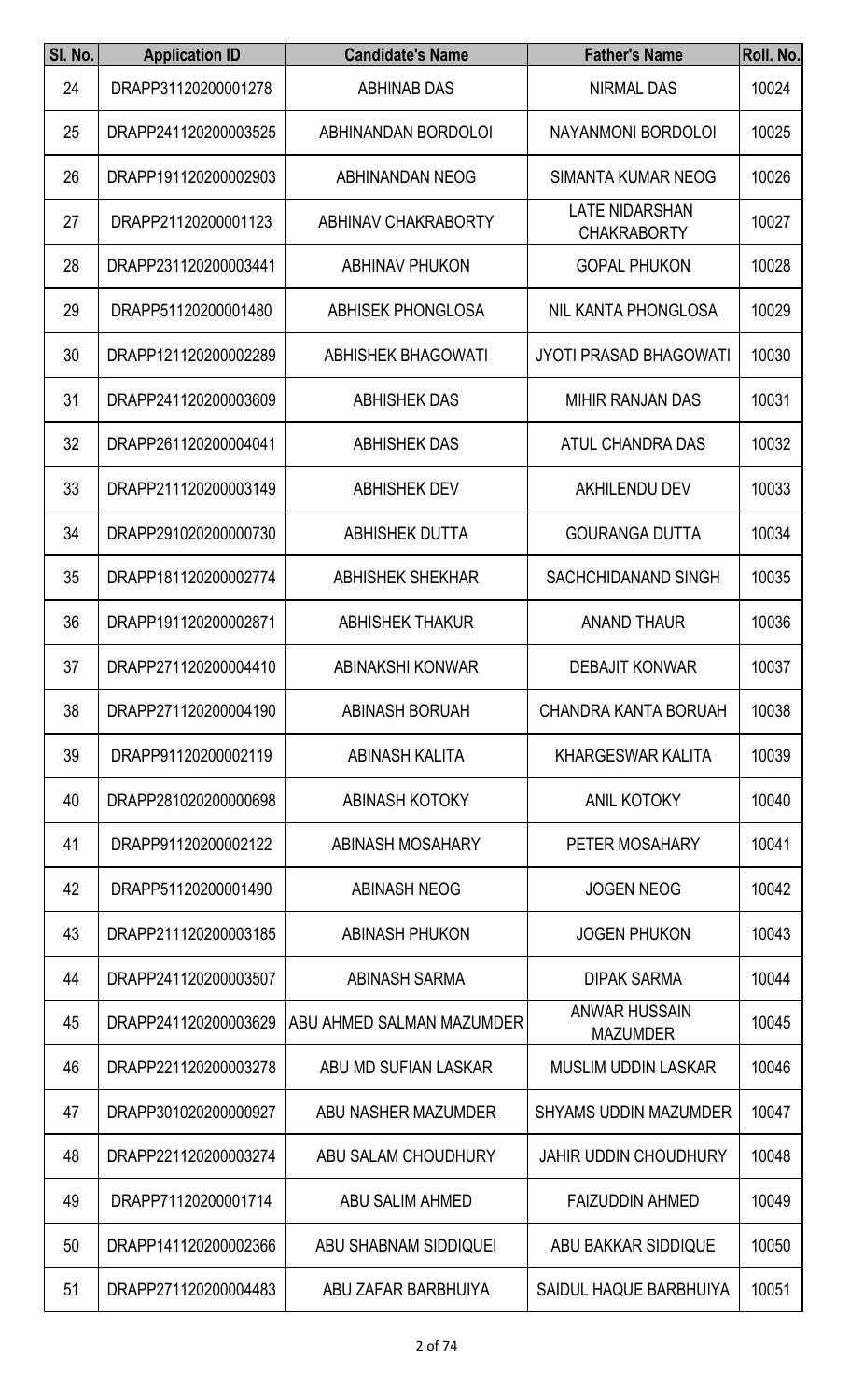| SI. No. | <b>Application ID</b> | <b>Candidate's Name</b>                   | <b>Father's Name</b>                       | Roll. No. |
|---------|-----------------------|-------------------------------------------|--------------------------------------------|-----------|
| 52      | DRAPP251120200003801  | ABUL FAZAL BORBHUIYA                      | ABDUL HAMID BARBHUIYA                      | 10052     |
| 53      | DRAPP211120200003200  | ABUL HASSAN BARBHUIYA                     | ABDUL QUDDUS BARBHUIYA                     | 10053     |
| 54      | DRAPP121120200002256  | ABUL KALAM BARBHUIYA                      | <b>JABAN ALI BARBHUIYA</b>                 | 10054     |
| 55      | DRAPP251120200003664  | ABUL KALAM MIRA                           | <b>NOOR UDDIN MIRA</b>                     | 10055     |
| 56      | DRAPP71120200001720   | ABUL KALAM MOHAMAD NUMAN<br><b>LASKAR</b> | MUSLIM UDDIN LASKAR                        | 10056     |
| 57      | DRAPP231120200003358  | ABUL KASHIM BARBHUIYA                     | <b>FAIZUR RAHMAN BARBHUIYA</b>             | 10057     |
| 58      | DRAPP261120200004008  | <b>ABUL KAYEM AZAD</b>                    | <b>HASHEM ALI</b>                          | 10058     |
| 59      | DRAPP311020200000973  | <b>ACHINTA KR BORUAH</b>                  | DAMBORUDHAR BORUAH                         | 10059     |
| 60      | DRAPP261120200003962  | <b>ACHINTYA BRAHMA</b>                    | RAJANI KANTA BRAHMA                        | 10060     |
| 61      | DRAPP81120200001945   | ACHINTYA KR DUTTA                         | <b>MOHENDRA DUTTA</b>                      | 10061     |
| 62      | DRAPP261120200004103  | <b>ACHYUT DUTTA</b>                       | <b>RANTU DUTTA</b>                         | 10062     |
| 63      | DRAPP211120200003121  | <b>ACHYUT SONOWAL</b>                     | <b>BUDDESHWAR SONOWAL</b>                  | 10063     |
| 64      | DRAPP171120200002715  | ACHYUTANANDA BORAH                        | <b>BIPIN CHANDRA BORAH</b>                 | 10064     |
| 65      | DRAPP281020200000682  | <b>ADHIRAJ CHUTIA</b>                     | <b>BRAJENDRA NAYH CHUTIA</b>               | 10065     |
| 66      | DRAPP231120200003431  | ADHIRAJ HAZARIKA                          | <b>RUNI KR HAZARIKA</b>                    | 10066     |
| 67      | DRAPP271120200004284  | <b>ADISON TERON</b>                       | <b>LONGKI TERON</b>                        | 10067     |
| 68      | DRAPP161120200002532  | <b>ADITI DAS</b>                          | PRABIN CHANDRA DAS                         | 10068     |
| 69      | DRAPP261120200003919  | <b>ADITI MECH</b>                         | <b>MADHAB MECH</b>                         | 10069     |
| 70      | DRAPP271120200004470  | <b>ADITYA KURMI</b>                       | <b>NABIN KURMI</b>                         | 10070     |
| 71      | DRAPP141120200002374  | AFTAB HUSSAIN SAIKIA                      | ANOWAR HUSSAIN SAIKIA                      | 10071     |
| 72      | DRAPP271120200004412  | AFTABUR RAHMAN LASKAR                     | ANOWAR HUSSAIN LASKAR                      | 10072     |
| 73      | DRAPP261120200003956  | AHMED ISLAM MAZARBHUIYA                   | <b>SIRAJUL ISLAM</b><br><b>MAZARBHUIYA</b> | 10073     |
| 74      | DRAPP201120200003094  | AHMED SHAD LASKAR                         | ATIQUR RAHMAN LASKAR                       | 10074     |
| 75      | DRAPP111120200002251  | <b>AHMED TOWEB</b>                        | <b>ABDUL KADER</b>                         | 10075     |
| 76      | DRAPP251120200003722  | <b>AISENG KHAM SHYAM</b>                  | KULADHAR SHYAM                             | 10076     |
| 77      | DRAPP271120200004259  | <b>AJIJUR RAHMAN</b>                      | <b>MANTU SEIKH</b>                         | 10077     |
| 78      | DRAPP71120200001727   | <b>AKASH GOHAIN BORUAH</b>                | <b>SUNA GOHAIN BORUAH</b>                  | 10078     |
| 79      | DRAPP61120200001575   | AKASH LASKAR                              | <b>BIDHAN LASKAR</b>                       | 10079     |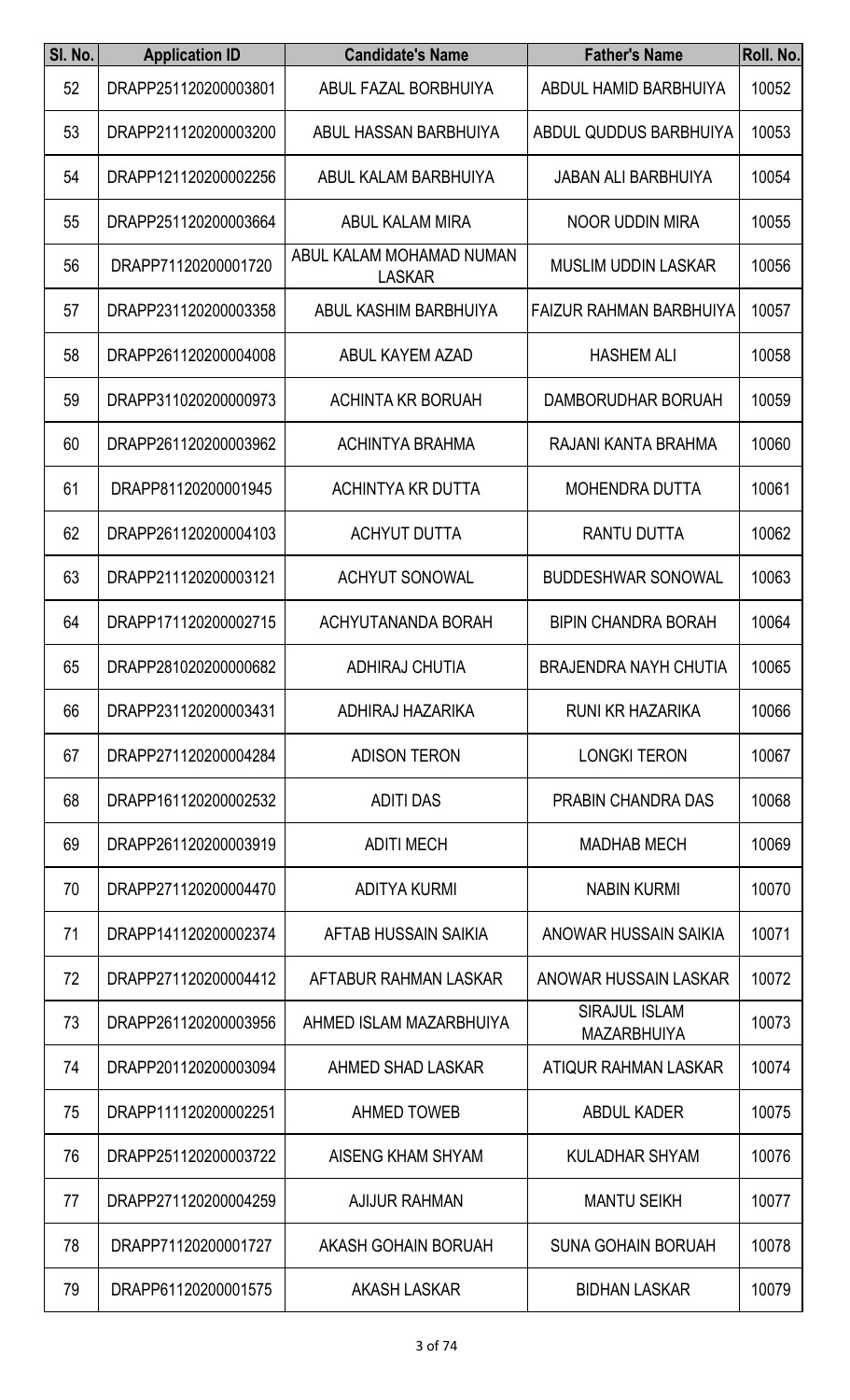| SI. No. | <b>Application ID</b> | <b>Candidate's Name</b> | <b>Father's Name</b>                      | Roll. No. |
|---------|-----------------------|-------------------------|-------------------------------------------|-----------|
| 80      | DRAPP21120200001171   | <b>AKASH PEGU</b>       | <b>BIRAJ KUMAR PEGU</b>                   | 10080     |
| 81      | DRAPP261120200004028  | AKASHDEEP DAS           | AMIYO KUMAR DAS                           | 10081     |
| 82      | DRAPP261120200004038  | <b>AKASHJYOTI GOGOI</b> | <b>BOIKUNTHA NATH GOGOI</b>               | 10082     |
| 83      | DRAPP41120200001412   | <b>AKASHJYOTI NEOG</b>  | <b>MONIRAM NEOG</b>                       | 10083     |
| 84      | DRAPP181120200002798  | AKBAR HAQUE CHOUDHURY   | <b>MOINUL HAQUE</b><br><b>CHOUDHURY</b>   | 10084     |
| 85      | DRAPP261120200003942  | <b>AKHIL SARMA</b>      | <b>DILIP SARMA</b>                        | 10085     |
| 86      | DRAPP271120200004421  | <b>AKHTAR AHMED</b>     | NIZAMUDDIN AHMED                          | 10086     |
| 87      | DRAPP251120200003701  | AKIB ZAVED BARLASKAR    | NUMAN AHMED BARLASKAR                     | 10087     |
| 88      | DRAPP71120200001748   | AKRAM RAZAUL HAQUE      | <b>MUHIBUL HAQUE</b>                      | 10088     |
| 89      | DRAPP261120200003886  | <b>ALAKESH KALITA</b>   | <b>AKAN CH KALITA</b>                     | 10089     |
| 90      | DRAPP191120200002980  | <b>ALAUDDIN</b>         | <b>SAYED ALI</b>                          | 10090     |
| 91      | DRAPP31120200001274   | ALINDITA BURAGOHAIN     | RABINDRA BURAGOHAIN                       | 10091     |
| 92      | DRAPP191120200002963  | <b>ALIPONA KESHAN</b>   | <b>MOSONDRA KESHAN</b>                    | 10092     |
| 93      | DRAPP261120200004101  | <b>ALISMITA DAS</b>     | <b>BHARAT CHANDRA DAS</b>                 | 10093     |
| 94      | DRAPP81120200001901   | <b>ALTAF HUSSAIN</b>    | <b>IMRAN HUSSAIN</b>                      | 10094     |
| 95      | DRAPP241120200003616  | AMALENDU BHOWMICK       | <b>MOTILAL BHOWMICK</b>                   | 10095     |
| 96      | DRAPP171120200002677  | AMAR JYOTI BARMAN       | AMBIKA BARMAN                             | 10096     |
| 97      | DRAPP81120200001938   | AMAR JYOTI CHOUHAN      | <b>BEJRAJ CHOUHAN</b>                     | 10097     |
| 98      | DRAPP171120200002661  | <b>AMAR JYOTI KEOT</b>  | <b>LAKHI KEOT</b>                         | 10098     |
| 99      | DRAPP71120200001741   | AMARENDRA DAS           | LATE RAMESH CHANDRA<br><b>DAS</b>         | 10099     |
| 100     | DRAPP271120200004343  | AMARENDRA KALITA        | PHANI KALITA                              | 10100     |
| 101     | DRAPP51120200001546   | AMARJYOTI DUTTA         | <b>JOGEN CHANDRA DUTTA</b>                | 10101     |
| 102     | DRAPP91120200002033   | AMBARISH HAZARIKA       | PRASANTA HAZARIKA                         | 10102     |
| 103     | DRAPP211120200003168  | <b>AMENUL HOQUE</b>     | <b>MANTU ALI</b>                          | 10103     |
| 104     | DRAPP201120200002997  | AMIMANGSHU MOHANTA      | <b>HIMANGSHU MOHANTA</b>                  | 10104     |
| 105     | DRAPP271120200004164  | AMIN AHMED LASKAR       | <b>KHALIL UDDIN LASKAR</b>                | 10105     |
| 106     | DRAPP161120200002516  | <b>AMINUR RAHMAN</b>    | <b>ATAUR RAHMAN</b>                       | 10106     |
| 107     | DRAPP81120200001908   | AMIRUL ISLAM CHOUDHURY  | <b>SAFIQUR RAHMAN</b><br><b>CHOUDHURY</b> | 10107     |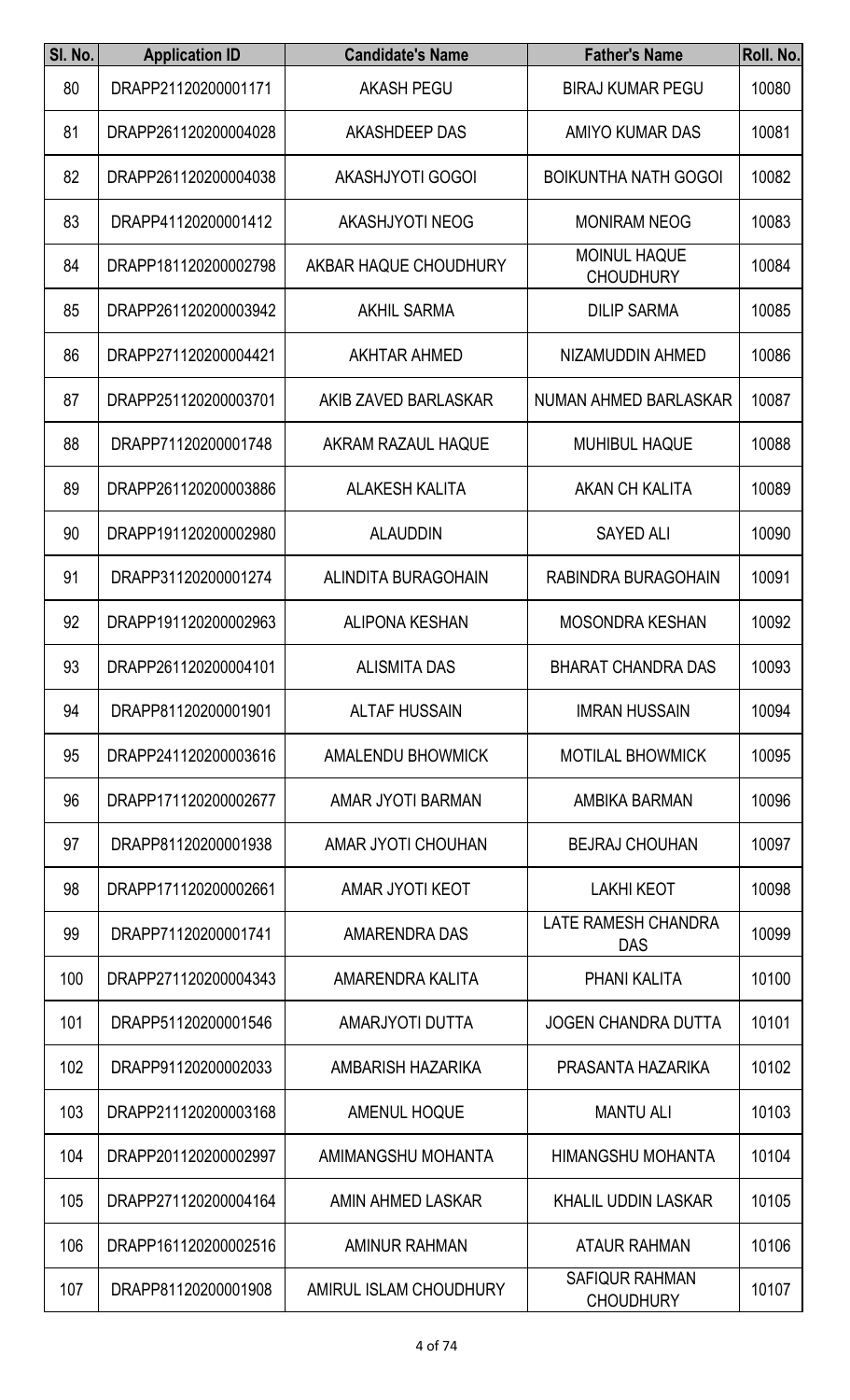| SI. No. | <b>Application ID</b> | <b>Candidate's Name</b>  | <b>Father's Name</b>         | Roll. No. |
|---------|-----------------------|--------------------------|------------------------------|-----------|
| 108     | DRAPP21120200001135   | <b>AMIT DAS</b>          | <b>KUNJALAL DAS</b>          | 10108     |
| 109     | DRAPP261120200003999  | <b>AMIT GHOSH</b>        | KAMAL KRISHNA GHOSH          | 10109     |
| 110     | DRAPP191120200002874  | <b>AMIT GOGOI</b>        | <b>KULA GOGOI</b>            | 10110     |
| 111     | DRAPP11120200001091   | <b>AMIT GOSWAMI</b>      | <b>DILIP KUMAR GOSWAMI</b>   | 10111     |
| 112     | DRAPP281020200000679  | <b>AMLANJYOTI BORAH</b>  | <b>RATUL BORAH</b>           | 10112     |
| 113     | DRAPP271120200004404  | <b>AMLANJYOTI KALITA</b> | <b>MAHI CHANDRA KALITA</b>   | 10113     |
| 114     | DRAPP251120200003697  | <b>AMRIT BORAH</b>       | <b>LATE THAGIT BORAH</b>     | 10114     |
| 115     | DRAPP201120200003027  | AMRITA PRIYAM BARUAH     | <b>DWIZEN KUMAR BARUAH</b>   | 10115     |
| 116     | DRAPP251120200003684  | ANAMIKA HAZARIKA         | <b>SRI RANJIT HAZARIKA</b>   | 10116     |
| 117     | DRAPP271120200004505  | ANAND KUMAR PRASAD       | <b>RAM KISHAN PRASAD</b>     | 10117     |
| 118     | DRAPP261120200004016  | <b>ANANTA KONWAR</b>     | <b>MOHENDRA KONWAR</b>       | 10118     |
| 119     | DRAPP81120200001839   | <b>ANANYA NEOG</b>       | <b>LAKHI NEOG</b>            | 10119     |
| 120     | DRAPP251120200003669  | ANGARAG BURAGOHAIN       | <b>BINANDA BURAGOHAIN</b>    | 10120     |
| 121     | DRAPP211120200003108  | <b>ANGJOK HANSE</b>      | <b>SUNARAM HANSE</b>         | 10121     |
| 122     | DRAPP251120200003738  | <b>ANGKITA HOJAI</b>     | <b>LALCHAND HOJAI</b>        | 10122     |
| 123     | DRAPP311020200000960  | ANGSHUMAN ARYAH          | LATE HIRANYA DEORI           | 10123     |
| 124     | DRAPP181120200002801  | <b>ANGSHUMAN DAS</b>     | <b>UPEN DAS</b>              | 10124     |
| 125     | DRAPP61120200001555   | <b>ANGSHUMAN PAUL</b>    | <b>ARUN KUMAR PAUL</b>       | 10125     |
| 126     | DRAPP271120200004334  | ANIMESH BHARADWAJ        | RATUL CH SARMAH NEOG         | 10126     |
| 127     | DRAPP191120200002966  | ANINDITA CHOUDHURY       | <b>BIRAJ KUMAR CHOUDHURY</b> | 10127     |
| 128     | DRAPP151120200002438  | ANINNITA DEKA            | KARUNA KANTA DEKA            | 10128     |
| 129     | DRAPP161120200002537  | ANIRBAN BHUYAN           | DHRUBA JYOTI BHUYAN          | 10129     |
| 130     | DRAPP161120200002510  | <b>ANIRUDHA MEDAK</b>    | <b>INDRA KANTA MEDAK</b>     | 10130     |
| 131     | DRAPP291020200000757  | ANISHA BRAHMA            | <b>BISHNU KUMAR BRAHMA</b>   | 10131     |
| 132     | DRAPP61120200001615   | <b>ANISHA PHUKAN</b>     | <b>RAMEN KUMAR PHUKAN</b>    | 10132     |
| 133     | DRAPP271120200004436  | ANISUR RAHMAN AHMED      | <b>ASHRAFUL HOQUE</b>        | 10133     |
| 134     | DRAPP261120200004055  | <b>ANJALI DAS</b>        | <b>RAJKUMAR DAS</b>          | 10134     |
| 135     | DRAPP251120200003792  | ANJANA DEVI              | RAMESH CHANDRA MISHRA        | 10135     |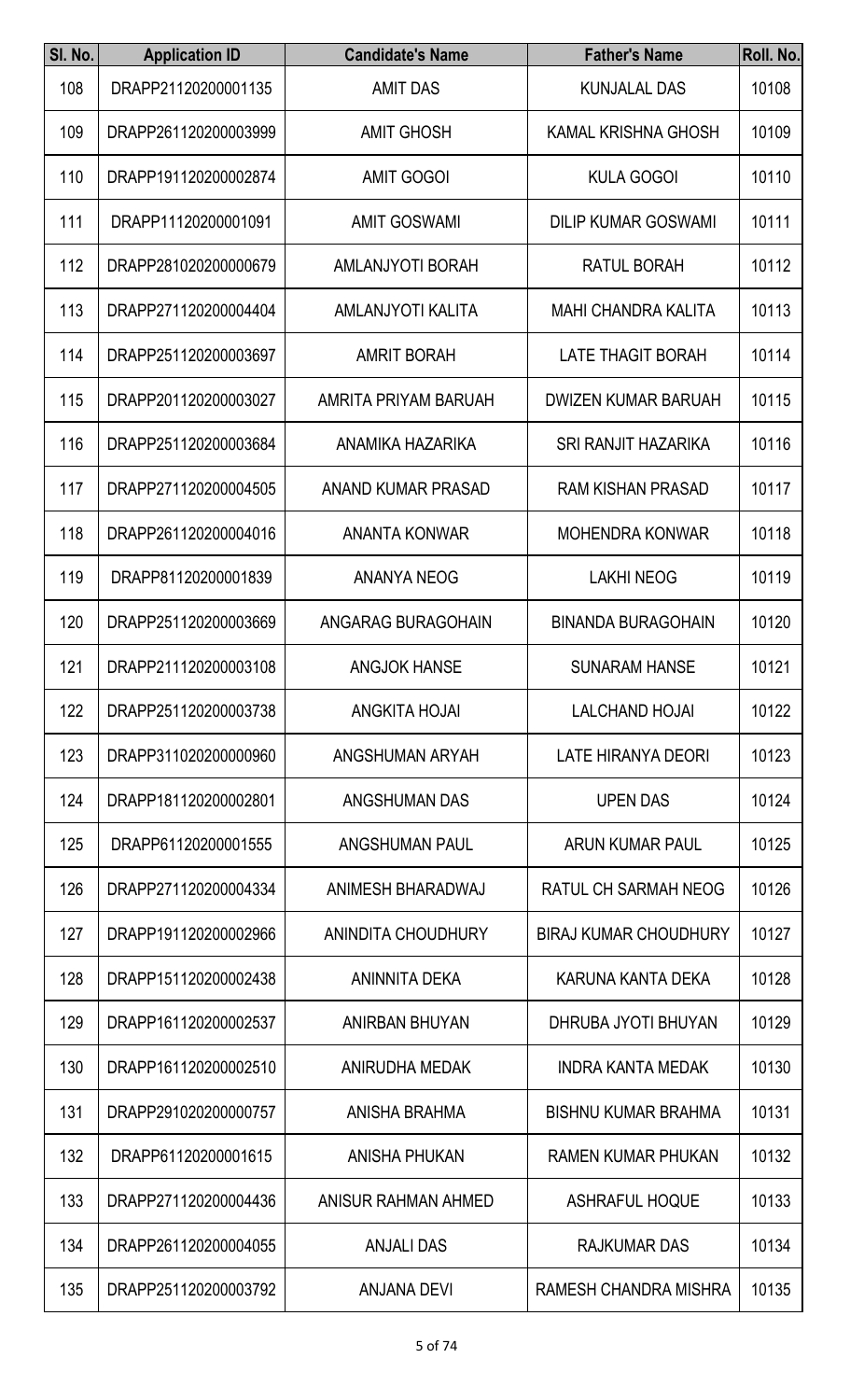| SI. No. | <b>Application ID</b> | <b>Candidate's Name</b>  | <b>Father's Name</b>                        | Roll. No. |
|---------|-----------------------|--------------------------|---------------------------------------------|-----------|
| 136     | DRAPP251120200003724  | <b>ANJUMONI ROY</b>      | <b>HITESWAR ROY</b>                         | 10136     |
| 137     | DRAPP161120200002522  | ANKITA BEZBARUAH         | <b>JIBAN BEZBARUAH</b>                      | 10137     |
| 138     | DRAPP181120200002832  | <b>ANKITA BHOWMICK</b>   | <b>PRANAB BHOWMICK</b>                      | 10138     |
| 139     | DRAPP231120200003333  | <b>ANKITA GHOSH</b>      | <b>RATAN KUMAR GHOSH</b>                    | 10139     |
| 140     | DRAPP71120200001793   | <b>ANKITA GOGOI</b>      | <b>BINOY GOGOI</b>                          | 10140     |
| 141     | DRAPP261120200003964  | <b>ANKITA RAIJUNG</b>    | <b>BINAY BARMAN</b>                         | 10141     |
| 142     | DRAPP91120200002067   | <b>ANKSHUMAN KAUSHIK</b> | <b>NABAJYOTI THAKUR</b>                     | 10142     |
| 143     | DRAPP201120200002989  | <b>ANKUR ASHIM GOGOI</b> | <b>PULIN GOGOI</b>                          | 10143     |
| 144     | DRAPP21120200001193   | <b>ANKUR KUMAR</b>       | <b>VIJAY KUMAR</b>                          | 10144     |
| 145     | DRAPP191120200002921  | <b>ANKUR PHUKAN</b>      | <b>PUNYESWAR PHUKAN</b>                     | 10145     |
| 146     | DRAPP261120200003917  | ANKUR PRASAD SARMA       | <b>PRADIP KUMAR SARMA</b>                   | 10146     |
| 147     | DRAPP271120200004417  | <b>ANKUR RAY</b>         | SIDHARTHA CHANDRA RAY                       | 10147     |
| 148     | DRAPP261120200003845  | <b>ANKUR SAIKIA</b>      | <b>HAREN SAIKIA</b>                         | 10148     |
| 149     | DRAPP161120200002523  | <b>ANKUR TALUKDAR</b>    | <b>PRADEEP KUMAR TALUKDAR</b>               | 10149     |
| 150     | DRAPP21120200001149   | <b>ANKURAN BORUAH</b>    | ARUN KUMAR BORUAH                           | 10150     |
| 151     | DRAPP151120200002465  | <b>ANKURAN SAIKIA</b>    | <b>BABUL SAIKIA</b>                         | 10151     |
| 152     | DRAPP191120200002924  | <b>ANNAPURNA ROY</b>     | <b>MRITYUNJOY ROY</b>                       | 10152     |
| 153     | DRAPP31120200001261   | ANNESHA GOGOI            | <b>PRANAB JYOTI GOGOI</b>                   | 10153     |
| 154     | DRAPP251120200003729  | ANNESHA SARMAH           | PRODEEP CHANDRA<br><b>SARMAH</b>            | 10154     |
| 155     | DRAPP311020200000945  | ANSARUL HAQUE LASKAR     | ABDUL MANNAN LASKAR                         | 10155     |
| 156     | DRAPP211120200003142  | <b>ANSHUMAN BORAH</b>    | ANIL CHANDRA BORAH                          | 10156     |
| 157     | DRAPP191120200002895  | ANSUMA BASUMATARY        | <b>BAPU RAM BASUMATARY</b>                  | 10157     |
| 158     | DRAPP271120200004138  | ANSUMA BASUMATARY        | <b>SURJYA KUMAR</b><br><b>BASUMATARY</b>    | 10158     |
| 159     | DRAPP241120200003481  | ANTARIKHYA BARUAH        | <b>TAPAN BARUAH</b>                         | 10159     |
| 160     | DRAPP191120200002964  | ANTARIKSHA BHATTACHARYYA | <b>DILIP KUMAR</b><br><b>BHATTACHARYYA</b>  | 10160     |
| 161     | DRAPP61120200001664   | <b>ANUGIYA GOGOI</b>     | RANA GOGOI                                  | 10161     |
| 162     | DRAPP111120200002247  | ANUMALLIKA SHARMA        | <b>DUGDHA SHARMA</b>                        | 10162     |
| 163     | DRAPP131120200002334  | ANUP BARMAN              | <b>LATE GIRISH CHANDRA</b><br><b>BARMAN</b> | 10163     |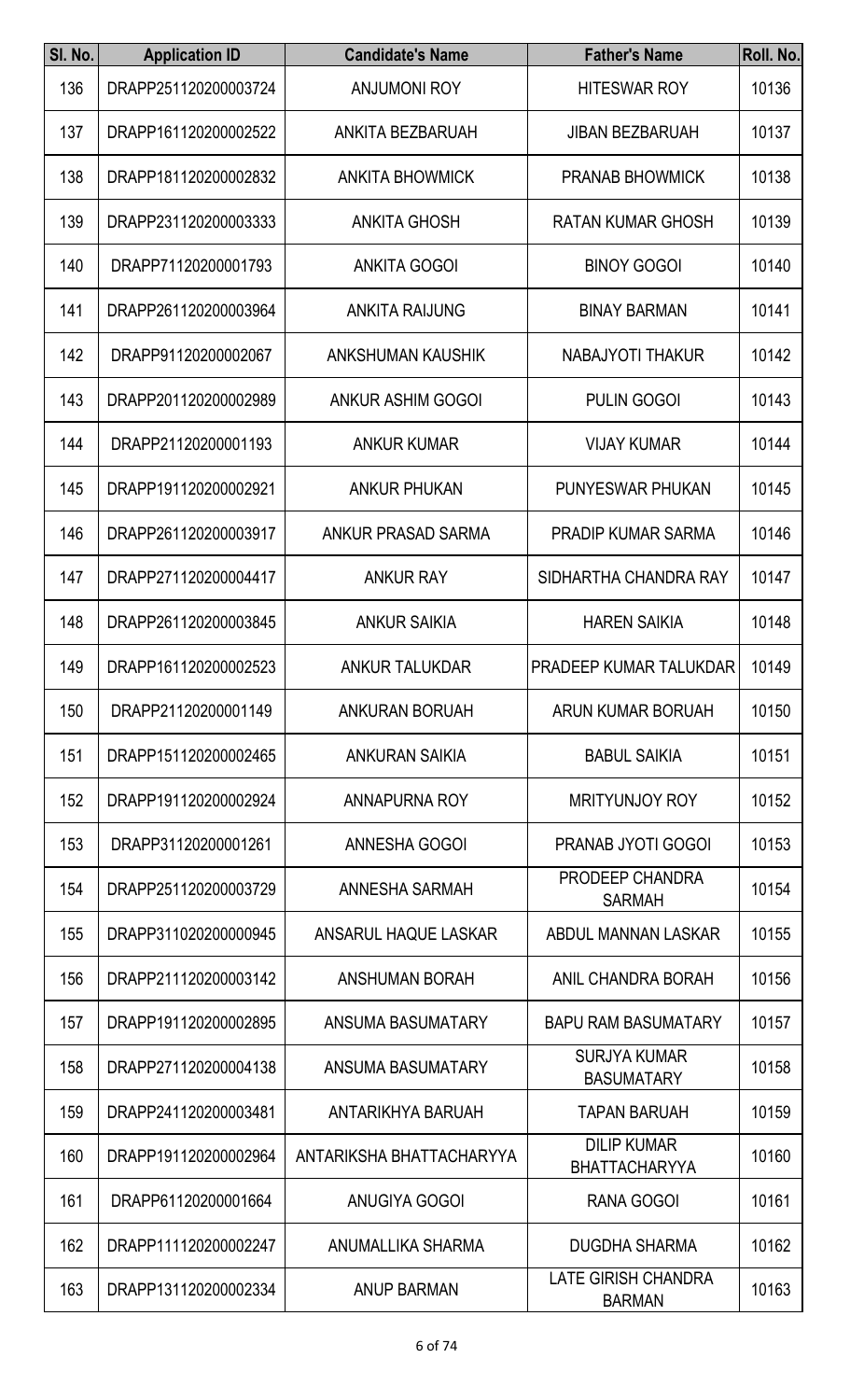| SI. No. | <b>Application ID</b> | <b>Candidate's Name</b>  | <b>Father's Name</b>                     | Roll. No. |
|---------|-----------------------|--------------------------|------------------------------------------|-----------|
| 164     | DRAPP271120200004511  | <b>ANUP PAUL</b>         | <b>PARESH PAUL</b>                       | 10164     |
| 165     | DRAPP171120200002688  | <b>ANUPAL SARMA</b>      | SURESH CHANDRA SARMA                     | 10165     |
| 166     | DRAPP51120200001481   | <b>ANUPAM DAS</b>        | <b>LAKSHESWAR DAS</b>                    | 10166     |
| 167     | DRAPP251120200003700  | <b>ANUPAM RAY</b>        | <b>UPEN RAY</b>                          | 10167     |
| 168     | DRAPP221120200003310  | <b>ANURAG BARMAN</b>     | NARAYAN BARMAN                           | 10168     |
| 169     | DRAPP91120200002057   | <b>ANURAG BORA</b>       | <b>NAGEN BORA</b>                        | 10169     |
| 170     | DRAPP271120200004453  | ANURAG BORPATRA GOHAIN   | ANIL BORPATRA GOHAIN                     | 10170     |
| 171     | DRAPP301020200000918  | <b>ANUREKH PHUKON</b>    | <b>BISWAJIT PHUKON</b>                   | 10171     |
| 172     | DRAPP231120200003444  | <b>ANUSHIKHA PATAR</b>   | <b>RITU PATAR</b>                        | 10172     |
| 173     | DRAPP271120200004292  | <b>ANUSHREE TALUKDAR</b> | CHANDRA KANTA TALUKDAR                   | 10173     |
| 174     | DRAPP271120200004353  | ANUSUYA SARMAH           | PROSANTA SARMAH                          | 10174     |
| 175     | DRAPP211120200003102  | <b>ANUWARUL BAHAR</b>    | <b>ABDUL ALI</b>                         | 10175     |
| 176     | DRAPP211120200003139  | ANWESHA BHUYAN           | <b>TRIDIV BHUYAN</b>                     | 10176     |
| 177     | DRAPP271120200004400  | <b>ANZAMUL ISLAM</b>     | <b>IDRISH ALI</b>                        | 10177     |
| 178     | DRAPP91120200002145   | APARAJITA SARMA          | PRITI RANJAN SARMA                       | 10178     |
| 179     | DRAPP201120200003062  | APARNA BASUMATARY        | <b>SUNIL BASUMATARY</b>                  | 10179     |
| 180     | DRAPP221120200003276  | APARNA BEZBARUAH         | DHARANIDHAR BEZBARUAH                    | 10180     |
| 181     | DRAPP271120200004298  | <b>ARCHITA SARMA</b>     | <b>ARUN SARMAH</b>                       | 10181     |
| 182     | DRAPP281020200000691  | <b>ARIF AHMED</b>        | MIRAZ ALI AHMED                          | 10182     |
| 183     | DRAPP311020200000992  | ARIF ALI HAZARIKA        | ASROF ALI HAZARIKA                       | 10183     |
| 184     | DRAPP61120200001663   | <b>ARIF ANSARI</b>       | <b>JALIL ANSARI</b>                      | 10184     |
| 185     | DRAPP271120200004422  | ARIFA RAHMAN             | <b>ATOWAR RAHMAN</b>                     | 10185     |
| 186     | DRAPP261120200003916  | ARIFUL HOQUE CHAUDHURY   | <b>SHAMSUL HOQUE</b><br><b>CHAUDHURY</b> | 10186     |
| 187     | DRAPP231120200003361  | <b>ARIFUL ISLAM</b>      | <b>ALI ASGAR</b>                         | 10187     |
| 188     | DRAPP271120200004186  | <b>ARIJIT NATH</b>       | <b>PARESH NATH</b>                       | 10188     |
| 189     | DRAPP181120200002823  | ARINDAM HIMANSHU DAS     | <b>HARENDRA NATH DAS</b>                 | 10189     |
| 190     | DRAPP271120200004187  | <b>ARINDOM BARUAH</b>    | <b>MOHINI KUMAR BARUAH</b>               | 10190     |
| 191     | DRAPP261120200003933  | ARINDOM BHARADWAJ        | SUBHA CHANDRA SARMA                      | 10191     |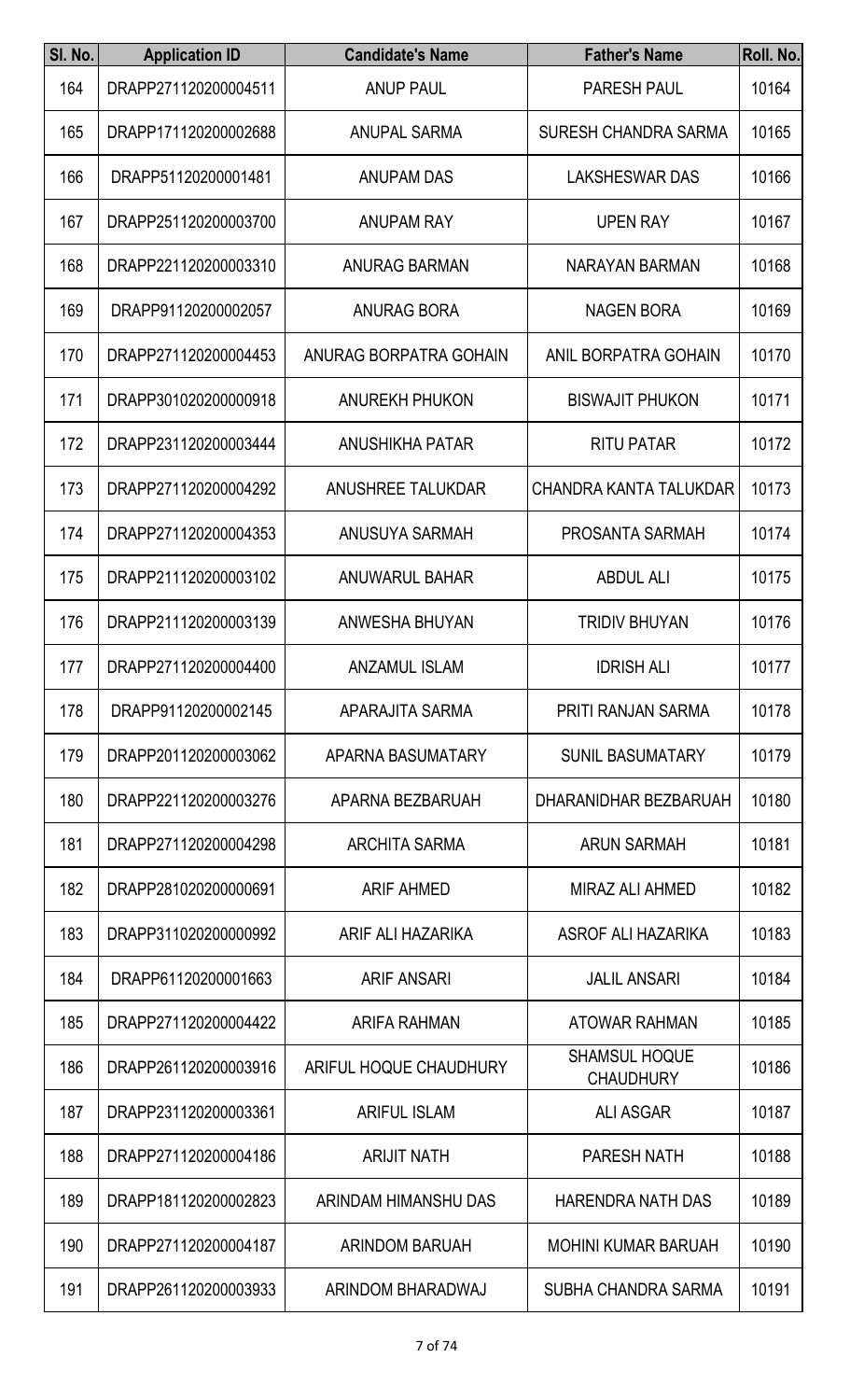| SI. No. | <b>Application ID</b> | <b>Candidate's Name</b>  | <b>Father's Name</b>          | Roll. No. |
|---------|-----------------------|--------------------------|-------------------------------|-----------|
| 192     | DRAPP151120200002464  | <b>ARNAB BARUAH</b>      | <b>HEMANTA BARUAH</b>         | 10192     |
| 193     | DRAPP271120200004269  | <b>ARNAB BORGOHAIN</b>   | <b>ABHIJIT BORGOHAIN</b>      | 10193     |
| 194     | DRAPP201120200003025  | ARNABJAN BASUMATARY      | <b>BISHNU DEV BASUMATARY</b>  | 10194     |
| 195     | DRAPP121120200002296  | <b>ARNOB DAS</b>         | <b>ANADI KUMAR DAS</b>        | 10195     |
| 196     | DRAPP261120200003887  | ARPANA BORO              | <b>BIPIN BORO</b>             | 10196     |
| 197     | DRAPP261120200003855  | ARSHAD ALOM MAZUMDER     | <b>MOHIM UDDIN MAZUMDER</b>   | 10197     |
| 198     | DRAPP261120200004118  | <b>ARSHAD NAZIM</b>      | ABU BAKKAR SIDDIQUE           | 10198     |
| 199     | DRAPP101120200002183  | ARUN KUMAR THAOSEN       | <b>MOJEN THAOSEN</b>          | 10199     |
| 200     | DRAPP201120200003077  | <b>ARUNABH BORDOLOI</b>  | AMBIKA CHARAN BORDOLOI        | 10200     |
| 201     | DRAPP251120200003741  | <b>ARUNABH SAIKIA</b>    | <b>AJIT CHANDRA SAIKIA</b>    | 10201     |
| 202     | DRAPP251120200003696  | <b>ARUNAV DUARAH</b>     | PROFULLA DUARAH               | 10202     |
| 203     | DRAPP261120200003891  | <b>ARUNAV SAVAPONDIT</b> | <b>BIJIT KUMAR SAVAPONDIT</b> | 10203     |
| 204     | DRAPP191120200002952  | <b>ARUNAVA DAS</b>       | <b>BIJOY KUMAR DAS</b>        | 10204     |
| 205     | DRAPP91120200002141   | <b>ARUNJYOTI DAS</b>     | LATE AMULYA KUMAR DAS         | 10205     |
| 206     | DRAPP21120200001137   | ARUP JYOTI YEIN          | <b>AMOR JYOTI YEIN</b>        | 10206     |
| 207     | DRAPP131120200002323  | <b>ARUP KHERSA</b>       | <b>SHRI BOKUL KHERSA</b>      | 10207     |
| 208     | DRAPP291020200000746  | <b>ARUP SARKAR</b>       | <b>BIJOY SARKAR</b>           | 10208     |
| 209     | DRAPP101120200002187  | <b>ASHADUL AKAND</b>     | <b>MOKSHED AKAND</b>          | 10209     |
| 210     | DRAPP271120200004182  | <b>ASHIFUL ISLAM</b>     | LATE ROFIQUL ISLAM            | 10210     |
| 211     | DRAPP281020200000712  | <b>ASHIM DAS</b>         | <b>GANESH CH DAS</b>          | 10211     |
| 212     | DRAPP11120200001105   | <b>ASHIM KALITA</b>      | ATUL CHANDRA KALITA           | 10212     |
| 213     | DRAPP171120200002672  | <b>ASHIQUE SULTAN</b>    | <b>RAMJAN ALI</b>             | 10213     |
| 214     | DRAPP231120200003349  | <b>ASHISH HAQUE</b>      | <b>AINUL HAQUE</b>            | 10214     |
| 215     | DRAPP161120200002583  | <b>ASHMINA YEASMIN</b>   | <b>MAFIZUDDIN AHMED</b>       | 10215     |
| 216     | DRAPP271120200004261  | <b>ASHOK KANTI PAUL</b>  | <b>HIRA LAL PAUL</b>          | 10216     |
| 217     | DRAPP211120200003101  | <b>ASHRAFUL BAHAR</b>    | <b>ABDUL ALI</b>              | 10217     |
| 218     | DRAPP261120200004054  | ASHRAFUL HUSSAIN LASKAR  | <b>ISLAM UDDIN LASKAR</b>     | 10218     |
| 219     | DRAPP311020200000980  | ASHRAFUL ISLAM           | SUKUR UDDIN AHMED             | 10219     |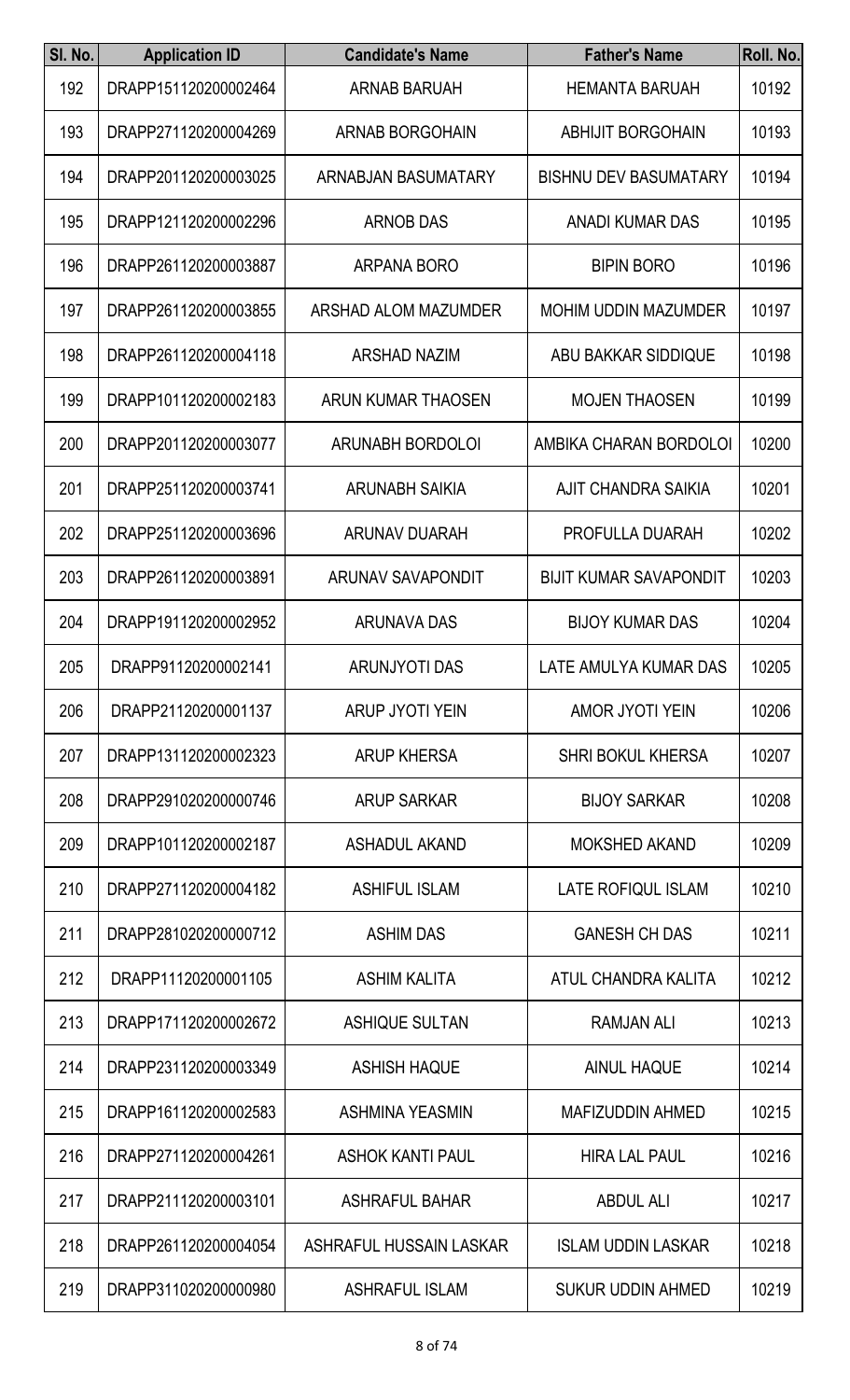| SI. No. | <b>Application ID</b> | <b>Candidate's Name</b>     | <b>Father's Name</b>                   | Roll. No. |
|---------|-----------------------|-----------------------------|----------------------------------------|-----------|
| 220     | DRAPP271120200004369  | <b>ASHRITA NANDI</b>        | <b>BARUN NANDI</b>                     | 10220     |
| 221     | DRAPP221120200003283  | <b>ASIF HUSSAIN</b>         | <b>ALTAF HUSSAIN</b>                   | 10221     |
| 222     | DRAPP161120200002513  | <b>ASIF KAMAL</b>           | <b>MAFIZUDDIN AHMED</b>                | 10222     |
| 223     | DRAPP61120200001614   | <b>ASIT KANTI DAS</b>       | ANGAD KUMAR DAS                        | 10223     |
| 224     | DRAPP161120200002565  | <b>ASMINA BEGUM</b>         | LATE AHMED ALI FAKIR                   | 10224     |
| 225     | DRAPP261120200004029  | ASRARUL ARAFATH BARBHUIYA   | A S MAHMODUL HOQUE<br><b>BARBHUIYA</b> | 10225     |
| 226     | DRAPP221120200003264  | <b>ASTOM DOLEY</b>          | LT BISWA DOLEY                         | 10226     |
| 227     | DRAPP261120200004013  | <b>ATABUR RAHMAN</b>        | <b>TOMIZUR ROHMAN</b>                  | 10227     |
| 228     | DRAPP271120200004281  | <b>ATAUR RAHMAN</b>         | SIDDEQUE ALI                           | 10228     |
| 229     | DRAPP271120200004406  | <b>ATAUR ROHMAN SARKAR</b>  | ABDUL KUDDUS SARKAR                    | 10229     |
| 230     | DRAPP261120200003831  | <b>ATIKUR RAHMAN</b>        | <b>KHASNUR UDDIN AHMED</b>             | 10230     |
| 231     | DRAPP241120200003494  | <b>ATLANTA KAKOTI</b>       | <b>ROBIN KAKOTI</b>                    | 10231     |
| 232     | DRAPP31120200001212   | <b>ATURSIRI RONGPIPI</b>    | <b>SARPANGRI RONGPI</b>                | 10232     |
| 233     | DRAPP191120200002869  | AYAN JYOTI DEURI            | <b>PABAN DEURI</b>                     | 10233     |
| 234     | DRAPP31120200001240   | AYESHA KHANAM CHOUDHURY     | ABDUS SALAM CHOUDHURY                  | 10234     |
| 235     | DRAPP131120200002340  | <b>AYUB KHAN</b>            | <b>ABUL KALAM</b>                      | 10235     |
| 236     | DRAPP101120200002207  | <b>AYUB KHAN</b>            | ABDUL HYE KAFI KHAN                    | 10236     |
| 237     | DRAPP231120200003396  | AYUSHMITA KALITA            | <b>TILAK KALITA</b>                    | 10237     |
| 238     | DRAPP221120200003230  | AZAD UDDIN MAZUMDAR         | <b>FORIZ UDDIN MAZUMDAR</b>            | 10238     |
| 239     | DRAPP261120200003843  | <b>AZAZ ISLAM</b>           | <b>WAHEDUL ENAMUL WAHAB</b>            | 10239     |
| 240     | DRAPP121120200002283  | AZHAR MEHMOD BARLASKAR      | AFTAB UDDIN BARLASKAR                  | 10240     |
| 241     | DRAPP241120200003567  | <b>AZIBAR RAHMAN</b>        | LATE ABDUL GAFUR BEPARI                | 10241     |
| 242     | DRAPP271120200004371  | <b>AZIRUL ISLAM</b>         | <b>ABDUL MOZID</b>                     | 10242     |
| 243     | DRAPP161120200002602  | <b>AZIZUR RAHMAN</b>        | <b>JANMOHAMMAD</b><br><b>CHOUDHURY</b> | 10243     |
| 244     | DRAPP251120200003756  | <b>AZIZUR RAHMAN</b>        | <b>CHANDMOHAMMAD ALI</b>               | 10244     |
| 245     | DRAPP251120200003715  | <b>BABITA KONWAR</b>        | <b>RUPAK KONWAR</b>                    | 10245     |
| 246     | DRAPP241120200003522  | <b>BADRUL ALOM MAZUMDER</b> | SARAF UDDIN MAZUMDER                   | 10246     |
| 247     | DRAPP221120200003212  | <b>BAISALI SANDILLYA</b>    | JAYANTA KUMAR SARMA                    | 10247     |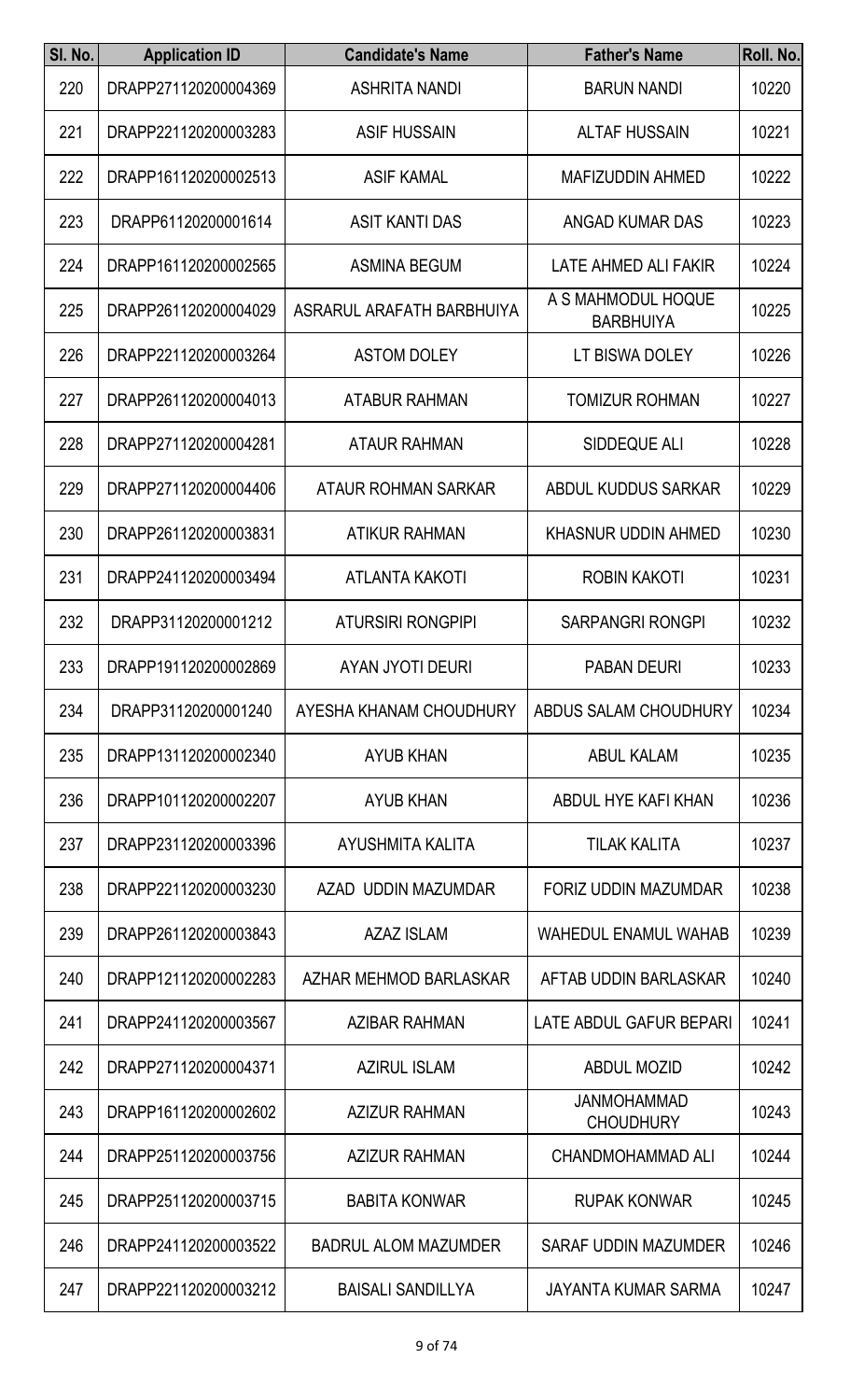| SI. No. | <b>Application ID</b> | <b>Candidate's Name</b>    | <b>Father's Name</b>       | Roll. No. |
|---------|-----------------------|----------------------------|----------------------------|-----------|
| 248     | DRAPP231120200003360  | <b>BAISHALI BURAGOHAIN</b> | <b>SARAT BURAGOHAIN</b>    | 10248     |
| 249     | DRAPP261120200003881  | <b>BAISHALI CHETIA</b>     | <b>MRINMOY CHETIA</b>      | 10249     |
| 250     | DRAPP241120200003459  | <b>BAISHALI KALYANI</b>    | <b>KANAK SEN NATH</b>      | 10250     |
| 251     | DRAPP261120200003960  | <b>BAISHALI SHOME</b>      | <b>PRODYUT KUMAR SHOME</b> | 10251     |
| 252     | DRAPP101120200002170  | <b>BAKHTIAR AHMED</b>      | <b>JIYAUDDIN NISHA</b>     | 10252     |
| 253     | DRAPP191120200002879  | <b>BALENDRA KALITA</b>     | <b>PRATAP KALITA</b>       | 10253     |
| 254     | DRAPP211120200003116  | <b>BALIN BEY</b>           | <b>JATIN BEY</b>           | 10254     |
| 255     | DRAPP261120200004022  | <b>BANAJIT DAS</b>         | <b>NANDESWAR DAS</b>       | 10255     |
| 256     | DRAPP101120200002174  | <b>BANAJIT DEKA</b>        | <b>SANTA RAM DEKA</b>      | 10256     |
| 257     | DRAPP201120200003019  | <b>BANASHREE MALAKAR</b>   | RAJARAM MALAKAR            | 10257     |
| 258     | DRAPP261120200003883  | <b>BANASHREE NATH</b>      | PRAFULLA CH NATH           | 10258     |
| 259     | DRAPP101120200002201  | <b>BANDITA KUMAR</b>       | <b>JATIN CHANDRA KUMAR</b> | 10259     |
| 260     | DRAPP261120200003868  | <b>BANJIT MALI</b>         | <b>KISHORI MALI</b>        | 10260     |
| 261     | DRAPP241120200003548  | <b>BARASA RANI SARMA</b>   | NAGENDRA NATH SARMA        | 10261     |
| 262     | DRAPP121120200002263  | <b>BARNALI DAS</b>         | RAJENDRA DAS               | 10262     |
| 263     | DRAPP221120200003309  | <b>BARNALI PATHAK</b>      | <b>TRAILOKYA PATHAK</b>    | 10263     |
| 264     | DRAPP311020200000954  | <b>BARNALY BRAHMA</b>      | <b>BIKASH BRAHMA</b>       | 10264     |
| 265     | DRAPP271120200004337  | <b>BARSHA MALLICK</b>      | <b>TAPASH MALLICK</b>      | 10265     |
| 266     | DRAPP91120200002081   | <b>BARSHA RANI DUTTA</b>   | PABITRA KR DUTTA           | 10266     |
| 267     | DRAPP271120200004411  | <b>BASANTA KUMAR DAS</b>   | NAREN CHANDRA DAS          | 10267     |
| 268     | DRAPP241120200003559  | <b>BASIR AHMED LASKAR</b>  | AKIL ALI LASKAR            | 10268     |
| 269     | DRAPP251120200003657  | <b>BASIT AHMED LASKAR</b>  | <b>MANIR UDDIN LASKAR</b>  | 10269     |
| 270     | DRAPP271120200004316  | <b>BASTAB PRATIM GOGOI</b> | <b>NABA KUMAR GOGOI</b>    | 10270     |
| 271     | DRAPP61120200001593   | <b>BEAUTY SONOWAL</b>      | <b>BABUL SONOWAL</b>       | 10271     |
| 272     | DRAPP261120200003838  | <b>BEDABRAT CHETIA</b>     | <b>BINANDA CHETIA</b>      | 10272     |
| 273     | DRAPP61120200001582   | <b>BEDABRAT DUTTA</b>      | <b>KRISHNA KR DUTTA</b>    | 10273     |
| 274     | DRAPP251120200003788  | <b>BEDANTA BARMAN</b>      | <b>PRADIP BARMAN</b>       | 10274     |
| 275     | DRAPP271120200004201  | BEDANTA MADHAB BARUAH      | LATE ANANDA CH BARUAH      | 10275     |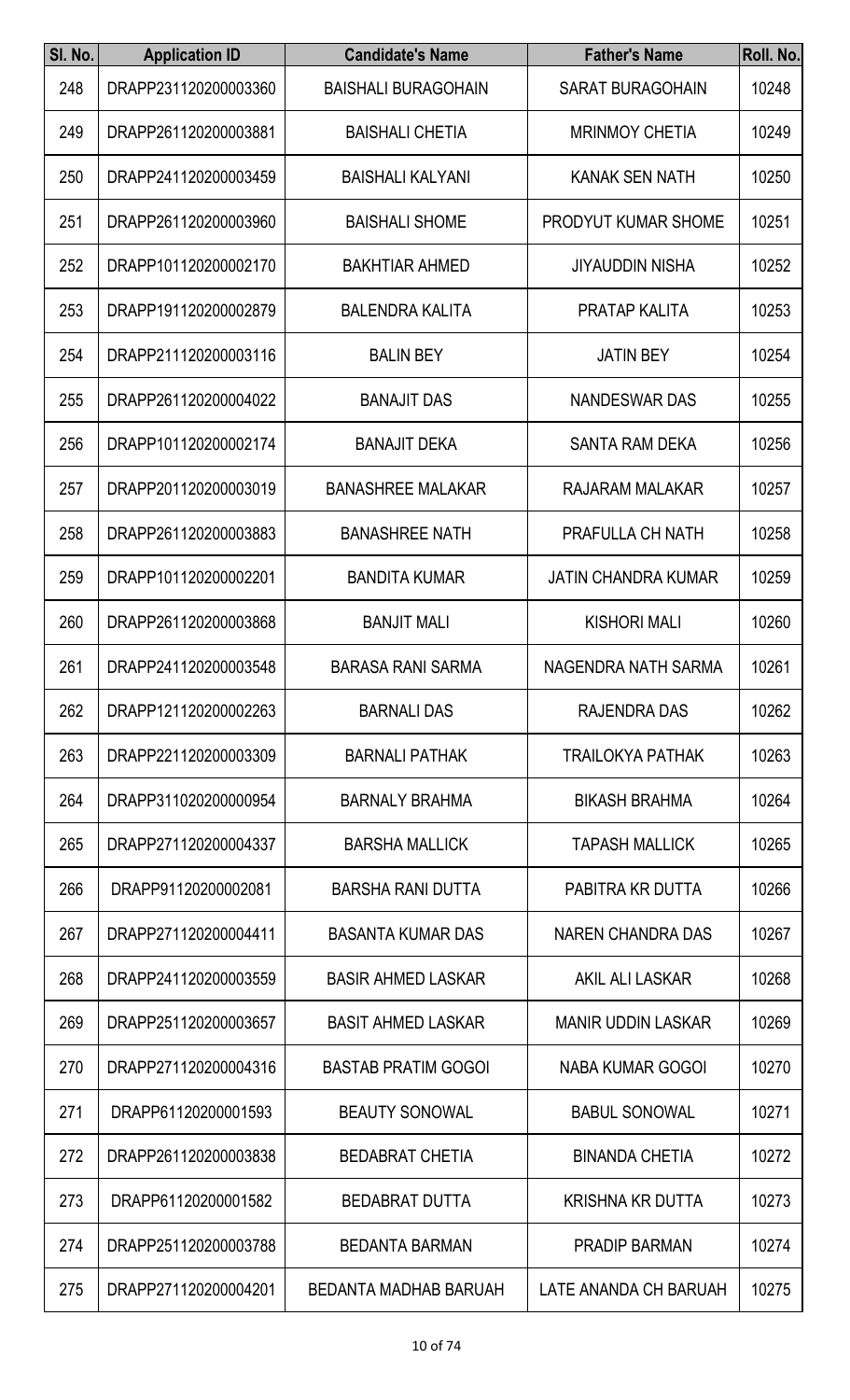| SI. No. | <b>Application ID</b> | <b>Candidate's Name</b>        | <b>Father's Name</b>        | Roll. No. |
|---------|-----------------------|--------------------------------|-----------------------------|-----------|
| 276     | DRAPP241120200003552  | <b>BEGUM RUKSANA AHMED</b>     | <b>RASID ALI</b>            | 10276     |
| 277     | DRAPP271120200004133  | <b>BHABAJIT BARMAN</b>         | KARUNA KR BARMAN            | 10277     |
| 278     | DRAPP261120200003912  | <b>BHABAJYOTI LONGMAILAI</b>   | <b>HARIDAS LONGMAILAISA</b> | 10278     |
| 279     | DRAPP121120200002260  | <b>BHABENDRA RABHA</b>         | <b>DHANJIT RABHA</b>        | 10279     |
| 280     | DRAPP141120200002356  | <b>BHABITA DEKA</b>            | <b>SHRI PARSHU DEKA</b>     | 10280     |
| 281     | DRAPP241120200003558  | <b>BHADRA HAZARIKA</b>         | <b>SRI GAJEN HAZARIKA</b>   | 10281     |
| 282     | DRAPP211120200003128  | <b>BHAGYASHREE BORA</b>        | <b>DHANESWAR BORA</b>       | 10282     |
| 283     | DRAPP171120200002710  | <b>BHAGYASHREE DAS</b>         | <b>DILIP KUMAR DAS</b>      | 10283     |
| 284     | DRAPP181120200002803  | <b>BHAGYASRI DAS</b>           | <b>RAMEN DAS</b>            | 10284     |
| 285     | DRAPP211120200003118  | <b>BHAIRAB BORDOLOI</b>        | <b>DIGANTA BORDOLOI</b>     | 10285     |
| 286     | DRAPP121120200002305  | <b>BHANITA DEKA</b>            | ANIL KUMAR DEKA             | 10286     |
| 287     | DRAPP11120200001042   | <b>BHARAT MAHATU</b>           | <b>CHANDRA MAHATU</b>       | 10287     |
| 288     | DRAPP221120200003251  | <b>BHARAT MILI</b>             | <b>BISWA KUMAR MILI</b>     | 10288     |
| 289     | DRAPP161120200002511  | <b>BHARGAB BORAH</b>           | <b>SRIMANTA BORAH</b>       | 10289     |
| 290     | DRAPP261120200003943  | <b>BHARGAB JYOTI KASHYAP</b>   | DEBENDRA NATH SARMA         | 10290     |
| 291     | DRAPP261120200004050  | <b>BHARGAB JYOTI SAIKIA</b>    | <b>PRABIN SAIKIA</b>        | 10291     |
| 292     | DRAPP211120200003153  | <b>BHARGAB JYOTI SAIKIA</b>    | LATE NAREN SAIKIA           | 10292     |
| 293     | DRAPP241120200003625  | <b>BHARGAB TALUKDAR</b>        | RAMENDRA TALUKDAR           | 10293     |
| 294     | DRAPP281020200000648  | <b>BHARGAV BIKASH GOGOI</b>    | <b>BINOY BIKASH GOGOI</b>   | 10294     |
| 295     | DRAPP231120200003334  | <b>BHARGAV KHOUND</b>          | <b>SARUBAP KHOUND</b>       | 10295     |
| 296     | DRAPP21120200001151   | <b>BHARGAWI DEKA</b>           | <b>BIMAL DEKA</b>           | 10296     |
| 297     | DRAPP221120200003271  | <b>BHARGOV BORA</b>            | <b>GUNIN KUMAR BORA</b>     | 10297     |
| 298     | DRAPP271120200004165  | <b>BHARGOV PEGU</b>            | <b>GIRIDHAR PEGU</b>        | 10298     |
| 299     | DRAPP41120200001392   | <b>BHASKAJYA SUNDAR BARUAH</b> | KHAGENDRA NATH BARUAH       | 10299     |
| 300     | DRAPP291020200000785  | <b>BHASKAR BORUAH</b>          | <b>DEO RAM BARUAH</b>       | 10300     |
| 301     | DRAPP61120200001568   | <b>BHASKAR CHUTIA</b>          | <b>TULEN CHUTIA</b>         | 10301     |
| 302     | DRAPP271120200004210  | <b>BHASKAR DEORI</b>           | <b>RAMANI DEORI</b>         | 10302     |
| 303     | DRAPP291020200000753  | <b>BHASKAR HAJONG</b>          | SABI KUMAR HAJONG           | 10303     |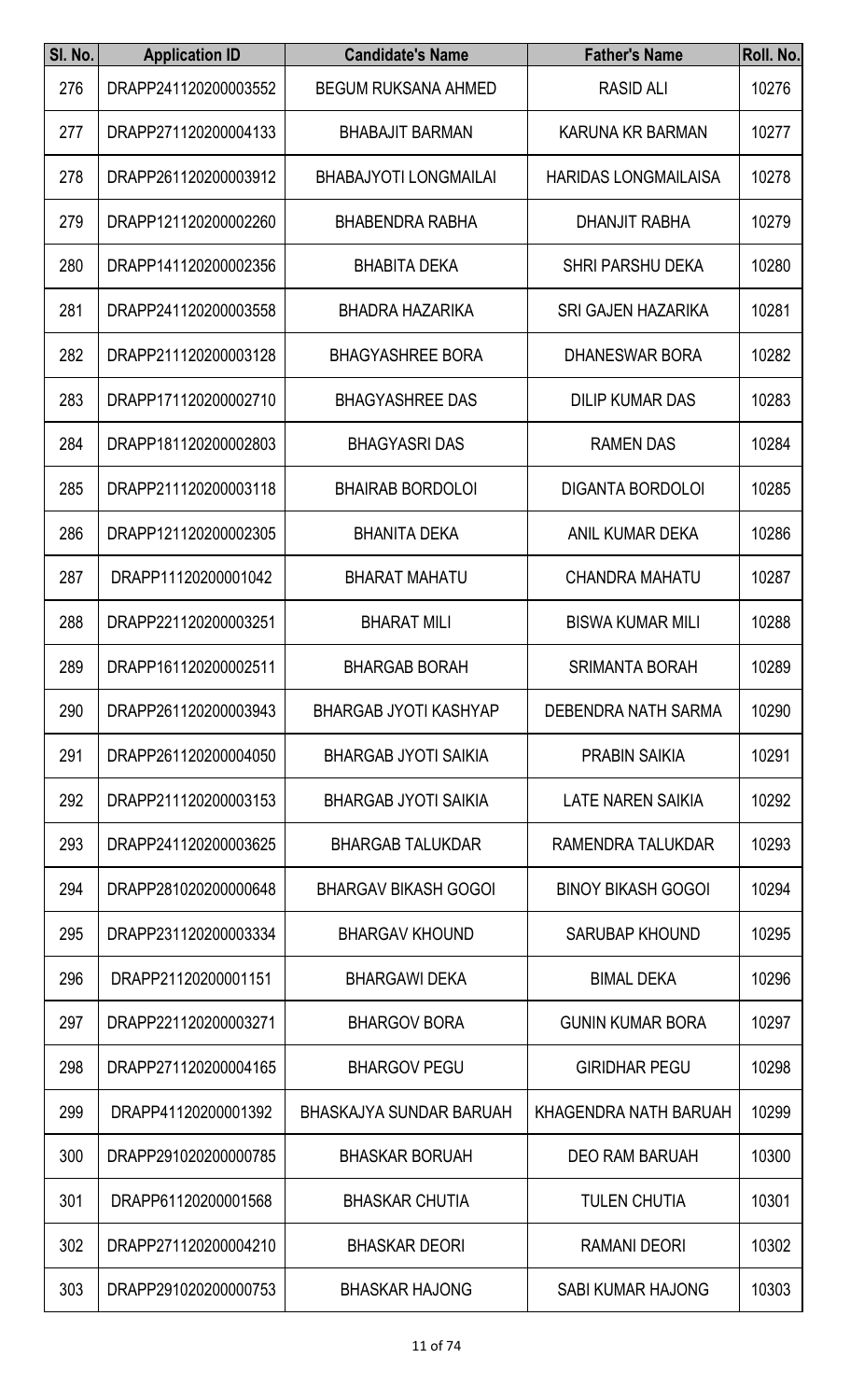| SI. No. | <b>Application ID</b> | <b>Candidate's Name</b>       | <b>Father's Name</b>       | Roll. No. |
|---------|-----------------------|-------------------------------|----------------------------|-----------|
| 304     | DRAPP291020200000744  | <b>BHASKAR JYOTI DAS</b>      | <b>BHUPEN CHANDRA DAS</b>  | 10304     |
| 305     | DRAPP171120200002729  | <b>BHASKAR JYOTI DEKA</b>     | <b>BINOD CHANDRA DEKA</b>  | 10305     |
| 306     | DRAPP261120200004064  | <b>BHASKAR JYOTI HANDIQUE</b> | <b>SONARAM HANDIQUE</b>    | 10306     |
| 307     | DRAPP151120200002473  | <b>BHASKAR JYOTI NATH</b>     | <b>SRI GAUTAM NATH</b>     | 10307     |
| 308     | DRAPP261120200003850  | <b>BHASKAR JYOTI SAIKIA</b>   | <b>MADHAB SAIKIA</b>       | 10308     |
| 309     | DRAPP21120200001131   | <b>BHASKAR JYOTI TALUKDAR</b> | <b>PRANJIT TALUKDAR</b>    | 10309     |
| 310     | DRAPP61120200001667   | <b>BHASKARJEET BORCHETIA</b>  | THIRESHWAR BORCHETIA       | 10310     |
| 311     | DRAPP261120200004048  | <b>BHASKARJIT PEGU</b>        | <b>RANJIT KUMAR PEGU</b>   | 10311     |
| 312     | DRAPP271120200004147  | <b>BHASKARJYOTI BARMAN</b>    | NIRENDRA BARMAN            | 10312     |
| 313     | DRAPP271120200004332  | <b>BHASKARJYOTI BORAH</b>     | <b>GOLESWAR BORAH</b>      | 10313     |
| 314     | DRAPP41120200001360   | <b>BHASKARJYOTI BORAH</b>     | <b>MINESWAR BORAH</b>      | 10314     |
| 315     | DRAPP271120200004363  | <b>BHASKARJYOTI DUTTA</b>     | KRISHNA KANTA DUTTA        | 10315     |
| 316     | DRAPP171120200002725  | <b>BHASWATI BORA</b>          | <b>DURGESWAR BORA</b>      | 10316     |
| 317     | DRAPP261120200004102  | <b>BHASWATI DAS</b>           | RABINDRA KUMAR DAS         | 10317     |
| 318     | DRAPP311020200001001  | <b>BHASWATI PATHAK</b>        | <b>MADHURAM PATHAK</b>     | 10318     |
| 319     | DRAPP191120200002864  | <b>BHIDISHA MECH</b>          | <b>RAJESH MECH</b>         | 10319     |
| 320     | DRAPP11120200001103   | <b>BHOGIRATH BORO</b>         | <b>BIRISH BORO</b>         | 10320     |
| 321     | DRAPP261120200004020  | <b>BHOIROBI BORA</b>          | <b>UMARAM BORA</b>         | 10321     |
| 322     | DRAPP271120200004329  | <b>BHUPOM SHYAM</b>           | LT DIBAKAR SHYAM           | 10322     |
| 323     | DRAPP111120200002241  | <b>BIBEK DEORI</b>            | <b>MOHENDRA NATH DEORI</b> | 10323     |
| 324     | DRAPP71120200001719   | <b>BIBEK NATH</b>             | <b>KHARGESWAR NATH</b>     | 10324     |
| 325     | DRAPP41120200001327   | <b>BIBHUHIT DUTTA</b>         | LATE NITYANANDA DUTTA      | 10325     |
| 326     | DRAPP261120200003817  | <b>BIBOJEET HAFLONGBAR</b>    | <b>GOPINATH HAFLONGBAR</b> | 10326     |
| 327     | DRAPP141120200002373  | <b>BICHITRA CHUTIA</b>        | <b>DULAL CH CHUTIA</b>     | 10327     |
| 328     | DRAPP271120200004311  | <b>BIDISHA BHARALI</b>        | <b>KESHAB BHARALI</b>      | 10328     |
| 329     | DRAPP171120200002653  | <b>BIDISHA DUTTA</b>          | <b>SATYEN KUMAR DUTTA</b>  | 10329     |
| 330     | DRAPP81120200001913   | <b>BIDISHA KASHYAP DEKA</b>   | DANDA DHAR DEKA            | 10330     |
| 331     | DRAPP151120200002463  | <b>BIDIT BORA</b>             | <b>KHAGEN BORA</b>         | 10331     |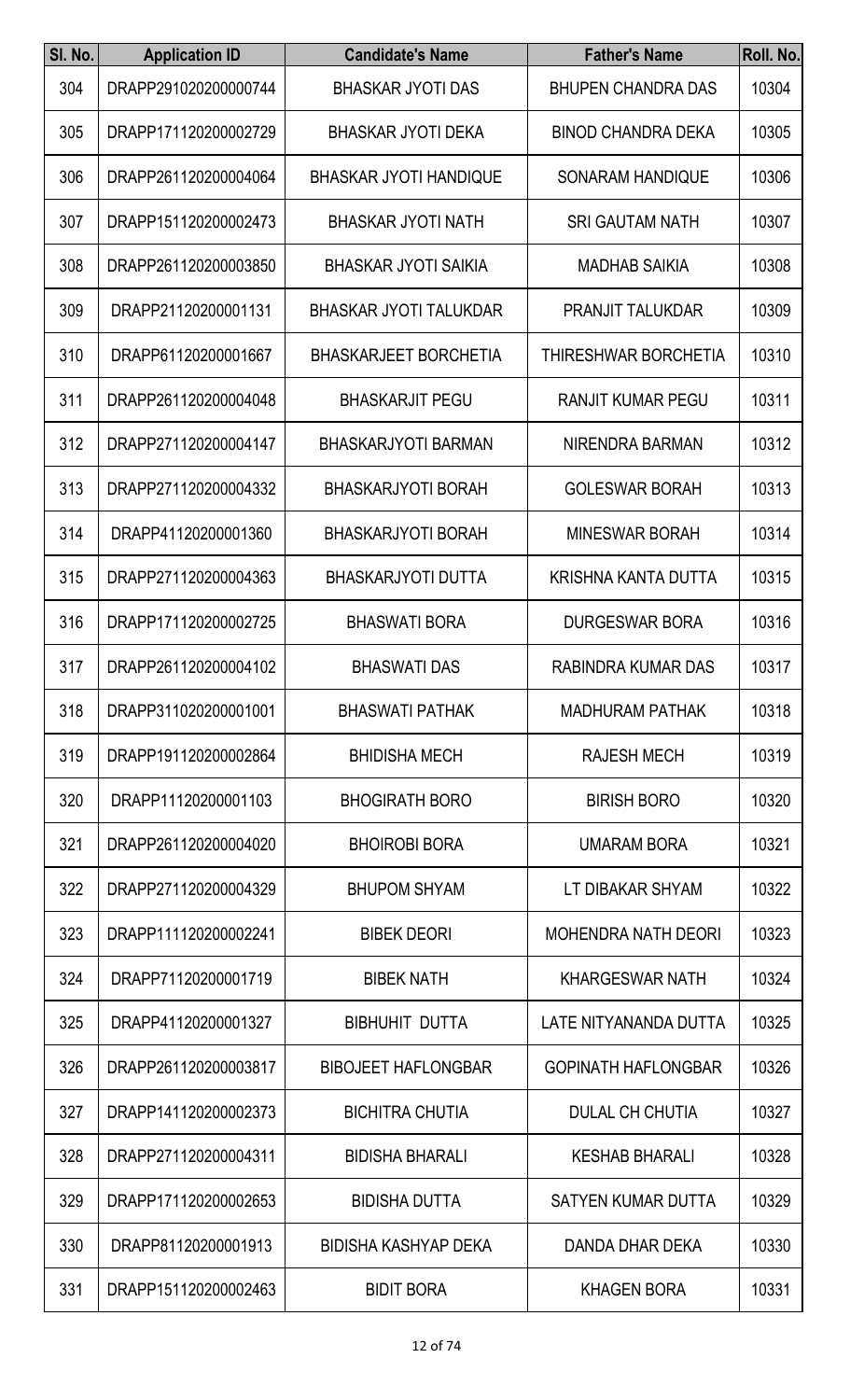| SI. No. | <b>Application ID</b> | <b>Candidate's Name</b>     | <b>Father's Name</b>                      | Roll. No. |
|---------|-----------------------|-----------------------------|-------------------------------------------|-----------|
| 332     | DRAPP61120200001670   | <b>BIDYOT BIKASH DOLEY</b>  | LATE JAGAT DOLEY                          | 10332     |
| 333     | DRAPP261120200003978  | <b>BIDYUT BORA</b>          | <b>THIRESWAR BORA</b>                     | 10333     |
| 334     | DRAPP141120200002364  | <b>BIDYUT BAISHYA</b>       | <b>GOPAL KRISHNA BAISHYA</b>              | 10334     |
| 335     | DRAPP91120200002093   | <b>BIDYUT BIKASH BORAH</b>  | <b>RUPESWAR BORAH</b>                     | 10335     |
| 336     | DRAPP261120200003951  | <b>BIDYUT BIKASH MEDHI</b>  | <b>PUTUL MEDHI</b>                        | 10336     |
| 337     | DRAPP181120200002858  | <b>BIJAY BARUAH</b>         | <b>AJIT BARUAH</b>                        | 10337     |
| 338     | DRAPP271120200004509  | <b>BIJAY KUMAR RAI</b>      | <b>RAM NARESH RAI</b>                     | 10338     |
| 339     | DRAPP261120200004002  | <b>BIJAY NATH</b>           | <b>BABULAL NATH</b>                       | 10339     |
| 340     | DRAPP211120200003196  | <b>BIJOY KRISHNA BARMAN</b> | <b>DHIRENDRA CHANDRA</b><br><b>BARMAN</b> | 10340     |
| 341     | DRAPP51120200001536   | <b>BIJOY LIMBU</b>          | <b>THULE LIMBU</b>                        | 10341     |
| 342     | DRAPP261120200004100  | <b>BIJOYAKSHA DEV</b>       | <b>BIMAN DEV</b>                          | 10342     |
| 343     | DRAPP181120200002733  | <b>BIJU KUMAR DEKA</b>      | <b>KARMA DEKA</b>                         | 10343     |
| 344     | DRAPP301020200000867  | <b>BIJU KUMBANG</b>         | <b>BHARTIA KUMBANG</b>                    | 10344     |
| 345     | DRAPP171120200002618  | <b>BIJU LAHKAR</b>          | <b>DWIP CHANDRA LAHKAR</b>                | 10345     |
| 346     | DRAPP241120200003588  | <b>BIKASH BORO</b>          | <b>BENUDHAR BORO</b>                      | 10346     |
| 347     | DRAPP211120200003143  | <b>BIKASH JYOTI DUARAH</b>  | <b>DURGA MOHAN DUARAH</b>                 | 10347     |
| 348     | DRAPP271120200004245  | <b>BIKASH LAHON</b>         | <b>JOTISH LAHON</b>                       | 10348     |
| 349     | DRAPP261120200003969  | <b>BIKASH SARMA</b>         | DUGDHA RAM SARMA                          | 10349     |
| 350     | DRAPP251120200003726  | <b>BIKASH THAKLURIA</b>     | <b>ANIL THAKURIA</b>                      | 10350     |
| 351     | DRAPP271120200004237  | <b>BIKASHITA SAIKIA</b>     | <b>PANCHANAN SAIKIA</b>                   | 10351     |
| 352     | DRAPP201120200003074  | <b>BIKI BORAH</b>           | <b>MONESWAR BORAH</b>                     | 10352     |
| 353     | DRAPP271120200004416  | <b>BIKI MUNDA</b>           | <b>BANDHAN MUNDA</b>                      | 10353     |
| 354     | DRAPP221120200003252  | <b>BIKRAMJIT ROY</b>        | <b>BINOD BIHARI ROY</b>                   | 10354     |
| 355     | DRAPP41120200001330   | <b>BIKROM RONGHANG</b>      | <b>RAMESWAR RONGHANG</b>                  | 10355     |
| 356     | DRAPP91120200002162   | <b>BILAL AHMED LASKAR</b>   | <b>KAMRUL ISLAM LASKAR</b>                | 10356     |
| 357     | DRAPP271120200004251  | <b>BINAY DEKA</b>           | ANIL CHANDRA DEKA                         | 10357     |
| 358     | DRAPP311020200000955  | <b>BINAY KUMAR NATH</b>     | <b>DEBEN CHANDRA NATH</b>                 | 10358     |
| 359     | DRAPP71120200001778   | <b>BINAY KURMI</b>          | <b>BHARAT KURMI</b>                       | 10359     |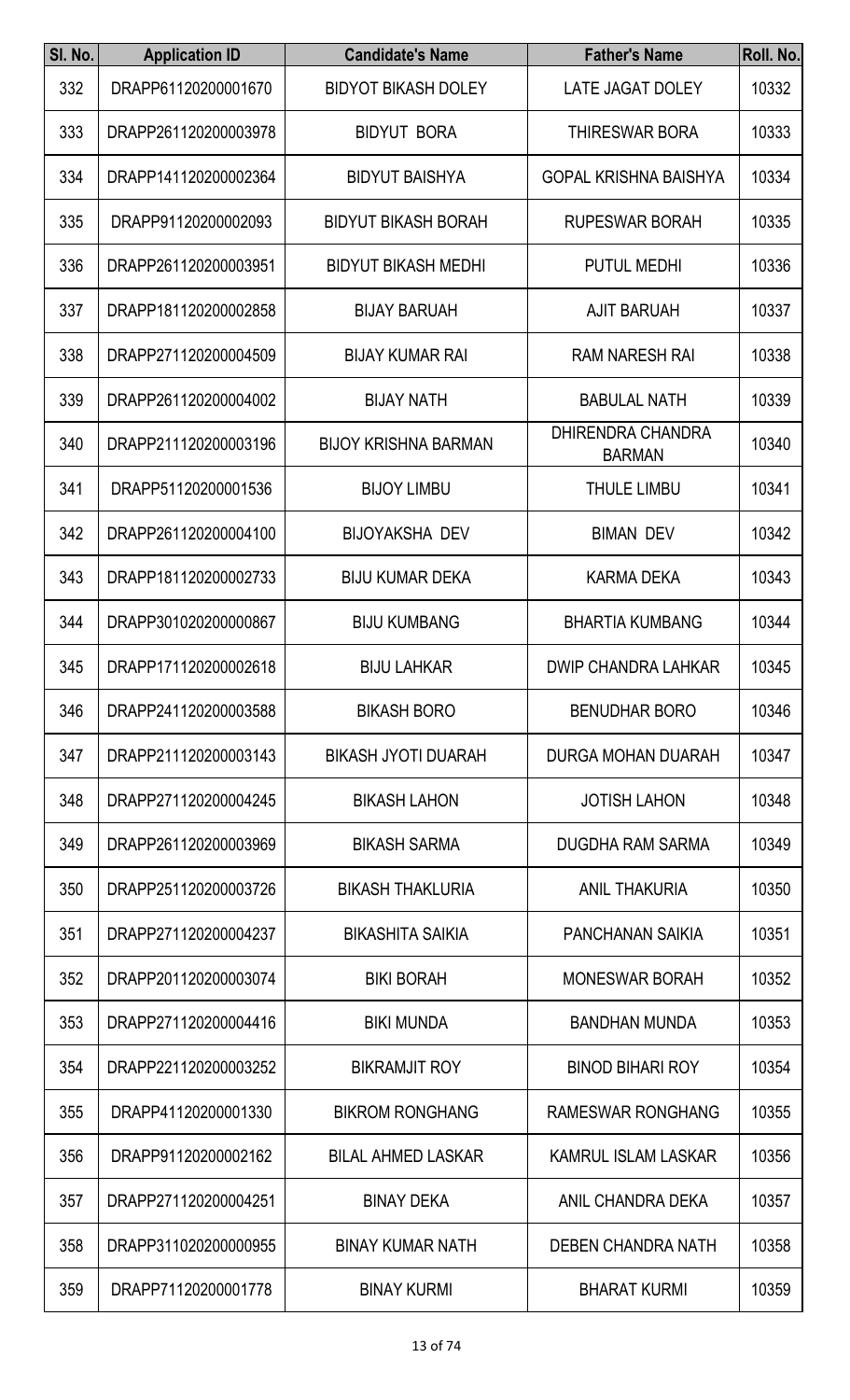| SI. No. | <b>Application ID</b> | <b>Candidate's Name</b>   | <b>Father's Name</b>                     | Roll. No. |
|---------|-----------------------|---------------------------|------------------------------------------|-----------|
| 360     | DRAPP91120200002143   | <b>BINAYAK KURMI</b>      | <b>MITHAI LAL KURMI</b>                  | 10360     |
| 361     | DRAPP141120200002401  | <b>BINEN DAULAGUPU</b>    | <b>LATE GORAMONI</b><br><b>DAULAGUPU</b> | 10361     |
| 362     | DRAPP31120200001318   | <b>BINITA BARMAN</b>      | PRAMOD BARMAN                            | 10362     |
| 363     | DRAPP301020200000911  | <b>BINOD DAS</b>          | <b>RAMESH DAS</b>                        | 10363     |
| 364     | DRAPP31120200001208   | <b>BINOY BAGLARI</b>      | <b>BHOGMAL BAGLARI</b>                   | 10364     |
| 365     | DRAPP191120200002900  | <b>BINOY ROBIDAS</b>      | <b>BANOWARI ROBIDAS</b>                  | 10365     |
| 366     | DRAPP71120200001757   | <b>BIPLOV LOYING</b>      | SOMESWAR LOYING                          | 10366     |
| 367     | DRAPP31120200001210   | <b>BIPLOV SARKAR</b>      | <b>PARASH SARKAR</b>                     | 10367     |
| 368     | DRAPP151120200002456  | <b>BIPUL CHANDRA DAS</b>  | <b>RAM NATH DAS</b>                      | 10368     |
| 369     | DRAPP231120200003345  | <b>BIPUL RABIDAS</b>      | <b>BIJAY RABIDAS</b>                     | 10369     |
| 370     | DRAPP221120200003298  | <b>BIRAJJYOTI SAIKIA</b>  | KANDARPA SAIKIA                          | 10370     |
| 371     | DRAPP251120200003783  | <b>BIRINCHI KUMAR DAS</b> | LATE MAHENDRA CHANDRA<br><b>NAMO DAS</b> | 10371     |
| 372     | DRAPP271120200004198  | <b>BIRJU TAMANG</b>       | <b>KALIRAM TAMAN</b>                     | 10372     |
| 373     | DRAPP271120200004278  | <b>BIRTON TERANG</b>      | <b>RAMSING TERANG</b>                    | 10373     |
| 374     | DRAPP271120200004180  | <b>BISHAL BHUYAN</b>      | <b>PRADIP BHUYAN</b>                     | 10374     |
| 375     | DRAPP191120200002923  | <b>BISHAL DOLEY</b>       | <b>RABINDRA DOLEY</b>                    | 10375     |
| 376     | DRAPP191120200002920  | <b>BISHAL DUTTA</b>       | <b>BILUL KUMAR DUTTA</b>                 | 10376     |
| 377     | DRAPP291020200000820  | <b>BISHAL DUTTA</b>       | <b>BIPIN CHANDRA DUTTA</b>               | 10377     |
| 378     | DRAPP171120200002641  | <b>BISHAL LAMA</b>        | PRODEEP LAMA                             | 10378     |
| 379     | DRAPP271120200004231  | <b>BISHALDEEP CHANDA</b>  | LATE PRODIP CHANDA                       | 10379     |
| 380     | DRAPP201120200003031  | <b>BISHNU NUNIA</b>       | <b>GOURI SHANKAR NUNIA</b>               | 10380     |
| 381     | DRAPP241120200003645  | <b>BISHU DAS</b>          | <b>BABUL CHANDRA DAS</b>                 | 10381     |
| 382     | DRAPP261120200003971  | <b>BISWAJIT BAISHYA</b>   | <b>DWIJEN BAISHYA</b>                    | 10382     |
| 383     | DRAPP211120200003151  | <b>BISWAJIT BORAH</b>     | <b>BROJEN BORAH</b>                      | 10383     |
| 384     | DRAPP241120200003477  | <b>BISWAJIT BORUAH</b>    | <b>JYOTISH BORUAH</b>                    | 10384     |
| 385     | DRAPP271120200004340  | <b>BISWAJIT DAS</b>       | <b>JITUMONI DAS</b>                      | 10385     |
| 386     | DRAPP271120200004206  | <b>BISWAJIT DUTTA</b>     | <b>BIRAJ DUTTA</b>                       | 10386     |
| 387     | DRAPP251120200003773  | <b>BISWAJIT KALITA</b>    | <b>BARUN CH KALITA</b>                   | 10387     |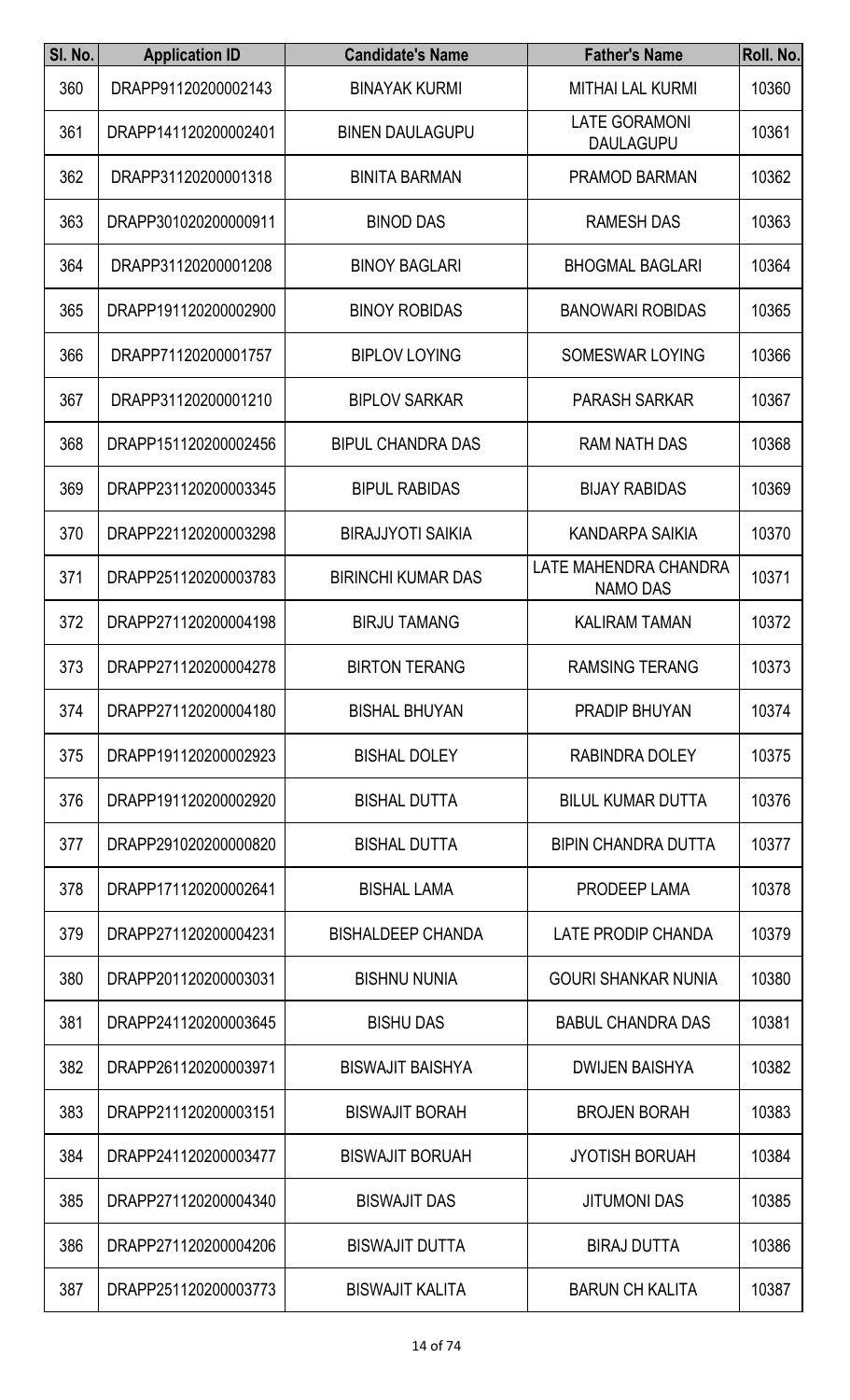| SI. No. | <b>Application ID</b> | <b>Candidate's Name</b>     | <b>Father's Name</b>                     | Roll. No. |
|---------|-----------------------|-----------------------------|------------------------------------------|-----------|
| 388     | DRAPP271120200004189  | <b>BISWAJIT KAMAN</b>       | <b>ATUL CH KAMAN</b>                     | 10388     |
| 389     | DRAPP261120200003827  | <b>BISWAJIT KURMI</b>       | <b>BIDYA DHAR KURMI</b>                  | 10389     |
| 390     | DRAPP261120200004034  | <b>BISWAJIT KURMI</b>       | <b>BIDYA DHAR KURMI</b>                  | 10390     |
| 391     | DRAPP151120200002424  | <b>BISWAJIT LAHKAR</b>      | <b>KHAGEN LAHKAR</b>                     | 10391     |
| 392     | DRAPP161120200002521  | <b>BISWAJIT MALAKAR</b>     | <b>JOGESH CH MALAKAR</b>                 | 10392     |
| 393     | DRAPP71120200001696   | <b>BISWAJIT SARKAR</b>      | <b>HARENDRA CHANDRA</b><br><b>SARKAR</b> | 10393     |
| 394     | DRAPP241120200003574  | <b>BITHIKA SAIKIA</b>       | <b>BIPUL SAIKIA</b>                      | 10394     |
| 395     | DRAPP171120200002682  | <b>BITOPAN TALUKDAR</b>     | <b>GOPAL TALUKDAR</b>                    | 10395     |
| 396     | DRAPP221120200003226  | <b>BITUL KAKOTI</b>         | <b>DILIP KAKOTI</b>                      | 10396     |
| 397     | DRAPP71120200001779   | <b>BITUPAN BORA</b>         | <b>BHUPEN BORA</b>                       | 10397     |
| 398     | DRAPP221120200003305  | <b>BITUPAN DAS</b>          | <b>HARI RAM DAS</b>                      | 10398     |
| 399     | DRAPP261120200003876  | <b>BITUPAN NEOG</b>         | <b>GOLAP CHANDRA NEOG</b>                | 10399     |
| 400     | DRAPP181120200002759  | <b>BITUPAN SAIKIA</b>       | PRASANNA SAIKIA                          | 10400     |
| 401     | DRAPP261120200003825  | <b>BITUPON CHOWDHURY</b>    | <b>JAGADISH CHOWDHURY</b>                | 10401     |
| 402     | DRAPP221120200003262  | <b>BITUPON DUTTA</b>        | RANJIT DUTTA                             | 10402     |
| 403     | DRAPP271120200004429  | <b>BOBBY BAISHYA</b>        | KUHAL KUMAR BAISHYA                      | 10403     |
| 404     | DRAPP251120200003691  | <b>BODIOD ZAMAL</b>         | AFSAR ALI                                | 10404     |
| 405     | DRAPP161120200002610  | <b>BONDANA TAMULI</b>       | <b>SUNIL TAMULI</b>                      | 10405     |
| 406     | DRAPP261120200003864  | <b>BORJU KEMPRAI</b>        | <b>SUBADRO KEMPRAI</b>                   | 10406     |
| 407     | DRAPP51120200001459   | <b>BORNALI BORAH</b>        | <b>KUMUD BORAH</b>                       | 10407     |
| 408     | DRAPP71120200001766   | <b>BORNALI BORKAKATI</b>    | <b>UDIT BORKAKATI</b>                    | 10408     |
| 409     | DRAPP241120200003516  | <b>BRAJA NATH ROY</b>       | <b>UPENDRA CH ROY</b>                    | 10409     |
| 410     | DRAPP151120200002452  | <b>BRINDA HANSEPI</b>       | <b>BIRENDRA HANSE</b>                    | 10410     |
| 411     | DRAPP311020200001000  | <b>BROJEN BORA</b>          | <b>LATE BHUPEN BORA</b>                  | 10411     |
| 412     | DRAPP51120200001534   | <b>BROJEN GOGOI</b>         | <b>AJIT GOGOI</b>                        | 10412     |
| 413     | DRAPP251120200003690  | <b>BUDDHA CHANDRA SINHA</b> | <b>BISWAJIT SINHA</b>                    | 10413     |
| 414     | DRAPP271120200004430  | <b>BUDHADEV MILI</b>        | <b>DINA NATH MILI</b>                    | 10414     |
| 415     | DRAPP271120200004301  | <b>BURAJ LANGTHASA</b>      | SANJOY LANGTHASA                         | 10415     |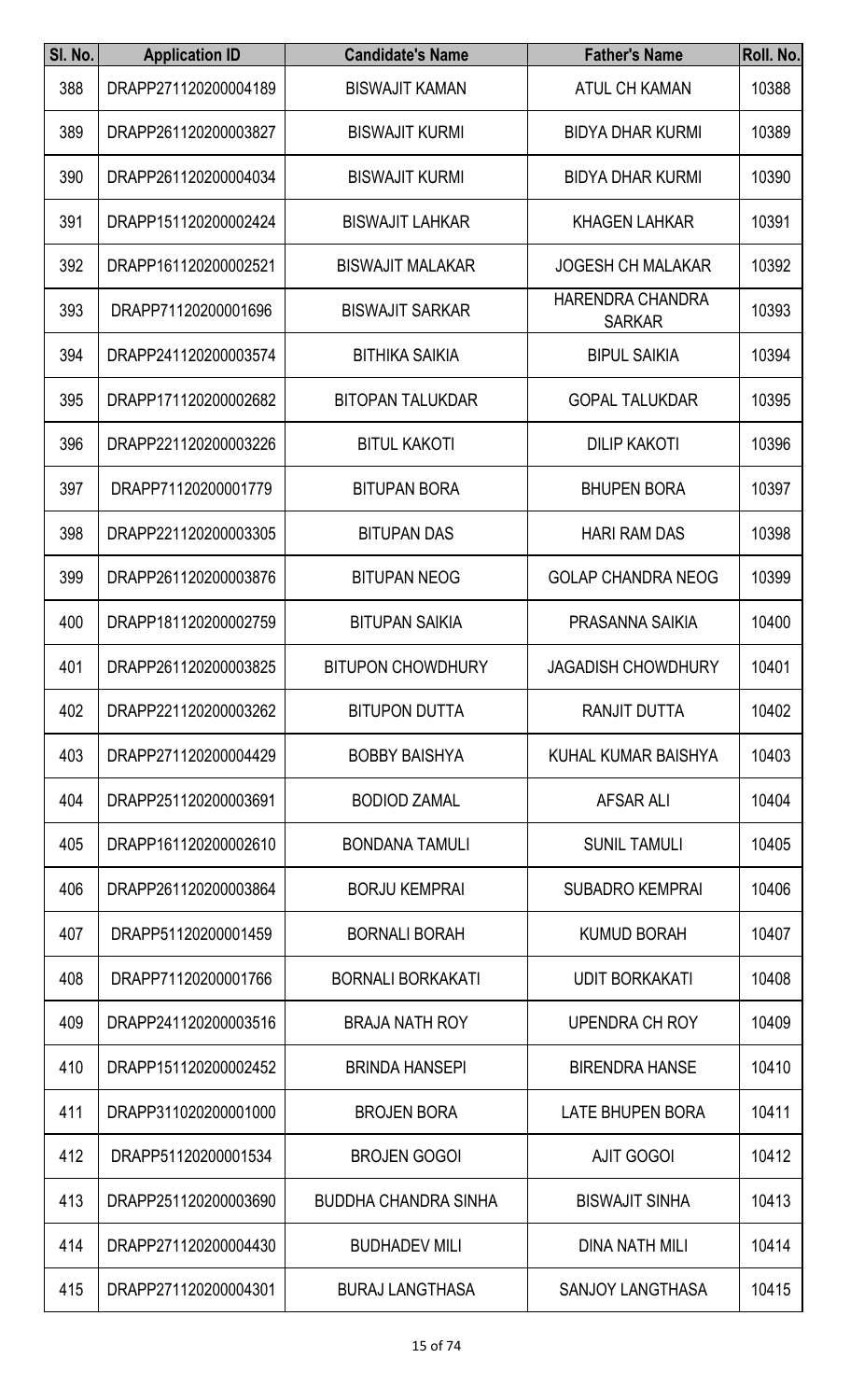| SI. No. | <b>Application ID</b> | <b>Candidate's Name</b>       | <b>Father's Name</b>                     | Roll. No. |
|---------|-----------------------|-------------------------------|------------------------------------------|-----------|
| 416     | DRAPP211120200003110  | <b>CHAITANJOY SUKLABAIDYA</b> | <b>CHANDAN SUKLABAIDYA</b>               | 10416     |
| 417     | DRAPP241120200003513  | CHAKRAPANI DUTTA              | <b>DINESH DUTTA</b>                      | 10417     |
| 418     | DRAPP221120200003284  | <b>CHAMAN PRASAD VARMA</b>    | <b>MAHABIR PRASAD VARMA</b>              | 10418     |
| 419     | DRAPP21120200001172   | <b>CHAMPAK MECH</b>           | <b>BIREN MECH</b>                        | 10419     |
| 420     | DRAPP251120200003770  | <b>CHAMPAK MEDHI</b>          | LATE SARAT MEDHI                         | 10420     |
| 421     | DRAPP261120200004112  | <b>CHANDAN BARMAN</b>         | <b>BANAMALI BARMAN</b>                   | 10421     |
| 422     | DRAPP261120200003946  | <b>CHANDAN GOGOI</b>          | <b>RAJAT GOGOI</b>                       | 10422     |
| 423     | DRAPP221120200003223  | <b>CHANDAN HAZARIKA</b>       | <b>JOGA KANTA HAZARIKA</b>               | 10423     |
| 424     | DRAPP261120200004006  | <b>CHANDAN KALITA</b>         | <b>JATIN KALITA</b>                      | 10424     |
| 425     | DRAPP11120200001040   | <b>CHANDAN NATH</b>           | <b>HITESWAR DEV NATH</b>                 | 10425     |
| 426     | DRAPP251120200003714  | <b>CHANDANA BORO</b>          | PULAK CHANDRA BORO                       | 10426     |
| 427     | DRAPP111120200002225  | <b>CHANDANA DEKA</b>          | <b>MR PRABHAT CHANDRA</b><br><b>DEKA</b> | 10427     |
| 428     | DRAPP91120200002041   | <b>CHANDANA RABHA</b>         | <b>MADAN CH RABHA</b>                    | 10428     |
| 429     | DRAPP171120200002678  | <b>CHANDRA KANTA DAS</b>      | <b>MADHAB DAS</b>                        | 10429     |
| 430     | DRAPP211120200003181  | <b>CHANDRABATI SINGHA</b>     | <b>TARUN SINGHA</b>                      | 10430     |
| 431     | DRAPP171120200002614  | <b>CHANDRAMA DAS</b>          | <b>LATE HIREN DAS</b>                    | 10431     |
| 432     | DRAPP231120200003386  | CHANDRAMA DEKA                | <b>DANDI RAM DEKA</b>                    | 10432     |
| 433     | DRAPP181120200002810  | <b>CHANU CHOUPASH MEDHI</b>   | <b>NIKUNJA MEDHI</b>                     | 10433     |
| 434     | DRAPP211120200003146  | <b>CHARLIE GOGOI</b>          | <b>PADMESWAR GOGOI</b>                   | 10434     |
| 435     | DRAPP191120200002969  | <b>CHAYANIKA BARMAN</b>       | <b>SARAT CH BARMAN</b>                   | 10435     |
| 436     | DRAPP161120200002539  | CHAYANIKA HAZARIKA            | <b>GOURI HAZARIKA</b>                    | 10436     |
| 437     | DRAPP251120200003702  | CHAYANIKA KALITA              | <b>BHABEN KALITA</b>                     | 10437     |
| 438     | DRAPP191120200002970  | CHAYANIKA KALITA              | <b>MAHESH KALITA</b>                     | 10438     |
| 439     | DRAPP61120200001608   | <b>CHAYANIKA PHUKAN</b>       | <b>BANIKANTA PHUKAN</b>                  | 10439     |
| 440     | DRAPP191120200002976  | <b>CHILPA SAIKIA</b>          | PRAKASH SAIKIA                           | 10440     |
| 441     | DRAPP241120200003489  | <b>CHINMAY DAS</b>            | DHIRAJ DAS                               | 10441     |
| 442     | DRAPP271120200004501  | CHINMOY BHARADWAJ             | KANDARPA BARMAN                          | 10442     |
| 443     | DRAPP251120200003772  | <b>CHINMOY BORAH</b>          | <b>BINANDA BORAH</b>                     | 10443     |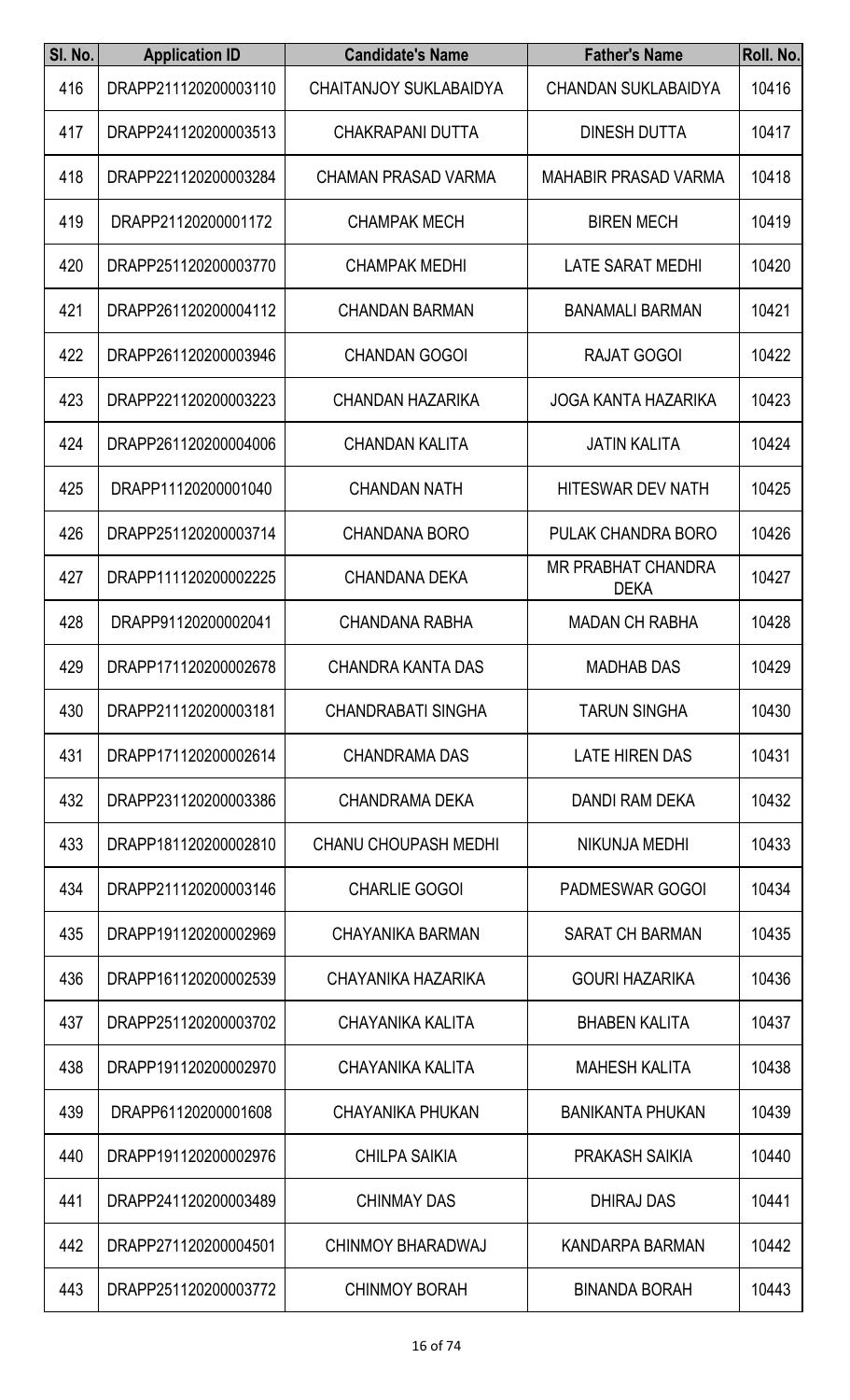| SI. No. | <b>Application ID</b> | <b>Candidate's Name</b>   | <b>Father's Name</b>                        | Roll. No. |
|---------|-----------------------|---------------------------|---------------------------------------------|-----------|
| 444     | DRAPP261120200003823  | <b>CHINMOY DEKA</b>       | KARUNA KANTA DEKA                           | 10444     |
| 445     | DRAPP261120200004024  | <b>CHIRANJEET GOSWAMI</b> | PABITRA GOSWAMI                             | 10445     |
| 446     | DRAPP181120200002797  | CHIRANJIB HAZARIKA        | <b>SRI DEBENDRA NATH</b><br><b>HAZARIKA</b> | 10446     |
| 447     | DRAPP261120200003924  | CHIRANJIV HATIBARUAH      | SATYAJIT HATIBARUAH                         | 10447     |
| 448     | DRAPP101120200002176  | <b>CHIRONJIB THAOSEN</b>  | <b>BAJURAM THAOSEN</b>                      | 10448     |
| 449     | DRAPP221120200003297  | CHITTA RANJAN KASHYAP     | <b>KUSHAL CHANDRA</b><br><b>HAZARIKA</b>    | 10449     |
| 450     | DRAPP271120200004303  | <b>CHOW KHAMMON SHYAM</b> | <b>TILOK SHYAM</b>                          | 10450     |
| 451     | DRAPP251120200003718  | <b>CILVIA SHYAM</b>       | <b>RITUPON SHYAM</b>                        | 10451     |
| 452     | DRAPP241120200003528  | DABOPRIYA SAIKIA          | <b>REBOT SAIKIA</b>                         | 10452     |
| 453     | DRAPP141120200002399  | <b>DADUL ISLAM</b>        | <b>JAKIRUL ISLAM</b>                        | 10453     |
| 454     | DRAPP41120200001326   | <b>DAIJY GOGOI</b>        | <b>TARA GOGOI</b>                           | 10454     |
| 455     | DRAPP271120200004472  | DARSHAN JYOTI BORA        | <b>SATYABRAT BORA</b>                       | 10455     |
| 456     | DRAPP301020200000882  | <b>DAVID MEDHI</b>        | <b>NIROD MEDHI</b>                          | 10456     |
| 457     | DRAPP281020200000665  | <b>DAVID SAIKIA</b>       | <b>BICHITRA NARAYAN SAIKIA</b>              | 10457     |
| 458     | DRAPP241120200003505  | DAYAL KISHUR KONWAR       | LAKHINDRA KONWAR                            | 10458     |
| 459     | DRAPP251120200003734  | DEBA PRASAD CHOUDHURY     | <b>JAGAT PRASAD CHOUDHARY</b>               | 10459     |
| 460     | DRAPP261120200004099  | <b>DEBABRAT DIHINGIA</b>  | <b>LALIT DIHINGIA</b>                       | 10460     |
| 461     | DRAPP21120200001130   | <b>DEBABRAT SAIKIA</b>    | <b>PROMOD SAIKIA</b>                        | 10461     |
| 462     | DRAPP181120200002826  | DEBABRATA RABHA           | RATAN CHANDRA RABHA                         | 10462     |
| 463     | DRAPP271120200004148  | <b>DEBABROT MILI</b>      | <b>MITHIRAM MILI</b>                        | 10463     |
| 464     | DRAPP251120200003747  | <b>DEBAJIT BARMAN</b>     | RATNESWOR BARMAN                            | 10464     |
| 465     | DRAPP291020200000800  | <b>DEBAJIT BORUAH</b>     | <b>THANESWAR BORUAH</b>                     | 10465     |
| 466     | DRAPP221120200003236  | <b>DEBAJIT CHOUDHURY</b>  | <b>GUNESWAR CHOUDHURY</b>                   | 10466     |
| 467     | DRAPP171120200002717  | <b>DEBAJIT DAS</b>        | <b>SANKAR CHARAN DAS</b>                    | 10467     |
| 468     | DRAPP21120200001161   | <b>DEBAJIT DEY</b>        | NARAYAN KUMAR DEY                           | 10468     |
| 469     | DRAPP201120200003052  | <b>DEBAJIT GOGOI</b>      | <b>KIRAN CHANDRA GOGOI</b>                  | 10469     |
| 470     | DRAPP261120200003903  | <b>DEBAJIT HOJAI</b>      | <b>SUSHIL HOJAI</b>                         | 10470     |
| 471     | DRAPP261120200004084  | <b>DEBAJIT NATH</b>       | LAKSHESWAR NATH                             | 10471     |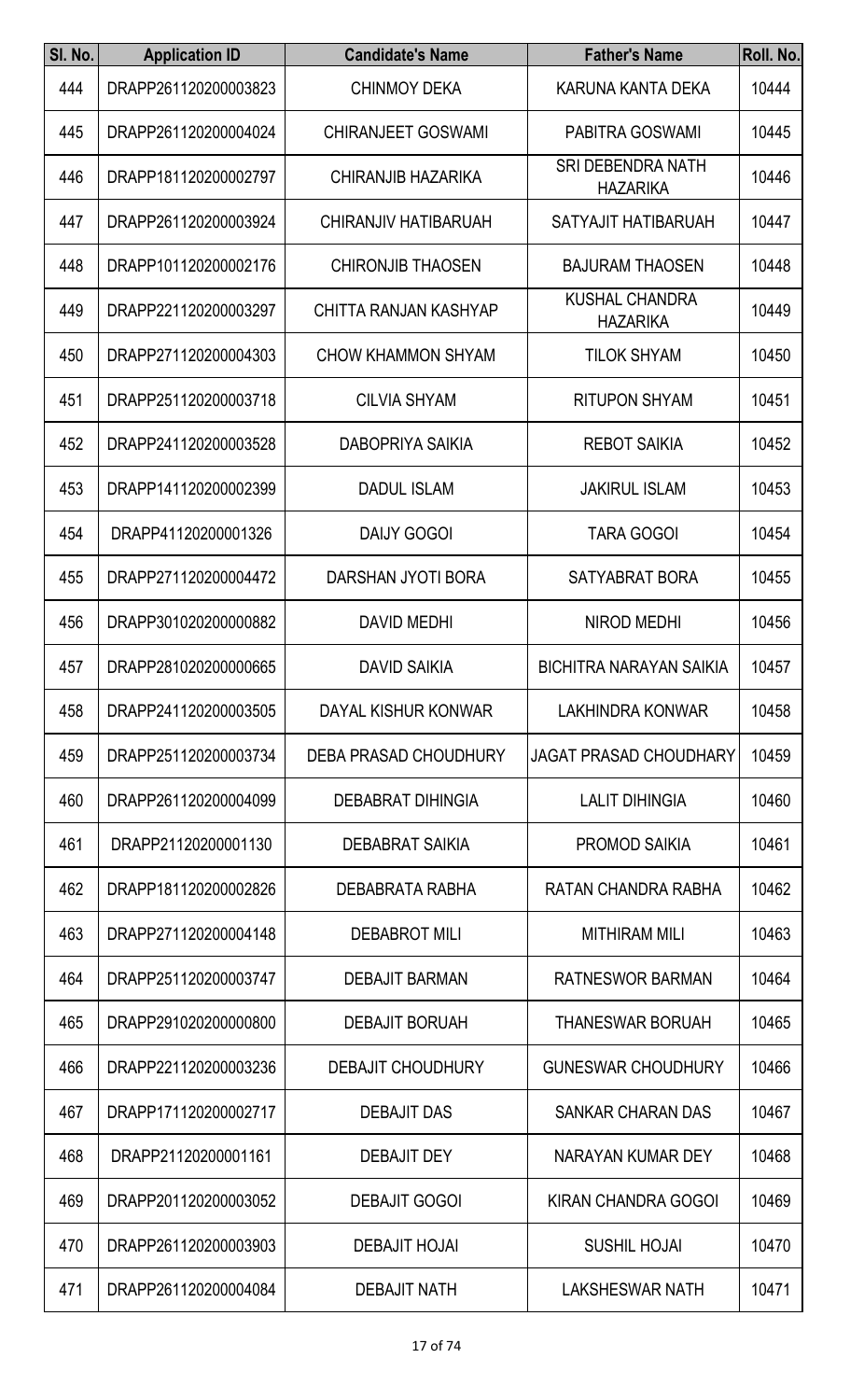| SI. No. | <b>Application ID</b> | <b>Candidate's Name</b>    | <b>Father's Name</b>       | Roll. No. |
|---------|-----------------------|----------------------------|----------------------------|-----------|
| 472     | DRAPP241120200003461  | <b>DEBAJIT SAIKIA</b>      | <b>LALIT SAIKIA</b>        | 10472     |
| 473     | DRAPP221120200003259  | <b>DEBANAN BARMAN</b>      | <b>BANAMALI BARMAN</b>     | 10473     |
| 474     | DRAPP151120200002419  | <b>DEBANANDA DEORI</b>     | <b>SISHUPAL DEORI</b>      | 10474     |
| 475     | DRAPP261120200004042  | <b>DEBAPRATIM DUARAH</b>   | <b>BIRENDRA DUARAH</b>     | 10475     |
| 476     | DRAPP261120200003877  | <b>DEBARUN SARMA</b>       | <b>MURULI SARMA</b>        | 10476     |
| 477     | DRAPP211120200003193  | <b>DEBASISH BORTHAKUR</b>  | <b>DULU BORTHAKUR</b>      | 10477     |
| 478     | DRAPP261120200004115  | <b>DEBASISH DUTTA</b>      | <b>JUGAL CHANDRA DUTTA</b> | 10478     |
| 479     | DRAPP271120200004325  | <b>DEBASISH SARKAR</b>     | <b>DILIP KUMAR SARKAR</b>  | 10479     |
| 480     | DRAPP31120200001281   | <b>DEBESWAR PATHAK</b>     | <b>DHIRESWAR PATHAK</b>    | 10480     |
| 481     | DRAPP311020200000956  | <b>DEBLEENA DUTTA</b>      | <b>TANKESWAR DUTTA</b>     | 10481     |
| 482     | DRAPP271120200004375  | <b>DEBOJIT BORA</b>        | <b>TARUN CH BORA</b>       | 10482     |
| 483     | DRAPP71120200001810   | <b>DEEP DAS</b>            | PRASANNA KUMAR DAS         | 10483     |
| 484     | DRAPP251120200003793  | <b>DEEP HAZAM</b>          | <b>SUDARSHAN HAZAM</b>     | 10484     |
| 485     | DRAPP231120200003371  | DEEP JYOTI DUTTA           | RATNESWAR DUTTA            | 10485     |
| 486     | DRAPP301020200000888  | <b>DEEP JYOTI TIMUNG</b>   | <b>MANESWAR TIMUNG</b>     | 10486     |
| 487     | DRAPP261120200003866  | <b>DEEPAK BRAHMA</b>       | LATE SANTISWAR BRAHMA      | 10487     |
| 488     | DRAPP291020200000822  | <b>DEEPAK KUMAR POWREL</b> | NARA PRASAD POWREL         | 10488     |
| 489     | DRAPP271120200004145  | <b>DEEPAMONI SONOWAL</b>   | <b>DINANATH SONOWAL</b>    | 10489     |
| 490     | DRAPP71120200001742   | <b>DEEPIKA BORA</b>        | <b>LATE SUNIL BORA</b>     | 10490     |
| 491     | DRAPP201120200003002  | <b>DEEPJYOTI BAISHYA</b>   | PRIYA KUMAR BAISHYA        | 10491     |
| 492     | DRAPP181120200002853  | <b>DEEPJYOTI BARMAN</b>    | <b>DURGESWAR BARMAN</b>    | 10492     |
| 493     | DRAPP271120200004428  | <b>DEEPJYOTI KAKATI</b>    | <b>DILIP KAKATI</b>        | 10493     |
| 494     | DRAPP231120200003373  | <b>DEEPJYOTI MUDIAR</b>    | <b>BIJOY MUDIAR</b>        | 10494     |
| 495     | DRAPP261120200004019  | <b>DEEPJYOTI NATH</b>      | <b>TARUN CHANDRA NATH</b>  | 10495     |
| 496     | DRAPP241120200003506  | <b>DEEPJYOTI SAIKIA</b>    | <b>RUBUL SAIKIA</b>        | 10496     |
| 497     | DRAPP271120200004253  | <b>DEEPJYOTI SAIKIA</b>    | <b>SAILEN SAIKIA</b>       | 10497     |
| 498     | DRAPP291020200000776  | <b>DEEPSHIKHA DUTTA</b>    | <b>JAGADISH DUTTA</b>      | 10498     |
| 499     | DRAPP61120200001578   | <b>DEEPSIKHA BORAH</b>     | LITUL CHANDRA BORAH        | 10499     |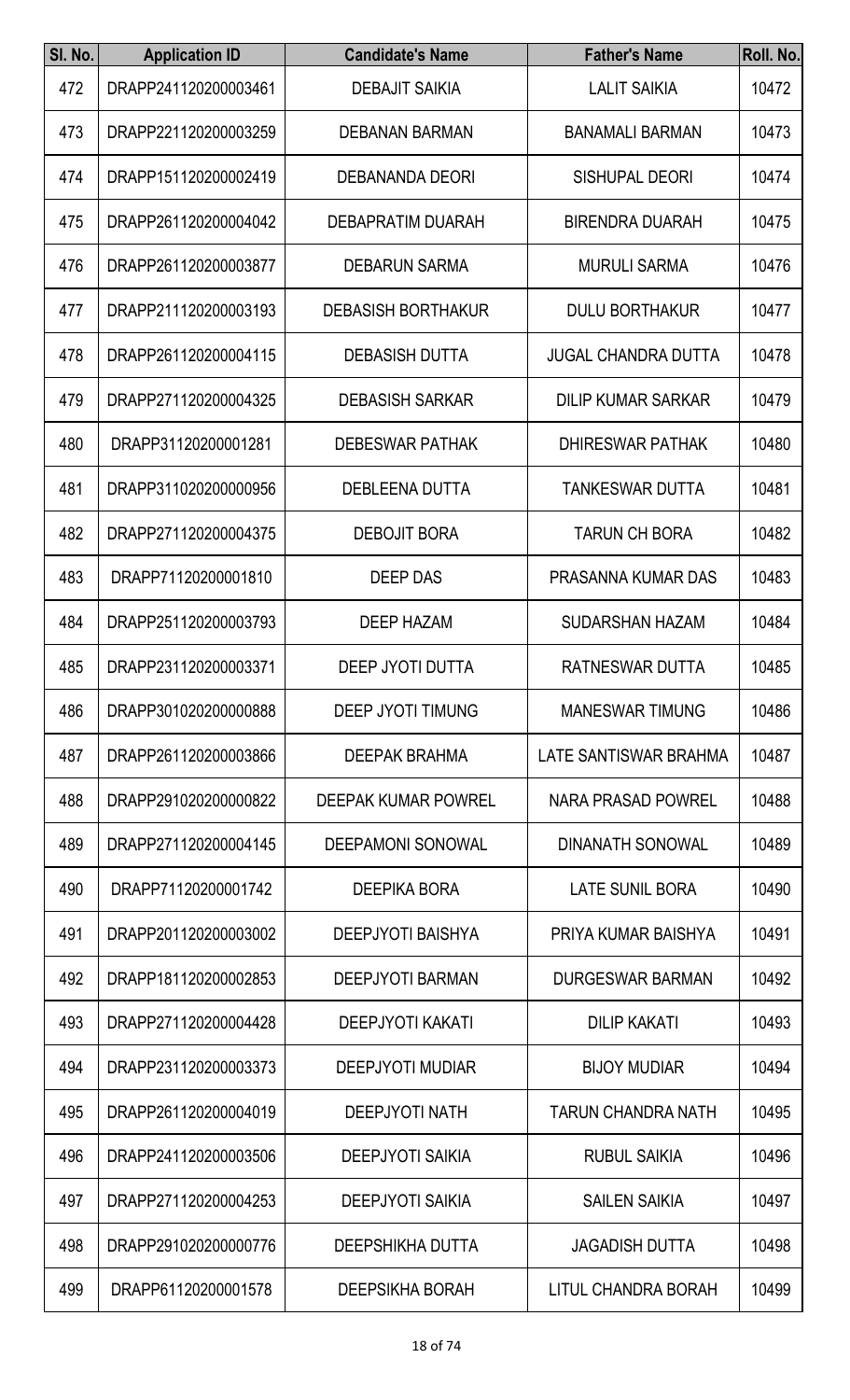| SI. No. | <b>Application ID</b> | <b>Candidate's Name</b>    | <b>Father's Name</b>                         | Roll. No. |
|---------|-----------------------|----------------------------|----------------------------------------------|-----------|
| 500     | DRAPP251120200003762  | DEEPTAMAN DEB              | <b>DILIP KUMAR DEB</b>                       | 10500     |
| 501     | DRAPP261120200004104  | <b>DEPANJAL DAS</b>        | <b>SUBHAS CH DAS</b>                         | 10501     |
| 502     | DRAPP231120200003430  | <b>DERHASA BARO</b>        | <b>GALAK BARO</b>                            | 10502     |
| 503     | DRAPP191120200002888  | DERHASAT BRAHMA            | <b>JWNGDAO BRAHMA</b>                        | 10503     |
| 504     | DRAPP171120200002673  | <b>DESRINGDI BODO</b>      | <b>NARESH BODO</b>                           | 10504     |
| 505     | DRAPP181120200002806  | DEV KUMAR ROY              | <b>SHIVMANGAL ROY</b>                        | 10505     |
| 506     | DRAPP131120200002316  | DEVAJYOTI DEB ROY          | <b>JAYANTA DEB ROY</b>                       | 10506     |
| 507     | DRAPP121120200002274  | <b>DEVASHIS BURAGOHAIN</b> | SARBANANDA BURAGOHAIN                        | 10507     |
| 508     | DRAPP271120200004372  | <b>DEVID BARMAN</b>        | <b>AJIT BARMAN</b>                           | 10508     |
| 509     | DRAPP101120200002188  | <b>DEVID KUMAR DAS</b>     | <b>KARUNA KANTA DAS</b>                      | 10509     |
| 510     | DRAPP91120200002045   | <b>DHANAM SHARMA</b>       | <b>HARISH SHARMA</b>                         | 10510     |
| 511     | DRAPP271120200004506  | <b>DHANASRI DEVI</b>       | <b>GAGAN SARMA</b>                           | 10511     |
| 512     | DRAPP221120200003224  | <b>DHANJIT BANIA</b>       | SARBESWAR BANIA                              | 10512     |
| 513     | DRAPP101120200002182  | DHANJIT HAZARIKA           | ARUN HAZARIKA                                | 10513     |
| 514     | DRAPP161120200002594  | <b>DHANJIT RAY</b>         | LT AJIT CHANDRA RAY                          | 10514     |
| 515     | DRAPP271120200004172  | DHANJYOTI BORO             | <b>MUKUL CHANDRA BORO</b>                    | 10515     |
| 516     | DRAPP241120200003638  | <b>DHANMONI DEKA</b>       | <b>RAMANI DEKA</b>                           | 10516     |
| 517     | DRAPP241120200003476  | <b>DHIMAN DAS</b>          | <b>DHRUBA DAS</b>                            | 10517     |
| 518     | DRAPP221120200003323  | <b>DHIRAJ DAS</b>          | <b>SATYA RAM DAS</b>                         | 10518     |
| 519     | DRAPP121120200002254  | DHIRAJ KUMAR MISRA         | OM PRAKASH MISRA                             | 10519     |
| 520     | DRAPP181120200002838  | DHIRAJ NATH                | <b>GHANAKANTA NATH</b>                       | 10520     |
| 521     | DRAPP251120200003735  | DHIRAJ RAJBONGSHI          | <b>RAJEN RAJBONGSHI</b>                      | 10521     |
| 522     | DRAPP261120200003862  | <b>DHIRAJ SARMA</b>        | <b>ASHOK KR SARMA</b>                        | 10522     |
| 523     | DRAPP251120200003662  | <b>DHITI SWARGIARY</b>     | <b>MUKUNDA SWARGIARY</b>                     | 10523     |
| 524     | DRAPP261120200004010  | DHRITI BALLABH RAJMOHAN    | <b>KRISHNA BARUAH</b>                        | 10524     |
| 525     | DRAPP181120200002771  | <b>DHRITI CHOUDHURY</b>    | <b>LATE BIDYUT SINGH</b><br><b>CHOUDHURY</b> | 10525     |
| 526     | DRAPP191120200002971  | DHRUBA DAYAL BORAH         | PROBIN BORAH                                 | 10526     |
| 527     | DRAPP41120200001417   | DHRUBA JYOTI BARMAN        | <b>JOGEN BARMAN</b>                          | 10527     |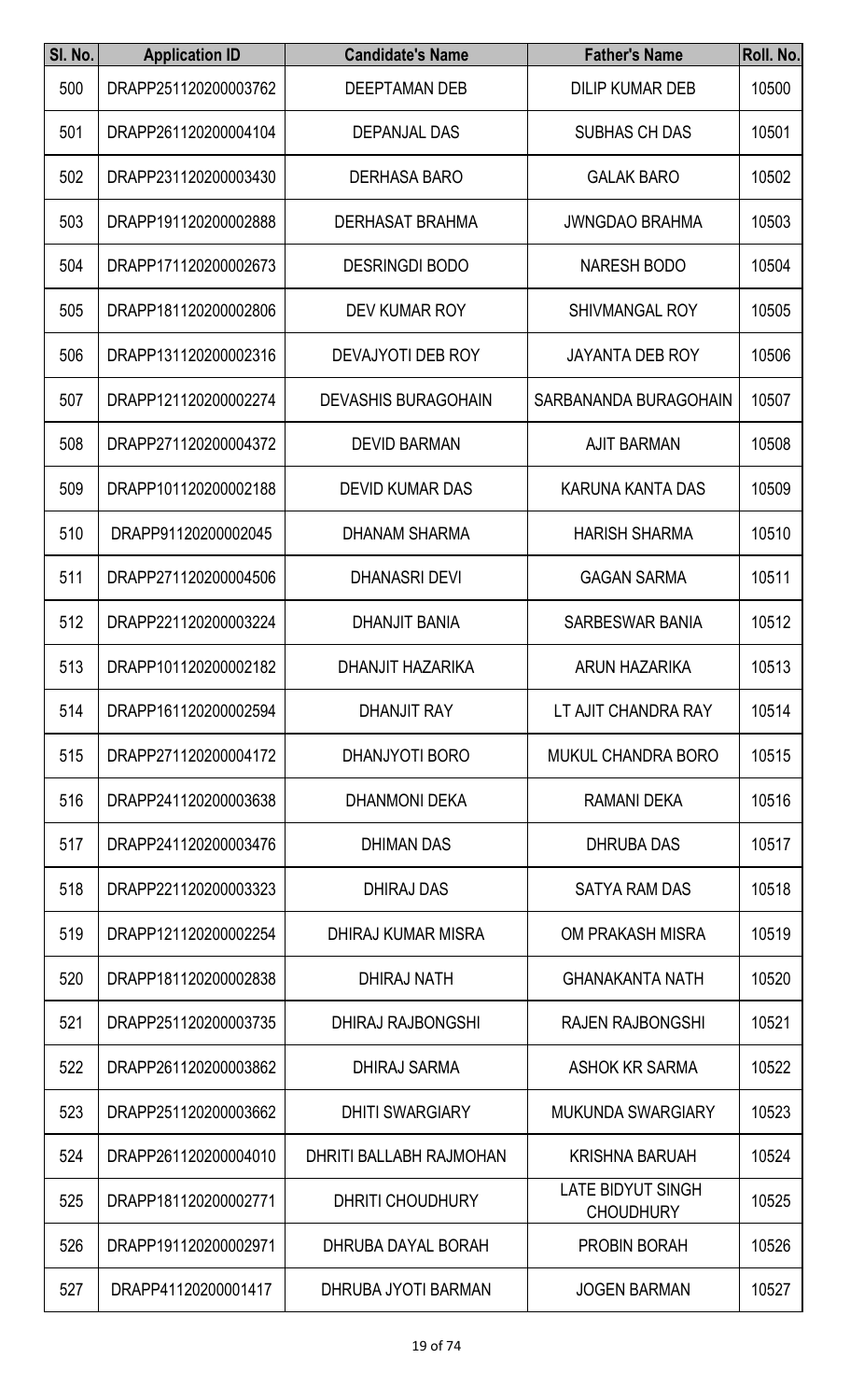| SI. No. | <b>Application ID</b> | <b>Candidate's Name</b>    | <b>Father's Name</b>                     | Roll. No. |
|---------|-----------------------|----------------------------|------------------------------------------|-----------|
| 528     | DRAPP271120200004314  | DHRUBA JYOTI GOGOI         | SANKHADHAR GOGOI                         | 10528     |
| 529     | DRAPP261120200003920  | DHRUBA JYOTI THAKURIA      | LATE DIMBESWAR THAKURIA                  | 10529     |
| 530     | DRAPP271120200004252  | DHRUBAJYOTI BARMAN         | <b>GHANASHYAM BARMAN</b>                 | 10530     |
| 531     | DRAPP71120200001747   | DHRUBAJYOTI BARUAH         | ANIL KUMAR BARUAH                        | 10531     |
| 532     | DRAPP241120200003473  | DHRUBAJYOTI BORAH          | ARUN KUMAR BORAH                         | 10532     |
| 533     | DRAPP221120200003315  | DHRUBAJYOTI GOGOI          | <b>MOHINI GOGOI</b>                      | 10533     |
| 534     | DRAPP61120200001626   | <b>DHRUBAJYOTI SAIKIA</b>  | <b>RAJEN SAIKIA</b>                      | 10534     |
| 535     | DRAPP51120200001505   | <b>DIBROJYOTI LOYING</b>   | <b>ACHYUT LOYING</b>                     | 10535     |
| 536     | DRAPP221120200003269  | DIBYA JYOTI BORA           | <b>LATE UMESH CHANDRA</b><br><b>BORA</b> | 10536     |
| 537     | DRAPP261120200003941  | <b>DIBYA JYOTI BORAH</b>   | <b>SISURAM BORAH</b>                     | 10537     |
| 538     | DRAPP191120200002916  | DIBYA JYOTI GOGOI          | <b>DEBA KUMAR GOGOI</b>                  | 10538     |
| 539     | DRAPP251120200003673  | DIBYA JYOTI NATH           | <b>HARI HAR NATH</b>                     | 10539     |
| 540     | DRAPP291020200000778  | <b>DIBYA JYOTI PEGU</b>    | <b>DURGESWAR PEGU</b>                    | 10540     |
| 541     | DRAPP131120200002315  | <b>DIBYA JYOTI SAIKIA</b>  | <b>SARAT SAIKIA</b>                      | 10541     |
| 542     | DRAPP181120200002831  | DIBYAJYOTI BARMAN          | AMULYA BARMAN                            | 10542     |
| 543     | DRAPP241120200003603  | DIBYAJYOTI DAS             | TARANI KANTA DAS                         | 10543     |
| 544     | DRAPP251120200003812  | DIBYAJYOTI NATH            | <b>ANIL NATH</b>                         | 10544     |
| 545     | DRAPP61120200001643   | <b>DIBYAJYOTI SAIKIA</b>   | CHANDRAKANTA SAIKIA                      | 10545     |
| 546     | DRAPP261120200003911  | DIBYAJYOTI SINHA           | <b>DEBENDRA SINHA</b>                    | 10546     |
| 547     | DRAPP171120200002649  | <b>DIBYAJYOTI TALUKDAR</b> | KUNJA LAL TALUKDAR                       | 10547     |
| 548     | DRAPP121120200002271  | DIDARUL ALOM CHOUDHURY     | <b>ABDUR RAZZAK</b><br><b>CHOUDHURY</b>  | 10548     |
| 549     | DRAPP71120200001705   | <b>DIGANTA BOIRAGI</b>     | SONARAM BOIRAGI                          | 10549     |
| 550     | DRAPP261120200003976  | <b>DIGANTA DAS</b>         | <b>BANAMALI DAS</b>                      | 10550     |
| 551     | DRAPP191120200002912  | DIGANTA KALITA             | <b>DILIP KALITA</b>                      | 10551     |
| 552     | DRAPP191120200002953  | <b>DIGANTA RAJBONGSHI</b>  | <b>MR LOHIT CH RAJBONGSHI</b>            | 10552     |
| 553     | DRAPP251120200003779  | <b>DIGANTA SAIKIA</b>      | <b>LATE BIREN SAIKIA</b>                 | 10553     |
| 554     | DRAPP91120200002161   | <b>DIJU BORA</b>           | <b>BAKUL BORA</b>                        | 10554     |
| 555     | DRAPP131120200002310  | DIJU HAZARIKA              | NAGENDRA HAZARIKA                        | 10555     |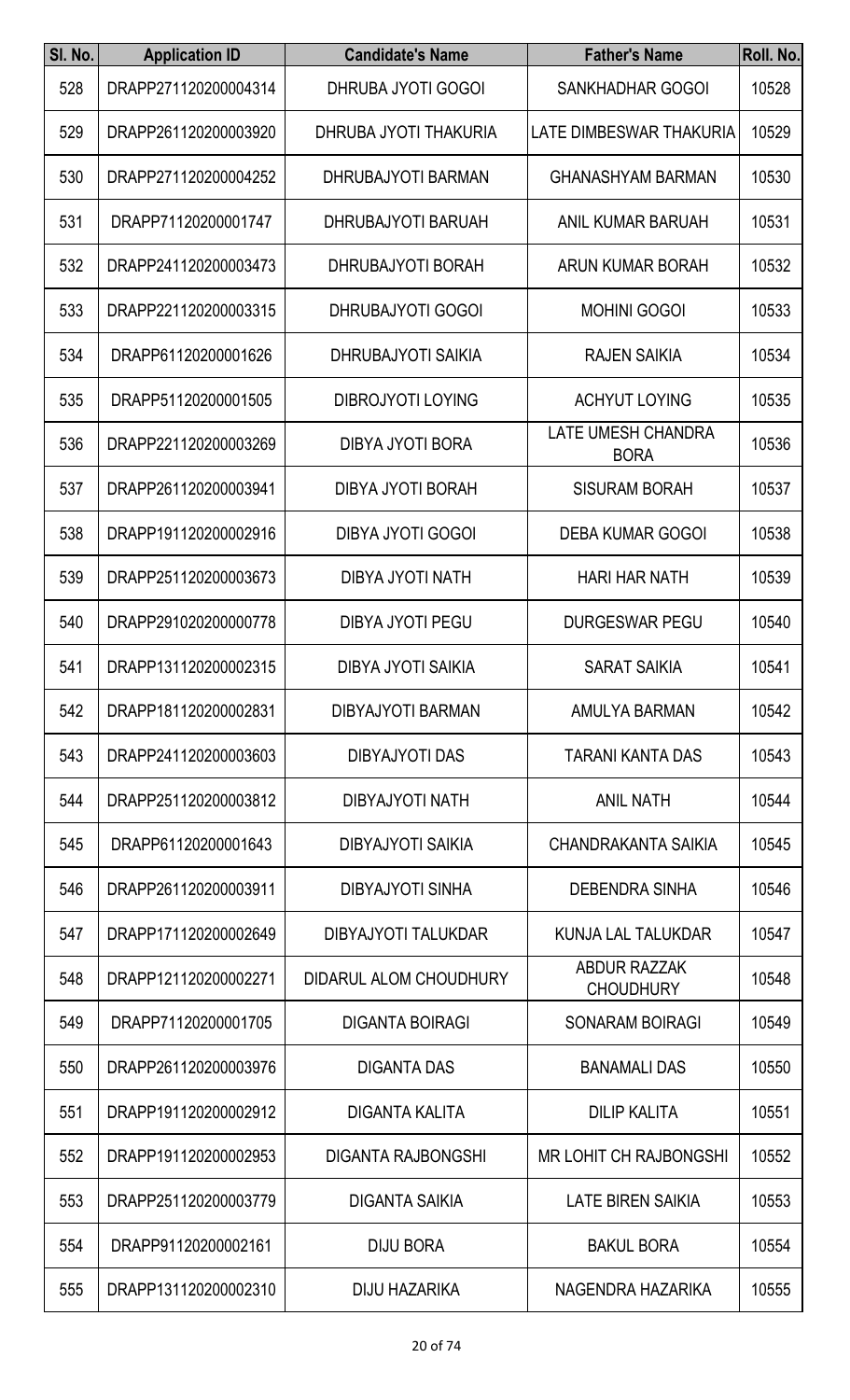| SI. No. | <b>Application ID</b> | <b>Candidate's Name</b>    | <b>Father's Name</b>        | Roll. No. |
|---------|-----------------------|----------------------------|-----------------------------|-----------|
| 556     | DRAPP11120200001035   | <b>DIKEN SINGHA</b>        | SONADHAN SINGHA             | 10556     |
| 557     | DRAPP31120200001224   | DIKLU MONI DAS             | <b>PRADIP DAS</b>           | 10557     |
| 558     | DRAPP71120200001767   | <b>DIKSHANITA PHUKAN</b>   | <b>DIBYAJYOTI PHUKAN</b>    | 10558     |
| 559     | DRAPP231120200003353  | <b>DIKSHITA BAISHYA</b>    | <b>SASHINDRA BAISHYA</b>    | 10559     |
| 560     | DRAPP91120200002078   | <b>DIKSHITA BORAH</b>      | <b>KULENDRA BORAH</b>       | 10560     |
| 561     | DRAPP91120200002020   | DILBAHAR HUSSAIN LASKAR    | <b>SALIM UDDIN LASKAR</b>   | 10561     |
| 562     | DRAPP191120200002930  | <b>DILIP CHAUHAN</b>       | <b>KAILASH CHAUHAN</b>      | 10562     |
| 563     | DRAPP221120200003205  | <b>DILIP KALITA</b>        | <b>PRADIP KALITA</b>        | 10563     |
| 564     | DRAPP251120200003707  | <b>DILIP KUMAR NATH</b>    | <b>KANAK CH NATH</b>        | 10564     |
| 565     | DRAPP311020200000966  | <b>DILNOOR HASSAN KHAN</b> | <b>EKBAL KHAN</b>           | 10565     |
| 566     | DRAPP31120200001311   | <b>DILRUBA PARBIN</b>      | <b>ABDUL KADER</b>          | 10566     |
| 567     | DRAPP111120200002243  | <b>DILUWAR AHMED</b>       | <b>ILIASUDDIN AHMED</b>     | 10567     |
| 568     | DRAPP161120200002504  | <b>DIMI NEOG</b>           | <b>MOHESWAR NEOG</b>        | 10568     |
| 569     | DRAPP41120200001363   | <b>DIMI TALUKDAR</b>       | NARAYAN TALUKDAR            | 10569     |
| 570     | DRAPP231120200003436  | <b>DIMPAL DAS</b>          | LT PHANINDRA NATH DAS       | 10570     |
| 571     | DRAPP251120200003771  | <b>DIMPEE BORA</b>         | DAYARAM BORA                | 10571     |
| 572     | DRAPP181120200002784  | <b>DIMPLE SUKLA</b>        | <b>BINOD KUMAR SUKLA</b>    | 10572     |
| 573     | DRAPP191120200002904  | <b>DIMPU CHOUDHURY</b>     | SARBESWAR CHOUDHURY         | 10573     |
| 574     | DRAPP271120200004490  | <b>DIPAK DAS</b>           | <b>TIPEN DAS</b>            | 10574     |
| 575     | DRAPP201120200003044  | <b>DIPAK DAS</b>           | RATUL DAS                   | 10575     |
| 576     | DRAPP211120200003190  | <b>DIPAK NUNIA</b>         | <b>BUDHLAL NUNIA</b>        | 10576     |
| 577     | DRAPP181120200002768  | <b>DIPANDITA BARMAN</b>    | <b>SARAT CHANDRA BARMAN</b> | 10577     |
| 578     | DRAPP251120200003804  | <b>DIPANGKI HALOI</b>      | <b>BASANTA KUMAR HALOI</b>  | 10578     |
| 579     | DRAPP221120200003246  | <b>DIPANJALI SONOWAL</b>   | NITUL SONOWAL               | 10579     |
| 580     | DRAPP171120200002617  | <b>DIPANJAN GHOSH</b>      | <b>PRADIP GHOSH</b>         | 10580     |
| 581     | DRAPP221120200003242  | <b>DIPANKA GOGOI</b>       | <b>LOKESWAR GOGOI</b>       | 10581     |
| 582     | DRAPP261120200003925  | <b>DIPANKAR BARUA</b>      | <b>SRI GYANANDRA BARUA</b>  | 10582     |
| 583     | DRAPP171120200002693  | <b>DIPANKAR BHARALI</b>    | RABENDRA NATH BHARALI       | 10583     |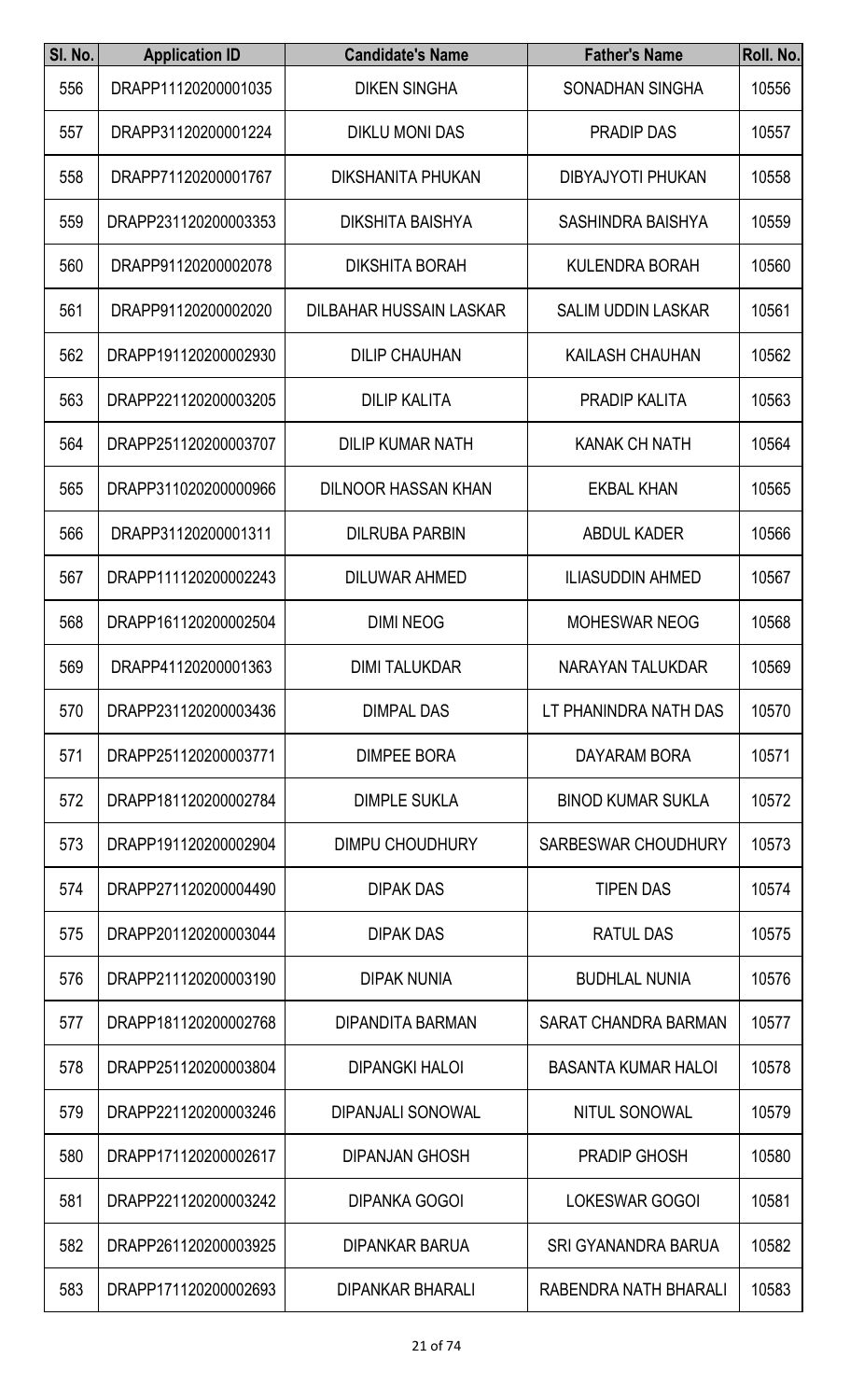| SI. No. | <b>Application ID</b> | <b>Candidate's Name</b>     | <b>Father's Name</b>                       | Roll. No. |
|---------|-----------------------|-----------------------------|--------------------------------------------|-----------|
| 584     | DRAPP81120200001891   | <b>DIPANKAR BORA</b>        | <b>REBA BORA</b>                           | 10584     |
| 585     | DRAPP271120200004313  | <b>DIPANKAR CHANGMAI</b>    | <b>GUNIN CHANGMAI</b>                      | 10585     |
| 586     | DRAPP221120200003286  | <b>DIPANKAR DAS</b>         | CHANDRA KANTA DAS                          | 10586     |
| 587     | DRAPP251120200003706  | <b>DIPANKAR DAS</b>         | <b>MR ABHI RAM DAS</b>                     | 10587     |
| 588     | DRAPP11120200001074   | <b>DIPANKAR GOGOI</b>       | <b>MOHENDRA NATH GOGOI</b>                 | 10588     |
| 589     | DRAPP121120200002262  | DIPANKAR HAZARIKA           | MOHENDRA HAZARIKA                          | 10589     |
| 590     | DRAPP231120200003403  | <b>DIPANKAR SAIKIA</b>      | <b>PABAN SAIKIA</b>                        | 10590     |
| 591     | DRAPP231120200003409  | <b>DIPANKAR THAKURIA</b>    | <b>MADAN THAKURIA</b>                      | 10591     |
| 592     | DRAPP311020200000936  | <b>DIPANKAR THOUSEN</b>     | <b>MADAN THOUSEN</b>                       | 10592     |
| 593     | DRAPP211120200003115  | DIPANWITA BHATTACHARJEE     | <b>LATE SANKAR</b><br><b>BHATTACHARJEE</b> | 10593     |
| 594     | DRAPP241120200003474  | <b>DIPIKA KURMI</b>         | <b>MEDHIRAM KURMI</b>                      | 10594     |
| 595     | DRAPP191120200002965  | <b>DIPJYOTI CHAKRABORTY</b> | <b>RAKTIM CHAKRABORTY</b>                  | 10595     |
| 596     | DRAPP201120200003047  | <b>DIPJYOTI CHUTIA</b>      | <b>BHOGESWAR CHUTIA</b>                    | 10596     |
| 597     | DRAPP271120200004299  | <b>DIPJYOTI DEKA</b>        | <b>UMESH CHANDRA DEKA</b>                  | 10597     |
| 598     | DRAPP211120200003163  | <b>DIPJYOTI GOGOI</b>       | <b>NANDA GOGOI</b>                         | 10598     |
| 599     | DRAPP41120200001448   | <b>DIPJYOTI GOGOI</b>       | AMULY KUMAR GOGOI                          | 10599     |
| 600     | DRAPP181120200002811  | DIPJYOTI MAZUMDAR           | <b>BIREN MAZUMDAR</b>                      | 10600     |
| 601     | DRAPP311020200000994  | <b>DIPJYOTI SHARMA</b>      | ASHOK KUMAR SHARMA                         | 10601     |
| 602     | DRAPP261120200004078  | DIPSHIKHA BEZBARUAH         | PARESH CH BEZBARUAH                        | 10602     |
| 603     | DRAPP241120200003614  | <b>DIPSHIKHA PHUKAN</b>     | <b>INDRA PHUKAN</b>                        | 10603     |
| 604     | DRAPP261120200003840  | <b>DIPSIKHA BORA</b>        | <b>BIJOY KUMAR BORA</b>                    | 10604     |
| 605     | DRAPP221120200003239  | <b>DIPSIKHA DEORI</b>       | <b>PADESWAR DEORI</b>                      | 10605     |
| 606     | DRAPP151120200002453  | <b>DIPTI HAZARIKA</b>       | <b>BHOLA HAZARIKA</b>                      | 10606     |
| 607     | DRAPP251120200003720  | <b>DIPU BARUAH</b>          | PADMESWAR BARUAH                           | 10607     |
| 608     | DRAPP111120200002233  | <b>DIPU RABHA</b>           | <b>SOVESWAR RABHA</b>                      | 10608     |
| 609     | DRAPP91120200002164   | <b>DIPUMONI KALITA</b>      | PADMESWAR KALITA                           | 10609     |
| 610     | DRAPP241120200003547  | <b>DIVIANA TAROPI</b>       | <b>DEWINSON TARO</b>                       | 10610     |
| 611     | DRAPP251120200003737  | DIVYANGANA DAS              | <b>HARIDEV DAS</b>                         | 10611     |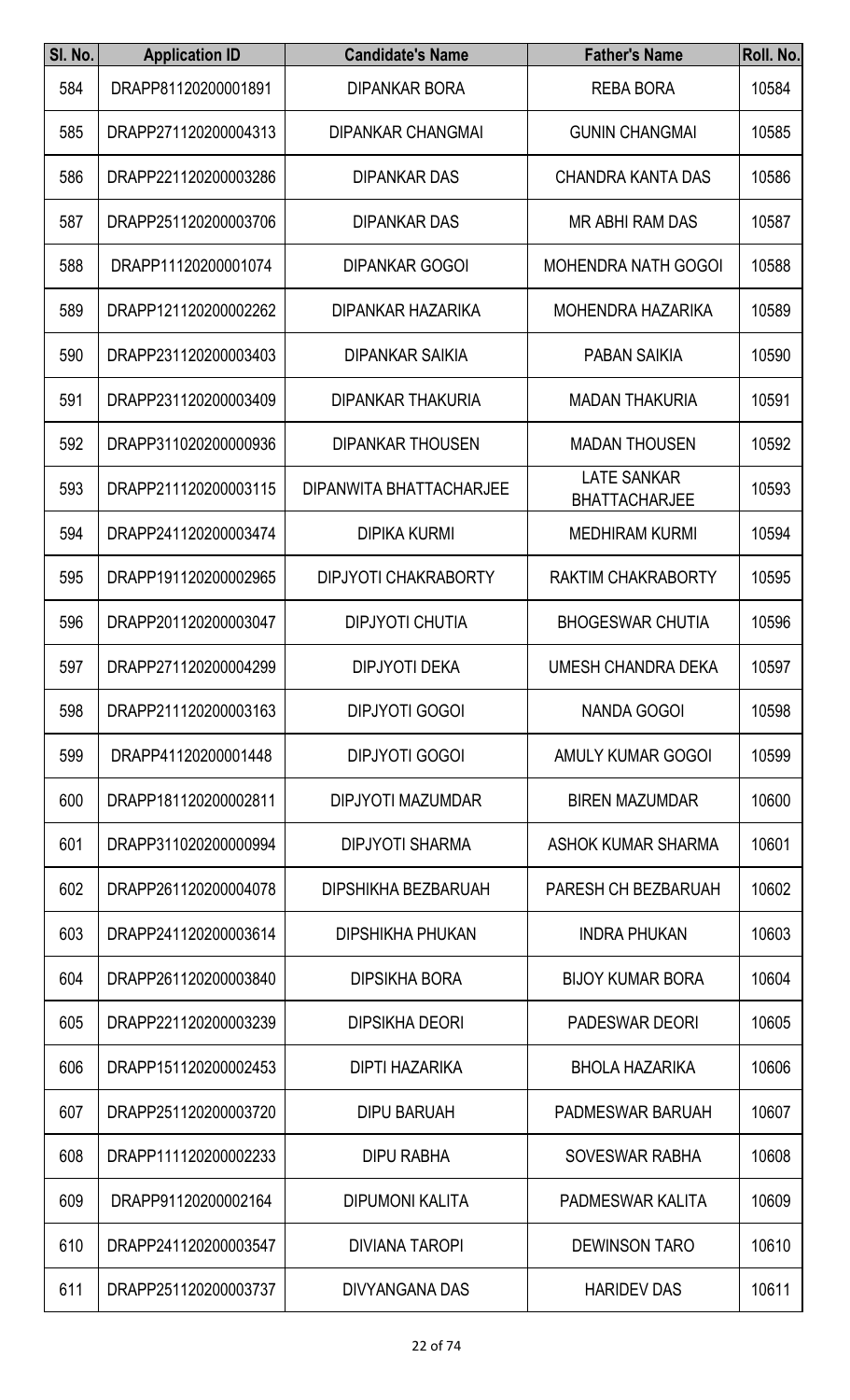| SI. No. | <b>Application ID</b> | <b>Candidate's Name</b>        | <b>Father's Name</b>                    | Roll. No. |
|---------|-----------------------|--------------------------------|-----------------------------------------|-----------|
| 612     | DRAPP251120200003759  | <b>DOLI BHARALI</b>            | <b>CHANDRA BHARALI</b>                  | 10612     |
| 613     | DRAPP11120200001052   | <b>DOLI PATHAK</b>             | <b>DINESH PATHAK</b>                    | 10613     |
| 614     | DRAPP271120200004328  | <b>DOUMINLIEN LIENTHANG</b>    | <b>CHUNGZATHANG</b><br><b>LIENTHANG</b> | 10614     |
| 615     | DRAPP181120200002761  | <b>DUL HAZARIKA</b>            | PARIENDRA HAZARIKA                      | 10615     |
| 616     | DRAPP271120200004181  | <b>DULEN SONOWAL</b>           | PODIP SONOWAL                           | 10616     |
| 617     | DRAPP261120200003854  | <b>DURLAV NARAYAN GOGOI</b>    | NAVADEEP GOGOI                          | 10617     |
| 618     | DRAPP171120200002701  | DUSHMANTA MADHAB PHUKAN        | LT BIKASH PHUKAN                        | 10618     |
| 619     | DRAPP271120200004217  | <b>DWIPAYAN SAHA</b>           | <b>DILIP KUMAR SAHA</b>                 | 10619     |
| 620     | DRAPP261120200004113  | <b>EAR ALOM SARKAR</b>         | ABDUL MOZID SARKAR                      | 10620     |
| 621     | DRAPP261120200004091  | EKRAMUL ISLAM CHOUDHURY        | NAZRUL ISLAM CHOUDHURY                  | 10621     |
| 622     | DRAPP261120200004067  | <b>EKTAK HUSSAIN</b>           | <b>MAHIDUL ISLAM</b>                    | 10622     |
| 623     | DRAPP61120200001666   | <b>ELA GAJUREL</b>             | <b>RUDRA GAJUREL</b>                    | 10623     |
| 624     | DRAPP261120200003869  | <b>ERINA HOJAI</b>             | <b>MANMOHAN HOJAI</b>                   | 10624     |
| 625     | DRAPP271120200004275  | <b>ESFAKUL ALAM</b>            | <b>ALAMGIR ALI</b>                      | 10625     |
| 626     | DRAPP281020200000683  | FAIZIA MAHMUDA BARBHUIYA       | ABDUL HOQUE BARBHUIYA                   | 10626     |
| 627     | DRAPP91120200002068   | <b>FARDDIN AL FAIYED</b>       | <b>TAFAJUL ISLAM</b>                    | 10627     |
| 628     | DRAPP181120200002747  | FARIDA YESMIN BARBHUIYA        | NAZIR UDDIN BARBHUIYA                   | 10628     |
| 629     | DRAPP171120200002623  | FARNAZ AKHTAR RAHMAN           | ABDUL WAHIDUR RAHMAN                    | 10629     |
| 630     | DRAPP61120200001634   | <b>FARSHID DILUWAR HUSSAIN</b> | <b>DILUWAR HUSSAIN</b>                  | 10630     |
| 631     | DRAPP151120200002481  | <b>FARUQUE MOHAMMAD SAIKIA</b> | <b>MAHCHIN ALI SAIKIA</b>               | 10631     |
| 632     | DRAPP271120200004293  | <b>FAZLUR RAHMAN</b>           | <b>SUFIAN ISLAM</b>                     | 10632     |
| 633     | DRAPP91120200002069   | <b>FIRUJ TAYE</b>              | <b>BOLIN TAYE</b>                       | 10633     |
| 634     | DRAPP271120200004338  | <b>FORIDUL ISLAM</b>           | <b>NAHRUL ISLAM</b>                     | 10634     |
| 635     | DRAPP271120200004391  | <b>GAGAN DAS</b>               | LATE KRISHNA KANTA DAS                  | 10635     |
| 636     | DRAPP281020200000716  | <b>GAGAN TALUKDAR</b>          | <b>JOGESWAR TALUKDAR</b>                | 10636     |
| 637     | DRAPP241120200003503  | <b>GAILYSON KRO</b>            | LATE BASA KRO                           | 10637     |
| 638     | DRAPP71120200001740   | <b>GANDHIRAM KATHAR</b>        | <b>JAMES KATHAR</b>                     | 10638     |
| 639     | DRAPP211120200003173  | <b>GARGI GOGOI</b>             | <b>BUDDHAJIT GOGOI</b>                  | 10639     |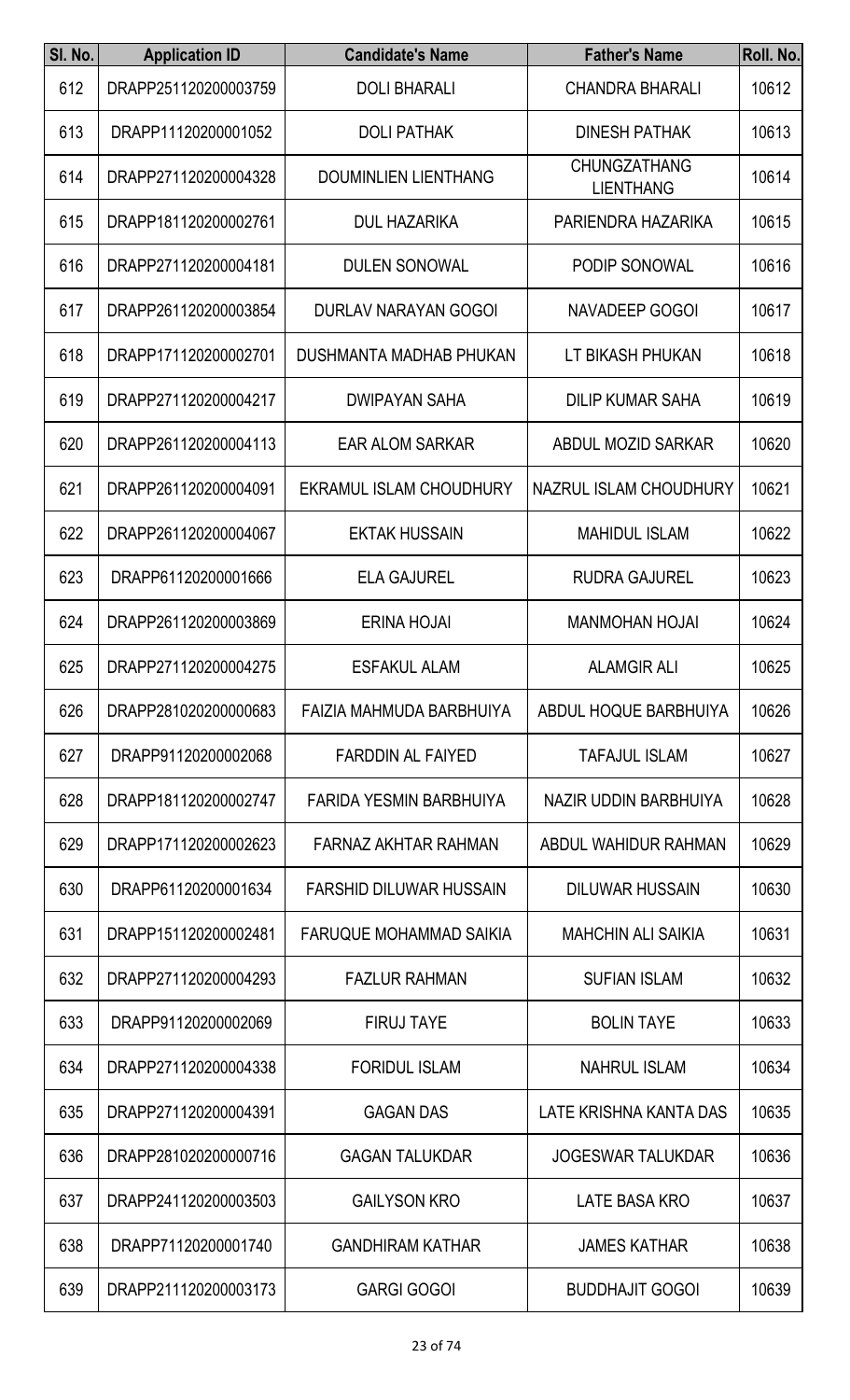| SI. No. | <b>Application ID</b> | <b>Candidate's Name</b>       | <b>Father's Name</b>     | Roll. No. |
|---------|-----------------------|-------------------------------|--------------------------|-----------|
| 640     | DRAPP271120200004195  | <b>GARLIB MEDHI</b>           | <b>BANI KANTA MEDHI</b>  | 10640     |
| 641     | DRAPP271120200004257  | <b>GAURAB DUTTA</b>           | <b>MUKUL DUTTA</b>       | 10641     |
| 642     | DRAPP261120200004072  | GAURANGAJYOTI HAZARIKA        | <b>DILIP HAZARIKA</b>    | 10642     |
| 643     | DRAPP261120200004040  | <b>GAURAV KUMAR SAIKIA</b>    | PABITRA KUMAR SAIKIA     | 10643     |
| 644     | DRAPP211120200003156  | <b>GAUTAM DAS</b>             | LATE AMARENDRA DAS       | 10644     |
| 645     | DRAPP191120200002958  | <b>GAYATRI CHOUDHURY</b>      | <b>GIRISH CHOUDHURY</b>  | 10645     |
| 646     | DRAPP261120200003814  | <b>GAYOTRI GOGOI</b>          | <b>TARUN GOGOI</b>       | 10646     |
| 647     | DRAPP291020200000756  | <b>GHANAPRAVA GHOSH</b>       | <b>NANDAN GHOSH</b>      | 10647     |
| 648     | DRAPP231120200003368  | <b>GILBERT BEY</b>            | <b>LINUS BEY</b>         | 10648     |
| 649     | DRAPP51120200001467   | <b>GIREEN HANDIQUE</b>        | <b>DIBYA HANDIQUE</b>    | 10649     |
| 650     | DRAPP221120200003232  | <b>GIRIN HANDIQUE</b>         | LATE PHANIDHAR HANDIQUE  | 10650     |
| 651     | DRAPP261120200004027  | <b>GITALI KALITA SAIKIA</b>   | <b>MRINAL KALITA</b>     | 10651     |
| 652     | DRAPP241120200003460  | <b>GITARTHA GOGOI</b>         | <b>JITUL GOGOI</b>       | 10652     |
| 653     | DRAPP251120200003791  | <b>GITARTHEE GOGOI</b>        | <b>UMESH GOGOI</b>       | 10653     |
| 654     | DRAPP261120200003931  | <b>GOBINDA CHANDRA SARKAR</b> | ARJUN CHANDRA SARKAR     | 10654     |
| 655     | DRAPP241120200003539  | <b>GOPI KHEMPRAI</b>          | <b>BILAL KHEMPRAI</b>    | 10655     |
| 656     | DRAPP161120200002509  | <b>GOPI MOHAN RAY</b>         | <b>GURU PODA RAY</b>     | 10656     |
| 657     | DRAPP261120200004114  | <b>GOPINATH SINHA</b>         | <b>GOBINDA LAL SINHA</b> | 10657     |
| 658     | DRAPP291020200000775  | <b>GORKI PHUKAN</b>           | PURUSUTTAM PHUKAN        | 10658     |
| 659     | DRAPP171120200002629  | <b>GOURAB DUTTA</b>           | PHULEN DUTTA             | 10659     |
| 660     | DRAPP21120200001133   | <b>GOURANGA PATHAK</b>        | PARAMANANDA PATHAK       | 10660     |
| 661     | DRAPP301020200000921  | <b>GOURI SANKAR BORAH</b>     | <b>DHANTI BORA</b>       | 10661     |
| 662     | DRAPP211120200003126  | <b>GOURIMA SAIKIA</b>         | LATE DILIP KUMAR SAIKIA  | 10662     |
| 663     | DRAPP11120200001076   | <b>GOUTAM BURAGOHAIN</b>      | SABANANDA BURAGOHAIN     | 10663     |
| 664     | DRAPP161120200002506  | <b>GOUTAM SAHU</b>            | <b>CHIRA KUMAR SAHU</b>  | 10664     |
| 665     | DRAPP301020200000885  | <b>GOUTAM SAIKIA</b>          | <b>JOGA MOHAN SAIKIA</b> | 10665     |
| 666     | DRAPP81120200001826   | <b>GOUTOM TERON</b>           | <b>KAMSING TERON</b>     | 10666     |
| 667     | DRAPP261120200003934  | <b>GULE NOOR ALAM</b>         | ABDUL KARIM              | 10667     |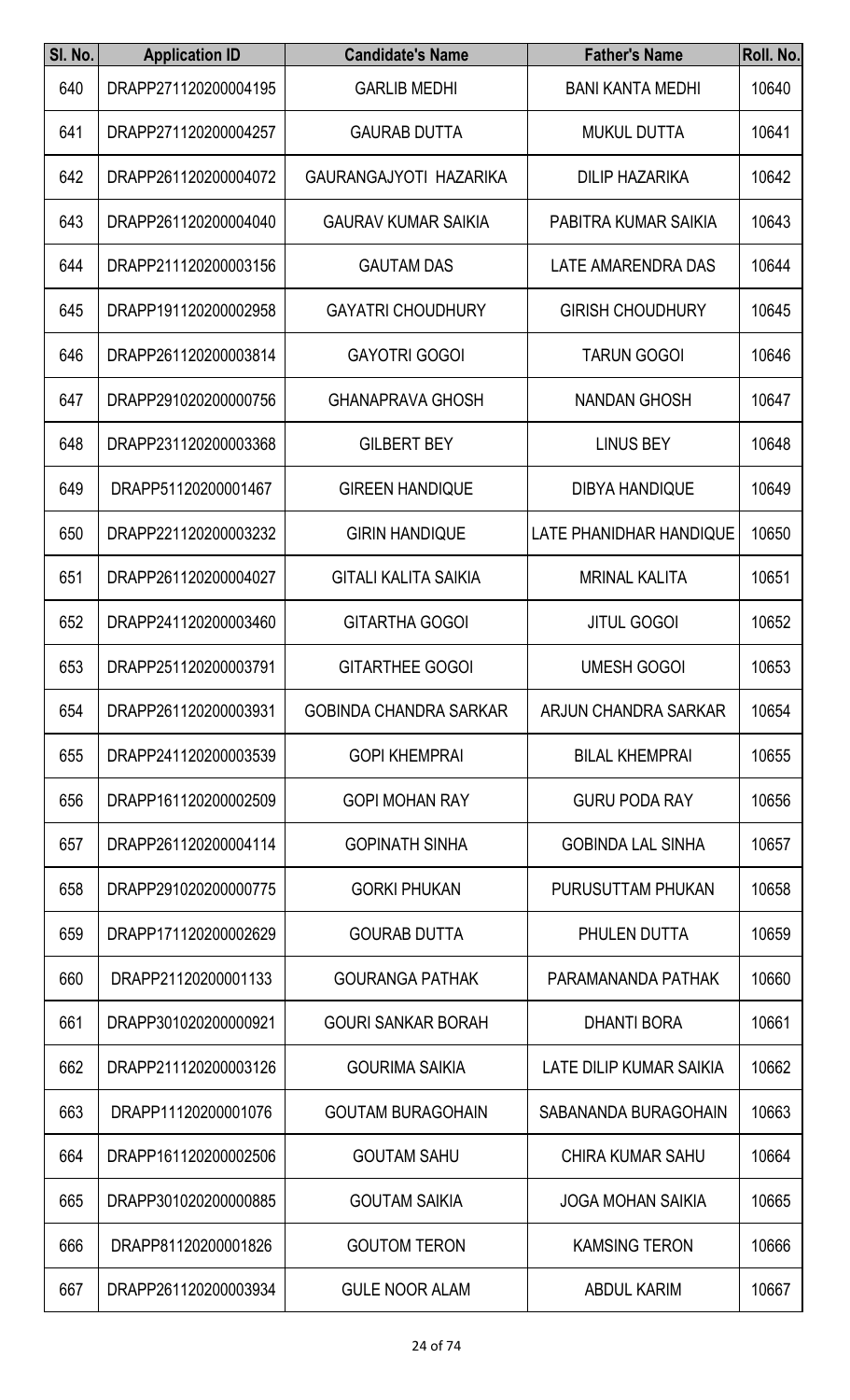| SI. No. | <b>Application ID</b> | <b>Candidate's Name</b>        | <b>Father's Name</b>         | Roll. No. |
|---------|-----------------------|--------------------------------|------------------------------|-----------|
| 668     | DRAPP261120200003875  | <b>GULJAR HUSSAIN</b>          | <b>ISMAIL HUSSAIN</b>        | 10668     |
| 669     | DRAPP111120200002244  | <b>GULSAN ARA</b>              | <b>HADISH AHMED</b>          | 10669     |
| 670     | DRAPP111120200002236  | <b>GULSHAN AKTAR BARBHUIYA</b> | ABDUL MONAF BARBHUIYA        | 10670     |
| 671     | DRAPP271120200004291  | <b>GURUPADA SINHA</b>          | <b>GURUDAS SINHA</b>         | 10671     |
| 672     | DRAPP261120200003915  | <b>GYANJYOTI SAIKIA</b>        | <b>PROBIN SAIKIA</b>         | 10672     |
| 673     | DRAPP261120200003914  | <b>HABIB AHMED MAZUMDER</b>    | <b>FARUK AHMED MAZUMDER</b>  | 10673     |
| 674     | DRAPP161120200002606  | <b>HAFSA HUSSAIN</b>           | <b>ZAKIR HUSSAIN</b>         | 10674     |
| 675     | DRAPP51120200001478   | <b>HAINA BRAHMA</b>            | RIJENDRA NATH BRAHMA         | 10675     |
| 676     | DRAPP251120200003766  | <b>HAMIDUL HASAN LASKAR</b>    | <b>BAHARUL ISLAM LASKAR</b>  | 10676     |
| 677     | DRAPP291020200000741  | <b>HAOPU LENTHANG</b>          | <b>LALPU LENTHANG</b>        | 10677     |
| 678     | DRAPP271120200004427  | <b>HARERAM BANIYA</b>          | <b>GULAB CHANDRA BANIYA</b>  | 10678     |
| 679     | DRAPP271120200004290  | <b>HARERAM KALITA</b>          | LATE HAREKRISHNA KALITA      | 10679     |
| 680     | DRAPP291020200000799  | <b>HARI SINGH ROHI DAS</b>     | <b>JOGEN RAHI DAS</b>        | 10680     |
| 681     | DRAPP231120200003443  | <b>HARINAKSHI SARMA</b>        | <b>HARENDRA NATH SARMA</b>   | 10681     |
| 682     | DRAPP281020200000706  | <b>HARINDRA BORA</b>           | <b>MONESWAR BORA</b>         | 10682     |
| 683     | DRAPP221120200003280  | <b>HARLONGKI KRO</b>           | <b>CHANDRA SING KRO</b>      | 10683     |
| 684     | DRAPP231120200003342  | <b>HASAN MEHEDI</b>            | <b>ENAYET HUSSAIN</b>        | 10684     |
| 685     | DRAPP311020200000939  | <b>HASHIMUL ISLAM</b>          | <b>AMRUL HOQUE</b>           | 10685     |
| 686     | DRAPP211120200003201  | <b>HASIBUR RAHMAN</b>          | <b>HAFIZUR RAHMAN</b>        | 10686     |
| 687     | DRAPP251120200003805  | <b>HASINA BEGUM</b>            | <b>HABIBAR RAHMAN</b>        | 10687     |
| 688     | DRAPP51120200001472   | HASINA YASMIN MAZUMDER         | <b>SULTAN UDDIN MAZUMDER</b> | 10688     |
| 689     | DRAPP261120200004107  | <b>HASMAT ZAMAL</b>            | <b>AHIDUR ZAMAL</b>          | 10689     |
| 690     | DRAPP261120200004070  | <b>HASSAN AHMED</b>            | <b>BADRUL ISLAM</b>          | 10690     |
| 691     | DRAPP201120200003037  | <b>HEGIAJEING RIAME</b>        | <b>HAICHUNGTEUNG RIAME</b>   | 10691     |
| 692     | DRAPP201120200003097  | <b>HEMANGA GOGOI</b>           | DAYANANDA GOGOI              | 10692     |
| 693     | DRAPP11120200001039   | <b>HEMANTA BARUAH</b>          | <b>HORENDRA NATH BARUAH</b>  | 10693     |
| 694     | DRAPP271120200004464  | <b>HEMANTA KR NATH</b>         | <b>DIBAKAR NATH</b>          | 10694     |
| 695     | DRAPP261120200003928  | HEMANTA SONOWAL                | MONUJ SONOWAL                | 10695     |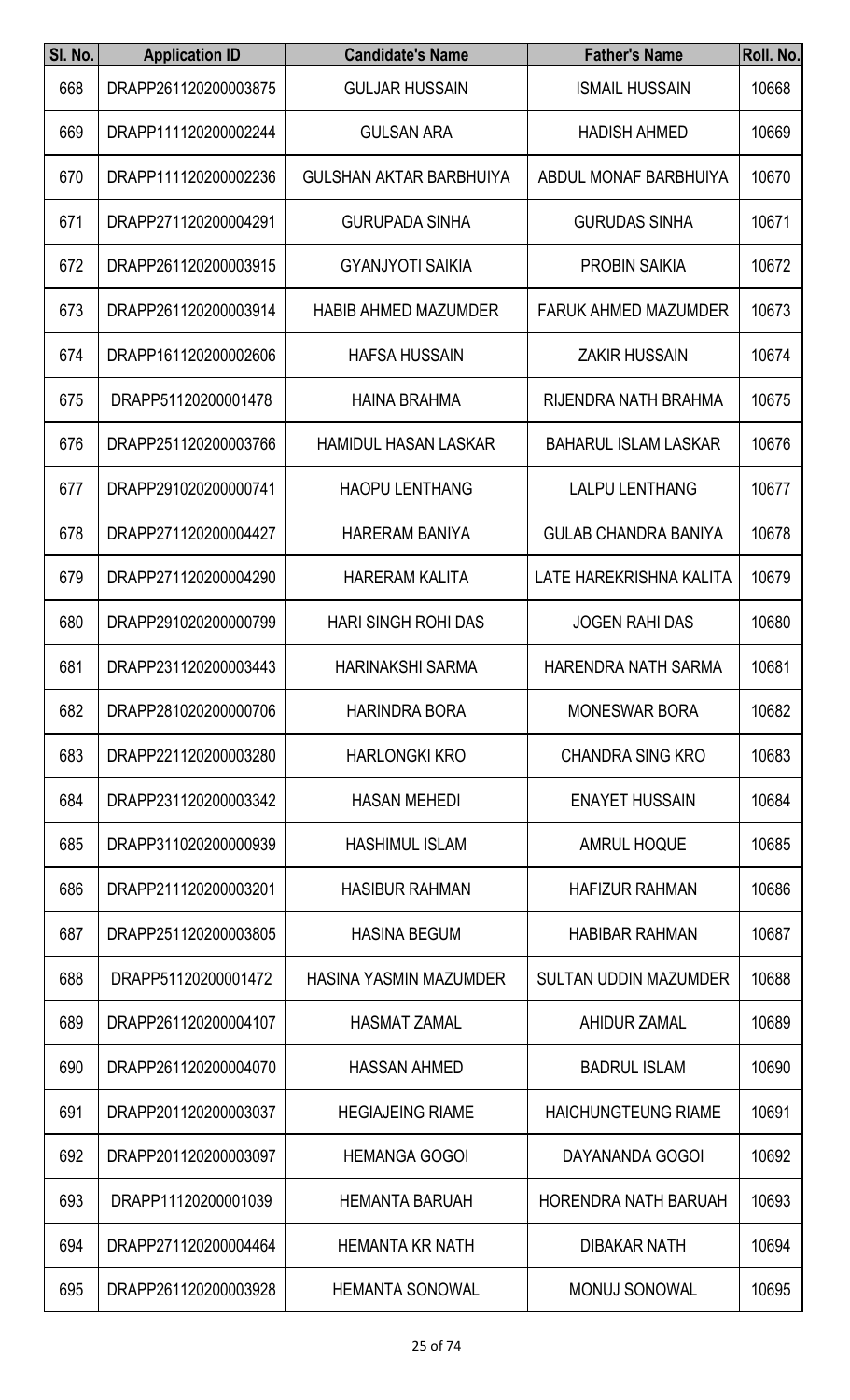| SI. No. | <b>Application ID</b> | <b>Candidate's Name</b>    | <b>Father's Name</b>                      | Roll. No. |
|---------|-----------------------|----------------------------|-------------------------------------------|-----------|
| 696     | DRAPP171120200002683  | <b>HEMENDRA NATH DOLEY</b> | <b>DEBA PRASAD DOLEY</b>                  | 10696     |
| 697     | DRAPP261120200003829  | <b>HEMJYOTI SONOWAL</b>    | SADANANDA SONOWAL                         | 10697     |
| 698     | DRAPP261120200003820  | <b>HEMONTA GOWALA</b>      | <b>JUGEN GOWALA</b>                       | 10698     |
| 699     | DRAPP71120200001704   | <b>HIFAJ ALI AHMED</b>     | <b>SIDDIQUE ALI</b>                       | 10699     |
| 700     | DRAPP241120200003642  | HIFZUR RAHMAN MAZARBHUIYA  | <b>ABDUR RAHMAN</b><br><b>MAZARBHUIYA</b> | 10700     |
| 701     | DRAPP261120200003851  | <b>HIMADRI KALITA</b>      | PRAMOD CHANDRA KALITA                     | 10701     |
| 702     | DRAPP271120200004243  | HIMADRI SHEKHAR DEBNATH    | KAMALESWAR NATH                           | 10702     |
| 703     | DRAPP181120200002753  | <b>HIMAKSHI KALITA</b>     | <b>RAJEN KALITA</b>                       | 10703     |
| 704     | DRAPP181120200002824  | <b>HIMAKSHI PATOWARY</b>   | <b>BANGSHI DHAR PATOWARY</b>              | 10704     |
| 705     | DRAPP141120200002358  | HIMAKSHI SARANIA           | <b>LATE RAJEN SARANIA</b>                 | 10705     |
| 706     | DRAPP241120200003519  | <b>HIMANGSHU BARMNAN</b>   | <b>UDDHAB BARMAN</b>                      | 10706     |
| 707     | DRAPP241120200003511  | <b>HIMANGSHU BORUAH</b>    | PULIN CHANDRA BORUAH                      | 10707     |
| 708     | DRAPP151120200002427  | HIMANGSHU BUDHIN DUWARAH   | <b>BUDHINDRA NATH DUWARAH</b>             | 10708     |
| 709     | DRAPP191120200002945  | <b>HIMANGSHU CHUTIA</b>    | <b>ANANTA CHUTIA</b>                      | 10709     |
| 710     | DRAPP261120200003865  | <b>HIMANGSHU DEHINGIA</b>  | <b>JOGEN CHANDRA DEHINGIA</b>             | 10710     |
| 711     | DRAPP161120200002564  | <b>HIMANGSHU DEKA</b>      | <b>KULEN DEKA</b>                         | 10711     |
| 712     | DRAPP291020200000779  | <b>HIMANGSHU GOGOI</b>     | <b>KULADHAR GOGOI</b>                     | 10712     |
| 713     | DRAPP241120200003640  | <b>HIMANGSHU NATH</b>      | LATE PROBODH CHANDRA<br><b>NATH</b>       | 10713     |
| 714     | DRAPP221120200003216  | <b>HIMANGSHU ROY</b>       | UMESH CHANDRA ROY                         | 10714     |
| 715     | DRAPP241120200003479  | <b>HIMANGSHU SAIKIA</b>    | NARENDRA NATH SAIKIA                      | 10715     |
| 716     | DRAPP261120200004066  | <b>HIMANGSHU TALUKDAR</b>  | <b>ANIL TALUKDAR</b>                      | 10716     |
| 717     | DRAPP31120200001290   | <b>HIMANGSU BORA</b>       | <b>RANJIT BORA</b>                        | 10717     |
| 718     | DRAPP241120200003581  | HIMANJYOTI KALITA          | AMIYA KUMAR KALITA                        | 10718     |
| 719     | DRAPP271120200004321  | <b>HIMANKSHI CHUTIA</b>    | <b>ARUP CHUTIA</b>                        | 10719     |
| 720     | DRAPP21120200001145   | <b>HIMANKU BORA</b>        | <b>BIRENDRA NATH BORA</b>                 | 10720     |
| 721     | DRAPP271120200004155  | <b>HIMANKU KHATANIAR</b>   | PANCHANAN KHATANIAR                       | 10721     |
| 722     | DRAPP271120200004424  | HIMANKU KUMAR KALITA       | LATE ARABINDA KALITA                      | 10722     |
| 723     | DRAPP251120200003776  | HIMANSHU DUTTA             | PRASHANTA DUTTA                           | 10723     |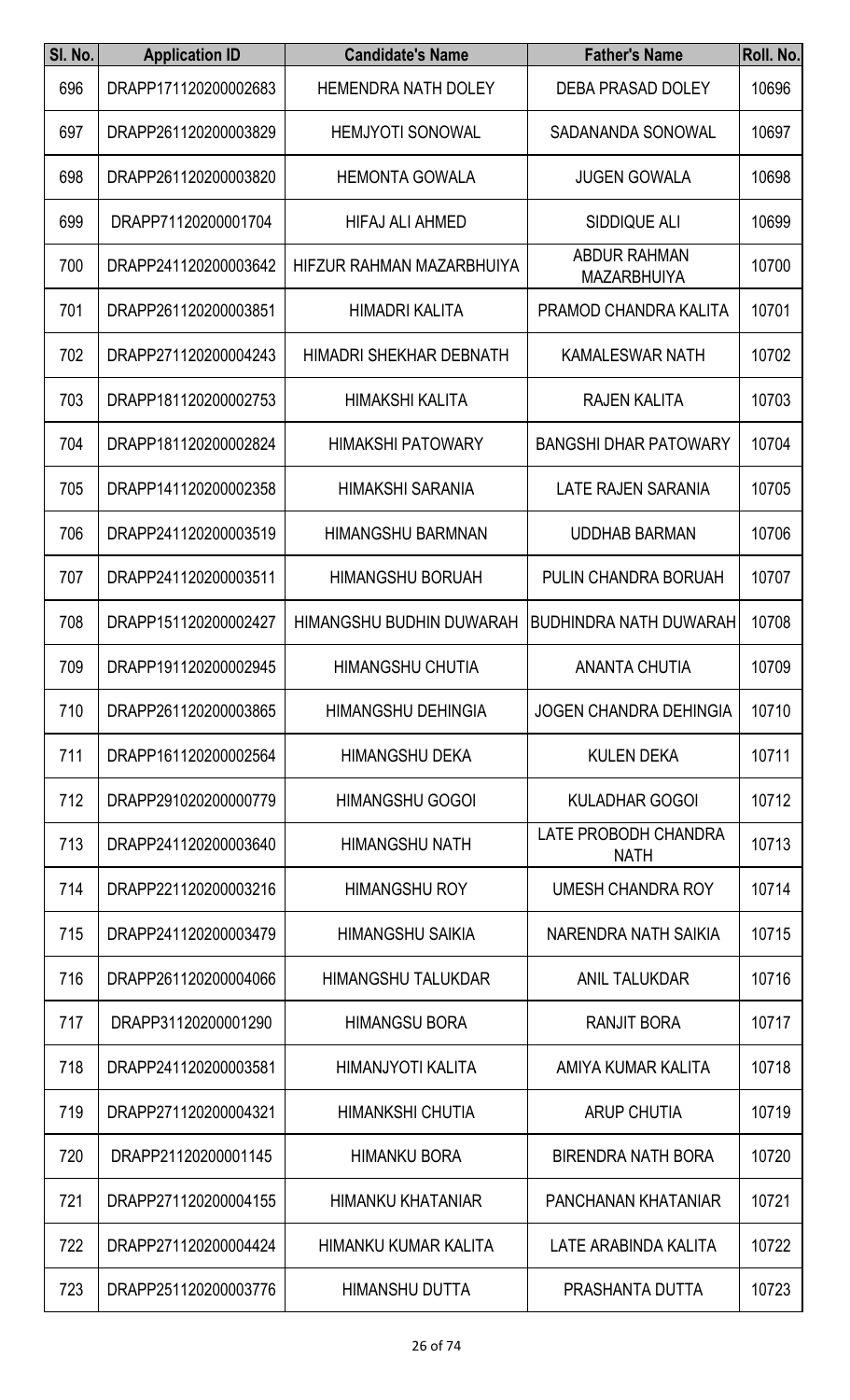| SI. No. | <b>Application ID</b> | <b>Candidate's Name</b>        | <b>Father's Name</b>       | Roll. No. |
|---------|-----------------------|--------------------------------|----------------------------|-----------|
| 724     | DRAPP61120200001559   | <b>HIMANSHU GOGOI</b>          | <b>RANJIT GOGOI</b>        | 10724     |
| 725     | DRAPP261120200004015  | <b>HIMANSHU RAJKHOWA</b>       | LATE GIRIN RAJKHOWA        | 10725     |
| 726     | DRAPP271120200004386  | <b>HIMANTA PHUKON</b>          | <b>KALINATH PHUKON</b>     | 10726     |
| 727     | DRAPP311020200000948  | HIMANTA RAJ KONWAR             | <b>PRODIP RAJKONWAR</b>    | 10727     |
| 728     | DRAPP241120200003560  | <b>HIMSHUBHRA DAS</b>          | KARUNA KANTA DAS           | 10728     |
| 729     | DRAPP121120200002282  | <b>HIMSIRINGDAO HAPILA</b>     | <b>MOKENDRA HAPILA</b>     | 10729     |
| 730     | DRAPP221120200003317  | <b>HINCHONG TERANG</b>         | <b>DORSING TERANG</b>      | 10730     |
| 731     | DRAPP191120200002955  | <b>HIRAK JYOTI BARMAN</b>      | <b>JYOTI BARMAN</b>        | 10731     |
| 732     | DRAPP201120200003086  | <b>HIRAK JYOTI KALITA</b>      | <b>JAGAT CH KALITA</b>     | 10732     |
| 733     | DRAPP161120200002536  | <b>HIRAK JYOTI KASHYAP</b>     | <b>AMULYA SARMA</b>        | 10733     |
| 734     | DRAPP251120200003699  | <b>HIRAK JYOTI TALUKDAR</b>    | KAMALA KANTA TALUKDAR      | 10734     |
| 735     | DRAPP151120200002446  | <b>HIRAK KALITA</b>            | <b>TILAK KALITA</b>        | 10735     |
| 736     | DRAPP251120200003763  | <b>HIRAK THAKURIA</b>          | AMULYA THAKURIA            | 10736     |
| 737     | DRAPP301020200000865  | <b>HIRAKJYOTI RAY</b>          | ANIRUDHA RAY               | 10737     |
| 738     | DRAPP101120200002178  | HIRAKJYOTI SAHARIA             | <b>SUBHASH SAHARIA</b>     | 10738     |
| 739     | DRAPP41120200001359   | HIRANYA HAZARIKA               | KRISHNA HAZARIKA           | 10739     |
| 740     | DRAPP221120200003265  | <b>HIRONMOY DEORI</b>          | <b>JAYANTA KUMAR DEORI</b> | 10740     |
| 741     | DRAPP271120200004271  | <b>HITESH BARMAN</b>           | <b>KARENDRA BARMAN</b>     | 10741     |
| 742     | DRAPP201120200003048  | <b>HITESH BORDOLOI</b>         | <b>ASHIK BORDOLOI</b>      | 10742     |
| 743     | DRAPP271120200004211  | <b>HITESH DAS</b>              | ANIL CHANDRA DAS           | 10743     |
| 744     | DRAPP81120200001963   | <b>HITESH DAS</b>              | <b>AMRIT DAS</b>           | 10744     |
| 745     | DRAPP191120200002881  | <b>HITESH DOLOI</b>            | <b>KARNA DOLOI</b>         | 10745     |
| 746     | DRAPP261120200003996  | <b>HITESH KUMAR YADAV</b>      | <b>HARI LAL YADAV</b>      | 10746     |
| 747     | DRAPP141120200002372  | HIYAMANI HAZARIKA              | PRABIN CHANDRA HAZARIKA    | 10747     |
| 748     | DRAPP271120200004163  | <b>HORIPRIYA TANTI</b>         | <b>ASHOK TANTI</b>         | 10748     |
| 749     | DRAPP241120200003555  | <b>HOROJIT PROTIM CHANGMAI</b> | <b>NOLINI CHANGMAI</b>     | 10749     |
| 750     | DRAPP271120200004156  | <b>HRIDAY KALITA</b>           | LATE BHABANANDA KALITA     | 10750     |
| 751     | DRAPP41120200001422   | <b>HRISHIKESH DAS</b>          | PULAKANANDA DAS            | 10751     |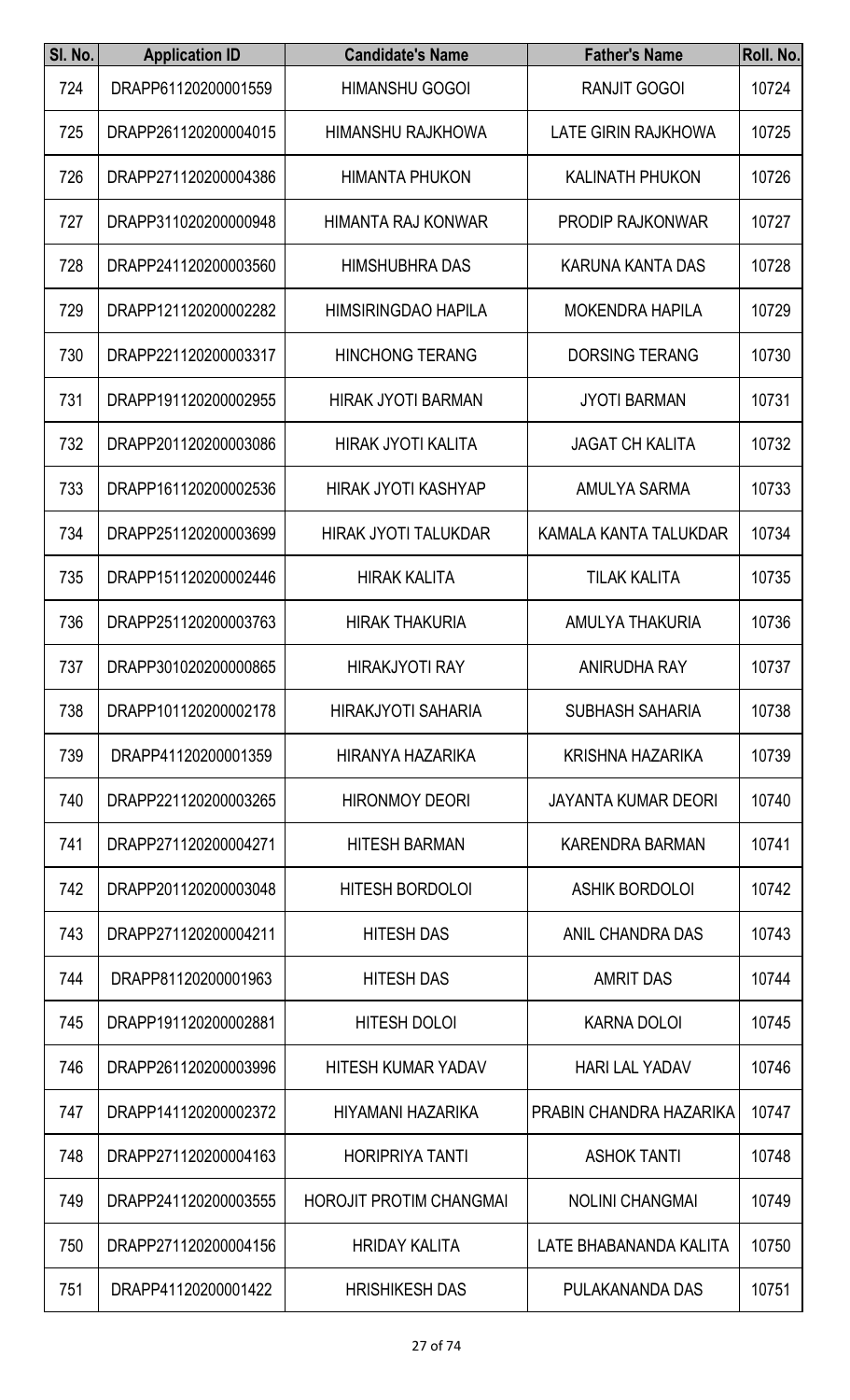| SI. No. | <b>Application ID</b> | <b>Candidate's Name</b>        | <b>Father's Name</b>                      | Roll. No. |
|---------|-----------------------|--------------------------------|-------------------------------------------|-----------|
| 752     | DRAPP231120200003405  | <b>HRISHIKESH KUMAR</b>        | <b>MAHESH KUMAR</b>                       | 10752     |
| 753     | DRAPP241120200003544  | <b>HRISHIKESH TALUKDAR</b>     | <b>KAMINI TALUKDAR</b>                    | 10753     |
| 754     | DRAPP201120200003016  | <b>HRISIKESH MECH</b>          | <b>MRIDUL MECH</b>                        | 10754     |
| 755     | DRAPP251120200003778  | <b>HRITISHMA RABHA</b>         | DEBEN CHANDRA RABHA                       | 10755     |
| 756     | DRAPP271120200004405  | <b>HRITTIK GOSWAMI</b>         | <b>MUNINDRA GOSWAMI</b>                   | 10756     |
| 757     | DRAPP111120200002232  | <b>HUNCHENG CHAKHAP</b>        | <b>AIWOUN CHAKHAP</b>                     | 10757     |
| 758     | DRAPP121120200002291  | <b>HUSSAIN AHMED LASKAR</b>    | <b>BAKTHAR UDDIN LASKAR</b>               | 10758     |
| 759     | DRAPP41120200001393   | HUSSAIN AJMIARA SULTANA        | <b>ANOWAR HUSSAIN</b>                     | 10759     |
| 760     | DRAPP271120200004270  | <b>IBADUR RAHMAN CHOUDHURY</b> | <b>SOFIQUR RAHMAN</b><br><b>CHOUDHURY</b> | 10760     |
| 761     | DRAPP121120200002298  | <b>IDRISH ALI</b>              | <b>SOLEMAN ALI</b>                        | 10761     |
| 762     | DRAPP241120200003536  | <b>IFTIKAR HUSSAIN</b>         | <b>AMIR HUSSAIN</b>                       | 10762     |
| 763     | DRAPP271120200004166  | <b>IFTIKAR RASUL</b>           | <b>KORBAN ALI SHEIKH</b>                  | 10763     |
| 764     | DRAPP251120200003678  | <b>IFTIQUAR AHMED</b>          | <b>ANDUL KADER</b>                        | 10764     |
| 765     | DRAPP271120200004367  | <b>IKBAL HUSSAIN</b>           | <b>ABDUL MANNAN</b>                       | 10765     |
| 766     | DRAPP151120200002493  | <b>IKRAMUL HUSSAIN</b>         | LT AKHTER HUSSAIN                         | 10766     |
| 767     | DRAPP231120200003455  | <b>ILIAS ALI</b>               | <b>MD KADAM ALI</b>                       | 10767     |
| 768     | DRAPP271120200004266  | <b>IMAMUL HOQUE AHMED</b>      | DALIL UDDIN AHMED                         | 10768     |
| 769     | DRAPP81120200001914   | <b>IMDAD HUSSAIN</b>           | <b>IMTAZ HUSSAIN</b>                      | 10769     |
| 770     | DRAPP191120200002886  | <b>IMDADUL HOQUE CHOWDHURY</b> | ABUL HUSSAIN SK                           | 10770     |
| 771     | DRAPP261120200004109  | <b>IMDADUR RAHMAN LASKAR</b>   | ABDUL AZIZ LASKAR                         | 10771     |
| 772     | DRAPP301020200000933  | <b>IMRAN HUSSAIN</b>           | <b>SAYED ALI</b>                          | 10772     |
| 773     | DRAPP221120200003279  | <b>IMRAN HUSSAIN MAZUMDER</b>  | ROZOB UDDIN MAZUMDER                      | 10773     |
| 774     | DRAPP111120200002219  | <b>IMRANUL HAQUE</b>           | <b>NURUL ISLAM AHMED</b>                  | 10774     |
| 775     | DRAPP171120200002642  | <b>IMRUL KAISH</b>             | <b>ABDUL BARIQUE</b>                      | 10775     |
| 776     | DRAPP261120200003824  | <b>INAJUL KHAN</b>             | <b>JABBAR KHAN</b>                        | 10776     |
| 777     | DRAPP131120200002331  | <b>INSANUR RAHMAN</b>          | <b>MAKIBUR RAHMAN</b>                     | 10777     |
| 778     | DRAPP241120200003637  | <b>INTAJUL JAMAN</b>           | <b>MAMTAJ ALI</b>                         | 10778     |
| 779     | DRAPP81120200001900   | <b>INUWARA BEGUM</b>           | EYAKUB ALI                                | 10779     |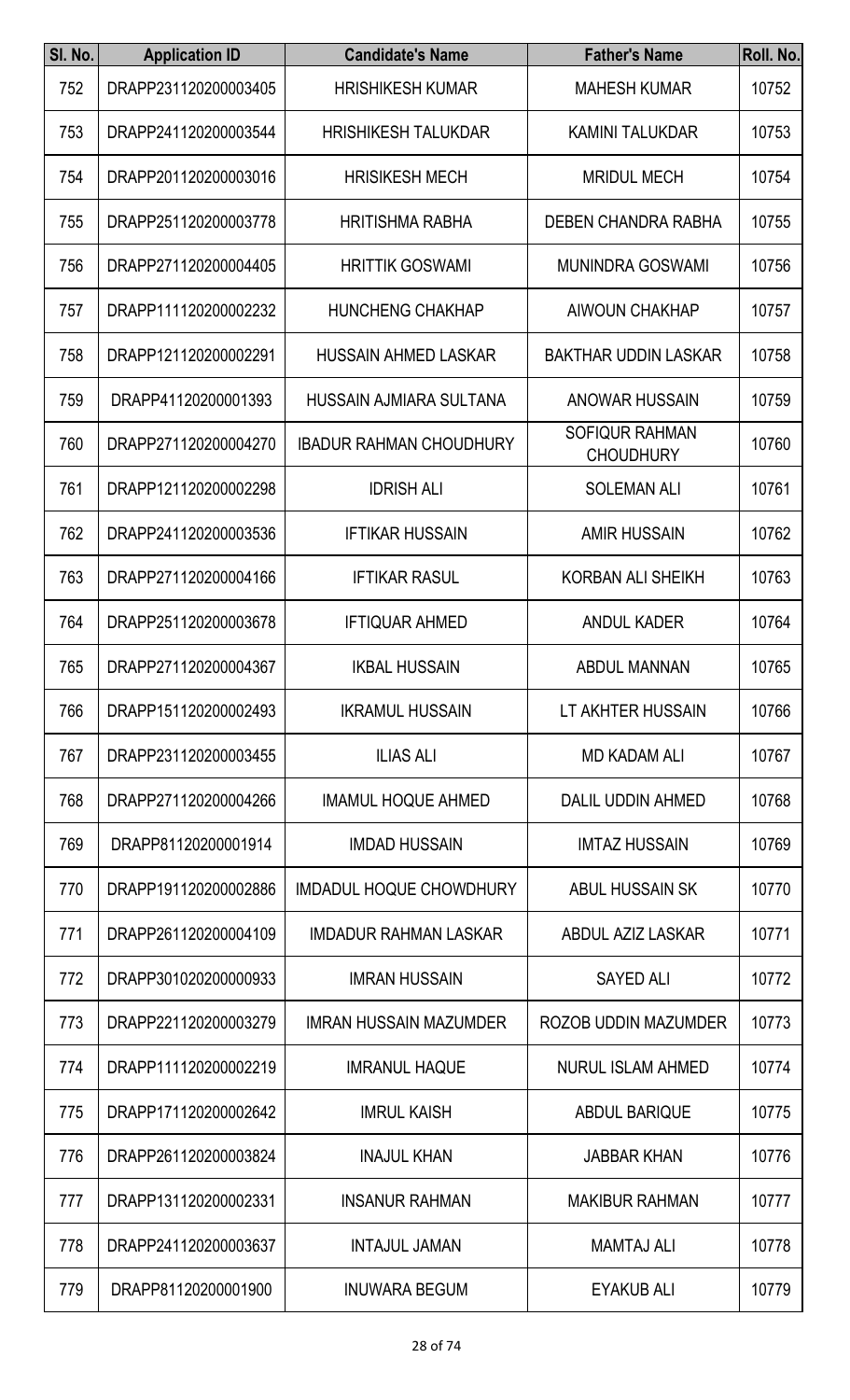| SI. No. | <b>Application ID</b> | <b>Candidate's Name</b>                       | <b>Father's Name</b>        | Roll. No. |
|---------|-----------------------|-----------------------------------------------|-----------------------------|-----------|
| 780     | DRAPP261120200003993  | <b>IQUBAL AHMED</b>                           | <b>SHAHIZ UDDIN</b>         | 10780     |
| 781     | DRAPP161120200002498  | <b>IRAKDAW NARZARY</b>                        | <b>NABIN NARZARY</b>        | 10781     |
| 782     | DRAPP271120200004516  | <b>IRSHAD MOHAMMAD</b>                        | <b>IMRAN HUSSAIN</b>        | 10782     |
| 783     | DRAPP261120200003932  | <b>ISHAN BORO</b>                             | <b>MINISON BORO</b>         | 10783     |
| 784     | DRAPP271120200004523  | <b>ISHTIAQUE MOHAMMED</b><br><b>CHOUDHURY</b> | <b>LIAKOT ALI CHOUDHURY</b> | 10784     |
| 785     | DRAPP261120200004074  | <b>ISMAT JASMIN</b>                           | <b>KHASRU AHMED</b>         | 10785     |
| 786     | DRAPP291020200000739  | <b>IVA KALITA</b>                             | TANKESWAR KALITA            | 10786     |
| 787     | DRAPP271120200004153  | <b>IZHARUL ISLAM</b>                          | <b>TAZIRUL ISLAM</b>        | 10787     |
| 788     | DRAPP11120200001097   | J M ROCKY AHMED                               | MUKTAR ALI AHMED            | 10788     |
| 789     | DRAPP241120200003553  | <b>JABIN ISLAM BORAH</b>                      | <b>MOFIDUL ISLAM BORAH</b>  | 10789     |
| 790     | DRAPP271120200004177  | <b>JACK RAIJUNG</b>                           | NIBARAN RAIJUNG             | 10790     |
| 791     | DRAPP221120200003267  | <b>JACKY MORAN</b>                            | <b>DIPEN MORAN</b>          | 10791     |
| 792     | DRAPP31120200001253   | <b>JAFIRUL ISLAM AHMED</b>                    | <b>JEHIRUL ISLAM AHMED</b>  | 10792     |
| 793     | DRAPP181120200002809  | <b>JAGAT KALITA</b>                           | <b>RICK RAM KALITA</b>      | 10793     |
| 794     | DRAPP221120200003222  | <b>JAGRITI BHUYAN</b>                         | <b>HITESWAR BHUYAN</b>      | 10794     |
| 795     | DRAPP221120200003243  | <b>JAGRITI GOSWAMI</b>                        | <b>TARANI GOSWAMI</b>       | 10795     |
| 796     | DRAPP311020200000991  | <b>JAHIDUL ISLAM</b>                          | <b>ABDUL HASHEM</b>         | 10796     |
| 797     | DRAPP281020200000681  | <b>JAHIR INJAMUL LASKAR</b>                   | ALI NAWAJS LASKAR           | 10797     |
| 798     | DRAPP261120200003935  | <b>JAHNABI GOGOI</b>                          | <b>LIKHESWAR GOGOI</b>      | 10798     |
| 799     | DRAPP161120200002587  | <b>JAHNOBI KALITA</b>                         | <b>PUTUL KALITA</b>         | 10799     |
| 800     | DRAPP271120200004127  | <b>JAHNU ALAM</b>                             | <b>ADAM ALI</b>             | 10800     |
| 801     | DRAPP41120200001364   | JANARDAN BHATTACHARYA                         | <b>JATIN BHATTACHARYA</b>   | 10801     |
| 802     | DRAPP171120200002645  | <b>JANARDAN PATAR</b>                         | <b>PARASH PATAR</b>         | 10802     |
| 803     | DRAPP91120200002034   | <b>JANTU MONI BORAH</b>                       | PADMA KANTA BORAH           | 10803     |
| 804     | DRAPP41120200001374   | <b>JARIN AKHTARA</b>                          | <b>JOWAHIR HUSSAIN</b>      | 10804     |
| 805     | DRAPP131120200002326  | <b>JASMIN SULTANA LASKAR</b>                  | <b>BAKTAR UDDIN LASKAR</b>  | 10805     |
| 806     | DRAPP261120200004025  | <b>JASMINE HOJAISA</b>                        | <b>CHITRANGSHU BARMAN</b>   | 10806     |
| 807     | DRAPP301020200000870  | <b>JAVED AKTHER SIDDIK</b>                    | SAFIR ALI                   | 10807     |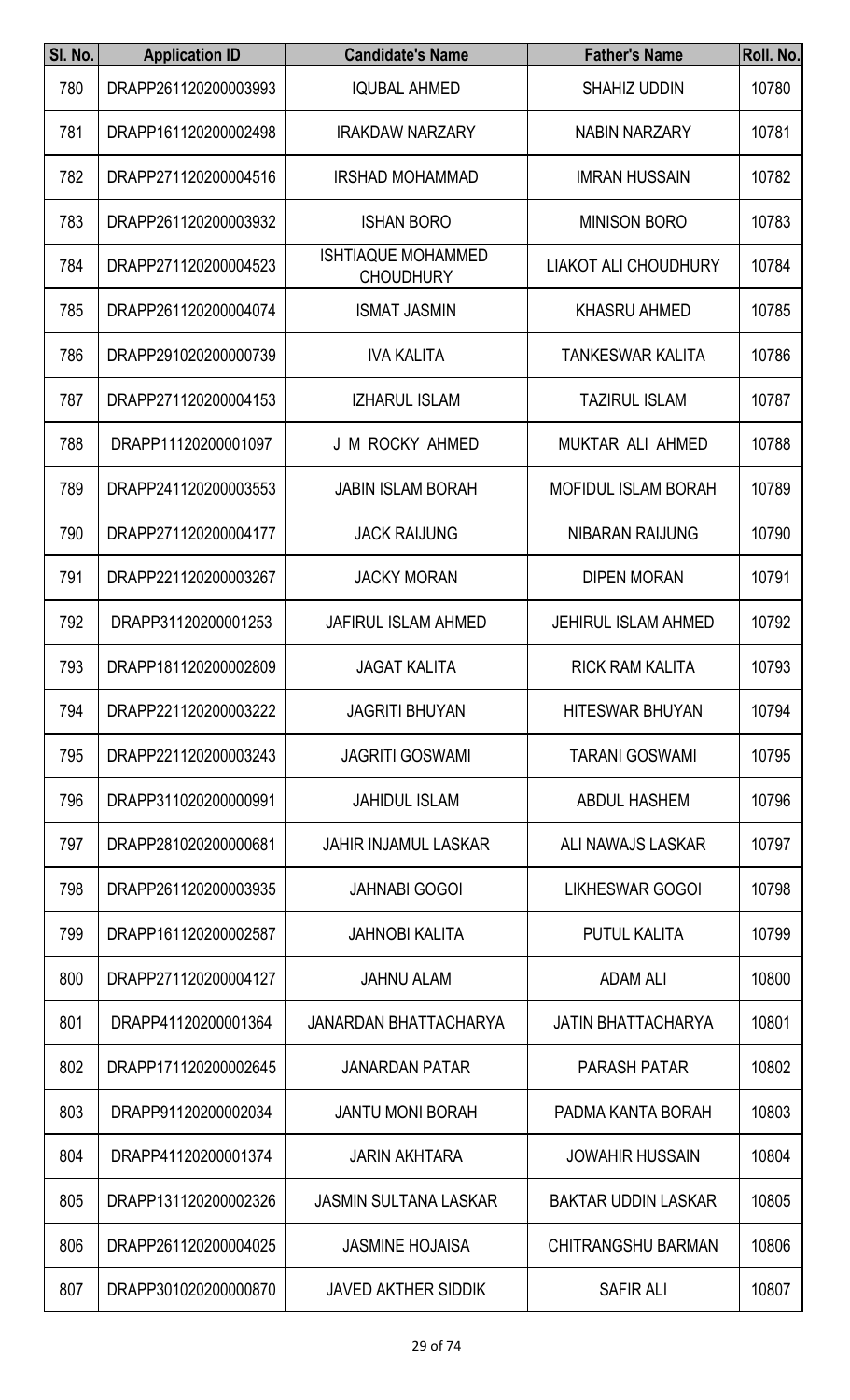| SI. No. | <b>Application ID</b> | <b>Candidate's Name</b>        | <b>Father's Name</b>       | Roll. No. |
|---------|-----------------------|--------------------------------|----------------------------|-----------|
| 808     | DRAPP221120200003285  | <b>JAVED ALI</b>               | <b>MD HASMAT ALI</b>       | 10808     |
| 809     | DRAPP261120200003987  | <b>JAYANTA BORA</b>            | <b>SOMESWAR BORA</b>       | 10809     |
| 810     | DRAPP161120200002544  | <b>JAYANTA DAS</b>             | <b>LATE GOBIN DAS</b>      | 10810     |
| 811     | DRAPP261120200004085  | <b>JAYANTA DAS</b>             | <b>LOHIT CHANDRA DAS</b>   | 10811     |
| 812     | DRAPP21120200001144   | <b>JAYANTA DEVNATH</b>         | <b>KHOKAN DEVNATH</b>      | 10812     |
| 813     | DRAPP111120200002245  | <b>JAYANTA HALOI</b>           | <b>BHAIRAB HALOI</b>       | 10813     |
| 814     | DRAPP261120200003985  | <b>JAYANTI PATHAK</b>          | <b>JAMUNA MOHAN PATHAK</b> | 10814     |
| 815     | DRAPP281020200000668  | <b>JEBI DAS</b>                | LATE PABITRA KUMAR DAS     | 10815     |
| 816     | DRAPP241120200003512  | <b>JEEBAN JYOTI NATH</b>       | <b>JAGADINDU NATH</b>      | 10816     |
| 817     | DRAPP261120200003880  | <b>JEENA GABISON AHMED</b>     | <b>GIAS UDDIN AHMED</b>    | 10817     |
| 818     | DRAPP201120200003014  | <b>JEENAT PARVEEN</b>          | <b>AZAZ KHAN</b>           | 10818     |
| 819     | DRAPP191120200002946  | <b>JEHERUL AHMED</b>           | <b>JAINUR ALI</b>          | 10819     |
| 820     | DRAPP141120200002396  | <b>JEHERUL HOQUE CHOUDHURY</b> | NURUL HOQUE CHOUDHURY      | 10820     |
| 821     | DRAPP31120200001204   | <b>JEHERUL HUSSAIN</b>         | <b>SARIFUL HUSSAIN</b>     | 10821     |
| 822     | DRAPP211120200003103  | <b>JERINA BARUAH</b>           | <b>BIPUL BARUAH</b>        | 10822     |
| 823     | DRAPP161120200002601  | <b>JHAPHOR SHARIF KHAN</b>     | ABDUL KUDDUS KHAN          | 10823     |
| 824     | DRAPP161120200002563  | <b>JHARNAJYOTI SAUD</b>        | <b>MAHENDRA NATH SAUD</b>  | 10824     |
| 825     | DRAPP241120200003619  | <b>JIAUL HAQUE</b>             | CHANDMOHAMMAD ALI          | 10825     |
| 826     | DRAPP151120200002489  | <b>JIBAN JYOTI BAISHYA</b>     | <b>HEMENDRA BAISHYA</b>    | 10826     |
| 827     | DRAPP271120200004507  | <b>JIBESH NATH</b>             | <b>LILA NATH</b>           | 10827     |
| 828     | DRAPP251120200003689  | <b>JIGYASH JYOTI BARMAN</b>    | LATE HEMEN BARMAN          | 10828     |
| 829     | DRAPP231120200003414  | <b>JIKITA BRAHMA</b>           | <b>DILIP KUMAR BRAHMA</b>  | 10829     |
| 830     | DRAPP271120200004366  | <b>JILLI ELAHI AHMED</b>       | <b>MOHASIL ALI</b>         | 10830     |
| 831     | DRAPP231120200003382  | <b>JINA AKHTER</b>             | AZNUR ALI DEWAN            | 10831     |
| 832     | DRAPP191120200002896  | <b>JINAMONI MISSONG</b>        | <b>RAMDAS MISSONG</b>      | 10832     |
| 833     | DRAPP151120200002449  | <b>JINKU KEOT</b>              | <b>BIRAJ KEOT</b>          | 10833     |
| 834     | DRAPP91120200002036   | <b>JINTU ALI</b>               | <b>AMZAD ALI</b>           | 10834     |
| 835     | DRAPP291020200000833  | <b>JINTU MONI DAS</b>          | UPEN CHANDRA DAS           | 10835     |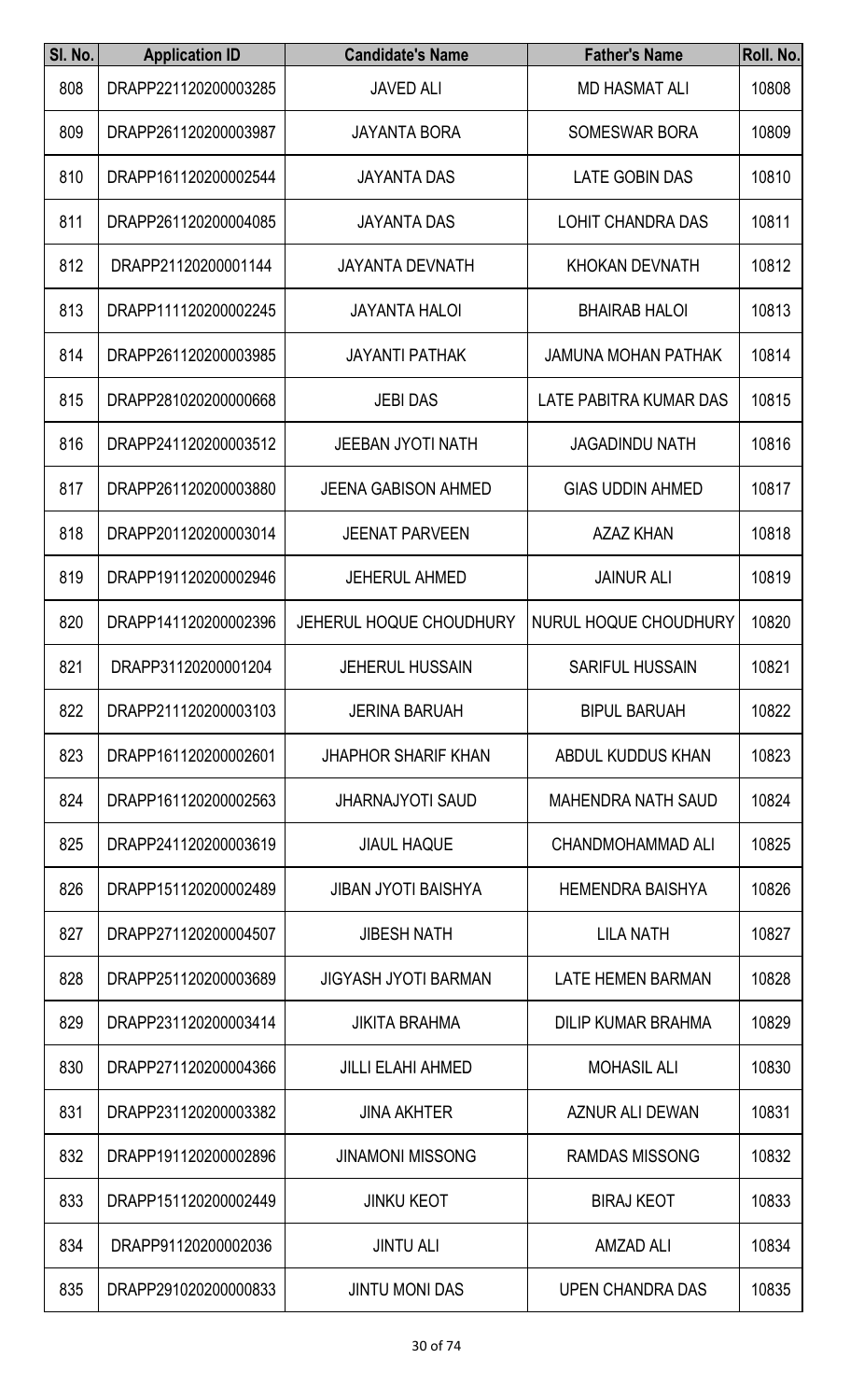| SI. No. | <b>Application ID</b> | <b>Candidate's Name</b>      | <b>Father's Name</b>     | Roll. No. |
|---------|-----------------------|------------------------------|--------------------------|-----------|
| 836     | DRAPP181120200002746  | <b>JIR ET BEYPI</b>          | <b>KARJON BEY</b>        | 10836     |
| 837     | DRAPP301020200000917  | <b>JISHAN AHMED</b>          | AFSARUDDIN AHMED         | 10837     |
| 838     | DRAPP211120200003167  | <b>JITENDRA BAIDYA</b>       | <b>BANIKANTA BAIDYA</b>  | 10838     |
| 839     | DRAPP201120200003000  | <b>JITENDRA BARUAH</b>       | PURNA KANTA BARUAH       | 10839     |
| 840     | DRAPP251120200003785  | <b>JITU BARMAN</b>           | LATE RATNESWAR BARMAN    | 10840     |
| 841     | DRAPP161120200002592  | <b>JITUL KALITA</b>          | RAJANI KALITA            | 10841     |
| 842     | DRAPP231120200003354  | <b>JITUMANI CHOWDHURY</b>    | <b>UMESH CHOWDHURY</b>   | 10842     |
| 843     | DRAPP261120200003849  | <b>JITUMANI PATOWARY</b>     | <b>ABHIRAM PATOWARY</b>  | 10843     |
| 844     | DRAPP101120200002206  | <b>JITUMONI BORAH</b>        | <b>JOY CHANDRA BORAH</b> | 10844     |
| 845     | DRAPP241120200003564  | <b>JITUPAN SAIKIA</b>        | <b>DILIP SAIKIA</b>      | 10845     |
| 846     | DRAPP271120200004395  | <b>JIYAUL HOQUE</b>          | <b>KALIM UDDIN</b>       | 10846     |
| 847     | DRAPP41120200001396   | <b>JOGESH MEDHI</b>          | <b>GURU PRASAD MEDHI</b> | 10847     |
| 848     | DRAPP171120200002699  | <b>JONMANI KALITA</b>        | <b>GHANASHYAM KALITA</b> | 10848     |
| 849     | DRAPP151120200002487  | <b>JOONMONI GOGOI</b>        | <b>KANAK GOGOI</b>       | 10849     |
| 850     | DRAPP261120200004071  | <b>JORNEL ISLARY</b>         | <b>MATHIAS ISLARY</b>    | 10850     |
| 851     | DRAPP211120200003170  | <b>JOSHEP BORBORAH</b>       | <b>CHENIRAM BORBORAH</b> | 10851     |
| 852     | DRAPP81120200001937   | <b>JOWAD HUSSAIN</b>         | <b>MAZAMMIL HUSSAIN</b>  | 10852     |
| 853     | DRAPP261120200003839  | <b>JOYASHREE MEDHI</b>       | <b>HALADHAR MEDHI</b>    | 10853     |
| 854     | DRAPP271120200004377  | <b>JUBED AHMED CHOUDHURY</b> | KHASRU ALOM CHOUDHURY    | 10854     |
| 855     | DRAPP121120200002278  | <b>JUBLY DUTTA</b>           | <b>DRISTI DUTTA</b>      | 10855     |
| 856     | DRAPP11120200001096   | <b>JUGAL GOGOI</b>           | ANUP GOGOI               | 10856     |
| 857     | DRAPP71120200001712   | <b>JUGAL KISHOR SARANIA</b>  | SARBANANDA SARANIA       | 10857     |
| 858     | DRAPP231120200003401  | <b>JUGANTA SEKHAR BORUAH</b> | PULOK RANJAN BORUAH      | 10858     |
| 859     | DRAPP81120200001912   | <b>JUJUMA KALITA</b>         | SIDDHI RAM KALITA        | 10859     |
| 860     | DRAPP301020200000894  | <b>JUNED UDDIN LASKAR</b>    | <b>IMAN UDDIN LASKAR</b> | 10860     |
| 861     | DRAPP211120200003189  | <b>JUNIED BARBHUIYA</b>      | RUHUL AMIN BARBHUIYA     | 10861     |
| 862     | DRAPP211120200003194  | <b>JUNIESH AHMED</b>         | <b>MAZIBAR RAHMAN</b>    | 10862     |
| 863     | DRAPP261120200003816  | <b>JUNMI BOKALIAL</b>        | <b>GHANA BOKALIAL</b>    | 10863     |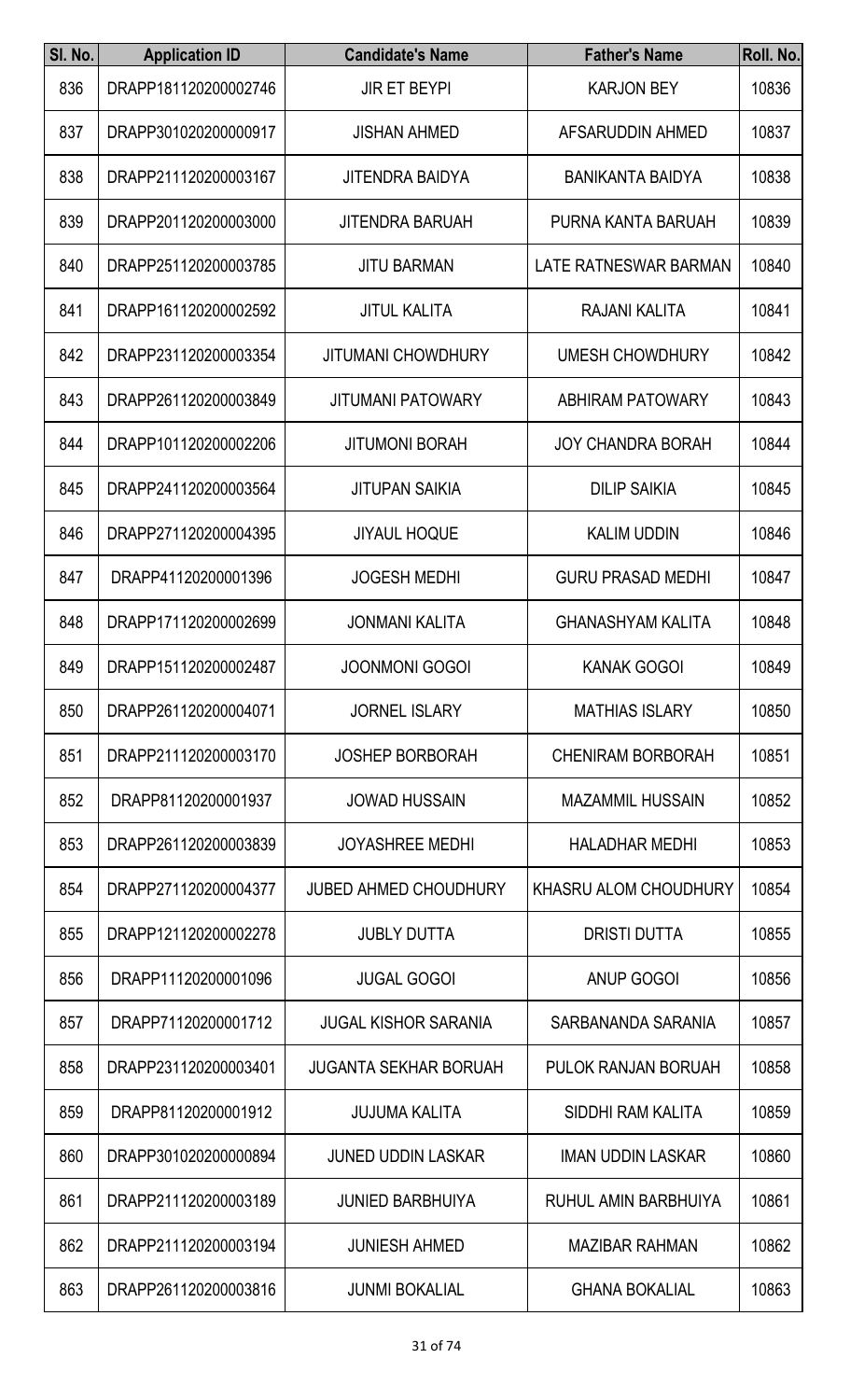| SI. No. | <b>Application ID</b> | <b>Candidate's Name</b>      | <b>Father's Name</b>        | Roll. No. |
|---------|-----------------------|------------------------------|-----------------------------|-----------|
| 864     | DRAPP51120200001479   | <b>JUNTI MAJHI</b>           | LT TUKLU MAJHI              | 10864     |
| 865     | DRAPP311020200000969  | <b>JUPITORA BORBORA</b>      | <b>PROBIN BORBORA</b>       | 10865     |
| 866     | DRAPP261120200003966  | <b>JURI BORUAH</b>           | <b>LIL BORUAH</b>           | 10866     |
| 867     | DRAPP21120200001188   | <b>JURI DAS</b>              | <b>KHANIN CHANDRA DAS</b>   | 10867     |
| 868     | DRAPP271120200004335  | <b>JURI GOGOI</b>            | <b>RUBUL GOGOI</b>          | 10868     |
| 869     | DRAPP241120200003607  | <b>JURI SONOWAL</b>          | <b>BIPUL SONOWAL</b>        | 10869     |
| 870     | DRAPP271120200004124  | <b>JUTHIKA GOSWAMI</b>       | <b>SUBHASH GOSWAMI</b>      | 10870     |
| 871     | DRAPP301020200000840  | <b>JYOTI BENJEE MAHANTA</b>  | DHRUBAJYOTI MAHANTA         | 10871     |
| 872     | DRAPP261120200004052  | <b>JYOTI PHUKAN</b>          | <b>UTTAM PHUKAN</b>         | 10872     |
| 873     | DRAPP201120200003076  | <b>JYOTIPRASAD SAIKIA</b>    | <b>JITEN SAIKIA</b>         | 10873     |
| 874     | DRAPP11120200001043   | <b>JYOTISH BORO</b>          | <b>BALINDRA BORO</b>        | 10874     |
| 875     | DRAPP271120200004522  | <b>JYOTISHMAN DAS</b>        | <b>NIREN CHANDRA DAS</b>    | 10875     |
| 876     | DRAPP261120200004110  | <b>JYOTISHMAN MADHUKALYA</b> | <b>SOMNATH SARMA</b>        | 10876     |
| 877     | DRAPP121120200002265  | <b>JYOTISMITA DEKA</b>       | PANKAJ DEKA                 | 10877     |
| 878     | DRAPP241120200003495  | <b>JYOTISMITA KALITA</b>     | <b>DEBA KUMAR KALITA</b>    | 10878     |
| 879     | DRAPP151120200002428  | <b>KABERI DAS</b>            | <b>MAKHAN CHANDRA DAS</b>   | 10879     |
| 880     | DRAPP231120200003365  | <b>KABERI MALAKAR</b>        | <b>BAPDHAN MALAKAR</b>      | 10880     |
| 881     | DRAPP201120200002998  | <b>KABID UDDIN AHMED</b>     | <b>MOWALLIM UDDIN AHMED</b> | 10881     |
| 882     | DRAPP181120200002762  | <b>KAILASH BASFORE</b>       | <b>LATE RAMPRIT BASFORE</b> | 10882     |
| 883     | DRAPP11120200001037   | <b>KAILASH KALITA</b>        | <b>SRI ARUN KALITA</b>      | 10883     |
| 884     | DRAPP271120200004384  | <b>KAKOLI DAS</b>            | NITYANANDA DAS              | 10884     |
| 885     | DRAPP251120200003728  | <b>KAKUMONI BORAH</b>        | PUSPENDRA BORAH             | 10885     |
| 886     | DRAPP151120200002494  | <b>KAKUSHREE SAIKIA</b>      | <b>HAREN SAIKIA</b>         | 10886     |
| 887     | DRAPP261120200003863  | <b>KALPA JYOTI BARIK</b>     | <b>ATUL CHANDRA BARIK</b>   | 10887     |
| 888     | DRAPP71120200001693   | <b>KALPAJYOTI BURAGOHAIN</b> | <b>ANANTA BURAGOHAIN</b>    | 10888     |
| 889     | DRAPP261120200003998  | KALYAMITRA KASHYAP           | <b>BIMAN CHANDRA BARUAH</b> | 10889     |
| 890     | DRAPP271120200004178  | <b>KALYAN BHUYAN</b>         | <b>HARE KRISHNA BHUYAN</b>  | 10890     |
| 891     | DRAPP161120200002531  | KALYAN KISHORE BORAH         | <b>GUNJANAN BORAH</b>       | 10891     |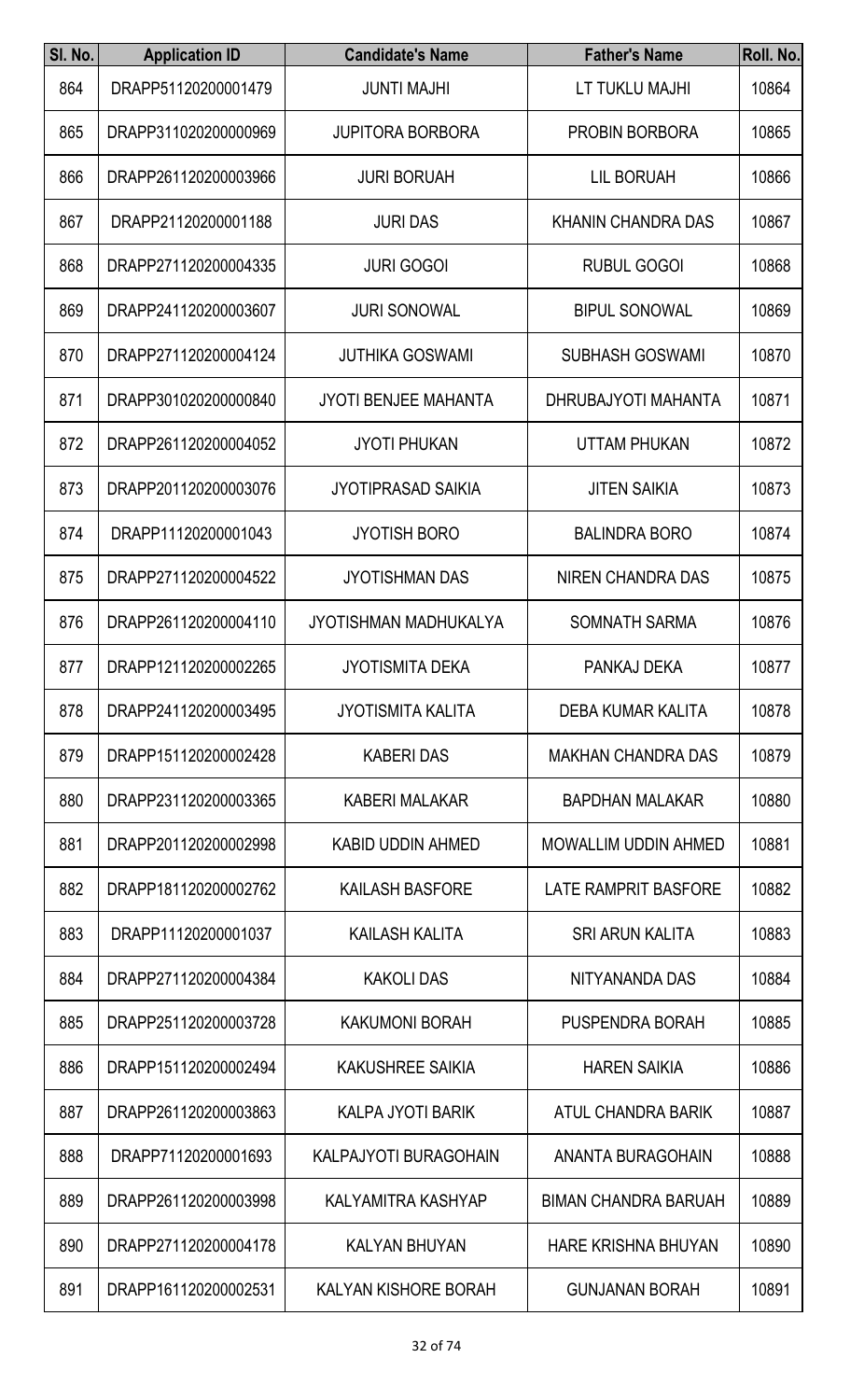| SI. No. | <b>Application ID</b> | <b>Candidate's Name</b>  | <b>Father's Name</b>        | Roll. No. |
|---------|-----------------------|--------------------------|-----------------------------|-----------|
| 892     | DRAPP271120200004282  | KALYAN KUMAR BORA        | PRONOB BORA                 | 10892     |
| 893     | DRAPP161120200002573  | <b>KALYAN SAIKIA</b>     | <b>ARUN SAIKIA</b>          | 10893     |
| 894     | DRAPP251120200003654  | <b>KALYAN UZIR</b>       | <b>TARAK UZIR</b>           | 10894     |
| 895     | DRAPP301020200000878  | <b>KALYANI KAKOTY</b>    | ROMA KANTA KAKOTY           | 10895     |
| 896     | DRAPP251120200003693  | <b>KALYANI PUZARI</b>    | <b>GOKUL CHANDRA PUZARI</b> | 10896     |
| 897     | DRAPP31120200001316   | KAMAKHYA SHARMA          | <b>ASHOK KUMAR SHARMA</b>   | 10897     |
| 898     | DRAPP271120200004214  | <b>KAMAL TIMUNG</b>      | <b>LONGSING TIMUNG</b>      | 10898     |
| 899     | DRAPP251120200003746  | <b>KAMAL DAS</b>         | DHARMARAM DAS               | 10899     |
| 900     | DRAPP81120200001895   | <b>KAMALINA GOGOI</b>    | <b>GUNIN GOGOI</b>          | 10900     |
| 901     | DRAPP131120200002318  | <b>KANGKAN DAS</b>       | <b>GHANA KANTA DAS</b>      | 10901     |
| 902     | DRAPP271120200004510  | KANGKAN KASHYAP          | <b>MUKUL BARUAH</b>         | 10902     |
| 903     | DRAPP191120200002979  | <b>KANGKAN SIUD</b>      | <b>JOGEN SOUD</b>           | 10903     |
| 904     | DRAPP241120200003604  | <b>KANGKAN SOUD</b>      | <b>JOGEN SOUD</b>           | 10904     |
| 905     | DRAPP231120200003338  | <b>KANKAN BORO</b>       | <b>GANESH BORO</b>          | 10905     |
| 906     | DRAPP91120200002155   | <b>KANKAN DAS</b>        | <b>DEBEN DAS</b>            | 10906     |
| 907     | DRAPP271120200004277  | <b>KAPIL DEV RABHA</b>   | <b>MAJID RABHA</b>          | 10907     |
| 908     | DRAPP241120200003557  | KARABI BARMAN            | SARBANANDA BARMAN           | 10908     |
| 909     | DRAPP31120200001304   | <b>KARABI BORUAH</b>     | PADMADHAR BORUAH            | 10909     |
| 910     | DRAPP31120200001272   | <b>KARABI DAS</b>        | <b>GANGADHAR DAS</b>        | 10910     |
| 911     | DRAPP261120200004045  | <b>KARABI DEVI</b>       | JOGENDRA NATH SARMA         | 10911     |
| 912     | DRAPP271120200004449  | <b>KARAN SONOWAL</b>     | <b>LABARAM SONOWAL</b>      | 10912     |
| 913     | DRAPP41120200001443   | <b>KARISHMA BORAH</b>    | <b>THANESWAR BORAH</b>      | 10913     |
| 914     | DRAPP261120200004083  | <b>KARISHMITA BORUAH</b> | <b>GUNIN BORUAH</b>         | 10914     |
| 915     | DRAPP11120200001032   | <b>KARNABJYOTI NATH</b>  | <b>BINANDA NATH</b>         | 10915     |
| 916     | DRAPP91120200002075   | <b>KARTIK KALITA</b>     | <b>RAMEN KALITA</b>         | 10916     |
| 917     | DRAPP261120200004093  | <b>KARUNA PERMEY</b>     | <b>SONARAM PERMEY</b>       | 10917     |
| 918     | DRAPP251120200003721  | <b>KASHMIRI GOGOI</b>    | <b>MOHENDRA GOGOI</b>       | 10918     |
| 919     | DRAPP31120200001232   | KASHYAP PHUKON           | RANJIT PHUKON               | 10919     |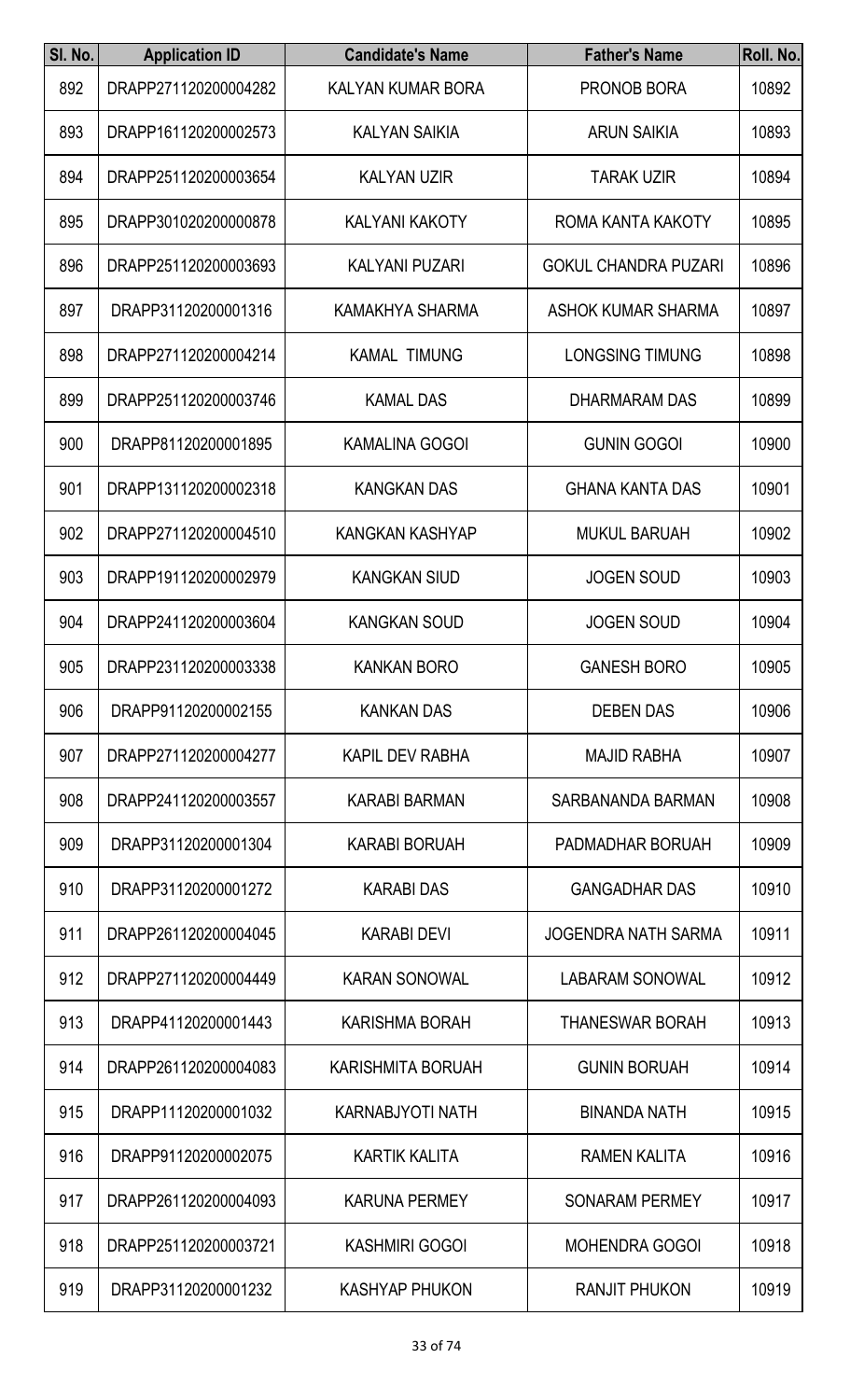| SI. No. | <b>Application ID</b> | <b>Candidate's Name</b>      | <b>Father's Name</b>                     | Roll. No. |
|---------|-----------------------|------------------------------|------------------------------------------|-----------|
| 920     | DRAPP191120200002870  | <b>KASTURI BASUMATARY</b>    | RAJENDRA BASUMATARY                      | 10920     |
| 921     | DRAPP251120200003807  | KAUSHIK BHATTACHARYA         | PRAKASH BHATTACHARYA                     | 10921     |
| 922     | DRAPP251120200003740  | <b>KAUSHIK DAS</b>           | <b>SANAK CHANDRA DAS</b>                 | 10922     |
| 923     | DRAPP181120200002776  | <b>KAUSHIK DEKA</b>          | LT LAKSHESWAR DEKA                       | 10923     |
| 924     | DRAPP231120200003348  | <b>KAUSHIK DUTTA</b>         | <b>BIPUL CHANDRA DUTTA</b>               | 10924     |
| 925     | DRAPP271120200004249  | <b>KAUSHIK GOHAIN</b>        | <b>BHUPEN GOHAIN</b>                     | 10925     |
| 926     | DRAPP121120200002290  | KAUSHIK KASHYAP PATHAK       | <b>JITENDRA PATHAK</b>                   | 10926     |
| 927     | DRAPP61120200001557   | KAUSTAV KUMAR KAUSHIK        | AMULYA SARMAH                            | 10927     |
| 928     | DRAPP181120200002818  | KAWSAR AHMED BARBHUIYA       | <b>FARUQUE AHMED</b><br><b>BARBHUIYA</b> | 10928     |
| 929     | DRAPP111120200002231  | KAWSTUV NAYAN BARUAH         | <b>BIPUL BARUAH</b>                      | 10929     |
| 930     | DRAPP21120200001155   | <b>KH DEBRAJ SINGHA</b>      | <b>KH BROJO GOPAL SINGHA</b>             | 10930     |
| 931     | DRAPP61120200001603   | KHADYUT NANDAN NATH          | <b>BHABANI KUMAR NATH</b>                | 10931     |
| 932     | DRAPP251120200003703  | <b>KHAIRUJ JAMAN</b>         | <b>FALU MIAH</b>                         | 10932     |
| 933     | DRAPP271120200004351  | <b>KHANDAKAR ASHIF IKBAL</b> | ABDUL MANNAN KHANDAKAR                   | 10933     |
| 934     | DRAPP261120200004004  | <b>KHANJITA NATH</b>         | <b>SAILENDRA NATH</b>                    | 10934     |
| 935     | DRAPP281020200000651  | <b>KHARGESWAR KALITA</b>     | <b>GAJENDRA KALITA</b>                   | 10935     |
| 936     | DRAPP121120200002300  | <b>KHARSHED ALI</b>          | <b>GANI ALI</b>                          | 10936     |
| 937     | DRAPP201120200002990  | <b>KHELAN KRAMSA</b>         | <b>RANDHIR KRAMSA</b>                    | 10937     |
| 938     | DRAPP41120200001402   | <b>KHIRUD SAIKIA</b>         | <b>GUNA KANTA SAIKIA</b>                 | 10938     |
| 939     | DRAPP151120200002423  | KHURANKA DUTTA               | DIMBESWAR DUTTA                          | 10939     |
| 940     | DRAPP21120200001118   | KHURSID ALOM RAHMAN          | <b>MOFIZUR RAHMAN</b>                    | 10940     |
| 941     | DRAPP261120200003894  | <b>KIBALUNG KUAME</b>        | <b>PAUJEDING KUAME</b>                   | 10941     |
| 942     | DRAPP31120200001295   | <b>KIJU MONI PATOR</b>       | <b>TIKEN PATOR</b>                       | 10942     |
| 943     | DRAPP231120200003332  | KINGSHOOK SAHA               | <b>KUMARESH SAHA</b>                     | 10943     |
| 944     | DRAPP51120200001532   | KIRAN JYOTI BORGOHAIN        | <b>SUNIL KUMAR BORGOHAIN</b>             | 10944     |
| 945     | DRAPP271120200004296  | KIRTY KAMAL KHAKHALARY       | LT LALIT KHAKHALARY                      | 10945     |
| 946     | DRAPP271120200004212  | <b>KISHALAYA DAS</b>         | <b>HIMANGSHU KUMAR DAS</b>               | 10946     |
| 947     | DRAPP271120200004473  | KISHOR BIKASH BORAH          | NORESH BORA                              | 10947     |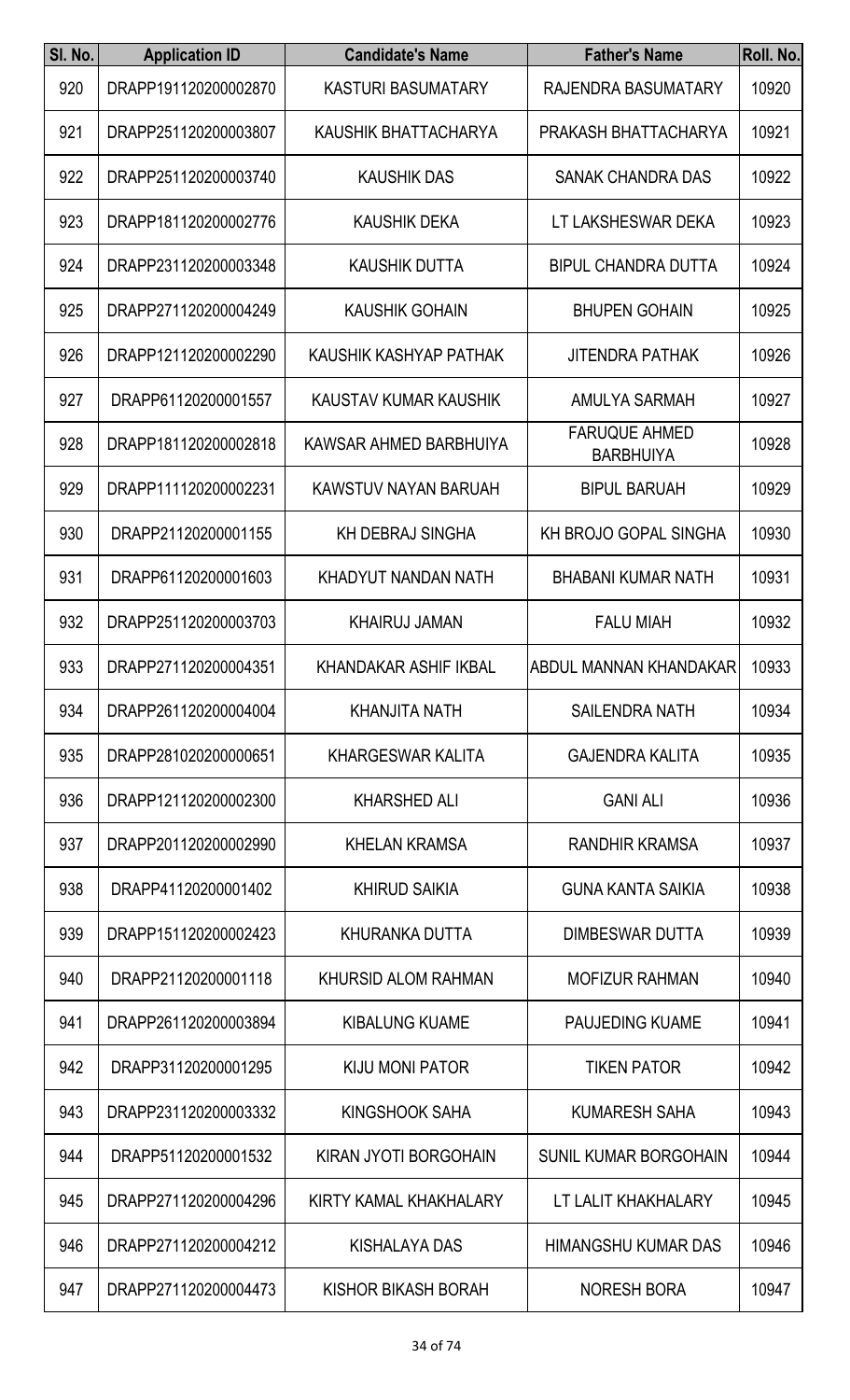| SI. No. | <b>Application ID</b> | <b>Candidate's Name</b>    | <b>Father's Name</b>                      | Roll. No. |
|---------|-----------------------|----------------------------|-------------------------------------------|-----------|
| 948     | DRAPP261120200003848  | KISHOR KUMAR HALOI         | <b>LAKHI KANTA HALOI</b>                  | 10948     |
| 949     | DRAPP261120200004009  | KISMITA LONGMAILAISA       | <b>HARIDAS LONGMAILAISA</b>               | 10949     |
| 950     | DRAPP251120200003765  | <b>KONGKON GOGOI</b>       | <b>LATE LALIT CH GOGOI</b>                | 10950     |
| 951     | DRAPP241120200003545  | <b>KOUSHIK DAS</b>         | <b>MADAN CHANDRA SEAL</b>                 | 10951     |
| 952     | DRAPP251120200003683  | KOUSHIK KR BARO            | PABITRA BARO                              | 10952     |
| 953     | DRAPP171120200002723  | <b>KOUSHIK SAIKIA</b>      | <b>ATUL SAIKIA</b>                        | 10953     |
| 954     | DRAPP161120200002600  | <b>KOUSHIK SARMA</b>       | <b>GANESH SARMA</b>                       | 10954     |
| 955     | DRAPP291020200000786  | <b>KOUSTOV MONI BORA</b>   | RAJAT BORA                                | 10955     |
| 956     | DRAPP281020200000661  | <b>KRISHANGA MEDHI</b>     | <b>HALADHAR MEDHI</b>                     | 10956     |
| 957     | DRAPP141120200002380  | <b>KRISHANU DAS</b>        | <b>KAMAL DAS</b>                          | 10957     |
| 958     | DRAPP261120200003937  | <b>KRISHNA DAS</b>         | LATE LAKSHMON DAS                         | 10958     |
| 959     | DRAPP271120200004174  | <b>KRISHNA DAS</b>         | <b>DIBAKAR DAS</b>                        | 10959     |
| 960     | DRAPP41120200001372   | <b>KRISHNA DUTTA</b>       | SOCHIN CHANDRA DUTTA                      | 10960     |
| 961     | DRAPP271120200004129  | <b>KRISHNA KUMAR</b>       | NARAYAN KUMAR                             | 10961     |
| 962     | DRAPP31120200001277   | <b>KRISHNA SAIKIA</b>      | <b>BHIMKANTA SAIKIA</b>                   | 10962     |
| 963     | DRAPP151120200002432  | <b>KRISHNAV DAS</b>        | <b>DULAL DAS</b>                          | 10963     |
| 964     | DRAPP291020200000810  | <b>KRISTINA BHUYAN</b>     | DAYANANDA BHUYAN                          | 10964     |
| 965     | DRAPP251120200003731  | <b>KUKIL LOCHAN SAIKIA</b> | <b>DILIP SAIKIA</b>                       | 10965     |
| 966     | DRAPP241120200003622  | <b>KULADEEP NATH</b>       | <b>SAILENDRA NATH</b>                     | 10966     |
| 967     | DRAPP171120200002687  | <b>KULADIP DAS</b>         | <b>KHANINDRA DAS</b>                      | 10967     |
| 968     | DRAPP261120200003948  | <b>KULADIP GOSWAMI</b>     | <b>JAGADISH GOSWAMI</b>                   | 10968     |
| 969     | DRAPP201120200003043  | <b>KULDIP RAJBONGSHI</b>   | <b>CHANDRA KANTA</b><br><b>RAJBONGSHI</b> | 10969     |
| 970     | DRAPP311020200000977  | <b>KUMAR SANU DEY</b>      | <b>KAMAL DEY</b>                          | 10970     |
| 971     | DRAPP251120200003708  | <b>KUN SING ENGTI</b>      | <b>LATE JONG ENGTI</b>                    | 10971     |
| 972     | DRAPP301020200000912  | <b>KUNAL KALITA</b>        | <b>BALEN KALITA</b>                       | 10972     |
| 973     | DRAPP181120200002789  | <b>KUNAL KUMBANG</b>       | <b>RAJ KUMAR KUMBANG</b>                  | 10973     |
| 974     | DRAPP221120200003320  | <b>KUNAL MONI DAS</b>      | <b>UDDHAB DAS</b>                         | 10974     |
| 975     | DRAPP211120200003177  | KUNTALIKA GOSWAMI          | PRANAB GOASWAMI                           | 10975     |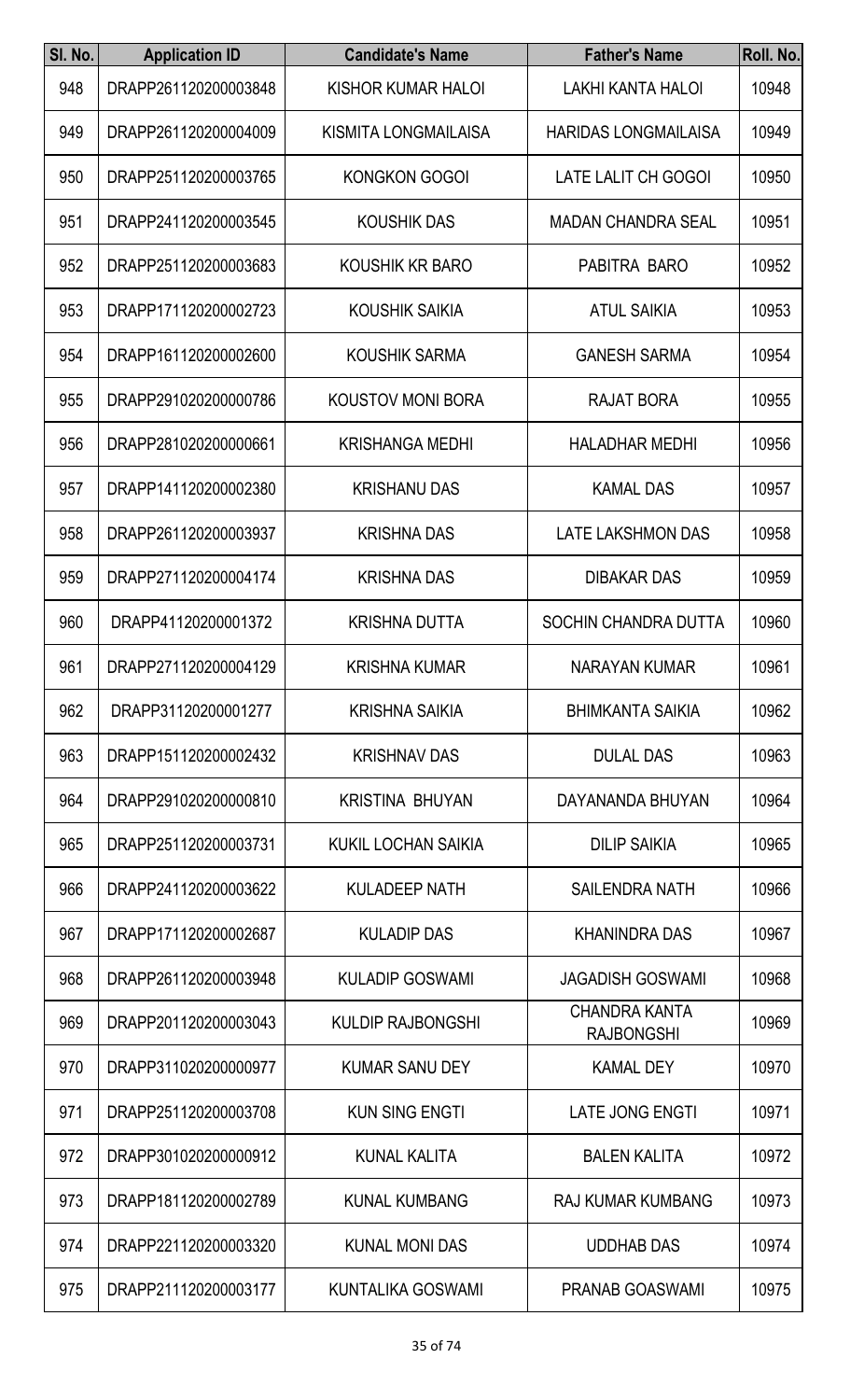| SI. No. | <b>Application ID</b> | <b>Candidate's Name</b>      | <b>Father's Name</b>                          | Roll. No. |
|---------|-----------------------|------------------------------|-----------------------------------------------|-----------|
| 976     | DRAPP261120200003918  | KUSHAL KUMAR BARMAN          | KIRTI CHANDRA BARMAN                          | 10976     |
| 977     | DRAPP51120200001511   | <b>LAKHI BASUMATARY</b>      | <b>RANJIT KUMAR</b><br><b>BASUMATARY</b>      | 10977     |
| 978     | DRAPP201120200003081  | <b>LAKHI GOGOI</b>           | LATE DILIP KUMAR GOGOI                        | 10978     |
| 979     | DRAPP51120200001542   | LAKHMI NANDAN SARMA          | <b>REBATI SARMA</b>                           | 10979     |
| 980     | DRAPP211120200003135  | LAKHYA JYOYI SAIKIA          | NARAYAN SAIKIA                                | 10980     |
| 981     | DRAPP81120200001854   | <b>LAKHYADIP KACHARI</b>     | <b>NIPON KACHARI</b>                          | 10981     |
| 982     | DRAPP171120200002671  | <b>LAKHYAJIT DEURI</b>       | PUNYA CHARJYA DEURI                           | 10982     |
| 983     | DRAPP261120200004061  | LAKHYAJIT SAIKIA             | <b>TANKESWAR SAIKIA</b>                       | 10983     |
| 984     | DRAPP261120200004031  | LAKSHI NANDAN MAJUMDAR       | <b>KRISHNA MAJUMDAR</b>                       | 10984     |
| 985     | DRAPP201120200003018  | LAKSHIPRAVA KATAKY           | <b>RUPAM KUMAR KATAKY</b>                     | 10985     |
| 986     | DRAPP231120200003362  | LAKSHYA RANJAN SONOWAL       | <b>MATIRAM SONOWAL</b>                        | 10986     |
| 987     | DRAPP221120200003272  | LAKSHYAHIRA BHATTACHARYA     | <b>BHABESH SARMA</b>                          | 10987     |
| 988     | DRAPP161120200002593  | <b>LALVENGLIEN NEINGAITE</b> | <b>LATE NGAICHAWNKHUM</b><br><b>NEINGAITE</b> | 10988     |
| 989     | DRAPP271120200004426  | <b>LALZARLAWM HMAR</b>       | LT V L BIEKSANG HMAR                          | 10989     |
| 990     | DRAPP261120200003982  | <b>LAMONI RAY</b>            | KISHORI MOHAN RAY                             | 10990     |
| 991     | DRAPP181120200002745  | <b>LARSIM HANSEPI</b>        | <b>SONASING HANSE</b>                         | 10991     |
| 992     | DRAPP241120200003497  | <b>LEMINDA BASUMATARY</b>    | <b>SURESWAR BASUMATARY</b>                    | 10992     |
| 993     | DRAPP201120200003061  | LIPIKA GOGOI                 | KHOGEN GOGOI                                  | 10993     |
| 994     | DRAPP271120200004246  | <b>LIZA BORGOHAIN</b>        | TANKESWAR BORGOHAIN                           | 10994     |
| 995     | DRAPP251120200003797  | LODIKA HOJAI                 | <b>KABINDRA HOJAI</b>                         | 10995     |
| 996     | DRAPP271120200004349  | <b>LONGKIRI RONGPI</b>       | <b>RAM SING RONGPI</b>                        | 10996     |
| 997     | DRAPP171120200002627  | LONGMUKRANG KRO              | <b>LONGSING KRO</b>                           | 10997     |
| 998     | DRAPP181120200002787  | <b>LOREN TERON</b>           | <b>MOHENDRA TERON</b>                         | 10998     |
| 999     | DRAPP311020200000971  | <b>LUHIT DEORI</b>           | <b>BHADRA KUMAR DEORI</b>                     | 10999     |
| 1000    | DRAPP51120200001543   | <b>LUKUMONI BORAH</b>        | <b>BHARAT BORAH</b>                           | 11000     |
| 1001    | DRAPP211120200003202  | <b>LUNA BHARALI</b>          | <b>DILIP BHARALI</b>                          | 11001     |
| 1002    | DRAPP241120200003591  | <b>LUNA KONWAR</b>           | <b>RANJIT KONWAR</b>                          | 11002     |
| 1003    | DRAPP271120200004225  | LUNA SONOWAL                 | RENU KANTA SONOWAL                            | 11003     |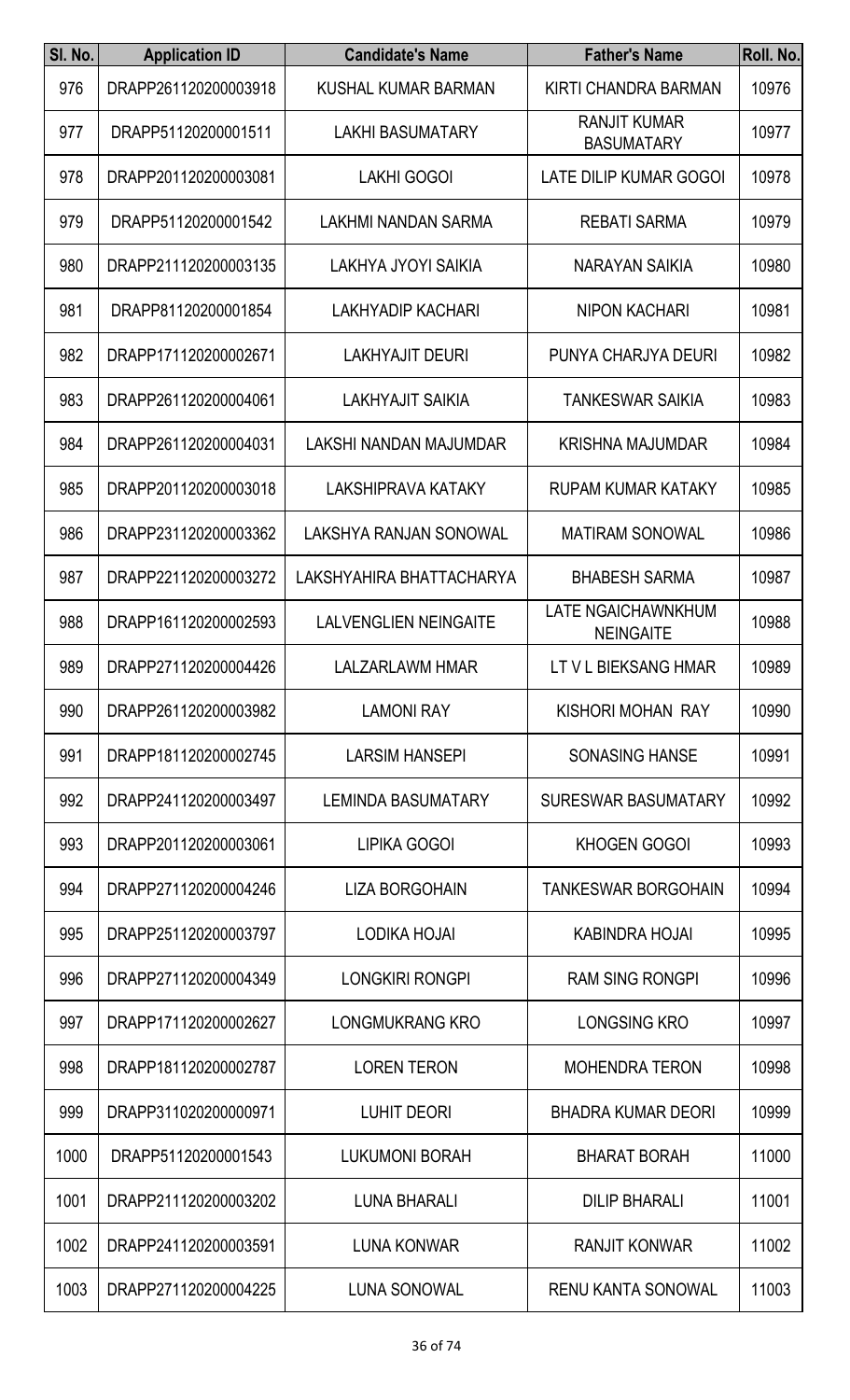| SI. No. | <b>Application ID</b> | <b>Candidate's Name</b>          | <b>Father's Name</b>                      | Roll. No. |
|---------|-----------------------|----------------------------------|-------------------------------------------|-----------|
| 1004    | DRAPP271120200004322  | LUPAMUDRA TALUKDAR               | <b>JAYANTA TALUKDAR</b>                   | 11004     |
| 1005    | DRAPP131120200002329  | M M MUEED ASLAM MAZUMDER         | LT FARUQUE AHMED<br><b>MAZUMDER</b>       | 11005     |
| 1006    | DRAPP201120200002988  | <b>MADHAB DEY</b>                | <b>SATINATH DEY</b>                       | 11006     |
| 1007    | DRAPP161120200002574  | <b>MADHAB SONOWAL</b>            | <b>KHAGEN SONOWAL</b>                     | 11007     |
| 1008    | DRAPP31120200001271   | <b>MADHUJYA BARUAH</b>           | ARABINDA BARUAH                           | 11008     |
| 1009    | DRAPP91120200002110   | <b>MADHURIMA DIHINGIA</b>        | <b>UJJAL DIHINGIA</b>                     | 11009     |
| 1010    | DRAPP261120200003958  | MADHURJYA DUTTA                  | UMAKANTA DUTTA                            | 11010     |
| 1011    | DRAPP241120200003492  | <b>MADHURJYA GOSWAMI</b>         | <b>PROKASH GOSWAMI</b>                    | 11011     |
| 1012    | DRAPP251120200003810  | <b>MADHURJYA PATHAK</b>          | <b>BHABENDRA NATH PATHAK</b>              | 11012     |
| 1013    | DRAPP221120200003206  | <b>MADHURYA BONIA</b>            | <b>DALIM BONIA</b>                        | 11013     |
| 1014    | DRAPP241120200003550  | <b>MADHUSMITA SARMA</b>          | KHAGENDRA NATH SARMA                      | 11014     |
| 1015    | DRAPP271120200004450  | <b>MAHABUB JAMAN LASKAR</b>      | <b>MOTIUR ROHMAN LASKAR</b>               | 11015     |
| 1016    | DRAPP241120200003518  | <b>MAHANANDA PATIRI</b>          | <b>RAMESH PATIRI</b>                      | 11016     |
| 1017    | DRAPP111120200002235  | <b>MAHARNAB BORAH</b>            | <b>MOHIM KUMAR BORAH</b>                  | 11017     |
| 1018    | DRAPP41120200001365   | <b>MAHILJIT HASNU</b>            | <b>BIKASH HASNU</b>                       | 11018     |
| 1019    | DRAPP271120200004183  | <b>MAHMODUL HASSAN BARBHUIYA</b> | <b>ABDUL MUSOBBIR</b><br><b>BARBHUIYA</b> | 11019     |
| 1020    | DRAPP261120200003833  | <b>MAIDUL ISLAM</b>              | <b>ABDUL MAZID</b>                        | 11020     |
| 1021    | DRAPP291020200000736  | <b>MAISRINGDAO HOJAI</b>         | <b>AKHIL HOJAI</b>                        | 11021     |
| 1022    | DRAPP241120200003644  | <b>MAKIBUR ALI</b>               | <b>MAJNUR ALI</b>                         | 11022     |
| 1023    | DRAPP221120200003294  | <b>MALINI KROPI</b>              | <b>LATE JALANTA KRO</b>                   | 11023     |
| 1024    | DRAPP191120200002981  | <b>MAMATA CHOUDHURY</b>          | <b>LATE JAGADISH</b><br><b>CHOUDHURY</b>  | 11024     |
| 1025    | DRAPP41120200001325   | MAMTAJUL AHMED MAZUMDER          | <b>MUSTAFA AHMED</b><br><b>MAZUMDER</b>   | 11025     |
| 1026    | DRAPP151120200002478  | <b>MANAB JYOTI KHATANIAR</b>     | MAHANANDA KHATANIAR                       | 11026     |
| 1027    | DRAPP261120200003884  | MANABENDRA BHATTACHARJYA         | LT GHANASHYAM<br><b>BHATTACHARJYA</b>     | 11027     |
| 1028    | DRAPP291020200000821  | <b>MANABENDRA CHAKRABARTY</b>    | <b>MOHAN CHAKRABARTY</b>                  | 11028     |
| 1029    | DRAPP311020200001024  | <b>MANABJYOTI DEKA</b>           | PRABODH CHANDRA DEKA                      | 11029     |
| 1030    | DRAPP121120200002258  | <b>MANAS DAS</b>                 | <b>MUKTESWAR DAS</b>                      | 11030     |
| 1031    | DRAPP271120200004442  | MANAS JYOTI BORA                 | <b>BIPIN BORA</b>                         | 11031     |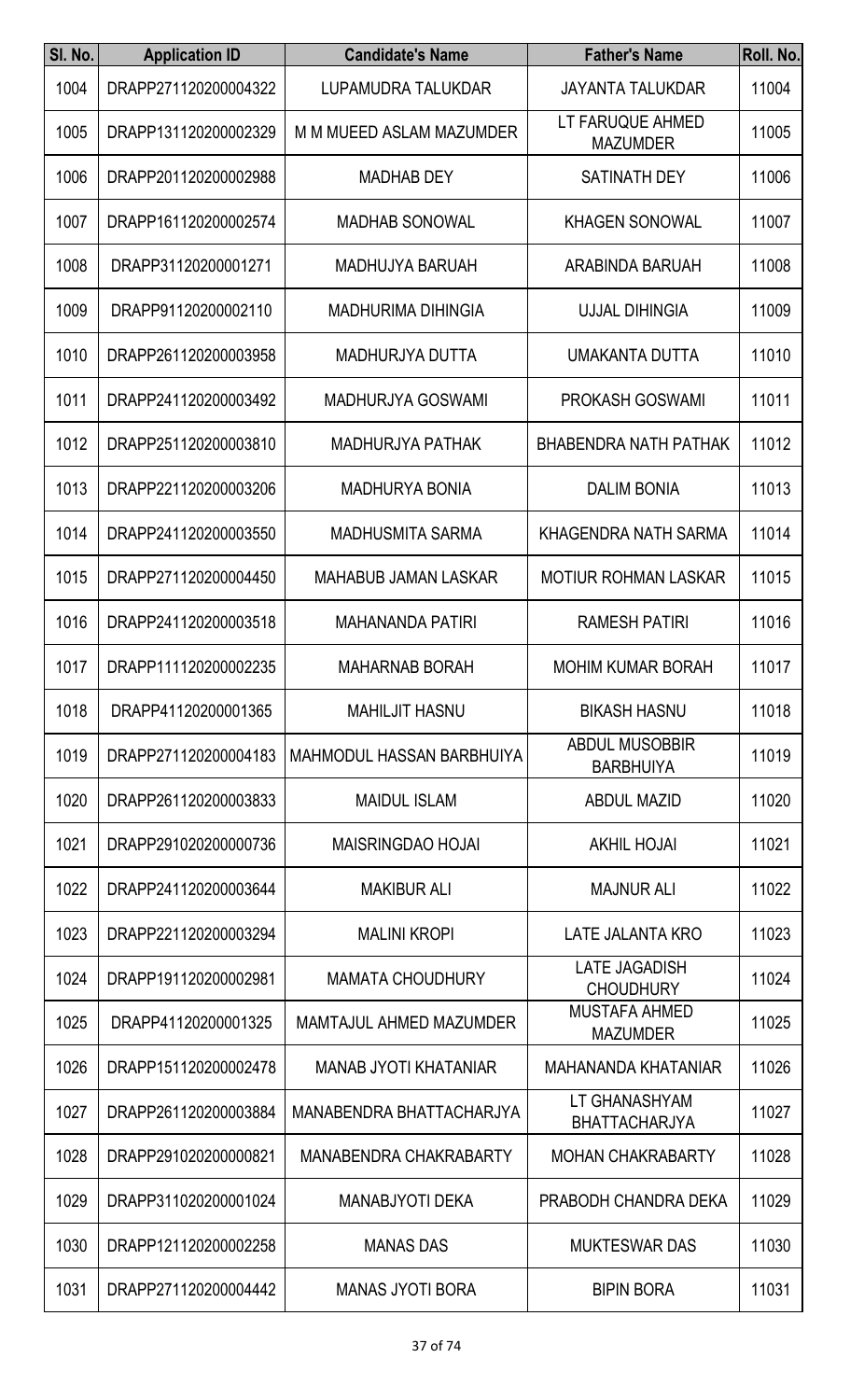| SI. No. | <b>Application ID</b> | <b>Candidate's Name</b>        | <b>Father's Name</b>                      | Roll. No. |
|---------|-----------------------|--------------------------------|-------------------------------------------|-----------|
| 1032    | DRAPP171120200002714  | <b>MANAS JYOTI KALITA</b>      | <b>GUNESH CHANDRA KALITA</b>              | 11032     |
| 1033    | DRAPP171120200002680  | <b>MANAS JYOTI MAHANTA</b>     | <b>BISWADEV MAHANTA</b>                   | 11033     |
| 1034    | DRAPP231120200003367  | <b>MANAS SARMA</b>             | SUBHASH CHANDRA SARMA                     | 11034     |
| 1035    | DRAPP261120200004014  | <b>MANASH JYOTI DAS</b>        | <b>MANORANJAN DAS</b>                     | 11035     |
| 1036    | DRAPP231120200003454  | <b>MANASH JYOTI KALITA</b>     | KESHAB CHANDRA KALITA                     | 11036     |
| 1037    | DRAPP271120200004248  | <b>MANASH JYOTI KHOUND</b>     | <b>DULU KHOUND</b>                        | 11037     |
| 1038    | DRAPP91120200002140   | <b>MANASH PRATIM HAZARIKA</b>  | PRADIP KUMAR HAZARIKA                     | 11038     |
| 1039    | DRAPP101120200002189  | <b>MANASH PROTIM GOGOI</b>     | ROBIN CHANDRA GOGOI                       | 11039     |
| 1040    | DRAPP81120200001883   | <b>MANASH PROTIM SAIKIA</b>    | <b>NAREN SAIKIA</b>                       | 11040     |
| 1041    | DRAPP171120200002676  | <b>MANASHJYOTI BORAH</b>       | <b>LATE BROJEN BORAH</b>                  | 11041     |
| 1042    | DRAPP111120200002250  | <b>MANASHJYOTI HALOI</b>       | <b>DHIRESWAR HALOI</b>                    | 11042     |
| 1043    | DRAPP191120200002876  | <b>MANASI GOHAIN</b>           | <b>LALIT CHANDRA GOHAIN</b>               | 11043     |
| 1044    | DRAPP211120200003171  | <b>MANASJYOTI SAIKIA</b>       | <b>SARAT SAIKIA</b>                       | 11044     |
| 1045    | DRAPP271120200004238  | <b>MANIRAJ SARMA</b>           | <b>DIGANTA KR SARMA</b>                   | 11045     |
| 1046    | DRAPP301020200000876  | <b>MANIRUZ ZAMAN AHMED</b>     | SORHAB ALI AHMED                          | 11046     |
| 1047    | DRAPP271120200004469  | <b>MANISHA DAS</b>             | <b>SURJYA KANTA DAS</b>                   | 11047     |
| 1048    | DRAPP131120200002313  | <b>MANISHA PARAJULI</b>        | <b>BHOLA NATH PARAJULI</b>                | 11048     |
| 1049    | DRAPP241120200003463  | <b>MANJIT BHUYAN</b>           | <b>PRADIP KUMAR BHUYAN</b>                | 11049     |
| 1050    | DRAPP11120200001098   | <b>MANJIT CHANDRA PATOWARY</b> | RAMA NANDA PATOWARY                       | 11050     |
| 1051    | DRAPP271120200004218  | <b>MANJIT DAS</b>              | <b>LASKHIRAM DAS</b>                      | 11051     |
| 1052    | DRAPP121120200002303  | <b>MANJUL BHATTACHARYA</b>     | <b>LATE DHIREN</b><br><b>BHATTACHARYA</b> | 11052     |
| 1053    | DRAPP111120200002223  | <b>MANJUSHA KASHYAP</b>        | SASHINDRA NATH PATHAK                     | 11053     |
| 1054    | DRAPP241120200003470  | <b>MANNA AHMED</b>             | <b>BABUL HOQUE</b>                        | 11054     |
| 1055    | DRAPP271120200004419  | <b>MANOJ BARMAN</b>            | <b>KAMESWAR BARMAN</b>                    | 11055     |
| 1056    | DRAPP211120200003157  | <b>MANOJ CHOUDHURY</b>         | <b>MAFIJUDDIN AHMED</b>                   | 11056     |
| 1057    | DRAPP221120200003270  | <b>MANOJ DEY</b>               | PARIMAL CHANDRA DEY                       | 11057     |
| 1058    | DRAPP261120200003955  | <b>MANOJ KUMAR DEKA</b>        | ANNA CHARAN DEKA                          | 11058     |
| 1059    | DRAPP21120200001156   | <b>MANOJ THAKURIA</b>          | PITAMBAR THAKURIA                         | 11059     |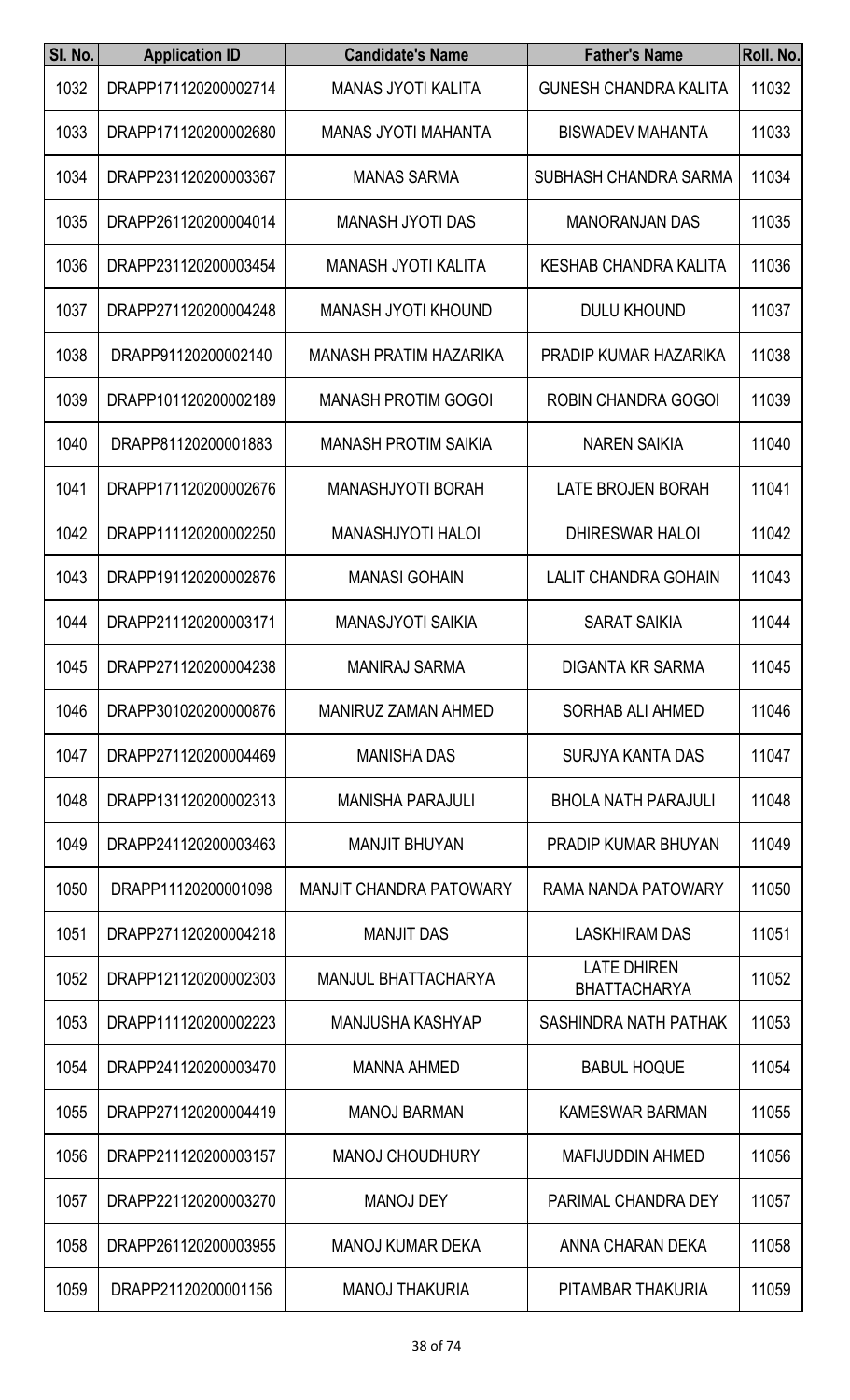| SI. No. | <b>Application ID</b> | <b>Candidate's Name</b>         | <b>Father's Name</b>         | Roll. No. |
|---------|-----------------------|---------------------------------|------------------------------|-----------|
| 1060    | DRAPP201120200003091  | <b>MANOWAR HUSSAIN</b>          | <b>SHAMSUDDIN AHMED</b>      | 11060     |
| 1061    | DRAPP271120200004279  | <b>MANOWAR HUSSAIN</b>          | <b>MANTU SHEIKH</b>          | 11061     |
| 1062    | DRAPP91120200002120   | <b>MANSUR AHMED BARLASKAR</b>   | MISBAH UDDIN BARLASKAR       | 11062     |
| 1063    | DRAPP261120200003953  | <b>MARJANA BORA</b>             | SARBANANDA BORA              | 11063     |
| 1064    | DRAPP301020200000852  | <b>MARY BENNETT</b>             | <b>JOSEPH BENNETT</b>        | 11064     |
| 1065    | DRAPP81120200001860   | <b>MASHUD ABBAS BARBHUIYA</b>   | TAJMAL ALI BARBHUIYA         | 11065     |
| 1066    | DRAPP271120200004392  | <b>MASUDA YASMIN</b>            | <b>LATE MOSLEH UDDIN</b>     | 11066     |
| 1067    | DRAPP121120200002270  | <b>MASUM AHMED</b>              | <b>ALA UDDIN</b>             | 11067     |
| 1068    | DRAPP31120200001223   | <b>MASUMA SULTANA</b>           | <b>MAYNUL HOQUE MIR</b>      | 11068     |
| 1069    | DRAPP261120200004077  | <b>MASUMA SULTANA</b>           | <b>MAYNUL HOQUE MIR</b>      | 11069     |
| 1070    | DRAPP41120200001441   | <b>MASUQUE AHMED MAZUMDER</b>   | <b>MISBHA UDDIN MAZUMDER</b> | 11070     |
| 1071    | DRAPP251120200003651  | <b>MATIUR RAHMAN</b>            | NAZIMUDDIN AHMED             | 11071     |
| 1072    | DRAPP261120200003813  | <b>MAUCHEN GOGOI</b>            | <b>TILEN GOGOI</b>           | 11072     |
| 1073    | DRAPP311020200001011  | <b>MAUSHUM SHYAM</b>            | LATE ARUN SHYAM              | 11073     |
| 1074    | DRAPP191120200002905  | <b>MAYUR RAJ BORBORA</b>        | KABIRMALLA BORBORA           | 11074     |
| 1075    | DRAPP161120200002580  | <b>MAYUR RANJAN BARUAH</b>      | <b>BIPUL BARUAH</b>          | 11075     |
| 1076    | DRAPP71120200001730   | <b>MD AFRID DILUWAR HUSSAIN</b> | <b>DILUWAR HUSSAIN</b>       | 11076     |
| 1077    | DRAPP301020200000839  | <b>MD AMSAL AHMED</b>           | <b>MD AZIZUR RAHMAN</b>      | 11077     |
| 1078    | DRAPP51120200001487   | MD AZIZ IMTINAN MAHAMUD         | <b>MD IMRAN HUSSAIN</b>      | 11078     |
| 1079    | DRAPP101120200002169  | <b>MD FORJUL ISLAM</b>          | <b>MD KUDDUS ALI</b>         | 11079     |
| 1080    | DRAPP261120200004116  | <b>MD JIADUL ISLAM</b>          | <b>MD RAJAB ALI</b>          | 11080     |
| 1081    | DRAPP221120200003225  | MD MIRAJUDDIN AHMED             | <b>MD FAIZUDDIN AHMED</b>    | 11081     |
| 1082    | DRAPP201120200003041  | <b>MD MIRZAZUR RAHMAN</b>       | <b>HAFIZUR RAHMAN</b>        | 11082     |
| 1083    | DRAPP241120200003530  | <b>MD MOHIBUL ISLAM</b>         | <b>ALI HUSSAIN</b>           | 11083     |
| 1084    | DRAPP271120200004445  | <b>MD SADDAM HUSSAIN</b>        | <b>MD ABDUL MATIN SK</b>     | 11084     |
| 1085    | DRAPP241120200003628  | <b>MD SAFIQUE AHMED</b>         | <b>RAFIQUE AHMED</b>         | 11085     |
| 1086    | DRAPP81120200001958   | <b>MD SOFIQUE AHMED</b>         | ABDUL HAMID MONDAL           | 11086     |
| 1087    | DRAPP271120200004503  | <b>MD SOHIDUL ISLAM</b>         | MD ABDUL MOTIN               | 11087     |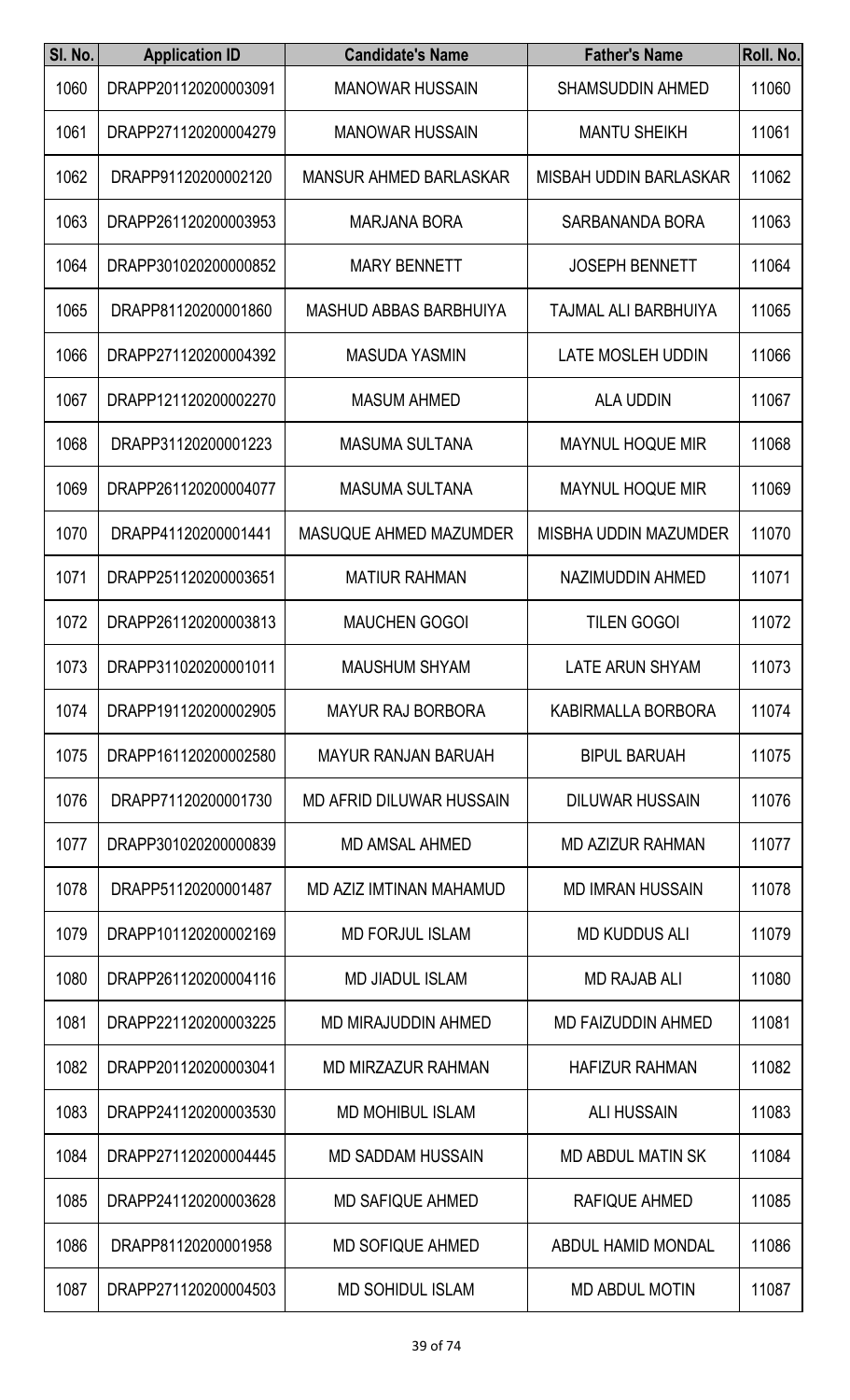| SI. No. | <b>Application ID</b> | <b>Candidate's Name</b>       | <b>Father's Name</b>         | Roll. No. |
|---------|-----------------------|-------------------------------|------------------------------|-----------|
| 1088    | DRAPP161120200002507  | <b>MD WASIM AKRAM</b>         | <b>MD AKHRAT ALI</b>         | 11088     |
| 1089    | DRAPP121120200002273  | <b>MEDINI MOHAN GOGOI</b>     | <b>PROBIN GOGOI</b>          | 11089     |
| 1090    | DRAPP111120200002230  | <b>MEDINI MOHAN GOGOI</b>     | <b>PROBIN GOGOI</b>          | 11090     |
| 1091    | DRAPP161120200002588  | <b>MEENAKSHI GOGOI</b>        | <b>LAKHIRAM GOGOI</b>        | 11091     |
| 1092    | DRAPP111120200002227  | <b>MEEQDAM AHMED LASKAR</b>   | ABDUR RAHMAN LASKAR          | 11092     |
| 1093    | DRAPP251120200003661  | <b>MEERA BEYPI</b>            | PREMESWAR BEY                | 11093     |
| 1094    | DRAPP271120200004315  | <b>MEGHALI DEKA</b>           | HARA KANTA DEKA              | 11094     |
| 1095    | DRAPP121120200002297  | <b>MEGHALI RONGPI</b>         | LT TULSHI RONGPI             | 11095     |
| 1096    | DRAPP31120200001285   | <b>MEHBOOB ALAM CHOUDHURY</b> | LATE TULA MIA CHOUDHURY      | 11096     |
| 1097    | DRAPP231120200003417  | <b>MEHEBUB RAHMAN</b>         | <b>SAIDUL ISLAM AHMED</b>    | 11097     |
| 1098    | DRAPP271120200004398  | <b>MEHEDI HASHAN MONDAL</b>   | ABDUL MANNAN MONDAL          | 11098     |
| 1099    | DRAPP161120200002604  | <b>MEHRUN NISHA</b>           | <b>MD NICE MAHAMMED</b>      | 11099     |
| 1100    | DRAPP181120200002834  | <b>MENAKA DEORI</b>           | <b>RUPESWAR DEORI</b>        | 11100     |
| 1101    | DRAPP101120200002181  | <b>MENAKA TERANGPI</b>        | <b>DILIP TERANG</b>          | 11101     |
| 1102    | DRAPP31120200001247   | <b>MIGANGKA DOLEY</b>         | KAMAL CHANDRA DOLEY          | 11102     |
| 1103    | DRAPP271120200004327  | MIGARAJ BONAMALI BORAH        | <b>DENBEN CHANDRA BORAH</b>  | 11103     |
| 1104    | DRAPP111120200002249  | <b>MIHIRJYOTI HALOI</b>       | <b>DHIRESWAR HALOI</b>       | 11104     |
| 1105    | DRAPP261120200003973  | <b>MIJUN SAIKIA</b>           | <b>DILIP SAIKIA</b>          | 11105     |
| 1106    | DRAPP201120200003020  | <b>MILAN JYOTI AMPHI</b>      | <b>MILESWAR AMPHI</b>        | 11106     |
| 1107    | DRAPP121120200002268  | <b>MILAN JYOTI SARMA</b>      | ABANI KUMAR SARMA            | 11107     |
| 1108    | DRAPP271120200004216  | <b>MIMAG DOLEY</b>            | <b>BANI KANTA DOLEY</b>      | 11108     |
| 1109    | DRAPP181120200002757  | MINHAJUL HOQUE                | <b>SAMSUL HOQUE</b>          | 11109     |
| 1110    | DRAPP111120200002213  | <b>MINTU DAS</b>              | <b>BUBUL CHANDRA DAS</b>     | 11110     |
| 1111    | DRAPP241120200003556  | <b>MINTU KUMAR DAS</b>        | <b>MOHAN CHANDRA DAS</b>     | 11111     |
| 1112    | DRAPP81120200001843   | <b>MIR RIAZ UDDIN</b>         | <b>SIDDIQUE MIR</b>          | 11112     |
| 1113    | DRAPP251120200003686  | <b>MIRAJ SIKDAR</b>           | <b>ABDUL SATTAR</b>          | 11113     |
| 1114    | DRAPP241120200003605  | <b>MIRAJUR RAHMAN SAIKIA</b>  | <b>MAFIZUR RAHMAN SAIKIA</b> | 11114     |
| 1115    | DRAPP251120200003665  | <b>MIRDAN ENGLENGPI</b>       | <b>JUGESWAR ENGLENG</b>      | 11115     |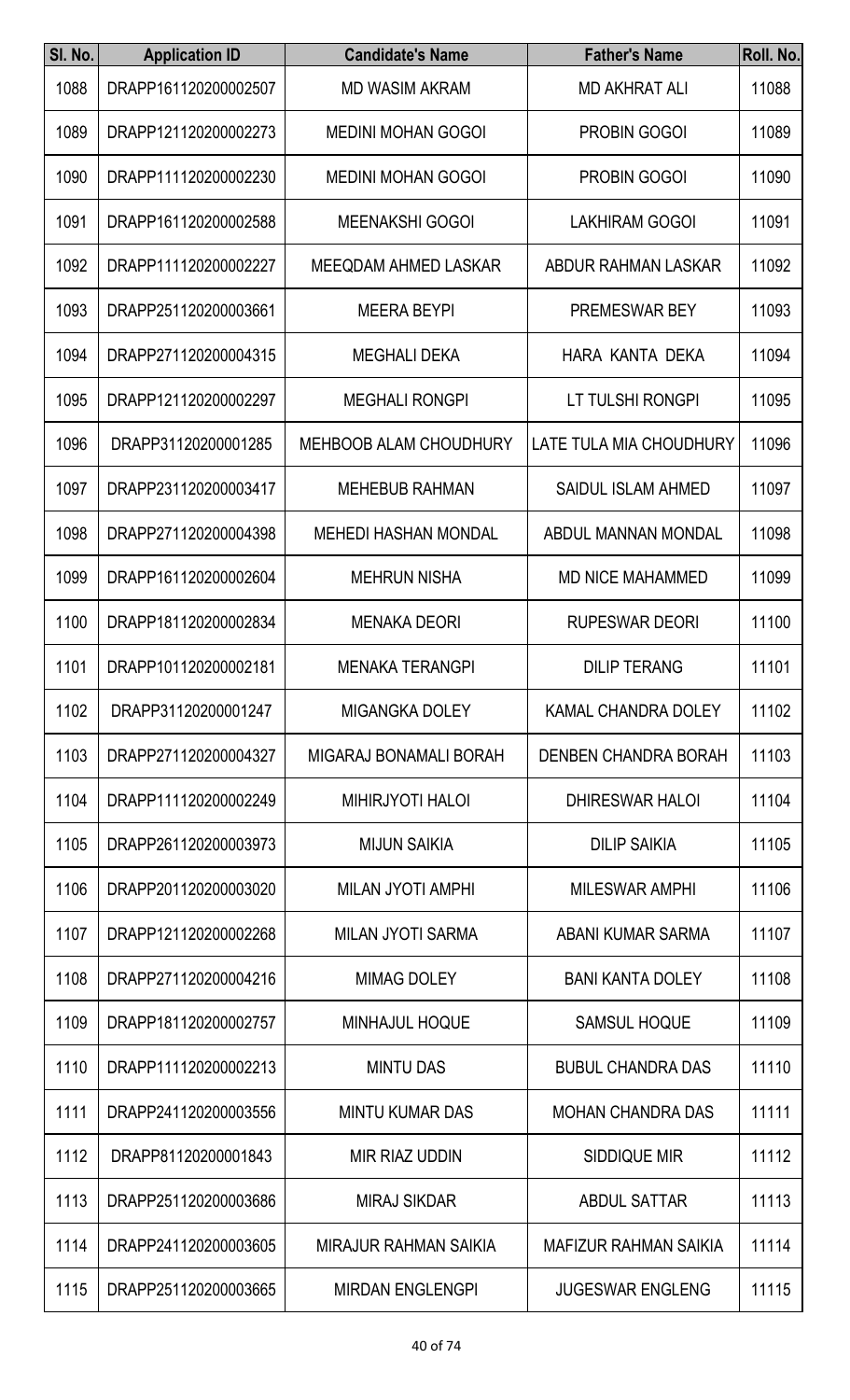| SI. No. | <b>Application ID</b> | <b>Candidate's Name</b>        | <b>Father's Name</b>                       | Roll. No. |
|---------|-----------------------|--------------------------------|--------------------------------------------|-----------|
| 1116    | DRAPP271120200004196  | <b>MIRLON TISSOPI</b>          | <b>PRADIP TISSO</b>                        | 11116     |
| 1117    | DRAPP261120200003994  | <b>MISBAHUL ISLAM</b>          | AMIN UDDIN AHMED                           | 11117     |
| 1118    | DRAPP181120200002821  | MISHITA DUTTA HAZARIKA         | <b>JAYANTA DUTTA HAZARIKA</b>              | 11118     |
| 1119    | DRAPP121120200002287  | <b>MITALI KONWAR</b>           | <b>DIGANTA KONWAR</b>                      | 11119     |
| 1120    | DRAPP261120200003989  | <b>MITALI SAIKIA</b>           | <b>BABUL SAIKIA</b>                        | 11120     |
| 1121    | DRAPP51120200001453   | <b>MITHU PAUL</b>              | <b>NILU RANJAN PAUL</b>                    | 11121     |
| 1122    | DRAPP241120200003623  | <b>MITU BIN</b>                | <b>MONILAL BIN</b>                         | 11122     |
| 1123    | DRAPP161120200002514  | <b>MITU KALITA</b>             | DHANI RAM KALITA                           | 11123     |
| 1124    | DRAPP201120200003036  | <b>MITU RANI BAISHYA</b>       | <b>BANESWAR BAISHYA</b>                    | 11124     |
| 1125    | DRAPP51120200001454   | <b>MOBRUR HUSSAIN MAZUMDER</b> | <b>LATE NURUL ISLAM</b><br><b>MAZUMDER</b> | 11125     |
| 1126    | DRAPP21120200001138   | <b>MOFID AHMED</b>             | <b>ROFICK AHMED</b>                        | 11126     |
| 1127    | DRAPP31120200001288   | <b>MOGENDRO KEMPRAI</b>        | <b>MOLAL KEMPRAI</b>                       | 11127     |
| 1128    | DRAPP261120200004095  | <b>MOHAN BORO</b>              | <b>MANABAR BORO</b>                        | 11128     |
| 1129    | DRAPP251120200003711  | <b>MOHESH ENGTI</b>            | <b>SAMSING ENGTI</b>                       | 11129     |
| 1130    | DRAPP261120200003970  | <b>MOHSINA BEGUM</b>           | <b>MD TUBUL ALI</b>                        | 11130     |
| 1131    | DRAPP271120200004457  | <b>MOHSINA NARLIN</b>          | ABDUL MATIN AHMED                          | 11131     |
| 1132    | DRAPP211120200003105  | <b>MOIDUL HOQUE</b>            | <b>SHUMAR ALI</b>                          | 11132     |
| 1133    | DRAPP221120200003254  | <b>MOIDUL ISLAM</b>            | <b>AHMED ALI</b>                           | 11133     |
| 1134    | DRAPP261120200003853  | <b>MOJAKKIR HUSSAIN</b>        | <b>MOBARAK HUSSAIN</b>                     | 11134     |
| 1135    | DRAPP261120200004086  | <b>MOJHARUL HOQUE</b>          | <b>SIRAJUL HOQUE</b>                       | 11135     |
| 1136    | DRAPP191120200002913  | <b>MOK AIM WEINGKEN</b>        | ANGKYA WEINGKEN                            | 11136     |
| 1137    | DRAPP171120200002644  | <b>MOKARROMA WAHID</b>         | <b>MOSIHUR RAHMAN WAHID</b>                | 11137     |
| 1138    | DRAPP61120200001596   | <b>MOKTADIR AHMED</b>          | <b>MOSIR UDDIN AHMED</b>                   | 11138     |
| 1139    | DRAPP151120200002426  | <b>MOMI TAYE</b>               | <b>MEDINI TAYE</b>                         | 11139     |
| 1140    | DRAPP81120200001920   | <b>MON MAYOUR DEKA</b>         | ANANTA KUMAR DEKA                          | 11140     |
| 1141    | DRAPP131120200002319  | <b>MONALI SAIKIA</b>           | <b>SARAT SAIKIA</b>                        | 11141     |
| 1142    | DRAPP241120200003647  | <b>MONDEEP DAS</b>             | <b>JITEN DAS</b>                           | 11142     |
| 1143    | DRAPP191120200002897  | MONDIP GOALA                   | LAL BIHARI GOALA                           | 11143     |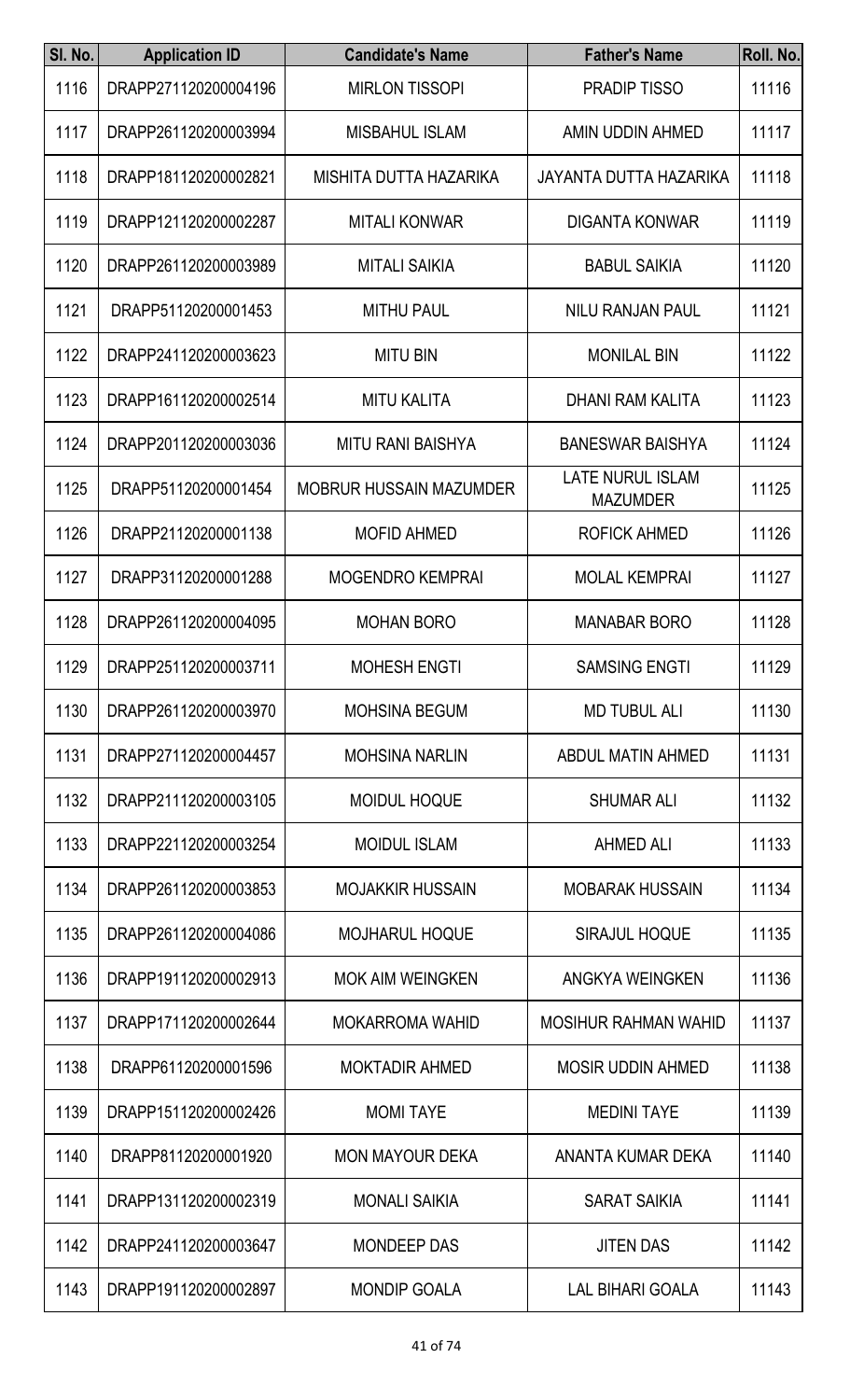| SI. No. | <b>Application ID</b> | <b>Candidate's Name</b>     | <b>Father's Name</b>     | Roll. No. |
|---------|-----------------------|-----------------------------|--------------------------|-----------|
| 1144    | DRAPP191120200002918  | MONDIRA MAHATO              | DHUP NARAYAN MAHATO      | 11144     |
| 1145    | DRAPP301020200000887  | <b>MONIKANCHON SAIKIA</b>   | NONIGOPAL SAIKIA         | 11145     |
| 1146    | DRAPP181120200002850  | <b>MONIKUT BURAGOHAIN</b>   | ABANI KUMAR BURAGOHAIN   | 11146     |
| 1147    | DRAPP241120200003583  | <b>MONIRUL AZAM</b>         | RAFIQUL AZAM             | 11147     |
| 1148    | DRAPP261120200003947  | <b>MONIRUZ ZAMAN</b>        | <b>EUSUF ALI MIAH</b>    | 11148     |
| 1149    | DRAPP271120200004268  | <b>MONIRUZZAMAN</b>         | <b>MOBARAK ALI SK</b>    | 11149     |
| 1150    | DRAPP141120200002371  | <b>MONJITA HAZARIKA</b>     | <b>JIBAN HAZARIKA</b>    | 11150     |
| 1151    | DRAPP121120200002277  | <b>MONJURI PHUKAN</b>       | PABITRA PHUKAN           | 11151     |
| 1152    | DRAPP181120200002793  | <b>MONOJ TERON</b>          | <b>JOYSING TERON</b>     | 11152     |
| 1153    | DRAPP251120200003713  | <b>MONORANJAN KALITA</b>    | <b>SUBHA KALITA</b>      | 11153     |
| 1154    | DRAPP271120200004126  | <b>MONOWARA KHATUN</b>      | <b>ROSTOM ALI</b>        | 11154     |
| 1155    | DRAPP21120200001114   | <b>MONTEKAR JEKIB AHMED</b> | <b>KHABIRUDDIN AHMED</b> | 11155     |
| 1156    | DRAPP241120200003542  | <b>MONUJ DAIMARI</b>        | <b>MONIRAM DAIMARI</b>   | 11156     |
| 1157    | DRAPP251120200003717  | <b>MONURANJAN BORAH</b>     | <b>LILESWAR BORAH</b>    | 11157     |
| 1158    | DRAPP61120200001652   | <b>MOON DWIP RABHA</b>      | <b>BHABESWAR RABHA</b>   | 11158     |
| 1159    | DRAPP11120200001078   | <b>MOON GOGOI</b>           | <b>MINEDHAR GOGOI</b>    | 11159     |
| 1160    | DRAPP271120200004502  | <b>MORJINA KHATUN</b>       | <b>ABDUL MOZID</b>       | 11160     |
| 1161    | DRAPP71120200001738   | <b>MOSRING THOUSEN</b>      | <b>BINOY THOUSEN</b>     | 11161     |
| 1162    | DRAPP231120200003427  | <b>MOSTAFA NUR MOHAMMED</b> | AZIM UDDN AHMED          | 11162     |
| 1163    | DRAPP41120200001354   | <b>MOSUMI BORAH</b>         | <b>TILOK BORAH</b>       | 11163     |
| 1164    | DRAPP231120200003415  | <b>MOUCHUM GOGOI</b>        | LILESWAR GOGOI           | 11164     |
| 1165    | DRAPP261120200003922  | <b>MOUCHUMI DEVI</b>        | <b>MADHU NARAYAN DEB</b> | 11165     |
| 1166    | DRAPP161120200002542  | <b>MOUPRAN HAZARIKA</b>     | <b>SUNIL HAZARIKA</b>    | 11166     |
| 1167    | DRAPP261120200004090  | <b>MOUSUM PHUKAN</b>        | <b>BASANTA PHUKAN</b>    | 11167     |
| 1168    | DRAPP241120200003562  | <b>MOUSUMI BORAH</b>        | <b>LAKHINANDAN BORAH</b> | 11168     |
| 1169    | DRAPP241120200003621  | <b>MOUSUMI DUTTA</b>        | <b>MINTU DUTTA</b>       | 11169     |
| 1170    | DRAPP261120200003952  | <b>MOUSUMI KHANIKAR</b>     | <b>MOHAN KHANIKAR</b>    | 11170     |
| 1171    | DRAPP51120200001495   | <b>MRIDINA RABHA</b>        | <b>DIPEN RABHA</b>       | 11171     |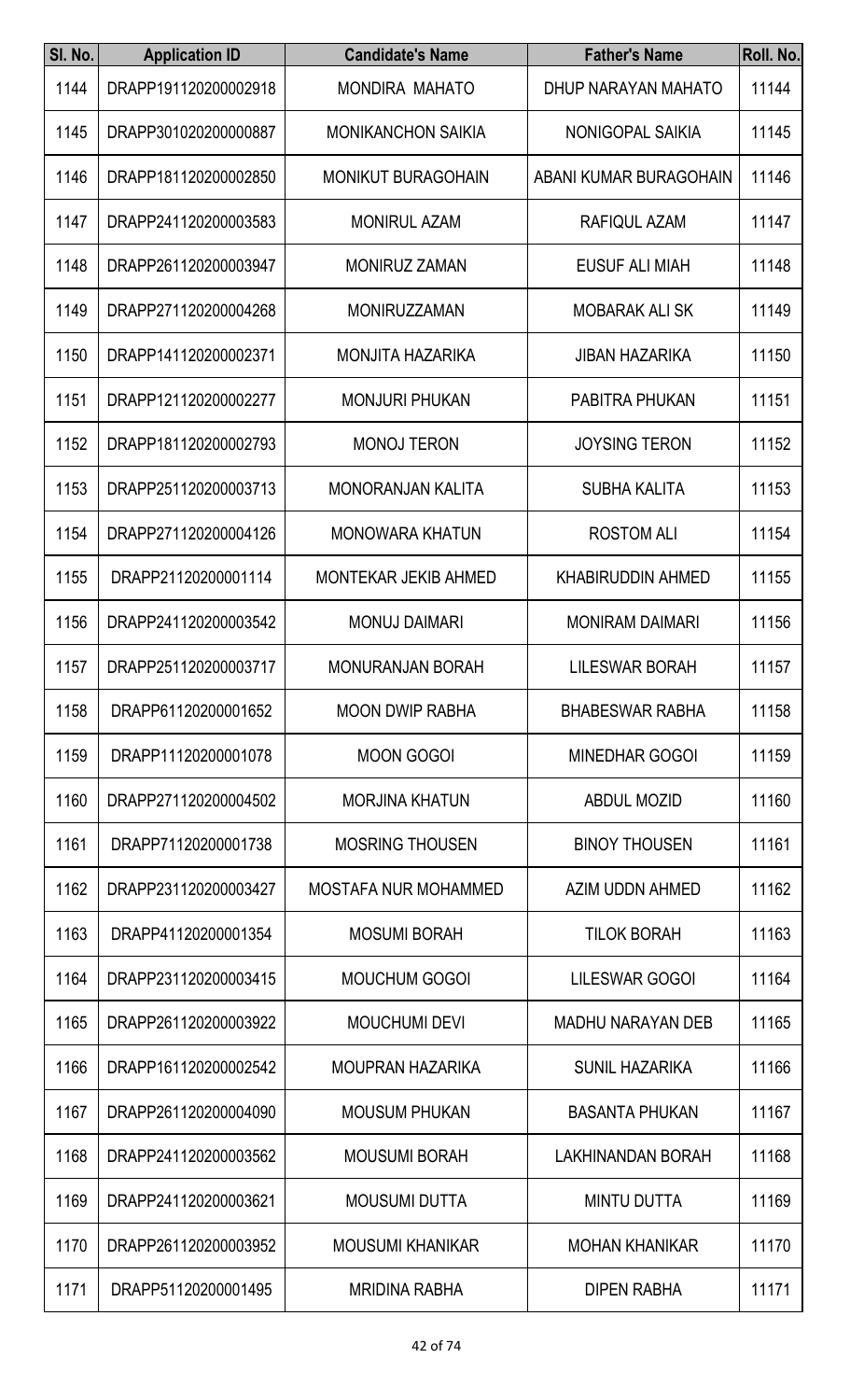| SI. No. | <b>Application ID</b> | <b>Candidate's Name</b>                     | <b>Father's Name</b>                      | Roll. No. |
|---------|-----------------------|---------------------------------------------|-------------------------------------------|-----------|
| 1172    | DRAPP21120200001127   | <b>MRIDU PAWAN BORA</b>                     | <b>KIRAN CHANDRA BORA</b>                 | 11172     |
| 1173    | DRAPP71120200001746   | <b>MRIDUL DEORI</b>                         | LT BHAITI DEORI                           | 11173     |
| 1174    | DRAPP101120200002200  | <b>MRIDUL KARMAKAR</b>                      | ARUNA KARMAKAR                            | 11174     |
| 1175    | DRAPP221120200003227  | <b>MRIDUPABAN DUTTA</b>                     | RANJIT DUTTA                              | 11175     |
| 1176    | DRAPP81120200001886   | <b>MRIDUPAWAN BORUAH</b>                    | ACHYUT KUMAR BORUAH                       | 11176     |
| 1177    | DRAPP201120200003054  | <b>MRIDUPAWAN TALUKDAR</b>                  | <b>BIJU TALUKDAR</b>                      | 11177     |
| 1178    | DRAPP151120200002445  | <b>MRIDUSMITA SHYAM</b>                     | <b>UPEN SHYAM</b>                         | 11178     |
| 1179    | DRAPP261120200003910  | <b>MRIGAKSHI BHARADWAJ</b>                  | <b>MANABENDRA BORDOLOI</b>                | 11179     |
| 1180    | DRAPP261120200004080  | <b>MRIGANKA HAZARIKA</b>                    | NILA KANTA HAZARIKA                       | 11180     |
| 1181    | DRAPP211120200003195  | <b>MRIGEN SARMA</b>                         | <b>BHUPENDRA NATH SARMA</b>               | 11181     |
| 1182    | DRAPP211120200003176  | <b>MRIGNAYANA GAYAN</b>                     | <b>MANABENDRA GAYAN</b>                   | 11182     |
| 1183    | DRAPP311020200000976  | <b>MRINAL BARMAN</b>                        | <b>RAMANI BARMAN</b>                      | 11183     |
| 1184    | DRAPP271120200004288  | <b>MRINAL BORAH</b>                         | <b>DULAL BORAH</b>                        | 11184     |
| 1185    | DRAPP301020200000896  | <b>MRINAL BORAH</b>                         | SOMNATH BORAH                             | 11185     |
| 1186    | DRAPP51120200001460   | <b>MRINAL HOQUE</b>                         | <b>ASAR ALI</b>                           | 11186     |
| 1187    | DRAPP271120200004274  | <b>MRINAL KALITA</b>                        | <b>UMESH KALITA</b>                       | 11187     |
| 1188    | DRAPP261120200004011  | <b>MRINAL KUMAR NATH</b>                    | <b>GOBINDA CHANDRA NATH</b>               | 11188     |
| 1189    | DRAPP271120200004199  | <b>MRINMOY JYOTI BORDOLOI</b>               | PRABHAT CH BORDOLOI                       | 11189     |
| 1190    | DRAPP31120200001324   | <b>MRINMOY KUMAR DAS</b>                    | PHANINDRA CHANDRA DAS                     | 11190     |
| 1191    | DRAPP61120200001650   | <b>MRINMOYEE DAS</b>                        | <b>SWAPAN DAS</b>                         | 11191     |
| 1192    | DRAPP101120200002197  | <b>MUKESH KUMAR PRASAD</b>                  | <b>BABULAL PRASAD</b>                     | 11192     |
| 1193    | DRAPP261120200003821  | <b>MUKESH SHAH</b>                          | <b>ARVIND SHAH</b>                        | 11193     |
| 1194    | DRAPP91120200002043   | MUKSITUR RAHMAN AHMED                       | RAHMAT ALI                                | 11194     |
| 1195    | DRAPP241120200003636  | <b>MUKTADIR HUSSAIN</b><br><b>CHOUDHURY</b> | ANAM UDDIN CHOUDHURY                      | 11195     |
| 1196    | DRAPP141120200002387  | <b>MUKTI GOGOI</b>                          | <b>BHARAT GOGOI</b>                       | 11196     |
| 1197    | DRAPP221120200003314  | <b>MUKUNDA MADHAB SINGHA</b>                | <b>PRAHLAD CHANDRA SINGHA</b>             | 11197     |
| 1198    | DRAPP281020200000670  | MUMINA AKTHER CHOUDHURY                     | <b>AFTABUR RAHMAN</b><br><b>CHOUDHURY</b> | 11198     |
| 1199    | DRAPP271120200004359  | MUMSAD AHMED LASKAR                         | AKTHAR HUSSAIN LASKAR                     | 11199     |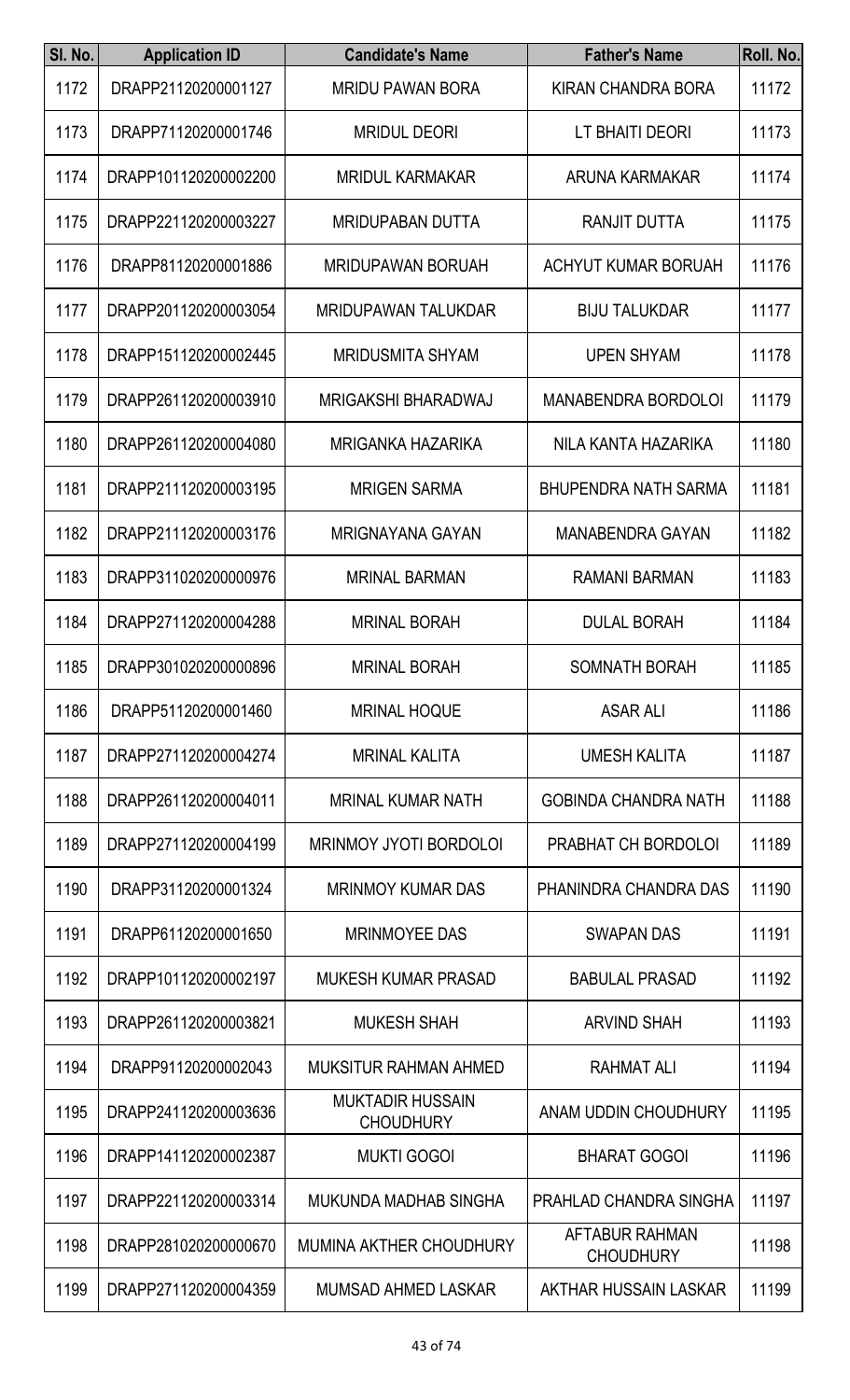| SI. No. | <b>Application ID</b> | <b>Candidate's Name</b>        | <b>Father's Name</b>                     | Roll. No. |
|---------|-----------------------|--------------------------------|------------------------------------------|-----------|
| 1200    | DRAPP261120200003857  | <b>MUNINDRA SAIKIA</b>         | <b>TARUN SAIKIA</b>                      | 11200     |
| 1201    | DRAPP271120200004234  | <b>MUNMI</b>                   | <b>HEMA PRASHAD SONOWAL</b>              | 11201     |
| 1202    | DRAPP271120200004323  | <b>MUNU DEORI</b>              | <b>ASHINI DEORI</b>                      | 11202     |
| 1203    | DRAPP151120200002442  | <b>MUSFIQUR RAHMAN</b>         | <b>EUSUF ALI</b>                         | 11203     |
| 1204    | DRAPP51120200001545   | MUSTAFA AHMED MAZUMDER         | RAFIQUL ISLAM MAZUMDER                   | 11204     |
| 1205    | DRAPP191120200002925  | <b>MUSTAFA ALAM LASKAR</b>     | ALA UDDIN LASKAR                         | 11205     |
| 1206    | DRAPP161120200002603  | <b>MUSTAFA CHOUDHURY</b>       | <b>JANMOHAMMAD</b><br><b>CHOUDHURY</b>   | 11206     |
| 1207    | DRAPP271120200004302  | MUSTAFIZUR RAHMAN              | <b>FAROOK HUSSAIN</b>                    | 11207     |
| 1208    | DRAPP271120200004345  | <b>MUSTAFUJUR RAHMAN</b>       | <b>SIDDIK ALI</b>                        | 11208     |
| 1209    | DRAPP221120200003290  | <b>MUSTAK RAHMAN</b>           | <b>MAZIBAR RAHMAN</b>                    | 11209     |
| 1210    | DRAPP141120200002413  | <b>MUSTAKIN AHMED MAZUMDER</b> | <b>MUDASSIR ALI MAZUMDER</b>             | 11210     |
| 1211    | DRAPP51120200001476   | <b>MUSTAQUE AHMED LASKAR</b>   | <b>ALIM UDDIN LASKAR</b>                 | 11211     |
| 1212    | DRAPP221120200003257  | <b>MUTTAKY SAYED</b>           | <b>MOKIBOR RAHMAN</b>                    | 11212     |
| 1213    | DRAPP281020200000700  | <b>MUZAKKIR ALI</b>            | <b>ABDUL MOTIN</b>                       | 11213     |
| 1214    | DRAPP201120200003082  | NABADEEP BHUYAN                | <b>KESHAB BHUYAN</b>                     | 11214     |
| 1215    | DRAPP81120200001939   | <b>NABAJIT CHELENG</b>         | <b>LATE DEVA KUMAR</b><br><b>CHELENG</b> | 11215     |
| 1216    | DRAPP211120200003144  | NABAJIT DUTTA                  | <b>JAYANTA DUTTA</b>                     | 11216     |
| 1217    | DRAPP211120200003112  | <b>NABAJIT MEDHI</b>           | PRATAP MEDHI                             | 11217     |
| 1218    | DRAPP291020200000832  | <b>NABAJYOTI DAS</b>           | <b>LAKHI DAS</b>                         | 11218     |
| 1219    | DRAPP231120200003384  | <b>NABAJYOTI DAS</b>           | PRABHAT CH DAS                           | 11219     |
| 1220    | DRAPP211120200003187  | NABAJYOTI DUTTA                | PARESH DUTTA                             | 11220     |
| 1221    | DRAPP301020200000898  | NABAJYOTI DUTTA                | DEBANANDA DUTTA                          | 11221     |
| 1222    | DRAPP101120200002168  | NABAJYOTI GOGOI                | <b>BINUD GOGOI</b>                       | 11222     |
| 1223    | DRAPP281020200000676  | NABAJYOTI KALITA               | DINESH CHANDRA KALITA                    | 11223     |
| 1224    | DRAPP211120200003125  | NABAJYOTI KALITA               | <b>DILIP KALITA</b>                      | 11224     |
| 1225    | DRAPP31120200001246   | NABAJYOTI NARAH                | PUSPA DHAR NARAH                         | 11225     |
| 1226    | DRAPP221120200003235  | <b>NABAJYOTI SAIKIA</b>        | <b>ANIL KUMAR SAIKIA</b>                 | 11226     |
| 1227    | DRAPP171120200002621  | NABAJYOTI SAIKIA               | <b>BODHESWAR SAIKIA</b>                  | 11227     |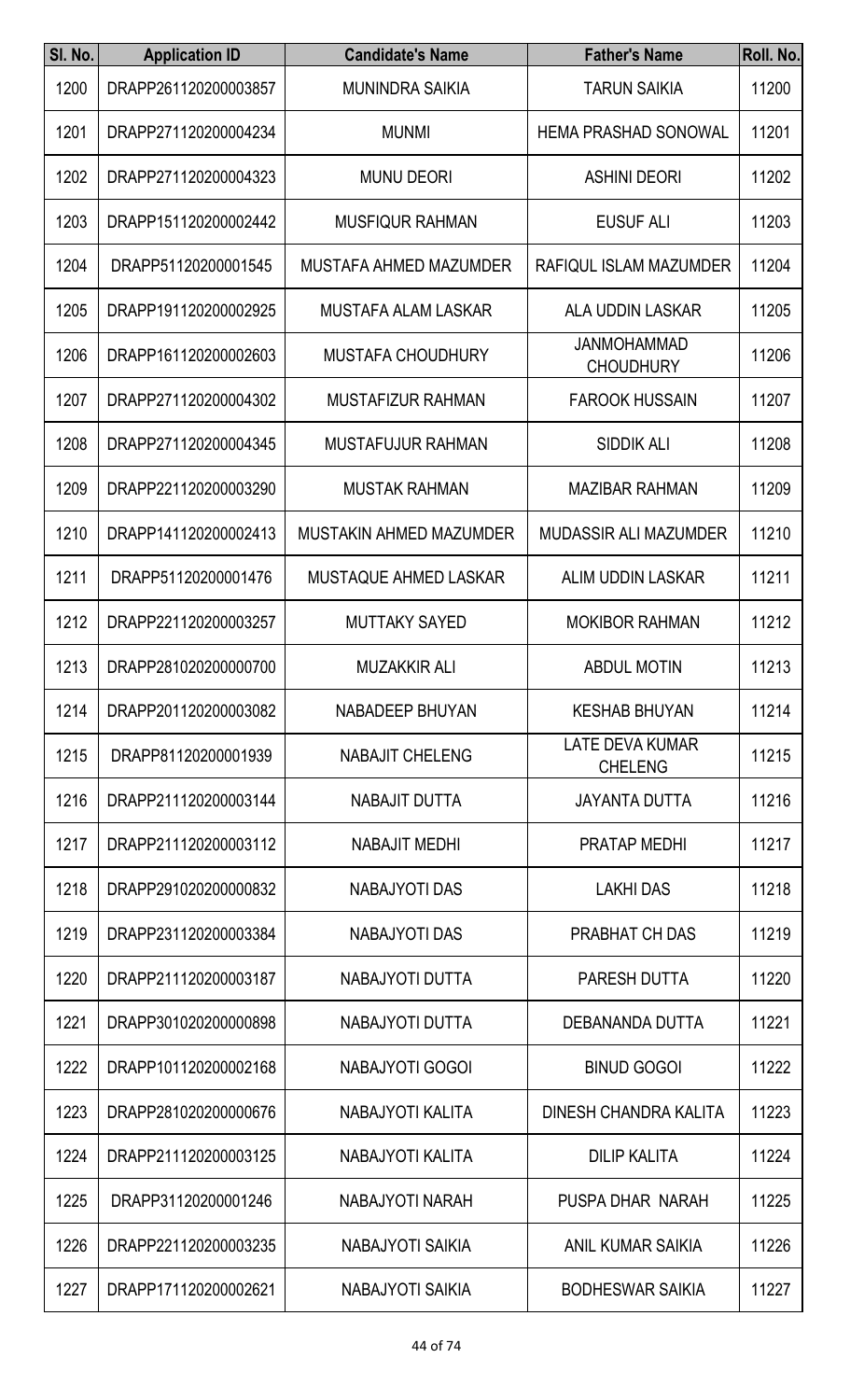| SI. No. | <b>Application ID</b> | <b>Candidate's Name</b>     | <b>Father's Name</b>         | Roll. No. |
|---------|-----------------------|-----------------------------|------------------------------|-----------|
| 1228    | DRAPP181120200002822  | NABAJYOTI TALUKDAR          | NIRANJAN TALUKDAR            | 11228     |
| 1229    | DRAPP81120200001890   | NABANIKA SAIKIA             | <b>PUNI SAIKIA</b>           | 11229     |
| 1230    | DRAPP311020200000958  | <b>NABANIT BORUAH</b>       | <b>SUREN BORUAH</b>          | 11230     |
| 1231    | DRAPP241120200003631  | NABASMRITA KALITA           | ARUN CHANDRA KALITA          | 11231     |
| 1232    | DRAPP81120200001858   | NAIM AHMED CHOUDHURY        | NURUZZAMAN CHOUDHURY         | 11232     |
| 1233    | DRAPP51120200001500   | <b>NAINA BURAGOHAIN</b>     | DHARMESWAR BURAGOHAIN        | 11233     |
| 1234    | DRAPP111120200002214  | <b>NAJLIN KHATUN</b>        | <b>MOSHIN ALI</b>            | 11234     |
| 1235    | DRAPP111120200002215  | <b>NAKIBUR RAHMAN</b>       | <b>MAHFUZUR RAHMAN</b>       | 11235     |
| 1236    | DRAPP121120200002295  | <b>NAMRATA HANDIQUE</b>     | <b>ROBIN HANDIQUE</b>        | 11236     |
| 1237    | DRAPP151120200002486  | <b>NAMRATA NEOG</b>         | PRASANTA KR NEOG             | 11237     |
| 1238    | DRAPP301020200000929  | NAMRATA TAMULY              | <b>ARUN TAMULY</b>           | 11238     |
| 1239    | DRAPP271120200004264  | <b>NANDITA DAS</b>          | <b>MADHAB DAS</b>            | 11239     |
| 1240    | DRAPP261120200004033  | NANDITA PANGING             | <b>DEBA KANTA PANGING</b>    | 11240     |
| 1241    | DRAPP181120200002775  | <b>NARESWAR DEURI</b>       | <b>OMPROKASH DEURI</b>       | 11241     |
| 1242    | DRAPP271120200004169  | <b>NASIM AHMED LASKAR</b>   | <b>JAMIR UDDIN LASKAR</b>    | 11242     |
| 1243    | DRAPP41120200001338   | NASIM AKTAR LASKAR          | ANCER AHMED LASKAR           | 11243     |
| 1244    | DRAPP251120200003660  | NASIMA AKTAR BARBHUIYA      | AKADDAS ALI BARBHUIYA        | 11244     |
| 1245    | DRAPP301020200000838  | <b>NASRIN AHMED</b>         | <b>WAHEDAR RAHMAN</b>        | 11245     |
| 1246    | DRAPP251120200003725  | NAVAKAMAL HAZARIKA          | TANKESWAR HAZARIKA           | 11246     |
| 1247    | DRAPP151120200002451  | <b>NAYAN JYOTI BORBORAH</b> | <b>JADU BORBORAH</b>         | 11247     |
| 1248    | DRAPP21120200001109   | NAYAN JYOTI DAS             | <b>RAM CHARAN DAS</b>        | 11248     |
| 1249    | DRAPP261120200003841  | NAYAN JYOTI DUTTA           | NABA KUMAR DUTTA             | 11249     |
| 1250    | DRAPP271120200004175  | NAYAN JYOTI HAZARIKA        | <b>MONIRAM HAZARIKA</b>      | 11250     |
| 1251    | DRAPP261120200004053  | NAYAN JYOTI KONWAR          | <b>RUPAI RAM KONWAR</b>      | 11251     |
| 1252    | DRAPP191120200002967  | NAYAN JYOTI SARMA           | KUMUD CHANDRA SARMA          | 11252     |
| 1253    | DRAPP271120200004352  | NAYAN JYOTI SARMA           | <b>MONORANJAN SARMA</b>      | 11253     |
| 1254    | DRAPP271120200004255  | NAYAN JYOTI SONOWAL         | <b>LATE CHENIRAM SONOWAL</b> | 11254     |
| 1255    | DRAPP271120200004447  | NAYAN KRISHNA KALITA        | PUSPA NATH KALITA            | 11255     |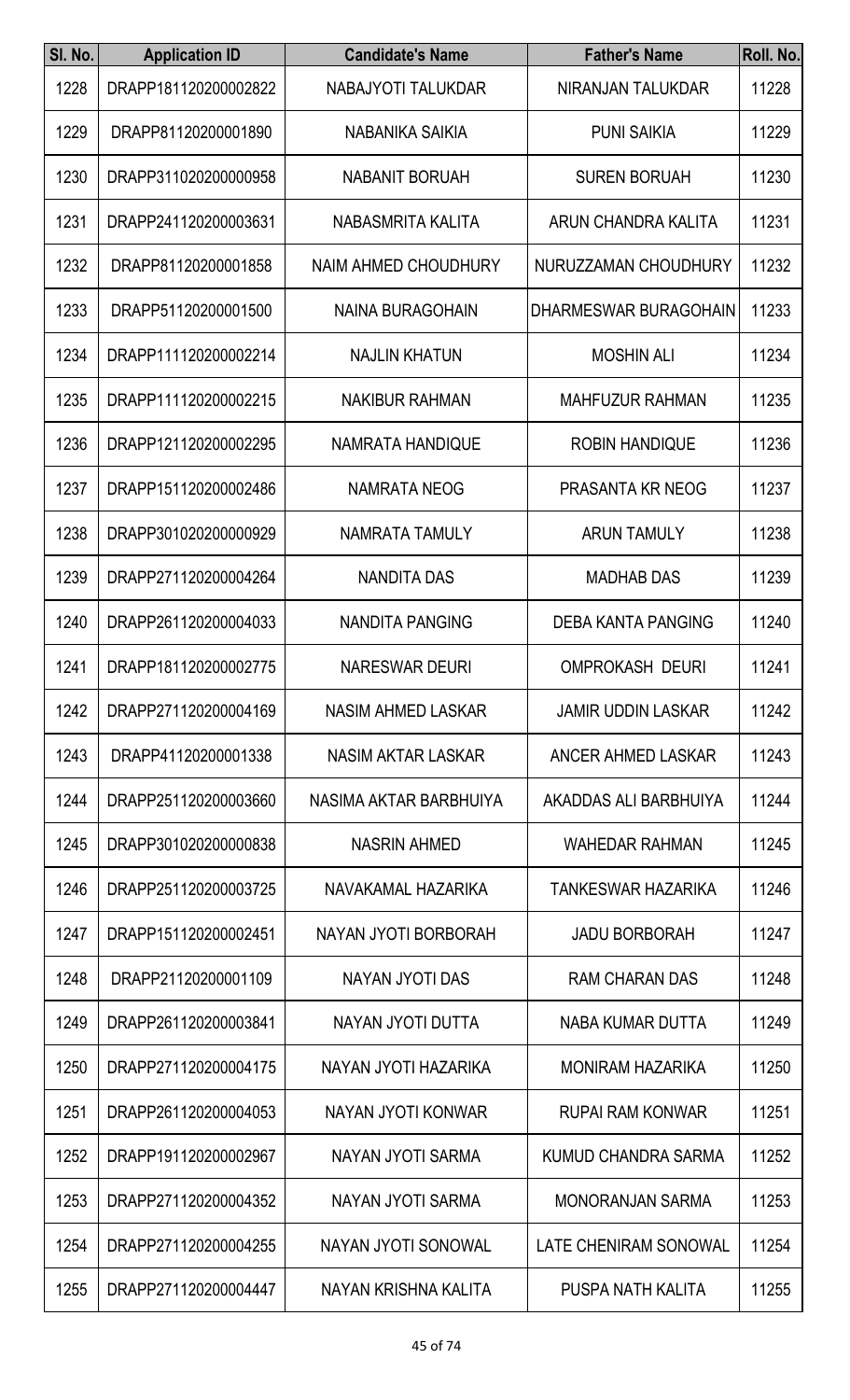| SI. No. | <b>Application ID</b> | <b>Candidate's Name</b> | <b>Father's Name</b>                       | Roll. No. |
|---------|-----------------------|-------------------------|--------------------------------------------|-----------|
| 1256    | DRAPP201120200003093  | NAYAN MANI DAS          | <b>ANIL DAS</b>                            | 11256     |
| 1257    | DRAPP251120200003716  | NAYANJIT BHARALI        | <b>MANIRAM BHARALI</b>                     | 11257     |
| 1258    | DRAPP231120200003341  | NAYANJYOTI MALAKAR      | <b>KHAGEN CH MALAKAR</b>                   | 11258     |
| 1259    | DRAPP111120200002238  | NAYANJYOTI NATH         | <b>GOBINDA CHANDRA NATH</b>                | 11259     |
| 1260    | DRAPP261120200004021  | NAYANJYOTI PATHAK       | <b>ARABINDA PATHAK</b>                     | 11260     |
| 1261    | DRAPP221120200003268  | NAYANJYOTI ROY          | <b>RAMKRISHNA ROY</b>                      | 11261     |
| 1262    | DRAPP41120200001395   | <b>NAYEEMA TEHREEN</b>  | <b>FARZAN ALI</b>                          | 11262     |
| 1263    | DRAPP131120200002308  | <b>NAZIFA HUSSAIN</b>   | <b>MAINUL HUSSAIN</b>                      | 11263     |
| 1264    | DRAPP211120200003148  | NAZMA KHANAM            | <b>ABDUL MAZID</b>                         | 11264     |
| 1265    | DRAPP51120200001521   | <b>NAZMUL HOQUE</b>     | <b>BAHEJ ALI</b>                           | 11265     |
| 1266    | DRAPP261120200004063  | <b>NAZNIN EYASMIN</b>   | <b>HUSSAIN ALI</b>                         | 11266     |
| 1267    | DRAPP241120200003538  | <b>NAZRINA AHMED</b>    | <b>MAFIZUDDIN AHMED</b><br><b>HAZARIKA</b> | 11267     |
| 1268    | DRAPP271120200004475  | <b>NAZRUL AHMED</b>     | <b>NASIRUDDIN AHMED</b>                    | 11268     |
| 1269    | DRAPP31120200001218   | NEEHARIKA GOGOI         | PRASANNA GOGOI                             | 11269     |
| 1270    | DRAPP271120200004305  | NEEHARIKA SARMA         | <b>DEBESWAR SARMA</b>                      | 11270     |
| 1271    | DRAPP261120200004003  | <b>NEETA GOSWAMI</b>    | <b>BHUPEN CHANDRA</b><br><b>GOSWAMI</b>    | 11271     |
| 1272    | DRAPP261120200004117  | <b>NEKIBUR RAHMAN</b>   | <b>NABIBAR RAHMAN</b>                      | 11272     |
| 1273    | DRAPP211120200003158  | <b>NELSON BARMAN</b>    | RAMENDRA BARMAN                            | 11273     |
| 1274    | DRAPP271120200004193  | <b>NENCI KHAMON</b>     | <b>BIKHESWAR KHAMON</b>                    | 11274     |
| 1275    | DRAPP251120200003811  | NEPULEON BASUMATARY     | <b>BIREN BASUMATARY</b>                    | 11275     |
| 1276    | DRAPP261120200004044  | NETRADEEP HAZARIKA      | LATE TANKESWER HAZARIKA                    | 11276     |
| 1277    | DRAPP231120200003404  | NIBJYOTI BHUYAN         | <b>MUKUNDA RAM BHUYAN</b>                  | 11277     |
| 1278    | DRAPP41120200001337   | NIHAR RANJAN KALITA     | <b>HARESWAR KALITA</b>                     | 11278     |
| 1279    | DRAPP301020200000908  | NIHAR RANJAN RAJKHOWA   | LAKHI RAJKHOWA                             | 11279     |
| 1280    | DRAPP161120200002500  | <b>NIHARIKA GOGOI</b>   | <b>NOHUSH GOGOI</b>                        | 11280     |
| 1281    | DRAPP241120200003509  | <b>NIHARJIT DAS</b>     | LT RABIN DAS                               | 11281     |
| 1282    | DRAPP101120200002193  | NIHARJUTI KHONIKAR      | <b>ANNA KHANIKAR</b>                       | 11282     |
| 1283    | DRAPP261120200003847  | NIKUMONI BARTHAKUR      | <b>BIRINCHI BARTHAKUR</b>                  | 11283     |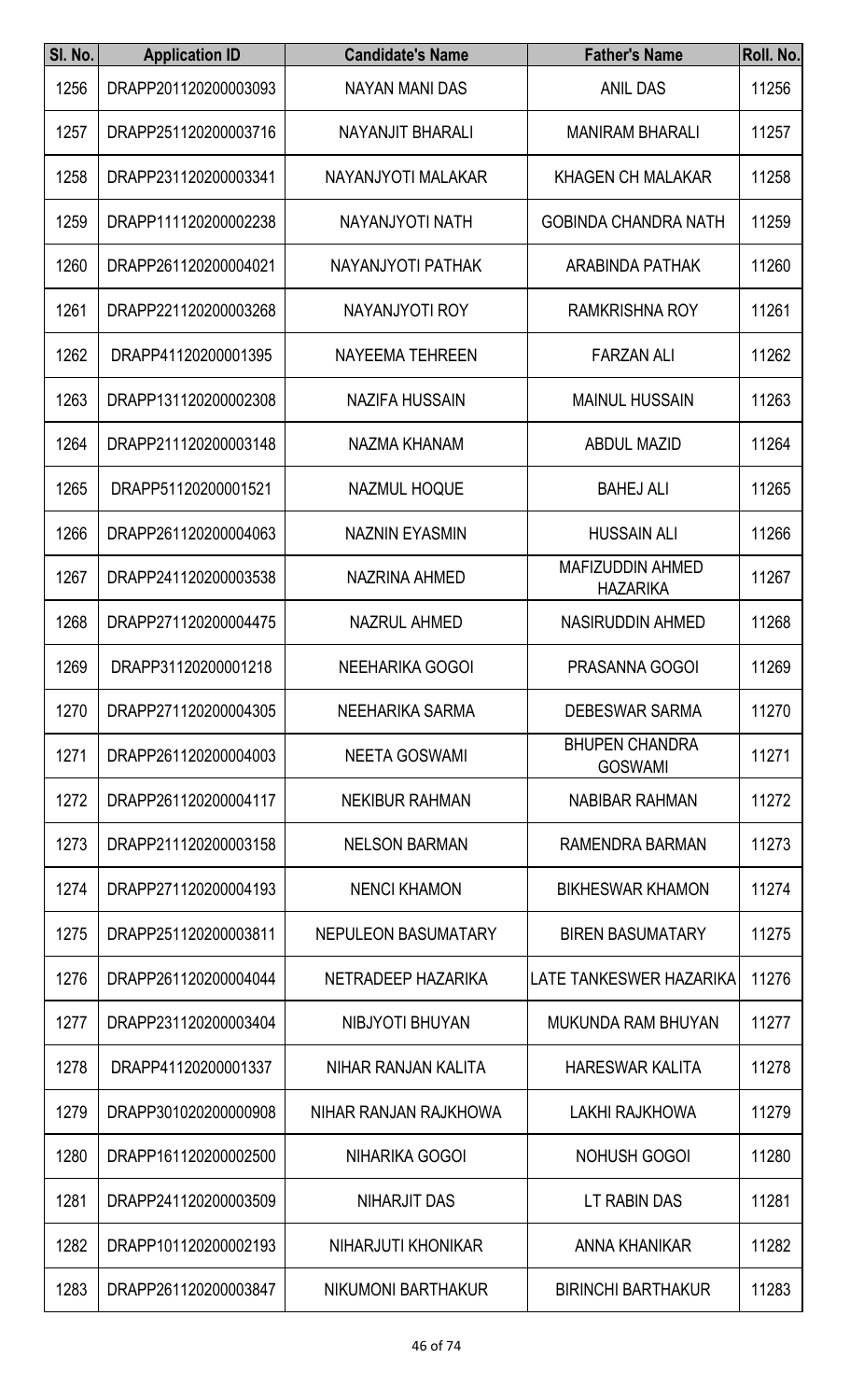| SI. No. | <b>Application ID</b> | <b>Candidate's Name</b>  | <b>Father's Name</b>                         | Roll. No. |
|---------|-----------------------|--------------------------|----------------------------------------------|-----------|
| 1284    | DRAPP201120200002987  | NIKUMONI KALITA          | <b>GOLOK CH KALITA</b>                       | 11284     |
| 1285    | DRAPP41120200001381   | NIKUNJA HAZARIKA         | PHANIDHAR HAZARIKA                           | 11285     |
| 1286    | DRAPP151120200002461  | <b>NILAJYOTI NATH</b>    | AMRIT CHANDRA NATH                           | 11286     |
| 1287    | DRAPP221120200003316  | NILAKHI BEZ BARUAH       | DHARANI DHAR BEZ BARUAH                      | 11287     |
| 1288    | DRAPP261120200004023  | <b>NILAKSHI BARMAN</b>   | <b>LATE NIKHIL RANJAN</b><br><b>BARMAN</b>   | 11288     |
| 1289    | DRAPP261120200004111  | <b>NILAKSHI DEKA</b>     | <b>HAREN CHANDRA DEKA</b>                    | 11289     |
| 1290    | DRAPP271120200004324  | <b>NILAKSHI GOHAIN</b>   | <b>DILIP CHANDRA GOHAIN</b>                  | 11290     |
| 1291    | DRAPP281020200000703  | NILAMBAR KAMALAPURI      | <b>DILIP KAMALAPURI</b>                      | 11291     |
| 1292    | DRAPP221120200003293  | <b>NILAMONI TALUKDAR</b> | <b>BARIN TALUKDAR</b>                        | 11292     |
| 1293    | DRAPP231120200003390  | NILANKAN SHOME CHOUDHURY | <b>NALINAKSHYA SHOME</b><br><b>CHOUDHURY</b> | 11293     |
| 1294    | DRAPP271120200004146  | <b>NILANKAR DAS</b>      | <b>NIMAI CH DAS</b>                          | 11294     |
| 1295    | DRAPP21120200001169   | NILAV NAYAN BORAH        | LATE PRAFULLA BORAH                          | 11295     |
| 1296    | DRAPP271120200004219  | <b>NILIM KALITA</b>      | LATE RABINDRA NATH<br><b>KALITA</b>          | 11296     |
| 1297    | DRAPP221120200003234  | <b>NILMANI SINGHA</b>    | <b>CHANDRA MOHAN SINGHA</b>                  | 11297     |
| 1298    | DRAPP291020200000834  | NILOTPAL MALAKAR         | <b>MADHAB CHANDRA</b><br><b>MALAKAR</b>      | 11298     |
| 1299    | DRAPP241120200003634  | NILOTPAL SARMA           | ANANTA SARMA                                 | 11299     |
| 1300    | DRAPP221120200003261  | NILUTPAL BORGOHAIN       | <b>MOHENDRA BORGOHAIN</b>                    | 11300     |
| 1301    | DRAPP251120200003787  | NILUTPALA BORDOLOI       | <b>CHAKRESWAR BORDOLOI</b>                   | 11301     |
| 1302    | DRAPP261120200004030  | NIMIKHA BORAH            | PRASAD BORAH                                 | 11302     |
| 1303    | DRAPP251120200003736  | <b>NIPA PAUL</b>         | NARAYAN PAUL                                 | 11303     |
| 1304    | DRAPP21120200001117   | <b>NIPU ROY</b>          | <b>MADAN ROY</b>                             | 11304     |
| 1305    | DRAPP241120200003527  | <b>NIPUMONI BORAH</b>    | AMULYA BORAH                                 | 11305     |
| 1306    | DRAPP181120200002796  | NIRBAN SAIKIA            | MUKUL CHANDRA SAIKIA                         | 11306     |
| 1307    | DRAPP231120200003432  | <b>NIRMAL BORO</b>       | <b>AMULYA BORO</b>                           | 11307     |
| 1308    | DRAPP291020200000769  | NIRMALI BASUMATARY       | <b>HAREN BASUMATARY</b>                      | 11308     |
| 1309    | DRAPP161120200002499  | <b>NIRMALI GOGOI</b>     | PRABHAT GOGOI                                | 11309     |
| 1310    | DRAPP161120200002607  | <b>NIRMALI LAHKAR</b>    | <b>MANO RAM LAHKAR</b>                       | 11310     |
| 1311    | DRAPP311020200001009  | NIRMITA KALITA           | PANCHANAN KALITA                             | 11311     |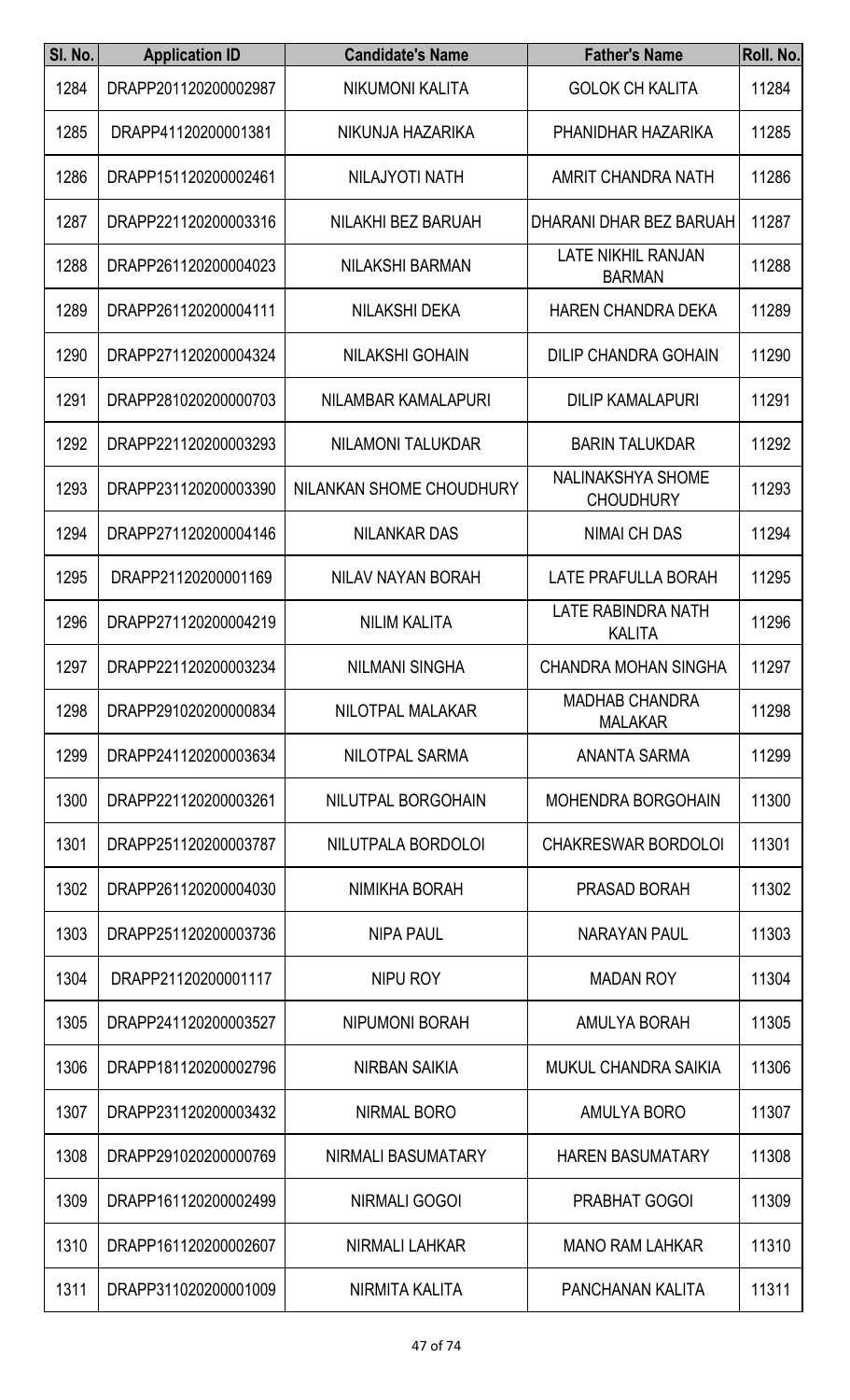| SI. No. | <b>Application ID</b> | <b>Candidate's Name</b>    | <b>Father's Name</b>                     | Roll. No. |
|---------|-----------------------|----------------------------|------------------------------------------|-----------|
| 1312    | DRAPP271120200004466  | NISAR AHMED CHOUDHURY      | <b>MONORUL ISLAM</b>                     | 11312     |
| 1313    | DRAPP271120200004173  | NISHA RANI KALITA          | <b>MUKUNDA KALITA</b>                    | 11313     |
| 1314    | DRAPP261120200003878  | <b>NISHAN BORAH</b>        | <b>HIREN BORAH</b>                       | 11314     |
| 1315    | DRAPP271120200004446  | NISHANT SINGHA             | PARJANYA SINGHA                          | 11315     |
| 1316    | DRAPP21120200001192   | NISHIGANDHA BORAH          | <b>BISWAJIT BORAH</b>                    | 11316     |
| 1317    | DRAPP261120200004062  | <b>NISHITA BARMAN</b>      | <b>JIBAN CH BARMAN</b>                   | 11317     |
| 1318    | DRAPP221120200003258  | <b>NISHITA GOSWAMI</b>     | <b>RAMESH GOSWAMI</b>                    | 11318     |
| 1319    | DRAPP61120200001589   | <b>NITAMONI BORO</b>       | LATE DEHI RAM BORO                       | 11319     |
| 1320    | DRAPP291020200000767  | <b>NITASHREE GOGOI</b>     | <b>BOKUL GOGOI</b>                       | 11320     |
| 1321    | DRAPP121120200002302  | <b>NITID JYOTI BAGLARY</b> | <b>NAWA JYOTI BAGLARY</b>                | 11321     |
| 1322    | DRAPP261120200004012  | NITISH CHETIA PHUKAN       | <b>GHANA CHETIA PHUKAN</b>               | 11322     |
| 1323    | DRAPP261120200003921  | <b>NITUL HALOI</b>         | <b>DINESH HALOI</b>                      | 11323     |
| 1324    | DRAPP271120200004365  | <b>NITUL KUMAR GOGOI</b>   | <b>JIBON CHANDRA GOGOI</b>               | 11324     |
| 1325    | DRAPP31120200001220   | NITUL SWARGIARY            | <b>MADAN SWARGIARY</b>                   | 11325     |
| 1326    | DRAPP251120200003675  | NITUL TAHBILDAR            | PHULEN TAHBILDAR                         | 11326     |
| 1327    | DRAPP151120200002425  | NITYA NANDA PEGU           | PADMA RAM PEGU                           | 11327     |
| 1328    | DRAPP101120200002173  | NUR MOSTAK ALI AHMED       | <b>MASHER ALI</b>                        | 11328     |
| 1329    | DRAPP251120200003732  | <b>NUR ZAMAN AHMED</b>     | <b>NURUDDIN AHMED</b>                    | 11329     |
| 1330    | DRAPP271120200004150  | <b>NURUL AMIN</b>          | <b>MD BAHAR ALI</b>                      | 11330     |
| 1331    | DRAPP211120200003199  | NURUL HASSAN BARBHUIYA     | ABDUL QUDDUS BARBHUIYA                   | 11331     |
| 1332    | DRAPP251120200003745  | <b>NURUL HOQUE</b>         | <b>NIZAM ALI</b>                         | 11332     |
| 1333    | DRAPP251120200003782  | <b>NURUL ISLAM</b>         | <b>FAIZUR RAHMAN</b>                     | 11333     |
| 1334    | DRAPP201120200003059  | OAKHIB JABED CHOUDHURY     | <b>MISBAHUL BARI</b><br><b>CHOUDHURY</b> | 11334     |
| 1335    | DRAPP221120200003328  | PABAN JYOTI JAZARIKA       | <b>DILIP HAZARIKA</b>                    | 11335     |
| 1336    | DRAPP211120200003141  | PABEL MUSTAFA KAMAL LASKAR | LATE MAJIBUR RAHMAN<br><b>LASKAR</b>     | 11336     |
| 1337    | DRAPP271120200004504  | PADMA PALASH DAS           | <b>JOGEN DAS</b>                         | 11337     |
| 1338    | DRAPP121120200002264  | PADMADHAR BORO             | DANDIRAM BORO                            | 11338     |
| 1339    | DRAPP241120200003595  | PALASH DEKA                | PRASANNA DEKA                            | 11339     |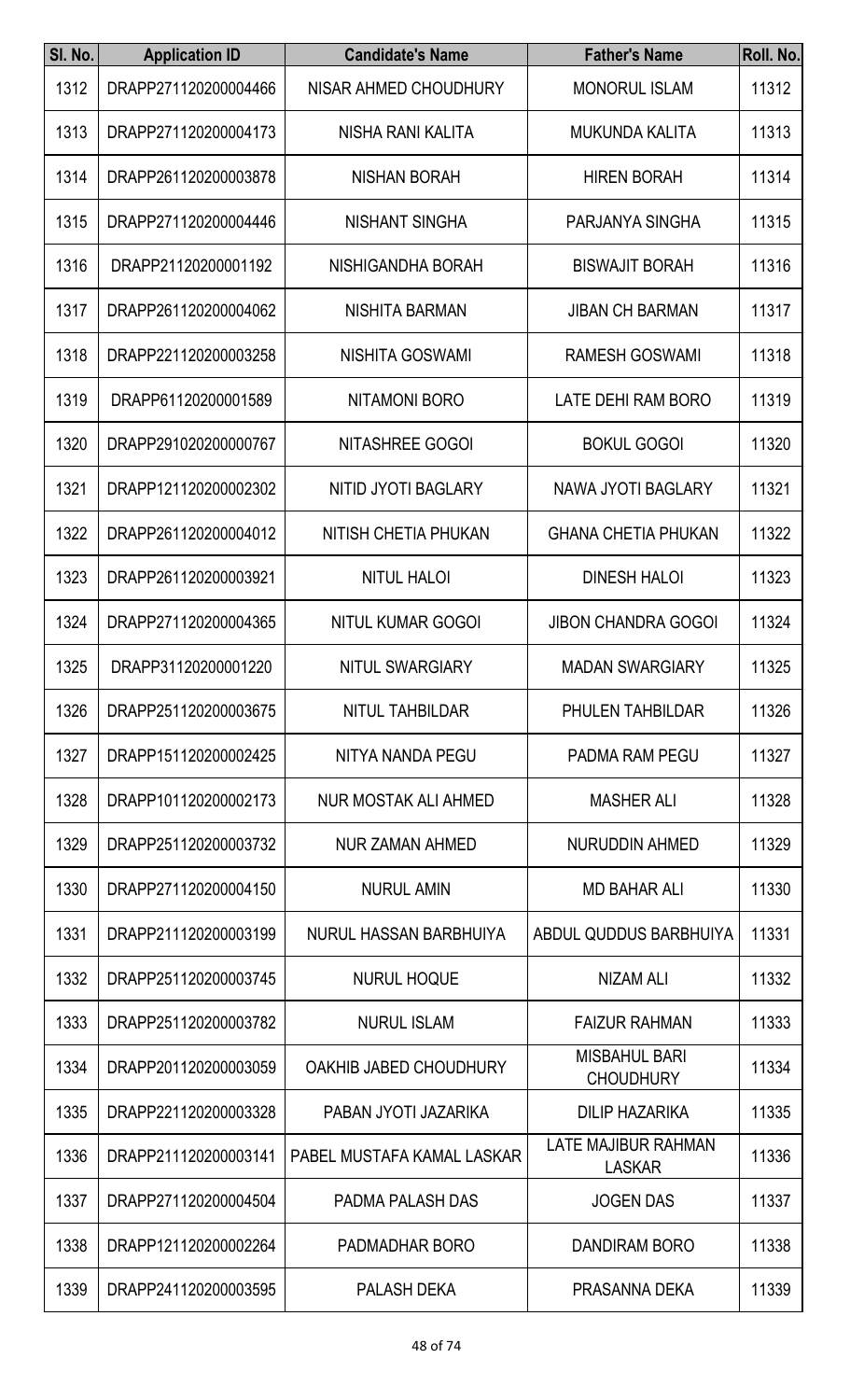| SI. No. | <b>Application ID</b> | <b>Candidate's Name</b>     | <b>Father's Name</b>      | Roll. No. |
|---------|-----------------------|-----------------------------|---------------------------|-----------|
| 1340    | DRAPP201120200003013  | <b>PALASH NATH</b>          | LATE GANGADHAR NATH       | 11340     |
| 1341    | DRAPP231120200003364  | <b>PALASH PROTIM KALITA</b> | <b>NABIN KALITA</b>       | 11341     |
| 1342    | DRAPP231120200003377  | PALLAB BORA                 | <b>TAPAN CH BORA</b>      | 11342     |
| 1343    | DRAPP181120200002760  | PALLAB BORA                 | <b>KAMAL CHANDRA BORA</b> | 11343     |
| 1344    | DRAPP61120200001642   | PALLAB HAZARIKA             | RAMESWAR HAZARIKA         | 11344     |
| 1345    | DRAPP31120200001249   | PALLAB HAZARIKA             | ROHINI HAZARIKA           | 11345     |
| 1346    | DRAPP181120200002807  | PALLAB KALITA               | <b>DWIJEN KALITA</b>      | 11346     |
| 1347    | DRAPP271120200004307  | PALLAB KUMAR CHUTIA         | SADANANDA CHUTIA          | 11347     |
| 1348    | DRAPP71120200001750   | PALLAB LOYING               | <b>SOMESWAR LOYING</b>    | 11348     |
| 1349    | DRAPP261120200003890  | PALLABI BHARALI             | <b>KARUN BHARALI</b>      | 11349     |
| 1350    | DRAPP71120200001762   | <b>PALLABI DAS</b>          | LATE GAJEN DAS            | 11350     |
| 1351    | DRAPP271120200004160  | <b>PALLABI DAS</b>          | <b>HARI RAM DAS</b>       | 11351     |
| 1352    | DRAPP271120200004358  | PALLABI THAKURIA            | <b>LATE AJIT THAKURIA</b> | 11352     |
| 1353    | DRAPP121120200002261  | PALLAVI GOGOI               | <b>LUHIT GOGOI</b>        | 11353     |
| 1354    | DRAPP261120200003936  | PANCHAPROTIM BORDOLOI       | <b>MRIDUL BORDOLOI</b>    | 11354     |
| 1355    | DRAPP251120200003659  | PANKAJ BAISHYA              | RAMANI BAISHYA            | 11355     |
| 1356    | DRAPP161120200002548  | PANKAJ BORAH                | POWAL CHANDRA BORAH       | 11356     |
| 1357    | DRAPP121120200002304  | PANKAJ CHAUHAN              | <b>SIYARAM CHOUHAN</b>    | 11357     |
| 1358    | DRAPP261120200003882  | PANKAJ CHETRY               | LT BIR BAHADUR CHETRY     | 11358     |
| 1359    | DRAPP181120200002752  | <b>PANKAJ DAS</b>           | <b>PROBHAT DAS</b>        | 11359     |
| 1360    | DRAPP261120200004049  | PANKAJ JYOTI TAYE           | <b>NIREN TAYE</b>         | 11360     |
| 1361    | DRAPP271120200004168  | PANKAJ NATH                 | <b>PRAFULLA NATH</b>      | 11361     |
| 1362    | DRAPP61120200001613   | PANKAJ SAIKIA               | <b>CHAKRESWAR SAIKIA</b>  | 11362     |
| 1363    | DRAPP271120200004347  | PAPARI JYOTI GOGOI          | LATE PARAMANANDA GOGOI    | 11363     |
| 1364    | DRAPP251120200003649  | <b>PAPPU SHAH</b>           | <b>ARVIND SHAH</b>        | 11364     |
| 1365    | DRAPP241120200003490  | PAPU BARUAH                 | <b>NIRMAL BARUAH</b>      | 11365     |
| 1366    | DRAPP81120200001952   | PARAG GOGOI                 | PHATIK CHANDRA GOGOI      | 11366     |
| 1367    | DRAPP81120200001925   | PARAG JYOTI BORA            | <b>MANIK BORA</b>         | 11367     |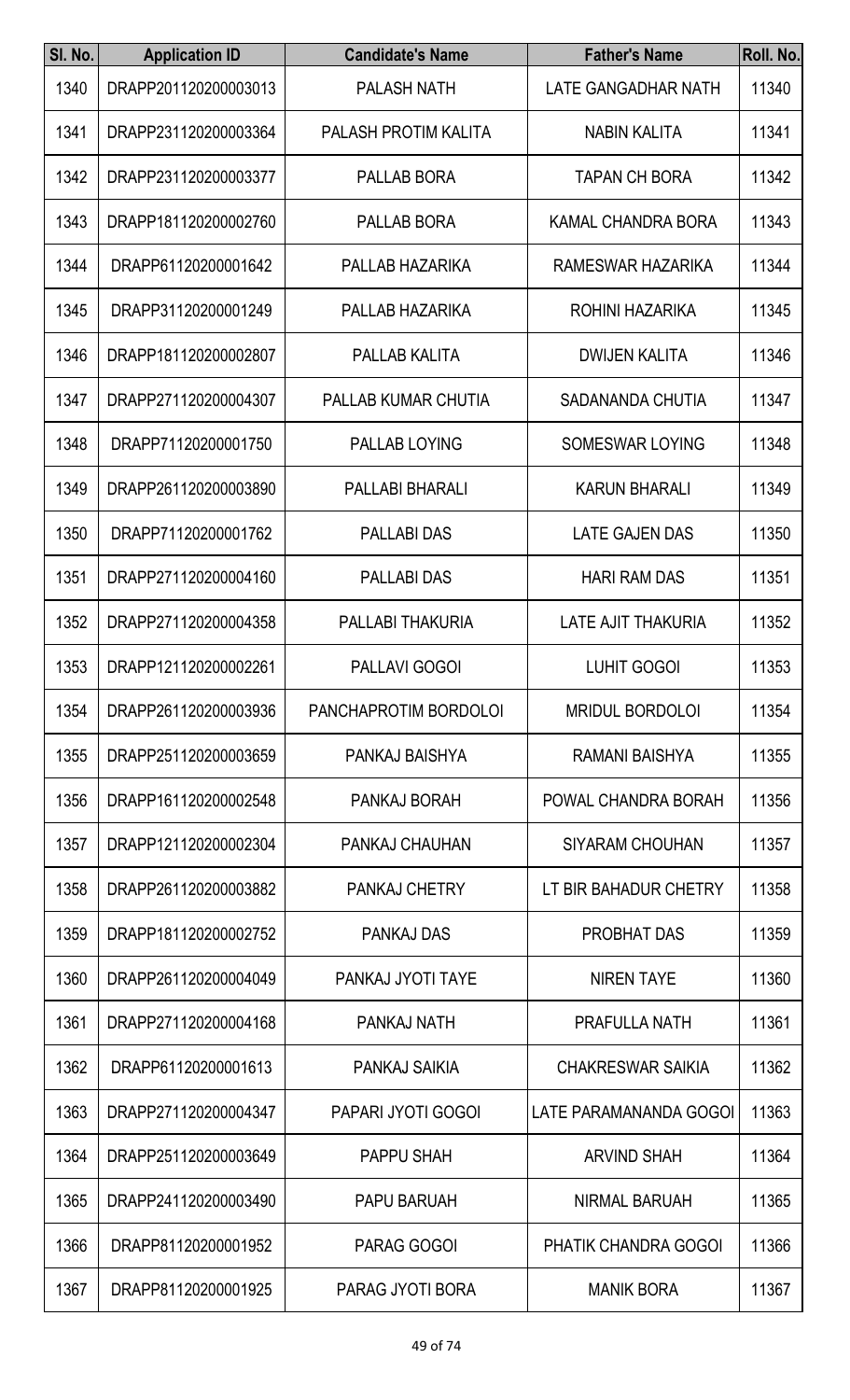| SI. No. | <b>Application ID</b> | <b>Candidate's Name</b> | <b>Father's Name</b>                         | Roll. No. |
|---------|-----------------------|-------------------------|----------------------------------------------|-----------|
| 1368    | DRAPP61120200001569   | PARAG MAHANTA           | <b>JITEN CH MAHANTA</b>                      | 11368     |
| 1369    | DRAPP191120200002957  | PARAS MONI RAJKHOWA     | <b>AMAL RAJKHOWA</b>                         | 11369     |
| 1370    | DRAPP271120200004286  | <b>PARASHMONI SARMA</b> | PARESH CHANDRA SARMA                         | 11370     |
| 1371    | DRAPP271120200004131  | PARASWAR HAZARIKA       | HAREKRISHNA HAZARIKA                         | 11371     |
| 1372    | DRAPP271120200004354  | PARBINA RAHMAN SAIKIA   | <b>BAHARUL RAHMAN</b>                        | 11372     |
| 1373    | DRAPP271120200004492  | <b>PARIKHIT BORA</b>    | <b>NIRMAL BORAH</b>                          | 11373     |
| 1374    | DRAPP251120200003677  | <b>PARIKSHIT RAY</b>    | <b>JADABANANDA RAY</b>                       | 11374     |
| 1375    | DRAPP301020200000932  | <b>PARINITA SAIKIA</b>  | PROFULLA SAIKIA                              | 11375     |
| 1376    | DRAPP51120200001465   | PARISHMA BORUAH         | <b>MUKTA BORUAH</b>                          | 11376     |
| 1377    | DRAPP231120200003350  | <b>PARISHMITA DAS</b>   | <b>ABANI KUMAR DAS</b>                       | 11377     |
| 1378    | DRAPP21120200001173   | PARISHMITA SHARMA       | <b>JAGADISH SHARMA</b>                       | 11378     |
| 1379    | DRAPP101120200002202  | PARISMITA BORAH         | <b>LATE ROHIT CHANDRA</b><br><b>BORAH</b>    | 11379     |
| 1380    | DRAPP61120200001649   | PARISMITA BORUAH        | <b>AJIT BORUAH</b>                           | 11380     |
| 1381    | DRAPP211120200003164  | PARISMRITA BASUMATARY   | <b>GOLAP CHANDRA</b><br><b>BASUMATARY</b>    | 11381     |
| 1382    | DRAPP201120200002995  | PARTHA DEB              | <b>PRADIP KUMAR DEB</b>                      | 11382     |
| 1383    | DRAPP81120200001869   | PARTHA PRATIM BARMAN    | APURBA BARMAN                                | 11383     |
| 1384    | DRAPP231120200003336  | PARTHA PRATIM BORA      | <b>MR LILA KANTA BORA</b>                    | 11384     |
| 1385    | DRAPP301020200000895  | PARTHA PRATIM BORUAH    | <b>JAGAT BORUAH</b>                          | 11385     |
| 1386    | DRAPP271120200004289  | PARTHA PRATIM DAS       | <b>LATE BINAY DAS</b>                        | 11386     |
| 1387    | DRAPP271120200004224  | PARTHA PRATIM DEKA      | <b>RABIN DEKA</b>                            | 11387     |
| 1388    | DRAPP91120200002050   | PARTHA PRATIM DEKA      | LATE DEBENDRA NATH DEKA                      | 11388     |
| 1389    | DRAPP241120200003632  | PARTHA PRATIM DEY       | <b>SRI PRABHANGSHU</b><br><b>SHEKHAR DEY</b> | 11389     |
| 1390    | DRAPP261120200003974  | PARTHA PRATIM PHUKON    | <b>ROBIN PHUKON</b>                          | 11390     |
| 1391    | DRAPP91120200002101   | PARTHA PROTIM BORA      | <b>DULAL BORA</b>                            | 11391     |
| 1392    | DRAPP311020200001006  | PARTHA PROTIM BORA      | <b>GIRIDHAR BORA</b>                         | 11392     |
| 1393    | DRAPP161120200002524  | PARTHA PROTIM DAS       | <b>UMESH CHANDRA DAS</b>                     | 11393     |
| 1394    | DRAPP301020200000922  | PARTHA PROTIM HAZARIKA  | <b>SUBASH HAZARIKA</b>                       | 11394     |
| 1395    | DRAPP121120200002294  | PARTHA SARATHI NATH     | JATINDRA DEV NATH                            | 11395     |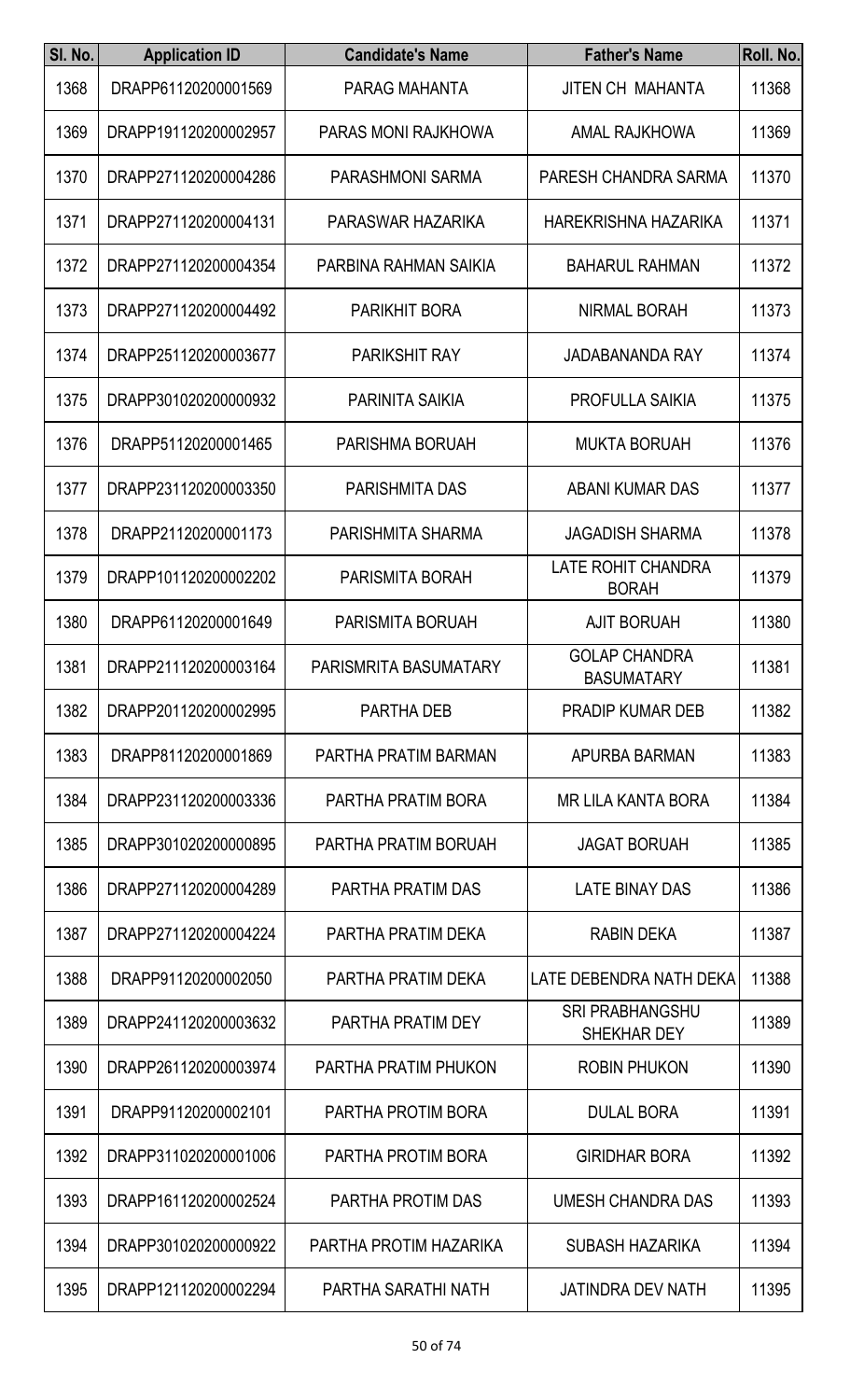| SI. No. | <b>Application ID</b> | <b>Candidate's Name</b> | <b>Father's Name</b>       | Roll. No. |
|---------|-----------------------|-------------------------|----------------------------|-----------|
| 1396    | DRAPP101120200002177  | PARTHAJIT HATIMURIA     | LATE SUNIL HATIMURIA       | 11396     |
| 1397    | DRAPP231120200003410  | PARTHAJIT MAZUMDAR      | <b>BABDHAN MAZUMDAR</b>    | 11397     |
| 1398    | DRAPP21120200001181   | PARTHAJYOTI GOGOI       | <b>LATE PABAN GOGOI</b>    | 11398     |
| 1399    | DRAPP71120200001771   | PARTHIV DUTTA           | <b>CHANDAN KUMAR DUTTA</b> | 11399     |
| 1400    | DRAPP271120200004341  | PARVEEN SULTANA LASKAR  | <b>TAMIZ AHMED LASKAR</b>  | 11400     |
| 1401    | DRAPP201120200003024  | PATRICIA LANGTHASA      | PRADHYUMNA LANGTHASA       | 11401     |
| 1402    | DRAPP151120200002484  | PHOOL DEVI DAS          | APURBA KUMAR DAS           | 11402     |
| 1403    | DRAPP251120200003744  | PIJUSH KANTI ROY        | <b>SASHI KANTA ROY</b>     | 11403     |
| 1404    | DRAPP211120200003198  | PIJUSH ROY              | <b>KHARGESWAR ROY</b>      | 11404     |
| 1405    | DRAPP241120200003537  | PINKI MONI BEZBARUAH    | KANAK BEZBARUAH            | 11405     |
| 1406    | DRAPP271120200004306  | PINKU KURMI             | <b>TUNTUNIA KURMI</b>      | 11406     |
| 1407    | DRAPP291020200000774  | PINKY DOWARAH           | PHULESWAR DOWARAH          | 11407     |
| 1408    | DRAPP261120200003842  | PLABAN PRATIM BORA      | LATE MONI CHANDRA BORA     | 11408     |
| 1409    | DRAPP61120200001587   | PLABITA BORAH           | <b>MAHENDRA BORAH</b>      | 11409     |
| 1410    | DRAPP101120200002185  | <b>PLABITA DAS</b>      | <b>JOGEN DAS</b>           | 11410     |
| 1411    | DRAPP261120200003856  | POLITA DEORI            | <b>RAJESH DEORI</b>        | 11411     |
| 1412    | DRAPP21120200001166   | POLLOBI BORA            | <b>PROBIN BORA</b>         | 11412     |
| 1413    | DRAPP251120200003781  | POLLOBI RABHA           | <b>KIRON RABHA</b>         | 11413     |
| 1414    | DRAPP191120200002926  | POLY BARUAH             | <b>JOGESWAR BARUAH</b>     | 11414     |
| 1415    | DRAPP271120200004496  | POMPY DAS               | <b>INDRA DAS</b>           | 11415     |
| 1416    | DRAPP241120200003541  | PONCHAMI SAIKIA         | <b>RUBUL SAIKIA</b>        | 11416     |
| 1417    | DRAPP271120200004258  | POOJA GOGOI             | <b>UPEN GOGOI</b>          | 11417     |
| 1418    | DRAPP201120200003004  | POPI DAS                | LATE JADAV KUMAR DAS       | 11418     |
| 1419    | DRAPP91120200002134   | POPPY GOHAIN            | <b>DILIP CH GOHAIN</b>     | 11419     |
| 1420    | DRAPP91120200002038   | <b>PORI SAIKIA</b>      | NITYA NANDA SAIKIA         | 11420     |
| 1421    | DRAPP261120200003900  | PORISHMITA SAIKIA       | <b>PROBIN SAIKIA</b>       | 11421     |
| 1422    | DRAPP181120200002769  | PORISMITA DUTTA         | <b>KUSHRAM DUTTA</b>       | 11422     |
| 1423    | DRAPP161120200002527  | PRABAL BEZBARUAH        | SATYA NATH BEZBARUAH       | 11423     |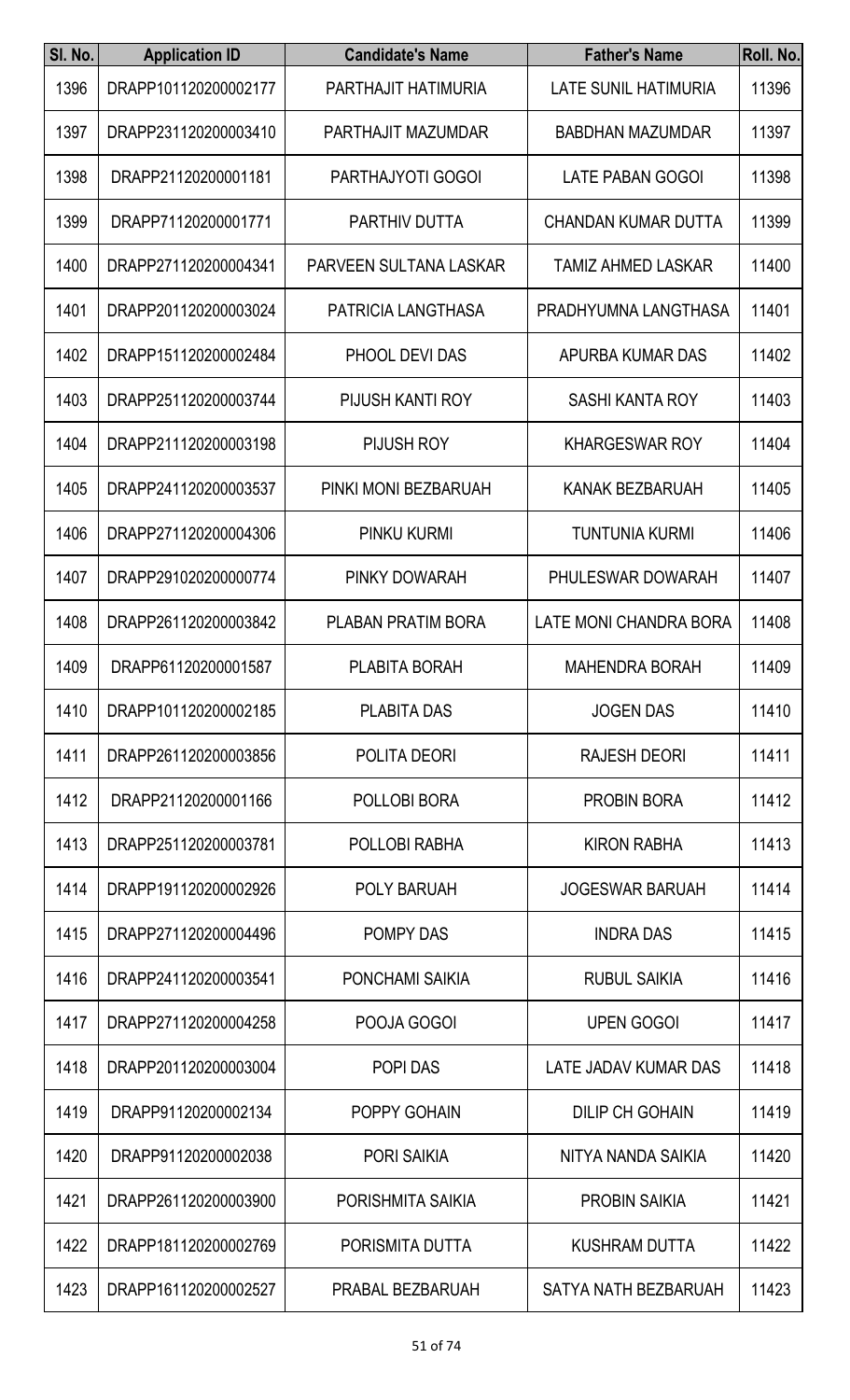| SI. No. | <b>Application ID</b> | <b>Candidate's Name</b>     | <b>Father's Name</b>                     | Roll. No. |
|---------|-----------------------|-----------------------------|------------------------------------------|-----------|
| 1424    | DRAPP271120200004500  | PRABAL DAS                  | <b>PABAN DAS</b>                         | 11424     |
| 1425    | DRAPP181120200002839  | <b>PRABAL RAHANG</b>        | <b>PRATAP RAHANG</b>                     | 11425     |
| 1426    | DRAPP91120200002144   | <b>PRABAL RAJDEEP</b>       | <b>PABITRA KUMAR</b>                     | 11426     |
| 1427    | DRAPP21120200001143   | <b>PRABIN KUMAR GOSWAMI</b> | <b>KAMAL GOSWAMI</b>                     | 11427     |
| 1428    | DRAPP191120200002891  | <b>PRACHURYA DAS</b>        | <b>DIPAK KUMAR DAS</b>                   | 11428     |
| 1429    | DRAPP201120200003046  | PRADEEP KUMAR CHAUDHURY     | <b>RAJDEO CHAUDHURY</b>                  | 11429     |
| 1430    | DRAPP231120200003351  | <b>PRADYUT GOGOI</b>        | <b>DIBANANDA GOGOI</b>                   | 11430     |
| 1431    | DRAPP211120200003197  | <b>PRAGATI TALUKDAR</b>     | <b>PRANAB TALUKDAR</b>                   | 11431     |
| 1432    | DRAPP121120200002292  | PRAKASH BHATTACHARYYA       | <b>DWIJENDRA</b><br><b>BHATTACHARYYA</b> | 11432     |
| 1433    | DRAPP181120200002840  | PRAKASH BORO                | LATE GHANASHYAM BORO                     | 11433     |
| 1434    | DRAPP291020200000784  | <b>PRANAB HALOI</b>         | <b>ANANTA HALOI</b>                      | 11434     |
| 1435    | DRAPP271120200004355  | PRANAB JYOTI BORAH          | <b>BHIM KANTA BORAH</b>                  | 11435     |
| 1436    | DRAPP231120200003435  | PRANAB JYOTI KALITA         | <b>LATE DEBEN KALITA</b>                 | 11436     |
| 1437    | DRAPP261120200003938  | PRANAB KUMAR RABHA          | PRAFULLA KUMAR RABHA                     | 11437     |
| 1438    | DRAPP191120200002878  | PRANAMI BARUAH              | ARUN KUMAR BARUAH                        | 11438     |
| 1439    | DRAPP41120200001447   | <b>PRANAMI GOGOI</b>        | <b>BAPURAM GOGOI</b>                     | 11439     |
| 1440    | DRAPP291020200000787  | PRANJAL BARMAN              | <b>SHASHIDHAR BARMAN</b>                 | 11440     |
| 1441    | DRAPP101120200002196  | PRANJAL BORAH               | <b>MAKHON CHANDRA BORAH</b>              | 11441     |
| 1442    | DRAPP261120200004098  | <b>PRANJAL DAS</b>          | LATE PRASANTA KUMAR DAS                  | 11442     |
| 1443    | DRAPP211120200003099  | <b>PRANJAL GOHAIN</b>       | <b>ARUN GOHAIN</b>                       | 11443     |
| 1444    | DRAPP181120200002851  | PRANJAL HALOI               | <b>ANIL HALOI</b>                        | 11444     |
| 1445    | DRAPP261120200003892  | <b>PRANJAL KUMAR BORO</b>   | LAKHI RAM BORO                           | 11445     |
| 1446    | DRAPP271120200004370  | PRANJAL PROTIM SHAH         | PRANAB KUMAR SHAH                        | 11446     |
| 1447    | DRAPP221120200003228  | PRANJAL SAIKIA              | PUSPADHAR SAIKIA                         | 11447     |
| 1448    | DRAPP271120200004205  | PRANJAL SONOWAL             | <b>DAMBHI DHAR SONOWAL</b>               | 11448     |
| 1449    | DRAPP41120200001345   | PRANJALPROTIM GOGOI         | <b>KRISHNA GOGOI</b>                     | 11449     |
| 1450    | DRAPP271120200004379  | PRANJIT HAZARIKA            | DHIRENDRA NATH HAZARIKA                  | 11450     |
| 1451    | DRAPP21120200001183   | PRANJU MOHAN BARUAH         | AMULYA BARUAH                            | 11451     |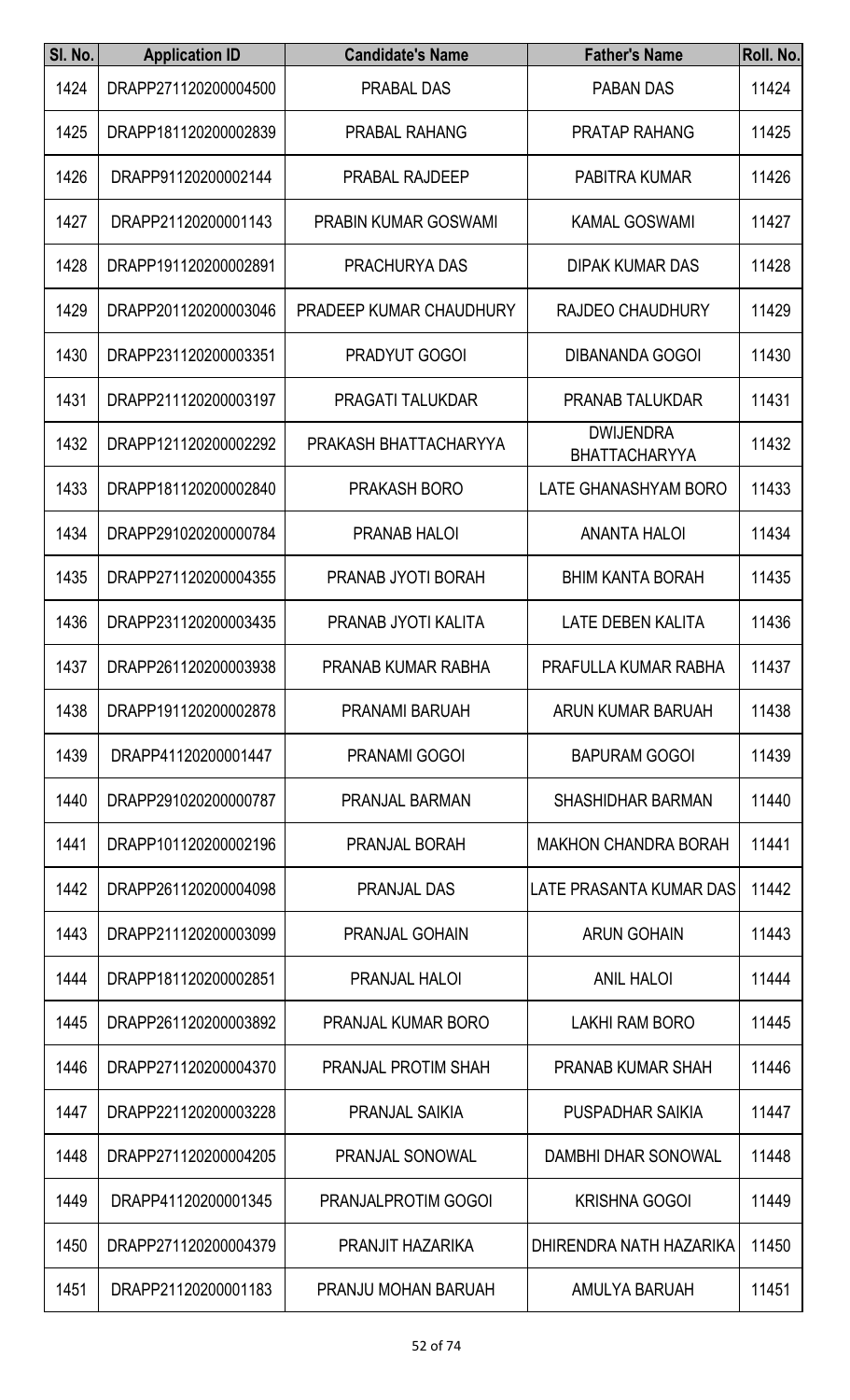| SI. No. | <b>Application ID</b> | <b>Candidate's Name</b>      | <b>Father's Name</b>         | Roll. No. |
|---------|-----------------------|------------------------------|------------------------------|-----------|
| 1452    | DRAPP171120200002670  | PRANOB JYOTI GOWALA          | <b>SURESH GOWALA</b>         | 11452     |
| 1453    | DRAPP241120200003611  | PRASENJIT ROY                | <b>NIRMAL ROY</b>            | 11453     |
| 1454    | DRAPP21120200001202   | <b>PRASHANTA KUMAR GOGOI</b> | <b>JOGEN CHANDRA GOGOI</b>   | 11454     |
| 1455    | DRAPP251120200003757  | <b>PRATIM GOGOI</b>          | LATE BHABANANDA GOGOI        | 11455     |
| 1456    | DRAPP91120200002103   | PRATIVA DEHINGIA             | <b>SIBA NATH DEHINGIA</b>    | 11456     |
| 1457    | DRAPP251120200003698  | <b>PRAWAL JYOTI DAS</b>      | SIDDHESWAR DAS               | 11457     |
| 1458    | DRAPP161120200002549  | PRECEED DUTTA                | <b>ANIL DUTTA</b>            | 11458     |
| 1459    | DRAPP271120200004276  | PREETILATA BAYAN             | NARESWAR BAYAN               | 11459     |
| 1460    | DRAPP131120200002327  | PREETY HAZARIKA              | PRABHAT HAZARIKA             | 11460     |
| 1461    | DRAPP291020200000795  | PREMJIT BARMAN               | <b>MANINDRA BARMAN</b>       | 11461     |
| 1462    | DRAPP161120200002599  | PRERONA KONWAR               | ARUN CHANDRA KONWAR          | 11462     |
| 1463    | DRAPP201120200003015  | PRERONA SAIKIA               | <b>PRANJAL PRADIP SAIKIA</b> | 11463     |
| 1464    | DRAPP181120200002785  | PREYOSEE PAUL                | PIJUSH KANTI PAUL            | 11464     |
| 1465    | DRAPP181120200002750  | PRITAM BARUAH                | RABINDRA NATH BARUAH         | 11465     |
| 1466    | DRAPP241120200003526  | PRITAM JYOTI DAS             | <b>DURGESWAR DAS</b>         | 11466     |
| 1467    | DRAPP261120200004005  | PRITAM KAMAL HAZARIKA        | REBATI MOHAN HAZARIKA        | 11467     |
| 1468    | DRAPP241120200003643  | <b>PRITAM NATH</b>           | <b>ANUPAM NATH</b>           | 11468     |
| 1469    | DRAPP231120200003387  | <b>PRITAM SAIKIA</b>         | <b>DEBAJIT SAIKIA</b>        | 11469     |
| 1470    | DRAPP161120200002578  | PRITAMJIT HATIMURIA          | KIRAN HATIMURIA              | 11470     |
| 1471    | DRAPP271120200004154  | PRITI REKHA HAZARIKA         | HARAKANTA HAZARIKA           | 11471     |
| 1472    | DRAPP91120200002022   | <b>PRITOM DEURI</b>          | <b>MOHAN CHANDRA DEURI</b>   | 11472     |
| 1473    | DRAPP81120200001893   | PRITOM JYOTI BORAH           | DWIJENDRA KUMAR BORAH        | 11473     |
| 1474    | DRAPP261120200003836  | <b>PRITOM KUMAR BORA</b>     | UMA KANTA BORA               | 11474     |
| 1475    | DRAPP301020200000904  | <b>PRITOM PHUKAN</b>         | <b>SUNIT KUMAR PHUKAN</b>    | 11475     |
| 1476    | DRAPP201120200003009  | <b>PRITOMJIT DUTTA</b>       | <b>DHIREN DUTTA</b>          | 11476     |
| 1477    | DRAPP251120200003704  | PRIYA BORGAYARI              | <b>AJOY BORGAYARI</b>        | 11477     |
| 1478    | DRAPP191120200002943  | PRIYA DUTTA                  | <b>RATUL DUTTA</b>           | 11478     |
| 1479    | DRAPP91120200002159   | PRIYABROTA NATH              | PRASANTA NATH                | 11479     |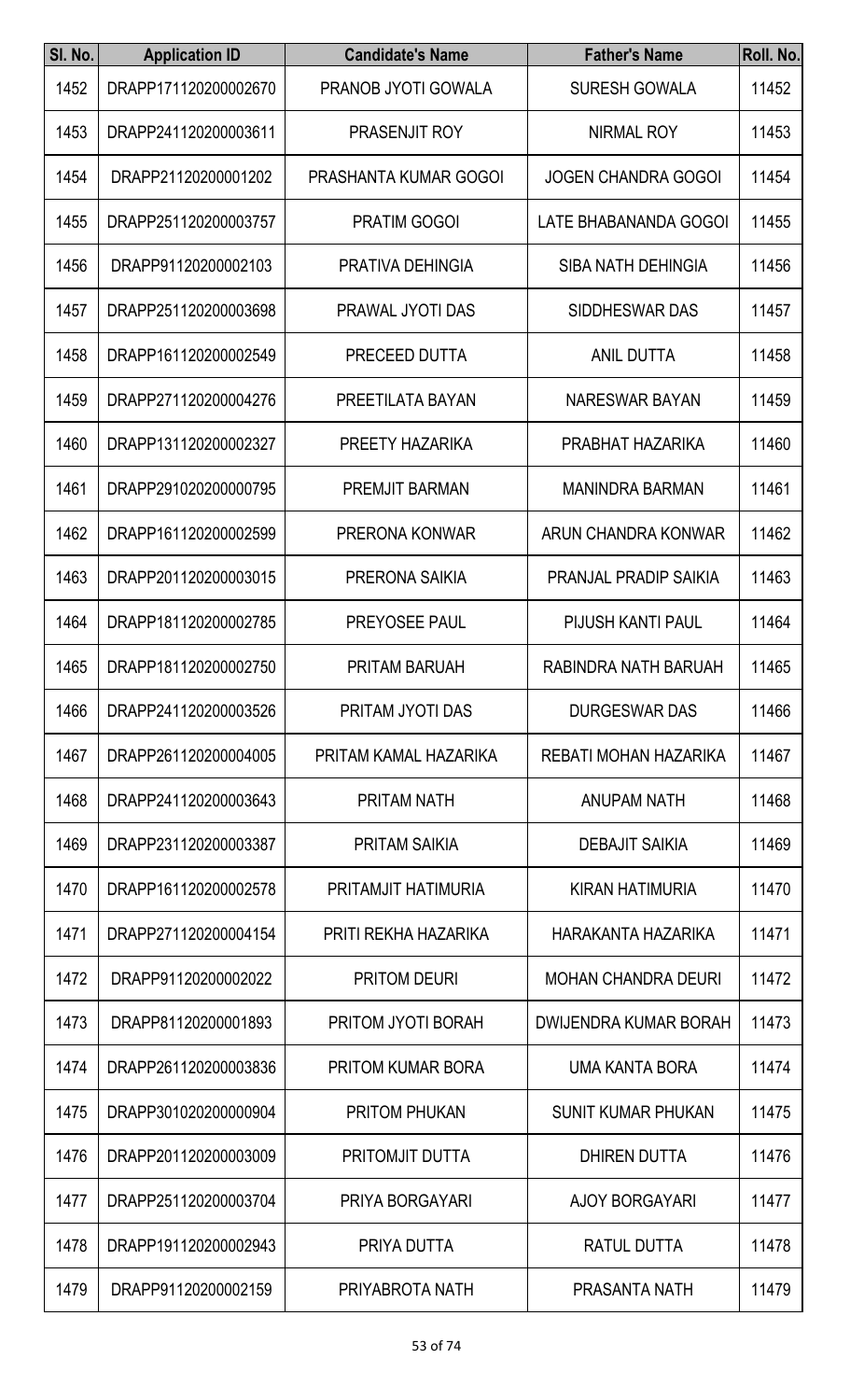| SI. No. | <b>Application ID</b> | <b>Candidate's Name</b>  | <b>Father's Name</b>                      | Roll. No. |
|---------|-----------------------|--------------------------|-------------------------------------------|-----------|
| 1480    | DRAPP31120200001242   | PRIYAKSHI KALITA         | PRASANTA KALITA                           | 11480     |
| 1481    | DRAPP191120200002882  | PRIYAKSHI PHUKAN         | <b>MRIDUL CHANDRA PHUKAN</b>              | 11481     |
| 1482    | DRAPP251120200003739  | PRIYALAXMI HAZARIKA      | <b>SAURAV HAZARIKA</b>                    | 11482     |
| 1483    | DRAPP231120200003370  | PRIYANKA CHOUDHURY       | PROFULLA CHOUDHURY                        | 11483     |
| 1484    | DRAPP271120200004308  | PRIYANKA DEBNATH         | PRIYALAL DEBNATH                          | 11484     |
| 1485    | DRAPP181120200002756  | PRIYANKA DEKA            | PRABHAT DEKA                              | 11485     |
| 1486    | DRAPP201120200003066  | PRIYANKA DEVI            | <b>MANORANJAN SARMA</b>                   | 11486     |
| 1487    | DRAPP21120200001201   | PRIYANKA KALITA          | <b>AMRIT KALITA</b>                       | 11487     |
| 1488    | DRAPP31120200001228   | PRIYANKA KONWAR          | <b>NIPEN KONWAR</b>                       | 11488     |
| 1489    | DRAPP271120200004346  | PRIYANKA KONWAR          | <b>SANJAY KONWAR</b>                      | 11489     |
| 1490    | DRAPP201120200003017  | PRIYANKA LANGTHASA       | NIKAL LANGTHASA                           | 11490     |
| 1491    | DRAPP231120200003385  | PRIYANKA MECH            | <b>BHASKAR MECH</b>                       | 11491     |
| 1492    | DRAPP231120200003357  | PRIYANKA MEDHI           | <b>DULAL CHANDRA MEDHI</b>                | 11492     |
| 1493    | DRAPP291020200000792  | PRIYANKA NATH            | LATE BADAL NATH                           | 11493     |
| 1494    | DRAPP231120200003337  | PRIYANKA PATGIRI         | <b>BHRIGENDRA PATGIRI</b>                 | 11494     |
| 1495    | DRAPP181120200002827  | PRIYANKA ROY             | <b>DULAL ROY</b>                          | 11495     |
| 1496    | DRAPP131120200002328  | PRIYANKEE CHETIA         | <b>BINOY CHETIA</b>                       | 11496     |
| 1497    | DRAPP231120200003420  | PRIYANKSHI JYOTI BORA    | <b>JYOTI BORA</b>                         | 11497     |
| 1498    | DRAPP261120200004036  | <b>PRIYANKU GOGOI</b>    | <b>DIGANTA GOGOI</b>                      | 11498     |
| 1499    | DRAPP211120200003130  | <b>PRIYASHREE SAIKIA</b> | <b>DULEN SAIKIA</b>                       | 11499     |
| 1500    | DRAPP251120200003769  | PROBAL SINHA             | <b>LATE PRODYUT KUMAR</b><br><b>SINHA</b> | 11500     |
| 1501    | DRAPP311020200000951  | <b>PROBIN KUMAR RAVA</b> | ATUL CHANDRA RAVA                         | 11501     |
| 1502    | DRAPP301020200000925  | PRODIP DAS               | <b>HOROLAL DAS</b>                        | 11502     |
| 1503    | DRAPP191120200002914  | PRODYUT GOGOI            | PABITRA GOGOI                             | 11503     |
| 1504    | DRAPP151120200002477  | PRONABJYOTI NATH         | <b>BULAN NATH</b>                         | 11504     |
| 1505    | DRAPP261120200003895  | PRONITA LAHARY           | <b>DINESH LAHARY</b>                      | 11505     |
| 1506    | DRAPP221120200003301  | PRONOB DEHINGIA          | <b>JOY KANTA DEHINGIA</b>                 | 11506     |
| 1507    | DRAPP61120200001631   | PRONOB JYOTI SAIKIA      | NAGEN SAIKIA                              | 11507     |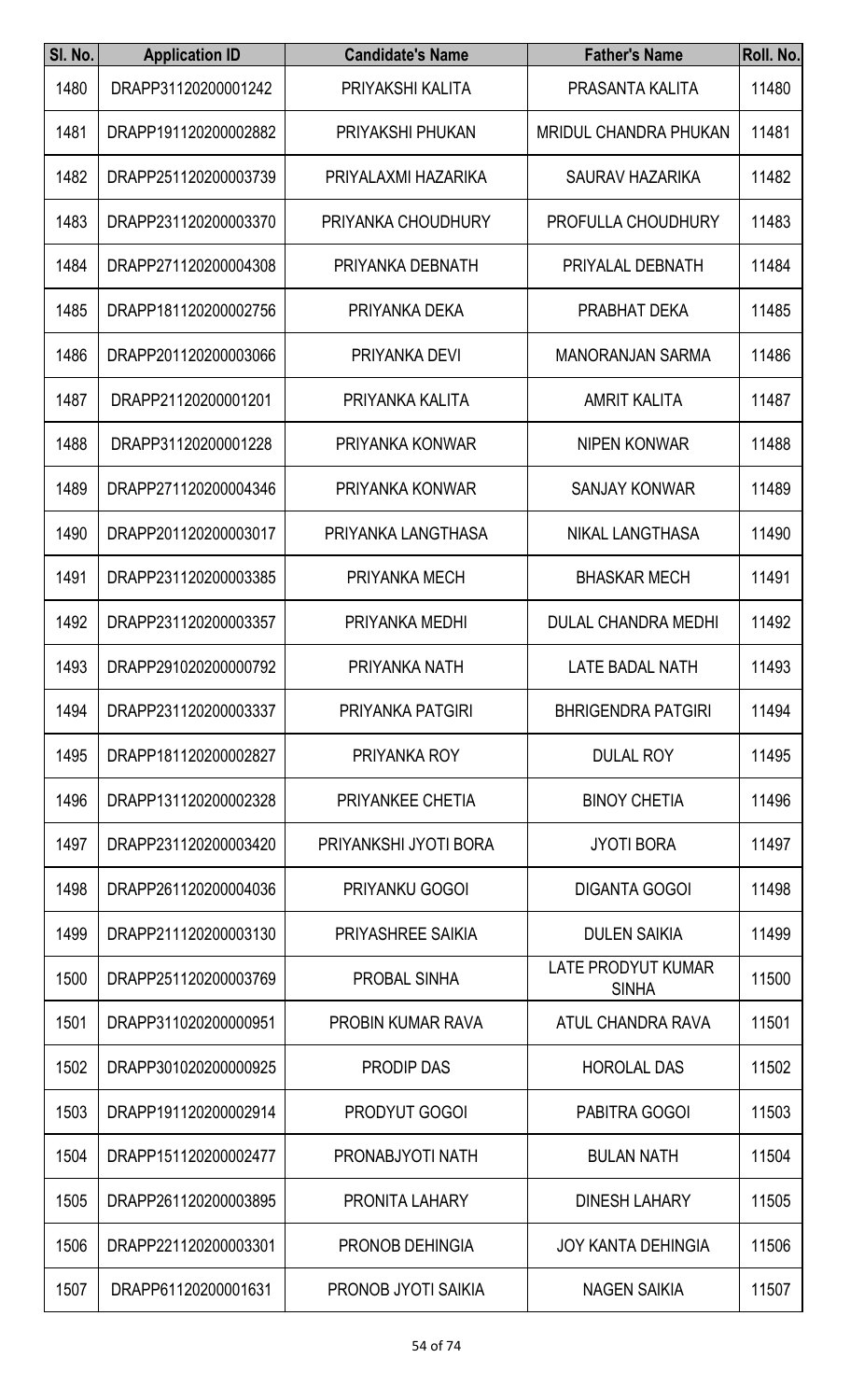| SI. No. | <b>Application ID</b> | <b>Candidate's Name</b> | <b>Father's Name</b>                       | Roll. No. |
|---------|-----------------------|-------------------------|--------------------------------------------|-----------|
| 1508    | DRAPP241120200003468  | <b>PRONOB TERANG</b>    | <b>LATE HONGBOR TERANG</b>                 | 11508     |
| 1509    | DRAPP61120200001691   | PROSENJIT DAS           | PROVASH CHANDRA DAS                        | 11509     |
| 1510    | DRAPP291020200000732  | PROSHANNA BORO          | <b>PUJARU BORO</b>                         | 11510     |
| 1511    | DRAPP91120200002089   | <b>PROSHANTA NOKTE</b>  | <b>KENDURAM NOKTE</b>                      | 11511     |
| 1512    | DRAPP111120200002211  | <b>PUBALI PHUKON</b>    | PHANINDRA PHUKON                           | 11512     |
| 1513    | DRAPP131120200002321  | <b>PUJASHREE DEURI</b>  | <b>DHARMENDRA DEURI</b>                    | 11513     |
| 1514    | DRAPP271120200004167  | PULAK CH BARMAN         | <b>MAKHAN CH BARMAN</b>                    | 11514     |
| 1515    | DRAPP211120200003129  | <b>PULAKESH MEDHI</b>   | PRAFULLA KUMAR MEDHI                       | 11515     |
| 1516    | DRAPP261120200004069  | <b>PULOK BAISHYA</b>    | <b>AMRIT CH BAISHYA</b>                    | 11516     |
| 1517    | DRAPP51120200001519   | <b>PUNAM SWARGIARY</b>  | <b>ARUP SWARGIARY</b>                      | 11517     |
| 1518    | DRAPP271120200004304  | <b>PURABI CHETIA</b>    | <b>LATE BASUDEV CHETIA</b>                 | 11518     |
| 1519    | DRAPP271120200004458  | PURNA ABHILASH MALLICK  | <b>DIPAK KUMAR MALLICK</b>                 | 11519     |
| 1520    | DRAPP221120200003307  | PURNADIP ROY            | LATE PUTUL KUMAR ROY                       | 11520     |
| 1521    | DRAPP261120200003992  | PURNAJYOTI SAIKIA       | <b>DILIP SAIKIA</b>                        | 11521     |
| 1522    | DRAPP91120200002035   | <b>PURNIMA DAS</b>      | <b>CHANDRA KANTA DAS</b>                   | 11522     |
| 1523    | DRAPP271120200004300  | PURNIMA DEKA            | <b>GOLOK CH DEKA</b>                       | 11523     |
| 1524    | DRAPP191120200002961  | PURUSHUTTAM KAYASTHA    | ARUN CHANDRA KALITA                        | 11524     |
| 1525    | DRAPP111120200002229  | PUSHPANJALI SONOWAL     | NAKUL CHANDRA SAIKIA                       | 11525     |
| 1526    | DRAPP261120200004081  | PUSHPANJOLI BORUAH      | <b>BOTRISH BORUAH</b>                      | 11526     |
| 1527    | DRAPP231120200003453  | <b>QUEEN KONWAR</b>     | <b>LAMBUDHAR KONWAR</b>                    | 11527     |
| 1528    | DRAPP241120200003502  | RABINA BHATTACHARJEE    | <b>BIJAN KUMAR</b><br><b>BHATTACHARJEE</b> | 11528     |
| 1529    | DRAPP271120200004434  | <b>RABIUL HUSSAIN</b>   | <b>ABDUL KADIR</b>                         | 11529     |
| 1530    | DRAPP271120200004241  | RADHAKRISHNAN CHOUDHURY | <b>KAILASH CHOUDHURY</b>                   | 11530     |
| 1531    | DRAPP261120200003968  | RADHINA LANGTHASA       | RAJAMONI LANGTHASA                         | 11531     |
| 1532    | DRAPP231120200003339  | <b>RAFIQUL ISLAM</b>    | <b>CHAND MAMUD</b>                         | 11532     |
| 1533    | DRAPP241120200003586  | RAFIYA ASHME DOULLAH    | <b>IMDAD DOULLAH</b>                       | 11533     |
| 1534    | DRAPP201120200003069  | RAHUL AHMED LASKAR      | <b>GOUSUL ISLAM LASKAR</b>                 | 11534     |
| 1535    | DRAPP261120200003830  | RAHUL BARUAH            | ANU BARUAH                                 | 11535     |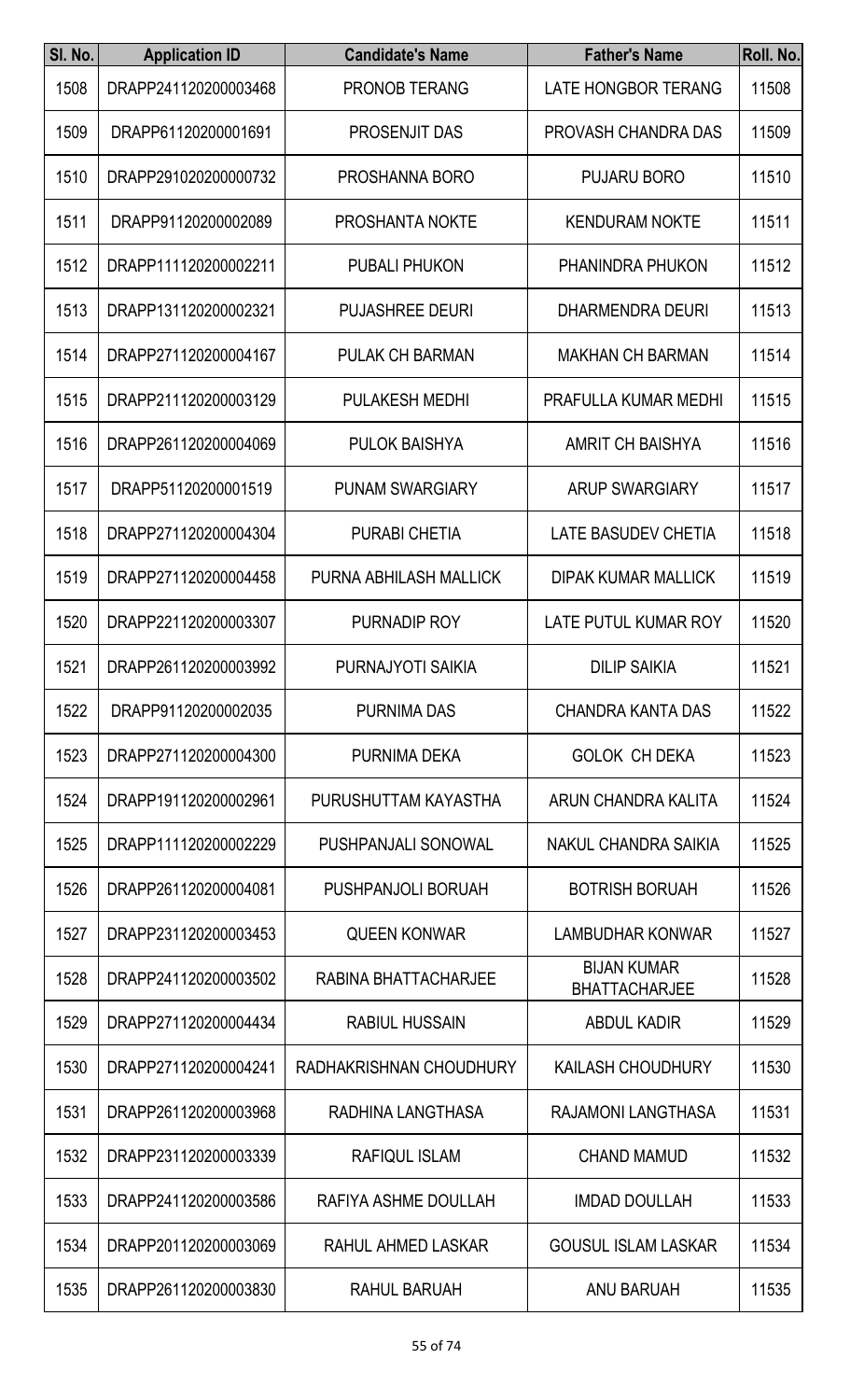| SI. No. | <b>Application ID</b> | <b>Candidate's Name</b> | <b>Father's Name</b>     | Roll. No. |
|---------|-----------------------|-------------------------|--------------------------|-----------|
| 1536    | DRAPP191120200002898  | RAHUL DEURI             | RAJENDRA DEURI           | 11536     |
| 1537    | DRAPP21120200001111   | <b>RAHUL DEV BARMAN</b> | SARBESWAR BARMAN         | 11537     |
| 1538    | DRAPP261120200004097  | <b>RAHUL KUMAR DAS</b>  | <b>JYOTISH KUMAR DAS</b> | 11538     |
| 1539    | DRAPP21120200001189   | <b>RAHUL NATH</b>       | RATHI KANTA NATH         | 11539     |
| 1540    | DRAPP291020200000789  | <b>RAHUL PHUKAN</b>     | <b>BROJEN PHUKAN</b>     | 11540     |
| 1541    | DRAPP261120200003986  | <b>RAISUMAI</b>         | <b>DINESH GOYARI</b>     | 11541     |
| 1542    | DRAPP301020200000924  | <b>RAJ DEB</b>          | <b>DINESHWAR DEB</b>     | 11542     |
| 1543    | DRAPP181120200002754  | <b>RAJA DAS</b>         | <b>PRAFULLA DAS</b>      | 11543     |
| 1544    | DRAPP301020200000926  | RAJASHREE KALITA        | <b>TARINI KALITA</b>     | 11544     |
| 1545    | DRAPP31120200001302   | <b>RAJASHREE PHUKAN</b> | <b>DEBAKANTA PHUKAN</b>  | 11545     |
| 1546    | DRAPP71120200001787   | RAJAT CHANDRA DEVNATH   | PIPUL CHANDRA DEVNATH    | 11546     |
| 1547    | DRAPP271120200004418  | <b>RAJBEER NANDA</b>    | <b>JITEN NANDA</b>       | 11547     |
| 1548    | DRAPP251120200003727  | RAJDEEP DEY SARDAR      | RANJIT KUMAR DEY SARDAR  | 11548     |
| 1549    | DRAPP271120200004397  | RAJDEEP KASHYAP         | RAJANI KALITA            | 11549     |
| 1550    | DRAPP231120200003426  | RAJDEEP ROY             | DIPAK KUMAR ROY          | 11550     |
| 1551    | DRAPP141120200002418  | RAJDEEP SARMAH          | <b>MUHI KANTA SARMAH</b> | 11551     |
| 1552    | DRAPP241120200003585  | <b>RAJESH KUMAR DAS</b> | <b>ASHUTOSH DAS</b>      | 11552     |
| 1553    | DRAPP261120200003909  | <b>RAJESH RISHI</b>     | <b>RANJIT RISHI</b>      | 11553     |
| 1554    | DRAPP101120200002209  | <b>RAJIB BASUMATARY</b> | <b>HEMAN BASUMATARY</b>  | 11554     |
| 1555    | DRAPP261120200004094  | <b>RAJIB DAS</b>        | <b>AJIT DAS</b>          | 11555     |
| 1556    | DRAPP311020200000972  | RAJIB DEBNATH           | LATE SANJIB DEBNATH      | 11556     |
| 1557    | DRAPP261120200003873  | RAJIB LOCHAN BAIDYA     | RADHIKA RANJAN BAIDYA    | 11557     |
| 1558    | DRAPP271120200004254  | <b>RAJIB SAIKIA</b>     | <b>BINANDA SAIKIA</b>    | 11558     |
| 1559    | DRAPP271120200004487  | <b>RAJIB SARMA</b>      | <b>LOKNATH SARMA</b>     | 11559     |
| 1560    | DRAPP191120200002910  | <b>RAJIB SHYAM</b>      | <b>RATUL SHYAM</b>       | 11560     |
| 1561    | DRAPP241120200003551  | <b>RAJIBUL ISLAM</b>    | <b>TAHER ALI</b>         | 11561     |
| 1562    | DRAPP211120200003162  | <b>RAJIUL HUSSAIN</b>   | <b>NAJARMAL HUSSAIN</b>  | 11562     |
| 1563    | DRAPP271120200004226  | RAJIV SAIKIA            | SOMESWAR SAIKIA          | 11563     |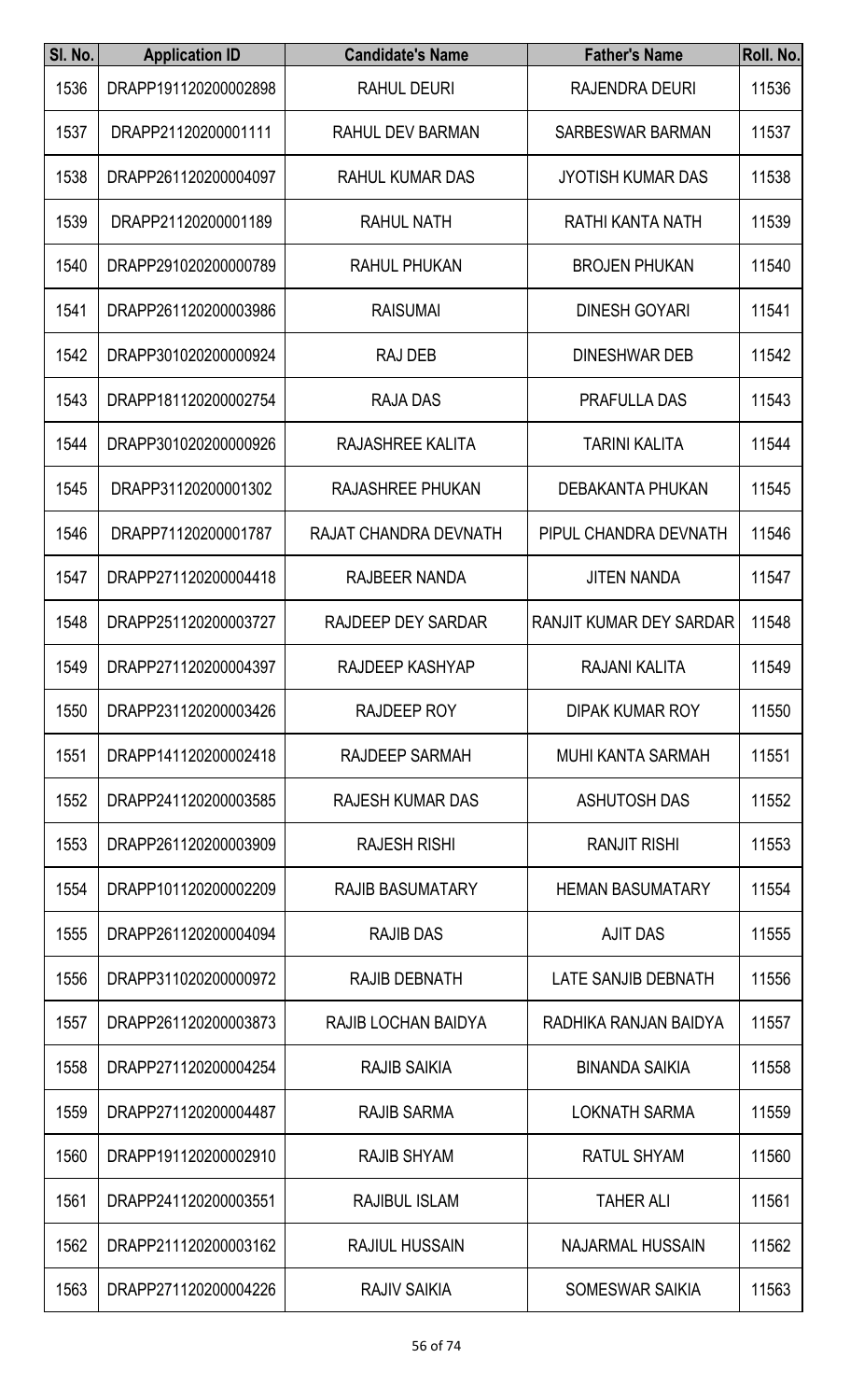| SI. No. | <b>Application ID</b> | <b>Candidate's Name</b>   | <b>Father's Name</b>                       | Roll. No. |
|---------|-----------------------|---------------------------|--------------------------------------------|-----------|
| 1564    | DRAPP101120200002171  | RAJLAKHI DEHINGIA         | <b>DURLOV DEHINGIA</b>                     | 11564     |
| 1565    | DRAPP271120200004437  | RAJSHREE BHARALI          | <b>MINA RAM BHARALI</b>                    | 11565     |
| 1566    | DRAPP271120200004272  | <b>RAJU HUSSAIN</b>       | <b>KUDDUS HUSSAIN</b>                      | 11566     |
| 1567    | DRAPP201120200003045  | <b>RAJU KUMAR SHAW</b>    | <b>BHUSAN SHAW</b>                         | 11567     |
| 1568    | DRAPP301020200000909  | RAJU MOSORONG             | <b>KUSHRAM MOSORONG</b><br><b>DEKARAJA</b> | 11568     |
| 1569    | DRAPP111120200002252  | RAKESH BAISHYA            | SARAT CHANDRA BAISHYA                      | 11569     |
| 1570    | DRAPP21120200001176   | <b>RAKESH DAS</b>         | <b>PRAFULLA DAS</b>                        | 11570     |
| 1571    | DRAPP241120200003577  | RAKESH DEKA               | <b>BABUL DEKA</b>                          | 11571     |
| 1572    | DRAPP271120200004513  | <b>RAKESH KUMAR SINGH</b> | <b>KAMESWAR SINGH</b>                      | 11572     |
| 1573    | DRAPP281020200000699  | <b>RAKESH SARMA</b>       | <b>DINESWAR SARMAH</b>                     | 11573     |
| 1574    | DRAPP71120200001708   | <b>RAKESH SARMA</b>       | NARESWAR SARMA                             | 11574     |
| 1575    | DRAPP271120200004294  | <b>RAKTIM GOGOI</b>       | LATE BHABANANDA GOGOI                      | 11575     |
| 1576    | DRAPP271120200004213  | <b>RAKTIM KUMAR DAS</b>   | <b>DINABANDHU DAS</b>                      | 11576     |
| 1577    | DRAPP111120200002237  | <b>RAMEN DEKA</b>         | <b>KAMINI DEKA</b>                         | 11577     |
| 1578    | DRAPP91120200002142   | <b>RANA DAS</b>           | <b>BALENDRA KUMAR DAS</b>                  | 11578     |
| 1579    | DRAPP201120200003060  | <b>RANI DEURI</b>         | PURNA KANTA DEURI                          | 11579     |
| 1580    | DRAPP221120200003210  | <b>RANJAN GOGOI</b>       | <b>DIPEN GOGOI</b>                         | 11580     |
| 1581    | DRAPP271120200004310  | <b>RANJAN KONWAR</b>      | <b>TULSHI KONWAR</b>                       | 11581     |
| 1582    | DRAPP181120200002845  | RANJANA BHATTACHARYYA     | LT BHABESH CH<br><b>BHATTACHARYYA</b>      | 11582     |
| 1583    | DRAPP221120200003304  | <b>RANJANA ROY</b>        | <b>SATIN CHANDRA ROY</b>                   | 11583     |
| 1584    | DRAPP191120200002907  | <b>RANJEET MILI</b>       | <b>ARUN MILI</b>                           | 11584     |
| 1585    | DRAPP251120200003685  | <b>RANJIT CHOUHAN</b>     | <b>BASUDEV CHOUHAN</b>                     | 11585     |
| 1586    | DRAPP221120200003241  | <b>RANJITA DAS</b>        | <b>BIPUL DAS</b>                           | 11586     |
| 1587    | DRAPP311020200001003  | RANJITA NIRMOLIA          | <b>PULAK NIRMOLIA</b>                      | 11587     |
| 1588    | DRAPP191120200002911  | <b>RANUJ KONWAR</b>       | <b>BHUBAN KONWAR</b>                       | 11588     |
| 1589    | DRAPP271120200004373  | RAPHIA KHATUN BARBHUIYA   | <b>MAKABBIR ALI BARBHUIYA</b>              | 11589     |
| 1590    | DRAPP211120200003124  | <b>RASHEED PHONGLO</b>    | <b>HORENDRA PHONGLO</b>                    | 11590     |
| 1591    | DRAPP271120200004387  | RASHID AHMED MAZUMDER     | ABDUL MATIN MAZUMDER                       | 11591     |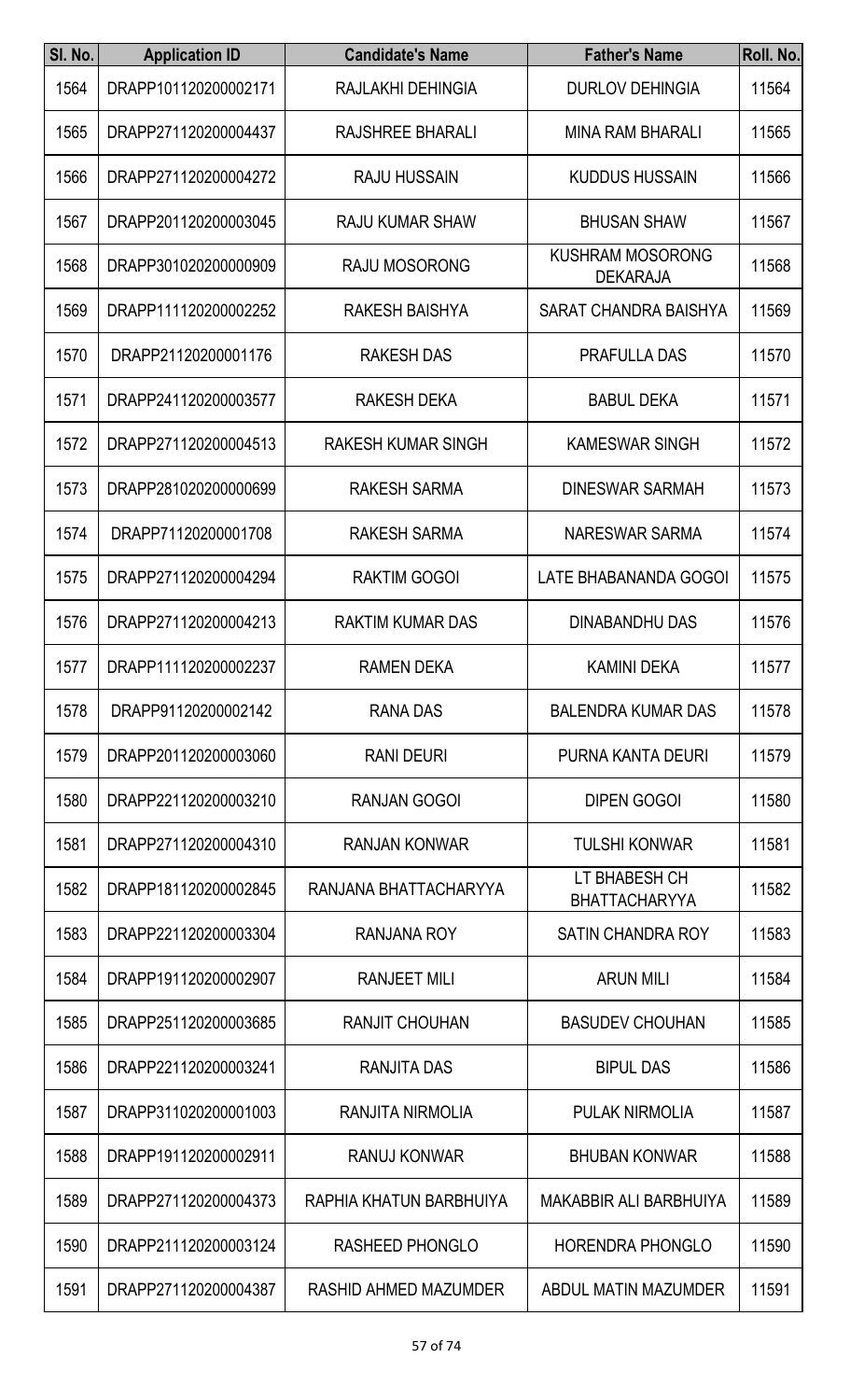| SI. No. | <b>Application ID</b> | <b>Candidate's Name</b>   | <b>Father's Name</b>        | Roll. No. |
|---------|-----------------------|---------------------------|-----------------------------|-----------|
| 1592    | DRAPP91120200002137   | RASHIDUL ISLAM            | <b>MD ABDUL JALIL</b>       | 11592     |
| 1593    | DRAPP201120200003035  | <b>RASHMI BARMAN</b>      | <b>PRADIP KUMAR BARMAN</b>  | 11593     |
| 1594    | DRAPP271120200004136  | <b>RASHMI DEORI</b>       | <b>GYANTA DEORI</b>         | 11594     |
| 1595    | DRAPP271120200004317  | <b>RASHMITA BORA</b>      | <b>PRODIP KR BORA</b>       | 11595     |
| 1596    | DRAPP241120200003633  | RASHMITA KALITA           | <b>JIBAN CHANDRA KALITA</b> | 11596     |
| 1597    | DRAPP261120200004017  | <b>RASIDUL ISLAM</b>      | <b>JAMAL UDDIN</b>          | 11597     |
| 1598    | DRAPP131120200002333  | <b>RATAN AICH</b>         | <b>NARAYAN AICH</b>         | 11598     |
| 1599    | DRAPP101120200002208  | RATNA BHAGAWATI DAS       | <b>ROMEN DAS</b>            | 11599     |
| 1600    | DRAPP271120200004508  | <b>RATUL DAS</b>          | <b>MOHENDRA DAS</b>         | 11600     |
| 1601    | DRAPP251120200003652  | <b>RATUL DAS</b>          | <b>BROJEN DAS</b>           | 11601     |
| 1602    | DRAPP161120200002545  | <b>RATUL KALITA</b>       | <b>BABUL KALITA</b>         | 11602     |
| 1603    | DRAPP271120200004157  | <b>REEMA KALITA</b>       | <b>JIBESWAR KALITA</b>      | 11603     |
| 1604    | DRAPP251120200003794  | <b>REESHIKESH BORAH</b>   | <b>ATUL BORAH</b>           | 11604     |
| 1605    | DRAPP271120200004194  | REETUPARNA BORUAH         | <b>DIGANTA BORUAH</b>       | 11605     |
| 1606    | DRAPP101120200002195  | <b>REETUPORNA GOGOI</b>   | <b>SANJIB GOGOI</b>         | 11606     |
| 1607    | DRAPP171120200002665  | <b>REJAINIE LANGTHASA</b> | LT HORONATH LANGTHASA       | 11607     |
| 1608    | DRAPP41120200001387   | <b>REJAUL HAQUE</b>       | NURUDDIN AHMED              | 11608     |
| 1609    | DRAPP271120200004444  | <b>REKIB HUSSAIN</b>      | AFJAL HUSSAIN               | 11609     |
| 1610    | DRAPP261120200003837  | <b>REZAUL KARIM</b>       | <b>IBRAHIM ALI</b>          | 11610     |
| 1611    | DRAPP261120200004047  | <b>RICHA SARMA</b>        | <b>BIJOY SARMA</b>          | 11611     |
| 1612    | DRAPP311020200000988  | RICHEEK KASHYAP SARMAH    | <b>PROKASH SARMAH</b>       | 11612     |
| 1613    | DRAPP231120200003369  | <b>RIDIP BEZBARUAH</b>    | <b>SUNIL BEZBARUAH</b>      | 11613     |
| 1614    | DRAPP111120200002226  | <b>RIDIP PANGIRIA</b>     | <b>BINANDA PANGIRIA</b>     | 11614     |
| 1615    | DRAPP291020200000826  | RIDWAN AHMED MAZUMDER     | ABDUL HAQUE MAZUMDER        | 11615     |
| 1616    | DRAPP281020200000643  | <b>RIJUMONI CHUTIA</b>    | <b>BIJOY CHUTIA</b>         | 11616     |
| 1617    | DRAPP261120200004088  | <b>RIJUMONI DEVI</b>      | <b>DINESH CH SHARMA</b>     | 11617     |
| 1618    | DRAPP31120200001219   | RIMA SAHA                 | <b>CHANDAN SAHA</b>         | 11618     |
| 1619    | DRAPP261120200003988  | <b>RIMA DAS</b>           | NARAYAN CHANDRA DAS         | 11619     |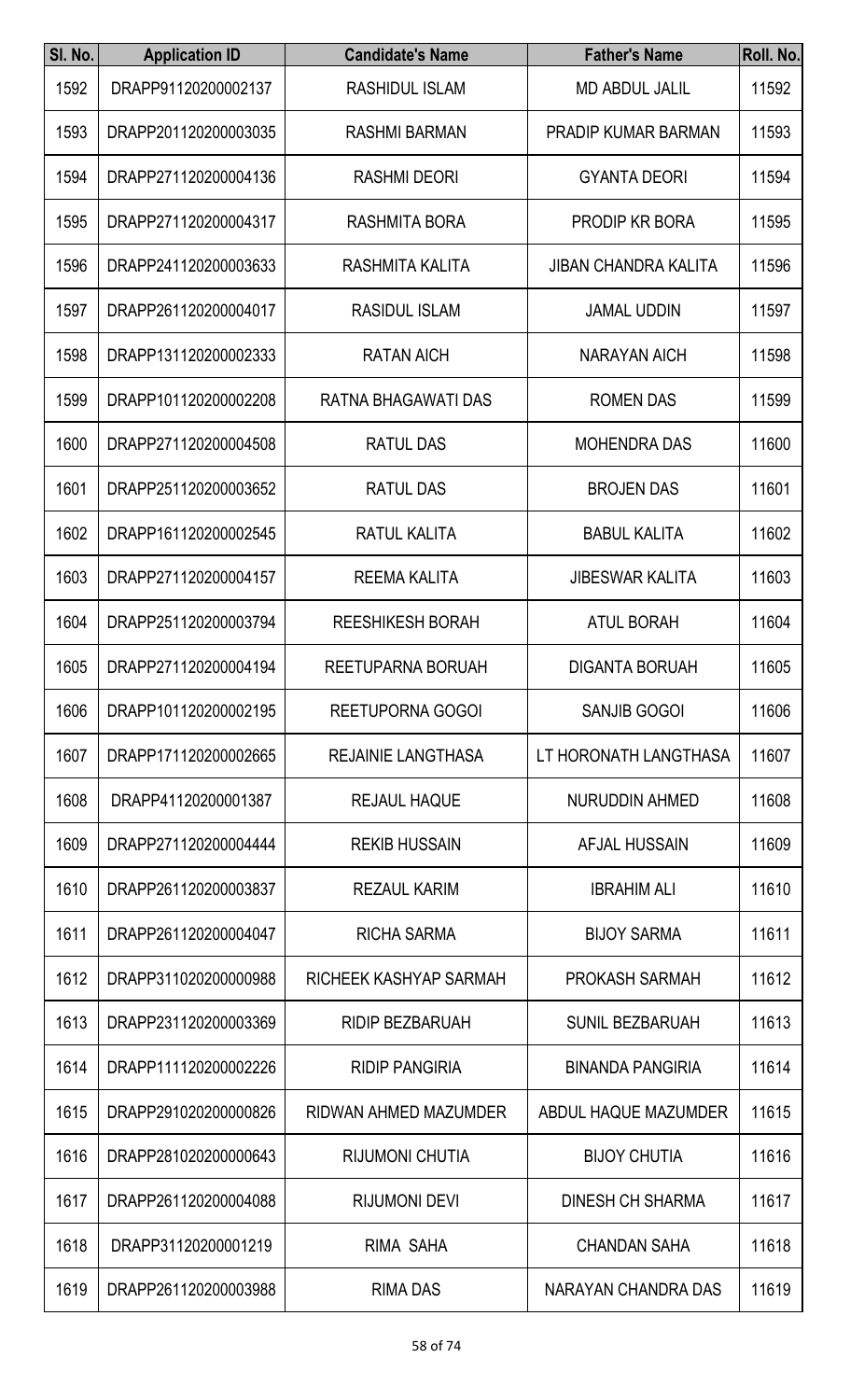| SI. No. | <b>Application ID</b> | <b>Candidate's Name</b>  | <b>Father's Name</b>        | Roll. No. |
|---------|-----------------------|--------------------------|-----------------------------|-----------|
| 1620    | DRAPP231120200003423  | <b>RIMA KALITA</b>       | PRAFULLA KALITA             | 11620     |
| 1621    | DRAPP271120200004326  | <b>RIMI DEKA BORUAH</b>  | NIRMAL DEKA BORUAH          | 11621     |
| 1622    | DRAPP161120200002572  | <b>RIMJHIM BORAH</b>     | <b>RAJEN BORAH</b>          | 11622     |
| 1623    | DRAPP271120200004467  | RIMJHIM CHETIAPHUKAN     | <b>KALYAN CHETIA PHUKAN</b> | 11623     |
| 1624    | DRAPP211120200003131  | <b>RIMPI DAS</b>         | <b>JITENDRA KR DAS</b>      | 11624     |
| 1625    | DRAPP251120200003667  | <b>RINKU HUSSAIN</b>     | <b>HABIB ALI</b>            | 11625     |
| 1626    | DRAPP201120200003029  | <b>RINKU KURMI</b>       | <b>RAMESWAR KURMI</b>       | 11626     |
| 1627    | DRAPP241120200003500  | <b>RINKUDAS</b>          | <b>MINTU DAS</b>            | 11627     |
| 1628    | DRAPP191120200002919  | <b>RIPAL SAIKIA</b>      | <b>HARESWAR DEKA</b>        | 11628     |
| 1629    | DRAPP281020200000687  | <b>RISHA GOGOI</b>       | <b>AMORENDRA GOGOI</b>      | 11629     |
| 1630    | DRAPP291020200000783  | <b>RISHAN CHUTIA</b>     | LATE HEMANTA CHUTIA         | 11630     |
| 1631    | DRAPP231120200003379  | <b>RISHIKESH KAUSHIK</b> | <b>RAJIB BORTHAKUR</b>      | 11631     |
| 1632    | DRAPP271120200004242  | RISHIRAJ SHANDILYA       | <b>RAJIB BHAGAWATI</b>      | 11632     |
| 1633    | DRAPP241120200003472  | RITA DEVI                | LATE RIKHI RAM SARMA        | 11633     |
| 1634    | DRAPP271120200004262  | <b>RITA SAIKIA</b>       | <b>BINANDA SAIKIA</b>       | 11634     |
| 1635    | DRAPP51120200001523   | <b>RITU RAJKUMARI</b>    | <b>SUREN KONWAR</b>         | 11635     |
| 1636    | DRAPP251120200003705  | <b>RITUMONI SONOWAL</b>  | <b>RAJEN SONOWAL</b>        | 11636     |
| 1637    | DRAPP11120200001100   | RITUPARNA DEKA           | <b>NRIPEN DEKA</b>          | 11637     |
| 1638    | DRAPP181120200002755  | RITURAJ BARUAH           | PABITRA KUMAR BARUAH        | 11638     |
| 1639    | DRAPP311020200001015  | RITURAJ BARUAH           | JAYANTA KUMAR BARUAH        | 11639     |
| 1640    | DRAPP211120200003136  | RITURAJ GOSWAMI          | <b>PRODIP GOSWAMI</b>       | 11640     |
| 1641    | DRAPP271120200004350  | <b>RITURAJ PHUKAN</b>    | <b>BIPUL PHUKAN</b>         | 11641     |
| 1642    | DRAPP161120200002562  | <b>RITURAJ SAIKIA</b>    | <b>THIRESWAR SAIKIA</b>     | 11642     |
| 1643    | DRAPP201120200003012  | <b>ROBIN DHANWAR</b>     | ROMANUS DHANWAR             | 11643     |
| 1644    | DRAPP221120200003253  | <b>ROBIN GOGOI</b>       | SIBEN GOGOI                 | 11644     |
| 1645    | DRAPP261120200003818  | <b>ROHIM DAOLAGUPU</b>   | <b>GOPENDRA DAOLAGUPU</b>   | 11645     |
| 1646    | DRAPP121120200002299  | <b>ROHIT CHAUHAN</b>     | <b>SIYA RAM CHOUHAN</b>     | 11646     |
| 1647    | DRAPP261120200003859  | ROHIT MAHATO             | <b>SUKHDEV MAHATO</b>       | 11647     |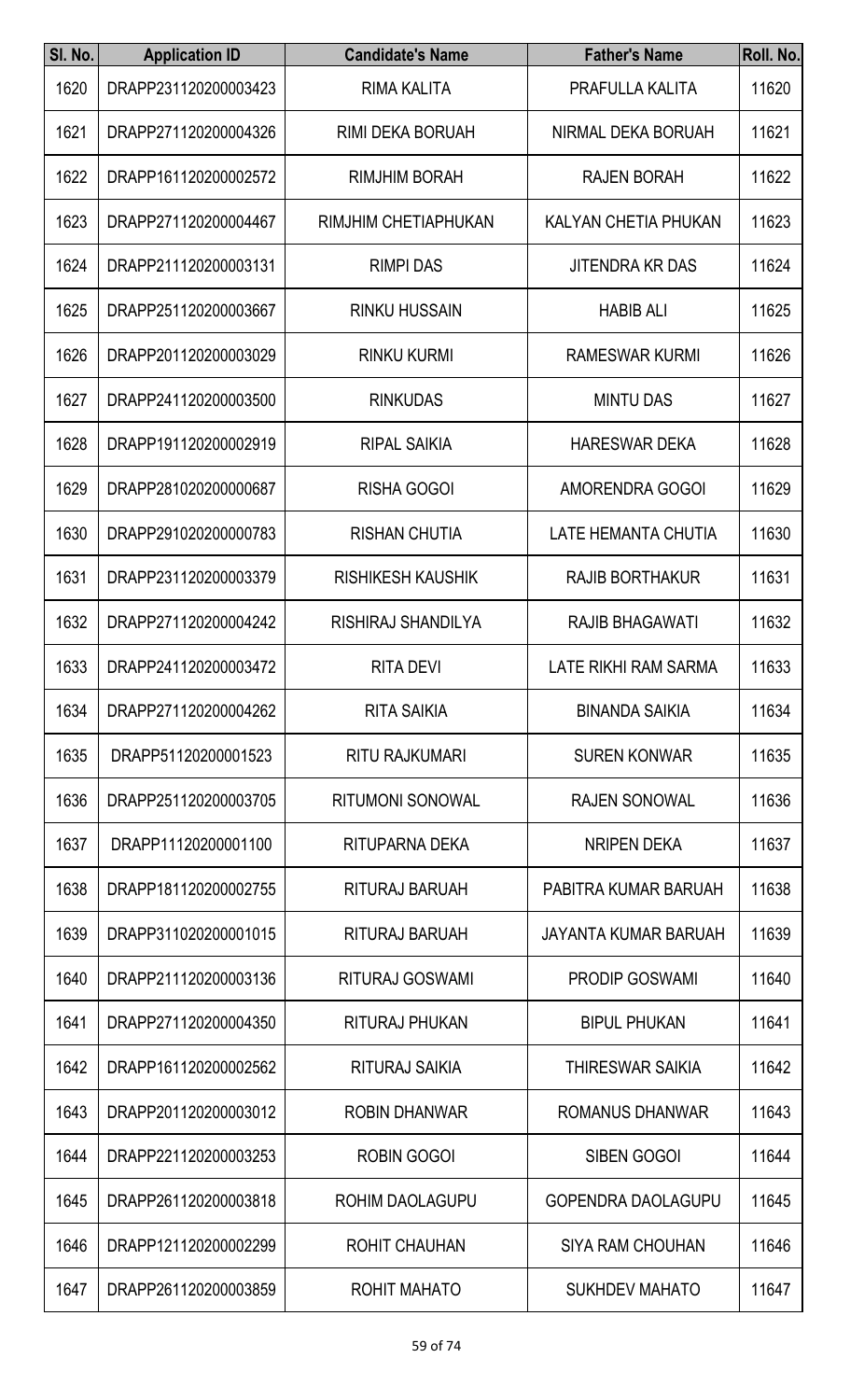| SI. No. | <b>Application ID</b> | <b>Candidate's Name</b> | <b>Father's Name</b>                     | Roll. No. |
|---------|-----------------------|-------------------------|------------------------------------------|-----------|
| 1648    | DRAPP121120200002288  | <b>ROKTIM BORA</b>      | <b>BASA BORA</b>                         | 11648     |
| 1649    | DRAPP271120200004283  | <b>ROKTIM BORUAH</b>    | <b>MONUJ BORUAH</b>                      | 11649     |
| 1650    | DRAPP261120200003874  | <b>ROLLY KEMPRAI</b>    | <b>DINON KEMPRAI</b>                     | 11650     |
| 1651    | DRAPP311020200000957  | <b>ROMEN DOWARI</b>     | PRODIP DOWARI                            | 11651     |
| 1652    | DRAPP271120200004134  | RONALD KEMPRAI          | <b>TEJENDRA KEMPRAI</b>                  | 11652     |
| 1653    | DRAPP241120200003594  | <b>RONIA SULTANA</b>    | <b>ABUL HUSSAIN</b>                      | 11653     |
| 1654    | DRAPP91120200002065   | <b>RONTU GOGOI</b>      | <b>CHANDRA GOGOI</b>                     | 11654     |
| 1655    | DRAPP271120200004143  | <b>ROSE BASUMATARY</b>  | <b>SURJYA KUMAR</b><br><b>BASUMATARY</b> | 11655     |
| 1656    | DRAPP261120200003929  | ROSEY BORO              | <b>DIPAK BORO</b>                        | 11656     |
| 1657    | DRAPP161120200002559  | ROUNAK KALITA           | NABA KRISHNA KALITA                      | 11657     |
| 1658    | DRAPP251120200003789  | <b>RUBIA BEGUM</b>      | <b>JAINAL UDDIN AHMED</b>                | 11658     |
| 1659    | DRAPP251120200003753  | RUBITA HAZARIKA         | RATUL HAZARIKA                           | 11659     |
| 1660    | DRAPP271120200004465  | <b>RUBUL KANTRANG</b>   | <b>RAJEN KANTRANG</b>                    | 11660     |
| 1661    | DRAPP201120200003006  | <b>RUBUL SAIKIA</b>     | <b>PADRAM SAIKIA</b>                     | 11661     |
| 1662    | DRAPP41120200001401   | RUHI NAZMIN LASKAR      | <b>MATIUR RAHMAN LASKAR</b>              | 11662     |
| 1663    | DRAPP271120200004295  | <b>RUKASEN RONGPI</b>   | <b>SENG RONGPI</b>                       | 11663     |
| 1664    | DRAPP181120200002764  | <b>RUMI GOSWAMI</b>     | <b>JAGADISH GOSWAMI</b>                  | 11664     |
| 1665    | DRAPP211120200003179  | <b>RUMPI GOGOI</b>      | <b>SHARAJU GOGOI</b>                     | 11665     |
| 1666    | DRAPP91120200002082   | <b>RUNAM MILI</b>       | <b>GONGAMOHAN MILI</b>                   | 11666     |
| 1667    | DRAPP111120200002220  | <b>RUPAK DAS</b>        | LATE RATI RANJAN DAS                     | 11667     |
| 1668    | DRAPP211120200003133  | <b>RUPALIM SONOWAL</b>  | PHULESWAR SONOWAL                        | 11668     |
| 1669    | DRAPP281020200000658  | <b>RUPAM BARUAH</b>     | <b>HEMANTA BARUAH</b>                    | 11669     |
| 1670    | DRAPP131120200002312  | <b>RUPAM DUTTA</b>      | LATE PROBIN DUTTA                        | 11670     |
| 1671    | DRAPP271120200004455  | <b>RUPAM KALITA</b>     | <b>SUREN KALITA</b>                      | 11671     |
| 1672    | DRAPP191120200002899  | <b>RUPAM PAUL</b>       | <b>RANADHIR PAUL</b>                     | 11672     |
| 1673    | DRAPP251120200003748  | <b>RUPAM SARMAH</b>     | <b>HEMA KANTA SARMAH</b>                 | 11673     |
| 1674    | DRAPP291020200000804  | <b>RUPANJALI DEVI</b>   | <b>HAMENDRA NATH</b>                     | 11674     |
| 1675    | DRAPP31120200001216   | RUPJYOTI BARMAN         | LATE AJIT BARMAN                         | 11675     |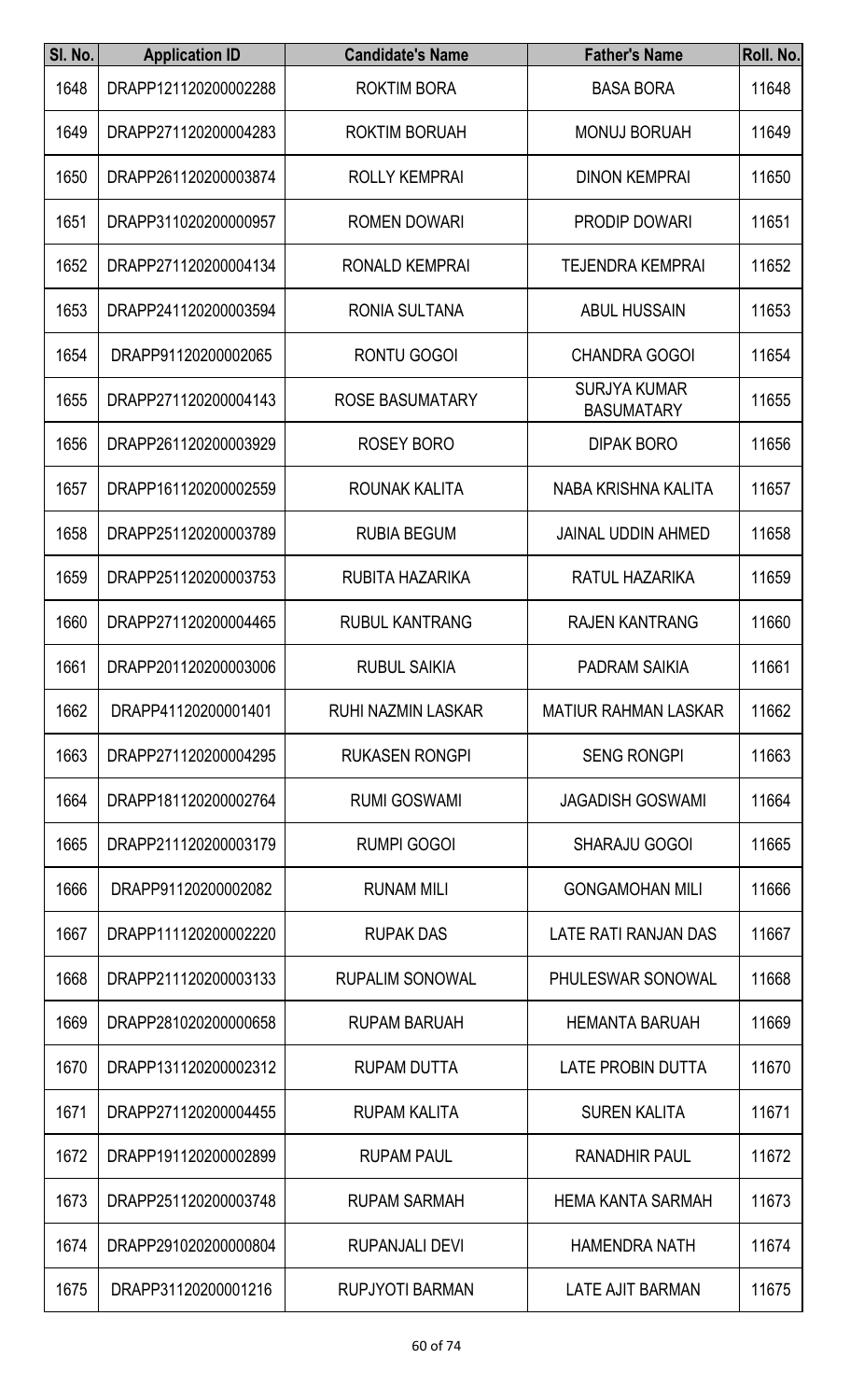| SI. No. | <b>Application ID</b> | <b>Candidate's Name</b>                   | <b>Father's Name</b>         | Roll. No. |
|---------|-----------------------|-------------------------------------------|------------------------------|-----------|
| 1676    | DRAPP241120200003523  | RUPJYOTI BHORADWAZ                        | <b>SUREN BORKATAKI</b>       | 11676     |
| 1677    | DRAPP261120200003977  | <b>RUPJYOTI DAS</b>                       | NARAYAN CH DAS               | 11677     |
| 1678    | DRAPP271120200004151  | <b>RUPJYOTI NATH</b>                      | <b>LAKSHYADHAR NATH</b>      | 11678     |
| 1679    | DRAPP261120200003913  | RUPNARA YEASMIN KHANN                     | SAFIQUR RAHMAN KHANN         | 11679     |
| 1680    | DRAPP241120200003482  | <b>RUPREKHA DAS</b>                       | <b>MOHAN DAS</b>             | 11680     |
| 1681    | DRAPP291020200000825  | <b>RUPSHREE DAS</b>                       | <b>LATE MANIK DAS</b>        | 11681     |
| 1682    | DRAPP271120200004361  | RUSTANA BEGUM LASKAR                      | <b>KUTUB UDDIN LASKAR</b>    | 11682     |
| 1683    | DRAPP261120200003930  | <b>SABAN KUMAR SAIKIA</b>                 | <b>TARUN SAIKIA</b>          | 11683     |
| 1684    | DRAPP111120200002239  | <b>SABERA BEGOM</b>                       | <b>FAKAR UDDIN</b>           | 11684     |
| 1685    | DRAPP271120200004381  | <b>SABINA YESMIN</b>                      | EUNUSH ALI SK                | 11685     |
| 1686    | DRAPP91120200002100   | SABIR HUSSAIN CHOUDHURY                   | ABDUL ROHIM CHOUDHURY        | 11686     |
| 1687    | DRAPP271120200004330  | <b>SABITA SAIKIA</b>                      | <b>GIRIKANTA SAIKIA</b>      | 11687     |
| 1688    | DRAPP271120200004478  | <b>SABRINA RAHMAN</b>                     | <b>MUKIBUR RAHMAN</b>        | 11688     |
| 1689    | DRAPP171120200002669  | <b>SACHIN DAS</b>                         | <b>BAIKUNTHA DAS</b>         | 11689     |
| 1690    | DRAPP271120200004220  | <b>SACHIN PEGU</b>                        | <b>DIMBESWAR PEGU</b>        | 11690     |
| 1691    | DRAPP261120200003965  | <b>SADDAM HUSSAIN</b>                     | <b>NIZAM UDDIN</b>           | 11691     |
| 1692    | DRAPP231120200003335  | <b>SADDAM HUSSAIN</b>                     | <b>ABDUL MAZID</b>           | 11692     |
| 1693    | DRAPP261120200003967  | <b>SADDAM HUSSAIN</b>                     | AKABBAR ALI AHMED            | 11693     |
| 1694    | DRAPP271120200004497  | <b>SADDAM KHAN</b>                        | ALI AMZAD KHAN               | 11694     |
| 1695    | DRAPP251120200003795  | SADIQUR RAHMAN BARBHUIYA                  | <b>BOSIR UDDIN BARBHUIYA</b> | 11695     |
| 1696    | DRAPP271120200004402  | <b>SAFIKUR RAHMAN</b>                     | LT NAZIRUDDIN AHMED          | 11696     |
| 1697    | DRAPP251120200003680  | <b>SAGAR MAJHI</b>                        | <b>AJIT MAJHI</b>            | 11697     |
| 1698    | DRAPP211120200003180  | <b>SAGAR PATHAK</b>                       | <b>HIREN PATHAK</b>          | 11698     |
| 1699    | DRAPP241120200003501  | <b>SAGARDIP NATH</b>                      | <b>HARICHANDRA NATH</b>      | 11699     |
| 1700    | DRAPP261120200004039  | SAGARIKA DEKA                             | SONESWAR DEKA                | 11700     |
| 1701    | DRAPP241120200003515  | <b>SAGARIKA PHUKAN</b>                    | <b>SARBESWAR PHUKAN</b>      | 11701     |
| 1702    | DRAPP31120200001275   | <b>SAHABUL ISLAM</b>                      | <b>AMJED ALI</b>             | 11702     |
| 1703    | DRAPP121120200002269  | SAHAJADA ABID HUSSAIN<br><b>BARBHUIYA</b> | SAHARUL ISLAM BARBHUIYA      | 11703     |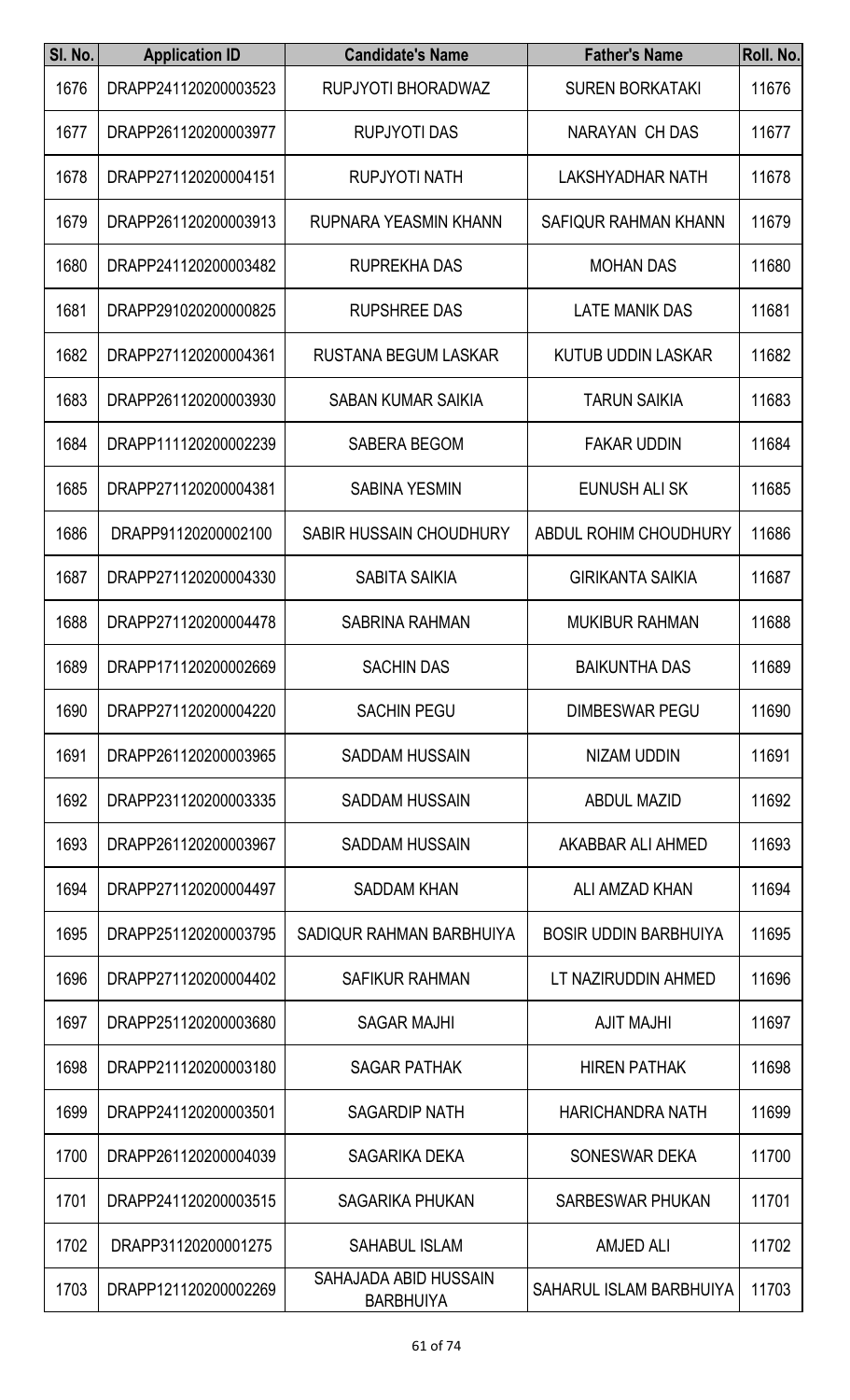| SI. No. | <b>Application ID</b> | <b>Candidate's Name</b>                           | <b>Father's Name</b>                        | Roll. No. |
|---------|-----------------------|---------------------------------------------------|---------------------------------------------|-----------|
| 1704    | DRAPP51120200001483   | SAHAJADA AFJAL HUSSAIN<br><b>BARBHUIYA</b>        | <b>MD SAHARUL ISLAM</b><br><b>BARBHUIYA</b> | 11704     |
| 1705    | DRAPP71120200001702   | SAHANAWAJ LASKAR                                  | <b>FAIZUR RAHMAN LASKAR</b>                 | 11705     |
| 1706    | DRAPP201120200003055  | <b>SAHAR ALOM CHOUDHURY</b>                       | <b>KHALILUR RAHMAN</b><br><b>CHOUDHURY</b>  | 11706     |
| 1707    | DRAPP11120200001036   | <b>SAHID AHMED MAZUMDER</b>                       | <b>MATIN UDDIN MAZUMDER</b>                 | 11707     |
| 1708    | DRAPP121120200002266  | SAHIDA AKTAR BARBHUIYA                            | FAKRUL ISLAM BARBHUIYA                      | 11708     |
| 1709    | DRAPP171120200002616  | <b>SAHIL HUSSAIN</b>                              | <b>JAMALUDDIN AHMED</b>                     | 11709     |
| 1710    | DRAPP51120200001471   | <b>SAHIL HUSSAIN</b>                              | AFJAL HUSSAIN                               | 11710     |
| 1711    | DRAPP271120200004344  | SAHIN AHMED LASKAR                                | SOKAWATH ALI LASKAR                         | 11711     |
| 1712    | DRAPP181120200002830  | <b>SAHIN AHMED MAZUMDER</b>                       | <b>JAMAL UDDIN MAZUMDER</b>                 | 11712     |
| 1713    | DRAPP31120200001307   | SAHIN SULTANA MAZUMDAR                            | <b>ABUL HUSSAIN MAZUMDAR</b>                | 11713     |
| 1714    | DRAPP261120200003926  | SAHIN YESHMIN AHMED                               | <b>MESBAHUDDIN AHMED</b>                    | 11714     |
| 1715    | DRAPP241120200003639  | SAHINUR RAJJAK CHOUDHURY                          | <b>RAHIM UDDIN CHOUDHURY</b>                | 11715     |
| 1716    | DRAPP261120200004007  | <b>SAIFUL ISLAM</b>                               | <b>HORMUJ ALI</b>                           | 11716     |
| 1717    |                       | DRAPP271120200004236   SAIYAD MIZANUR RAHMAN KHAN | <b>JAHAN UDDIN AHMED</b>                    | 11717     |
| 1718    | DRAPP41120200001416   | SAIYAD MOHAMMAD MAZUMDER                          | ALTAF HUSSAIN MAZUMDER                      | 11718     |
| 1719    | DRAPP121120200002281  | <b>SAJIB LANGTHASA</b>                            | RAJ KUMAR LANGTHASA                         | 11719     |
| 1720    | DRAPP261120200003957  | <b>SAJID AHMED</b>                                | <b>FAIZ ALI</b>                             | 11720     |
| 1721    | DRAPP261120200003889  | SAJJAD MASSOD AHMED                               | <b>SAZID HAZARIKA</b>                       | 11721     |
| 1722    | DRAPP241120200003590  | <b>SAJJAN BORDOLOI</b>                            | PROTAP BORDOLOI                             | 11722     |
| 1723    | DRAPP261120200003826  | <b>SAKIB AHMED</b>                                | <b>IFTIKHUDDIN AHMED</b>                    | 11723     |
| 1724    | DRAPP11120200001044   | <b>SAKIR AHMED MAZUMDER</b>                       | <b>HABIBUR RAHMAN</b><br><b>MAZUMDER</b>    | 11724     |
| 1725    | DRAPP261120200004051  | SAKUNTALA TALUKDAR                                | <b>LAKSHESWAR TALUKDAR</b>                  | 11725     |
| 1726    | DRAPP261120200003979  | <b>SALEM UDDIN BULBUL</b>                         | AKBAR ALI AHMED                             | 11726     |
| 1727    | DRAPP181120200002794  | <b>SALIM ALI</b>                                  | <b>BABUL ALI</b>                            | 11727     |
| 1728    | DRAPP251120200003695  | <b>SALMA AKTAR BARBHUIYA</b>                      | SAMSUZZAMAN BARBHUIYA                       | 11728     |
| 1729    | DRAPP11120200001057   | <b>SAMADUL ALOM MAZUMDER</b>                      | <b>MAKKABIR ALI MAZUMDER</b>                | 11729     |
| 1730    | DRAPP271120200004423  | SAMARDEEP DEKA                                    | <b>MAHENDRA DEKA</b>                        | 11730     |
| 1731    | DRAPP141120200002410  | SAMIK JYOTI BARUAH                                | <b>MOHAN BARUAH</b>                         | 11731     |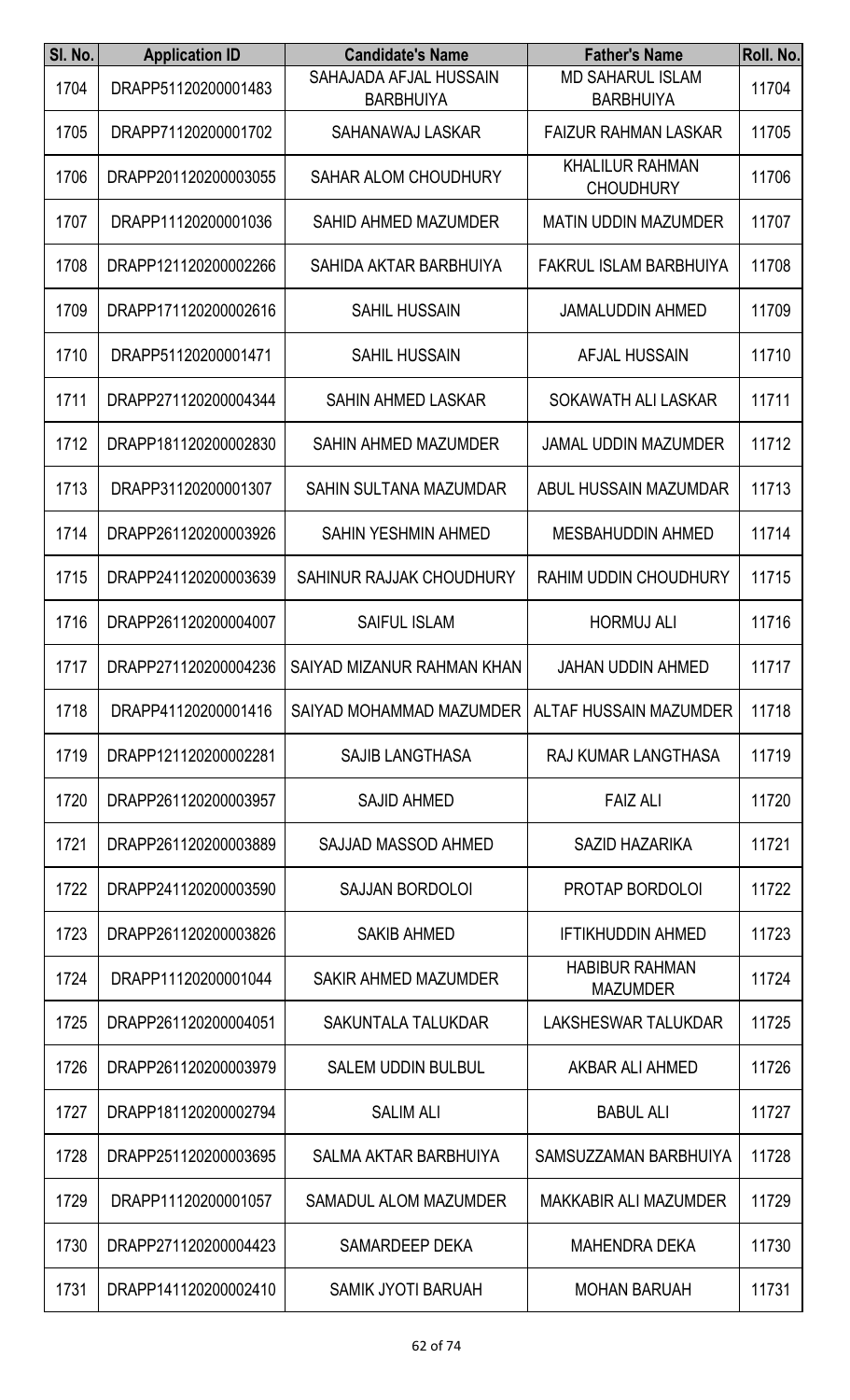| SI. No. | <b>Application ID</b> | <b>Candidate's Name</b>    | <b>Father's Name</b>      | Roll. No. |
|---------|-----------------------|----------------------------|---------------------------|-----------|
| 1732    | DRAPP311020200001025  | <b>SAMIR KALITA</b>        | <b>TARAKESWAR KALITA</b>  | 11732     |
| 1733    | DRAPP271120200004215  | <b>SAMIRAN BORAH</b>       | PRADIP BORAH              | 11733     |
| 1734    | DRAPP271120200004137  | <b>SAMIRAN DUTTA</b>       | CHANDRA DHAR DUTTA        | 11734     |
| 1735    | DRAPP231120200003399  | <b>SAMIRANJAN GOGOI</b>    | <b>CHANDRAKAMAL GOGOI</b> | 11735     |
| 1736    | DRAPP221120200003219  | <b>SAMONG POMUNG</b>       | <b>WAKHAM POMUNG</b>      | 11736     |
| 1737    | DRAPP121120200002267  | <b>SAMPA SAHA</b>          | SANTOSH KUMAR SAHA        | 11737     |
| 1738    | DRAPP221120200003311  | <b>SAMRAT DEB</b>          | <b>SANJIT KUMAR DEB</b>   | 11738     |
| 1739    | DRAPP281020200000724  | <b>SAMSUL HOQUE</b>        | <b>JAMAL UDDIN AHMED</b>  | 11739     |
| 1740    | DRAPP221120200003302  | SAMUDRA GUPTA SAIKIA       | <b>KUNJAN SAIKIA</b>      | 11740     |
| 1741    | DRAPP271120200004125  | SAMUDRANEEL GOSWAMI        | <b>SUBHASH GOSWAMI</b>    | 11741     |
| 1742    | DRAPP301020200000844  | <b>SAMUEL BENNETT</b>      | <b>JOSEPH BENNETT</b>     | 11742     |
| 1743    | DRAPP271120200004297  | <b>SANDHANI BORAH</b>      | <b>MR JAGOT CH BORAH</b>  | 11743     |
| 1744    | DRAPP271120200004407  | SANGEETA SINGHA            | <b>RANJIT SINGHA</b>      | 11744     |
| 1745    | DRAPP241120200003575  | <b>SANGITA KURMI</b>       | <b>MADHU KURMI</b>        | 11745     |
| 1746    | DRAPP181120200002792  | <b>SANGITA KUTUM</b>       | <b>KAMESWAR KUTUM</b>     | 11746     |
| 1747    | DRAPP181120200002770  | <b>SANGITA NEOG</b>        | <b>SUREN NEOG</b>         | 11747     |
| 1748    | DRAPP11120200001061   | <b>SANGITA SONOWAL</b>     | <b>DIMBESWAR SONOWAL</b>  | 11748     |
| 1749    | DRAPP271120200004159  | <b>SANJAY BEY</b>          | LATE KUWAR BEY            | 11749     |
| 1750    | DRAPP11120200001031   | SANJAY BHASKAR LAHAN       | <b>JYOTI PRASAD LAHAN</b> | 11750     |
| 1751    | DRAPP261120200004106  | <b>SANJAY KUMAR MONDAL</b> | <b>LATE BIREN MONDAL</b>  | 11751     |
| 1752    | DRAPP181120200002825  | <b>SANJAY MAHATO</b>       | <b>SAMBIT MAHATO</b>      | 11752     |
| 1753    | DRAPP271120200004185  | <b>SANJAY SARMA</b>        | <b>JAGANNATH SARMA</b>    | 11753     |
| 1754    | DRAPP291020200000747  | <b>SANJIB DAS</b>          | LATE PADMESWAR DAS        | 11754     |
| 1755    | DRAPP271120200004223  | SANJIB DEKA                | <b>SUREN DEKA</b>         | 11755     |
| 1756    | DRAPP61120200001571   | <b>SANJIB KUMAR GARO</b>   | ANUP KUMAR GARO           | 11756     |
| 1757    | DRAPP191120200002863  | SANJIB KUMAR MAHANTA       | NITYANANDA MAHANTA        | 11757     |
| 1758    | DRAPP181120200002741  | <b>SANJIB NATH</b>         | <b>BHUMIDHAR NATH</b>     | 11758     |
| 1759    | DRAPP241120200003488  | SANJIB SARMA               | <b>KAMINI SARMA</b>       | 11759     |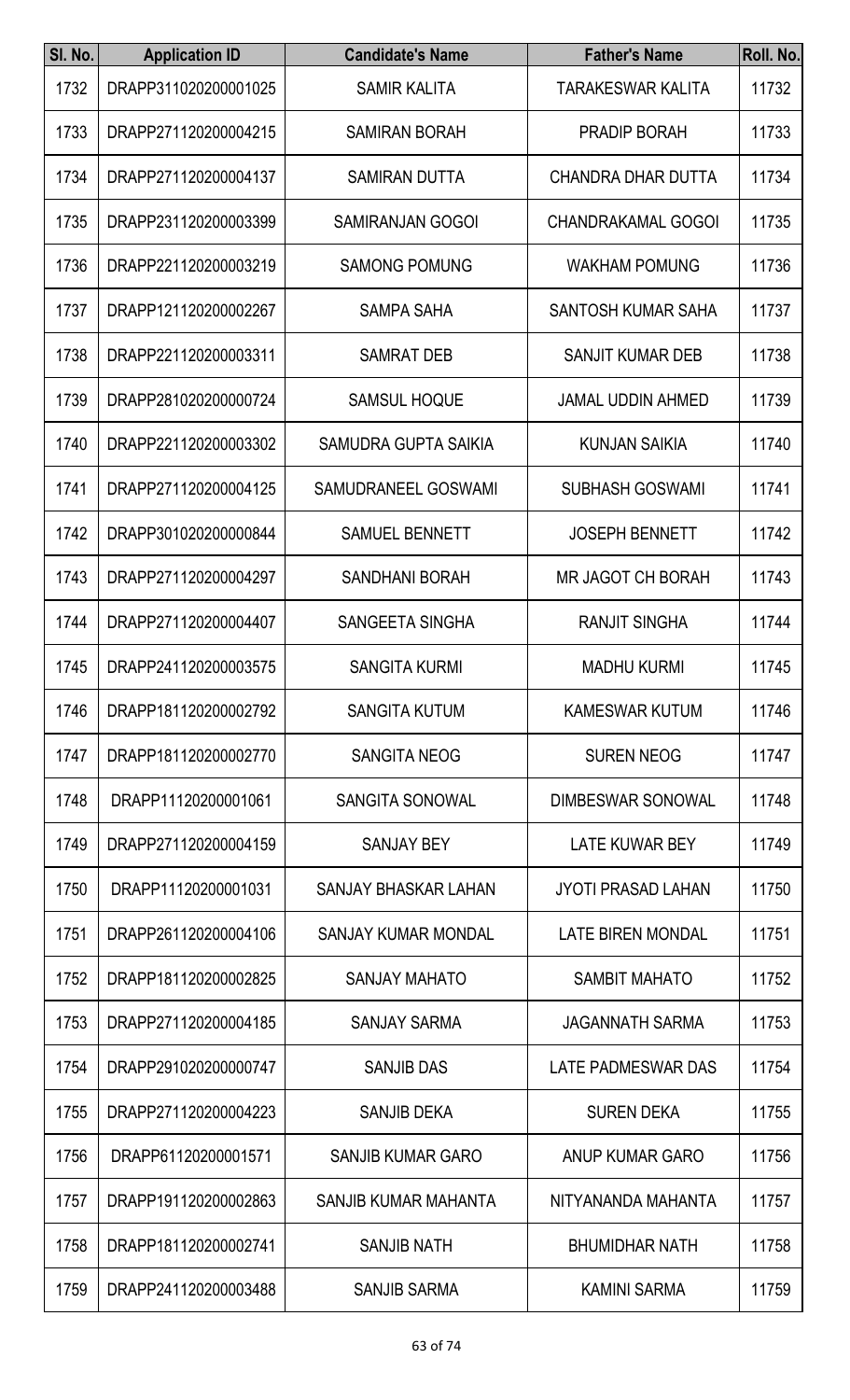| SI. No. | <b>Application ID</b> | <b>Candidate's Name</b>      | <b>Father's Name</b>         | Roll. No. |
|---------|-----------------------|------------------------------|------------------------------|-----------|
| 1760    | DRAPP71120200001789   | <b>SANJIT DAS</b>            | <b>SHISHIR KUMAR DAS</b>     | 11760     |
| 1761    | DRAPP251120200003733  | <b>SANJIT KALWAR</b>         | PANCHANAND PD KALWAR         | 11761     |
| 1762    | DRAPP61120200001558   | <b>SANJOY BISWAS</b>         | <b>BABLU BISWAS</b>          | 11762     |
| 1763    | DRAPP251120200003723  | <b>SANJOY HANDIQUE</b>       | <b>BINUD HANDIQUE</b>        | 11763     |
| 1764    | DRAPP261120200003906  | <b>SANJOY HASNU</b>          | SADANANDA HASNU              | 11764     |
| 1765    | DRAPP221120200003308  | <b>SANKAR KALITA</b>         | <b>KESHAB KALITA</b>         | 11765     |
| 1766    | DRAPP221120200003208  | <b>SANOBAR MAZUMDAR</b>      | ATUL MAZUMDAR                | 11766     |
| 1767    | DRAPP271120200004339  | <b>SANOWAR HOSSAIN</b>       | <b>HASHEM ALI SHEIKH</b>     | 11767     |
| 1768    | DRAPP201120200002994  | SANTANA HAZARIKA             | SADANANDA HAZARIKA           | 11768     |
| 1769    | DRAPP181120200002816  | <b>SANTANU BORA</b>          | <b>BUDHESWAR BORA</b>        | 11769     |
| 1770    | DRAPP151120200002467  | <b>SANTANU BORA</b>          | RATUL BORA                   | 11770     |
| 1771    | DRAPP231120200003428  | <b>SANTANU DHAR</b>          | <b>BIDYUT DHAR</b>           | 11771     |
| 1772    | DRAPP171120200002638  | <b>SANTOSH MOHAN DHAR</b>    | <b>UJJAL KUMAR DHAR</b>      | 11772     |
| 1773    | DRAPP241120200003475  | <b>SANTOSHI KUMARI</b>       | <b>DEVANANDA NONIYA</b>      | 11773     |
| 1774    | DRAPP271120200004171  | <b>SAPON NATH</b>            | <b>HARA KUMAR NATH</b>       | 11774     |
| 1775    | DRAPP301020200000866  | <b>SAPTARSHIDAS</b>          | <b>SAMBIT DAS</b>            | 11775     |
| 1776    | DRAPP21120200001175   | <b>SAR ANGJOK ENGTI</b>      | <b>MOHORI ENGTI</b>          | 11776     |
| 1777    | DRAPP271120200004394  | <b>SARAT DOLEY</b>           | PRADIP DOLEY                 | 11777     |
| 1778    | DRAPP241120200003521  | SARBANANDA MECH              | <b>SUBODH MECH</b>           | 11778     |
| 1779    | DRAPP271120200004235  | <b>SARBONG TERON LANGNEH</b> | <b>MELWIN TERON</b>          | 11779     |
| 1780    | DRAPP171120200002706  | <b>SARET RONGHANG</b>        | <b>HARINATH RONGHANG</b>     | 11780     |
| 1781    | DRAPP181120200002740  | <b>SARIM RONGPI</b>          | <b>BABU RONGPI</b>           | 11781     |
| 1782    | DRAPP181120200002772  | <b>SARJISH AKHTAR</b>        | <b>SARIF AHMED</b>           | 11782     |
| 1783    | DRAPP161120200002555  | <b>SARKAR WAKIL SHARIF</b>   | ABDUS SALAM SARKAR           | 11783     |
| 1784    | DRAPP311020200001005  | <b>SARKIRI TOKBI</b>         | <b>JOYSING TOKBI</b>         | 11784     |
| 1785    | DRAPP301020200000854  | <b>SARLONGKI RONGPI</b>      | <b>MADHAB RONGPI</b>         | 11785     |
| 1786    | DRAPP271120200004348  | <b>SATABDI PATHAK</b>        | <b>GANESH CHANDRA PATHAK</b> | 11786     |
| 1787    | DRAPP261120200003885  | SATYA PRASAD NATH            | RABI RAM NATH                | 11787     |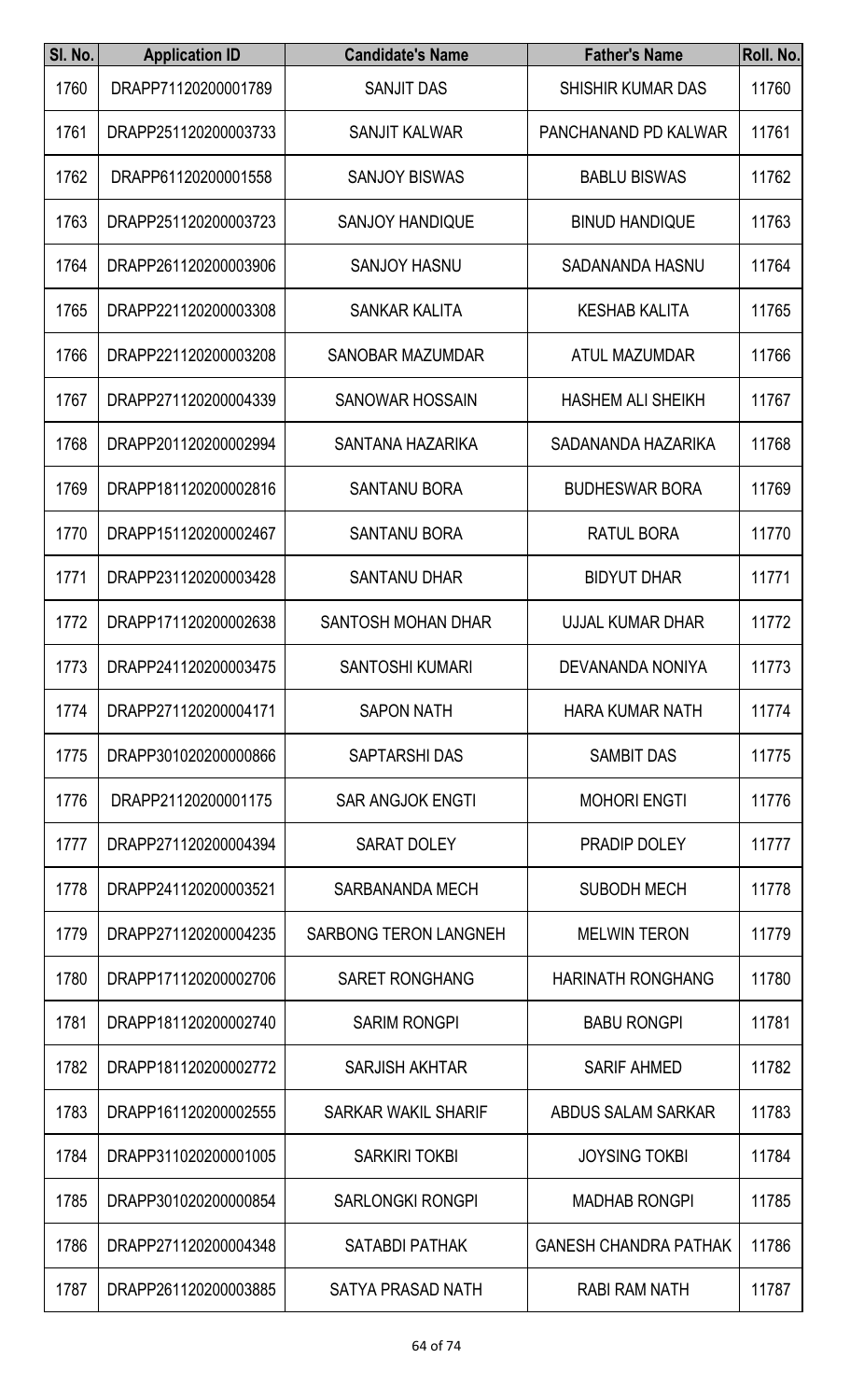| SI. No. | <b>Application ID</b> | <b>Candidate's Name</b>    | <b>Father's Name</b>                         | Roll. No. |
|---------|-----------------------|----------------------------|----------------------------------------------|-----------|
| 1788    | DRAPP71120200001776   | SATYAJIT BORAH             | <b>KHIROD BORAH</b>                          | 11788     |
| 1789    | DRAPP221120200003233  | SATYAJIT BRAHMA            | <b>DIMBE BRAHMA</b>                          | 11789     |
| 1790    | DRAPP241120200003606  | SATYAJIT KHARGHARIA        | <b>GOPAL KHARGHARIA</b>                      | 11790     |
| 1791    | DRAPP61120200001595   | <b>SATYAJIT PATAR</b>      | RAHESWAR PATAR                               | 11791     |
| 1792    | DRAPP171120200002662  | SATYARANJAN KONWAR         | <b>SANJIB KONWAR</b>                         | 11792     |
| 1793    | DRAPP51120200001506   | SAUMYADEEP DAS             | <b>TRIDIP DAS</b>                            | 11793     |
| 1794    | DRAPP191120200002947  | <b>SAUMYAJYOTI ROY</b>     | <b>PRADIP KUMAR ROY</b>                      | 11794     |
| 1795    | DRAPP301020200000875  | SAURAV JYOTI KALITA        | RABINDRA NATH KALITA                         | 11795     |
| 1796    | DRAPP171120200002700  | <b>SAURAV JYOTI PHUKAN</b> | <b>DIMBESWAR PHUKAN</b>                      | 11796     |
| 1797    | DRAPP181120200002805  | <b>SAURAV KALITA</b>       | <b>CHANDI RAM KALITA</b>                     | 11797     |
| 1798    | DRAPP261120200004120  | <b>SAURAV MUKHERJEE</b>    | <b>LATE RANENDRA LAL</b><br><b>MUKHERJEE</b> | 11798     |
| 1799    | DRAPP261120200003870  | SAYANIKA MOCHAHARY         | <b>SARAT DEKA</b>                            | 11799     |
| 1800    | DRAPP271120200004309  | SAYANTIKA CHAKRABORTY      | <b>BIPLAB CHAKRABORTY</b>                    | 11800     |
| 1801    | DRAPP71120200001695   | SAYEDUR RAHMAN             | <b>SAFURUDDIN AHMED</b>                      | 11801     |
| 1802    | DRAPP111120200002212  | SAYEED AKHTER              | <b>SECONDAR ALI</b>                          | 11802     |
| 1803    | DRAPP151120200002460  | <b>SAYLENDROW CHETIA</b>   | <b>BHUPEN CHETIA</b>                         | 11803     |
| 1804    | DRAPP31120200001293   | <b>SAZID AHMED</b>         | <b>SAIFUDDIN AHMED</b>                       | 11804     |
| 1805    | DRAPP191120200002937  | <b>SEBABROT BHUYAN</b>     | <b>JUNEDHAR BHUYAN</b>                       | 11805     |
| 1806    | DRAPP271120200004485  | <b>SELIMA YASMIN</b>       | <b>SIRAZUL ISLAM</b>                         | 11806     |
| 1807    | DRAPP261120200004075  | <b>SEM PHUKON</b>          | <b>BASANTA PHUKON</b>                        | 11807     |
| 1808    | DRAPP251120200003798  | SEMIM AKHTARA KHANAM       | <b>SAHIRUDDIN AHMED</b>                      | 11808     |
| 1809    | DRAPP151120200002462  | <b>SENGKIRI TIMUNG</b>     | LT PAHART SING TIMUNG                        | 11809     |
| 1810    | DRAPP271120200004273  | <b>SERLIBON RONGHANGPI</b> | <b>JOGOT RONGHANGPI</b>                      | 11810     |
| 1811    | DRAPP261120200003832  | <b>SERLIN TERONPI</b>      | <b>ROBI SING TERON</b>                       | 11811     |
| 1812    | DRAPP261120200003846  | <b>SEWALI KALITA</b>       | PRAMOD CHANDRA KALITA                        | 11812     |
| 1813    | DRAPP221120200003211  | <b>SHABJAUL HOQUE SK</b>   | <b>SHAMSUL HOQUE</b>                         | 11813     |
| 1814    | DRAPP271120200004247  | <b>SHAH NEWAJ LASKAR</b>   | <b>BASHARAT ALI LASKAR</b>                   | 11814     |
| 1815    | DRAPP111120200002218  | SHAHANAZ AHMED             | TAIZ UDDIN AHMED                             | 11815     |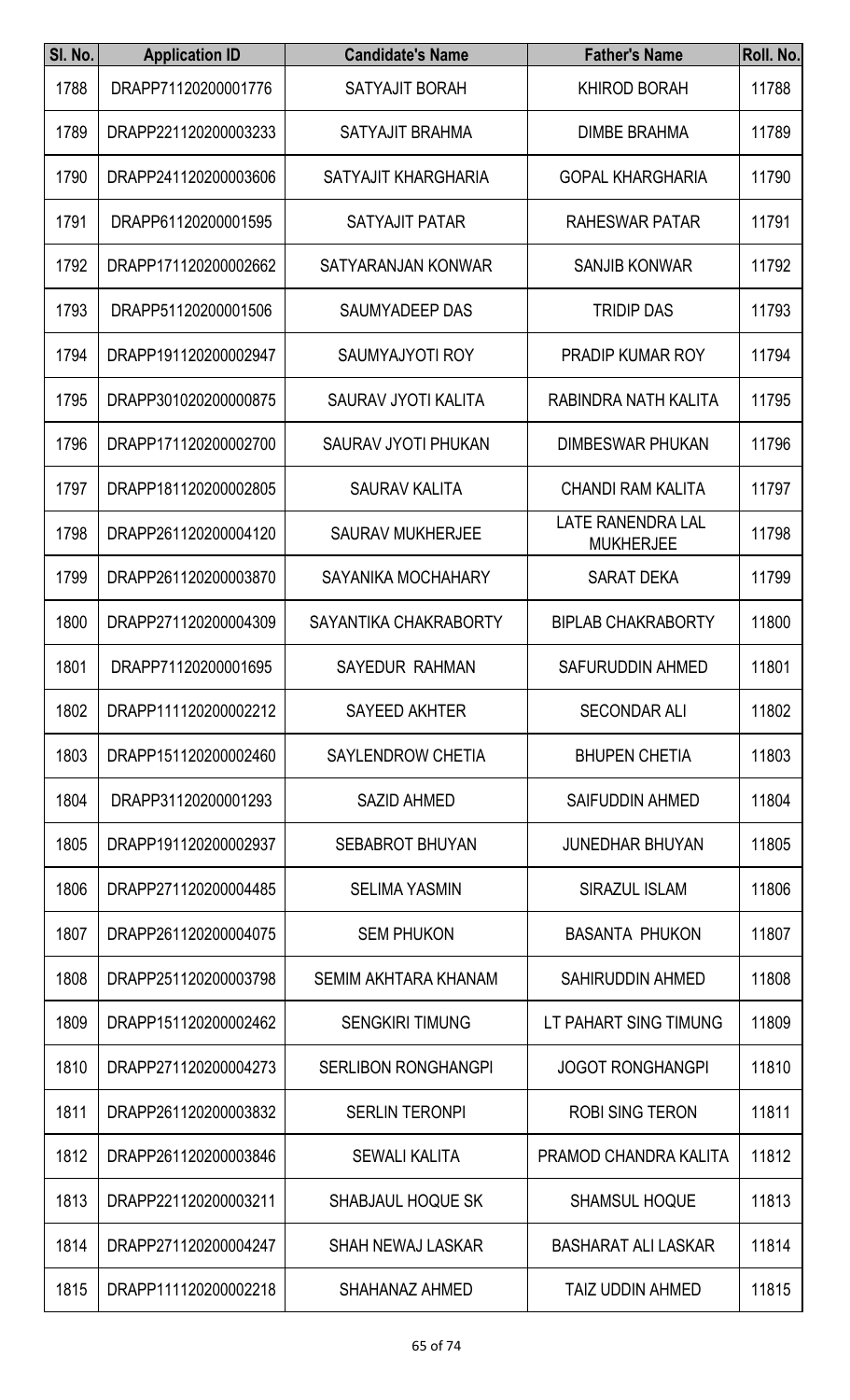| SI. No. | <b>Application ID</b> | <b>Candidate's Name</b>     | <b>Father's Name</b>                          | Roll. No. |
|---------|-----------------------|-----------------------------|-----------------------------------------------|-----------|
| 1816    | DRAPP271120200004356  | <b>SHAHANUR ALOM</b>        | EUNUSH ALI SK                                 | 11816     |
| 1817    | DRAPP261120200003950  | <b>SHAHID KAMAL</b>         | <b>ABDUL AZIZ</b>                             | 11817     |
| 1818    | DRAPP141120200002408  | SHAHIDULLA MAZARBHUIYA      | <b>LATE JAMIR UDDIN</b><br><b>MAZARBHUIYA</b> | 11818     |
| 1819    | DRAPP311020200001016  | <b>SHAHINUR ALOM AHMED</b>  | <b>MOHIUDDIN AHMED</b>                        | 11819     |
| 1820    | DRAPP191120200002893  | <b>SHAHJAHAN ALI</b>        | <b>EASIN ALI</b>                              | 11820     |
| 1821    | DRAPP261120200004032  | SHAHNAWAZ AMIN BARBHUIYA    | <b>KHOLILUR RAHMAN</b><br><b>BARBHUIYA</b>    | 11821     |
| 1822    | DRAPP201120200003053  | SHAID AHMED MAZARBHUIYA     | <b>JAWAD ALI MAZARBHUIYA</b>                  | 11822     |
| 1823    | DRAPP251120200003694  | <b>SHAIFUL ISLAM</b>        | <b>SHAHIDUL ISLAM</b>                         | 11823     |
| 1824    | DRAPP271120200004468  | <b>SHAKEEL MOHAMMAD</b>     | <b>ABDUL KAYUM</b>                            | 11824     |
| 1825    | DRAPP271120200004368  | <b>SHAKIL AHMED</b>         | <b>ABU TAHER AHMED</b>                        | 11825     |
| 1826    | DRAPP231120200003372  | <b>SHAKIR AZIZ AMIN</b>     | <b>BONI AMIN</b>                              | 11826     |
| 1827    | DRAPP21120200001147   | <b>SHAMSUZ ZAMAN</b>        | LIAQUAT ALI AHMED                             | 11827     |
| 1828    | DRAPP261120200003897  | <b>SHANTANA HANDIQUE</b>    | <b>KUMUD CHANDRA HANDIQUE</b>                 | 11828     |
| 1829    | DRAPP191120200002889  | <b>SHANTI PRIYA GOGOI</b>   | PURNA KANTA GOGOI                             | 11829     |
| 1830    | DRAPP271120200004524  | <b>SHARFARAJ HAQUE</b>      | <b>SAFIQUL HAQUE</b>                          | 11830     |
| 1831    | DRAPP171120200002639  | <b>SHARIFUL ISLAM AHMED</b> | NUR HUSSAIN ALI AHMED                         | 11831     |
| 1832    | DRAPP121120200002255  | SHEIKH ABDULLAH BIN JAHAN   | <b>MD JAHAN ALI</b>                           | 11832     |
| 1833    | DRAPP181120200002833  | <b>SHEIKH AKIL MASUD</b>    | SHEIKH ABDUR ROUF                             | 11833     |
| 1834    | DRAPP271120200004161  | SHEKHAR JYOTI NATH          | <b>PARESH NATH</b>                            | 11834     |
| 1835    | DRAPP261120200003828  | <b>SHERLYN RONGPIPI</b>     | <b>KUSHA RONGPI</b>                           | 11835     |
| 1836    | DRAPP181120200002758  | <b>SHIBAM SARKAR</b>        | <b>KESHAB CHANDRA SARKAR</b>                  | 11836     |
| 1837    | DRAPP141120200002369  | <b>SHIBANGKAR ROY</b>       | ASWINI KUMAR ROY                              | 11837     |
| 1838    | DRAPP131120200002311  | <b>SHIBANU BORAH</b>        | <b>RAMESH BORAH</b>                           | 11838     |
| 1839    | DRAPP71120200001785   | <b>SHIKHA SAIKIA</b>        | <b>DIPANKAR SAIKIA</b>                        | 11839     |
| 1840    | DRAPP291020200000819  | <b>SHIKHASHREE PHUKON</b>   | <b>PHANI PHUKON</b>                           | 11840     |
| 1841    | DRAPP131120200002325  | <b>SHIVA PRASAD DAS</b>     | LATE HALADHAR DAS                             | 11841     |
| 1842    | DRAPP271120200004184  | <b>SHIVAM CHOUDHARY</b>     | LT KEDAR NATH<br><b>CHOUDHARY</b>             | 11842     |
| 1843    | DRAPP281020200000655  | SHIVANU GOGOI               | <b>KIRON GOGOI</b>                            | 11843     |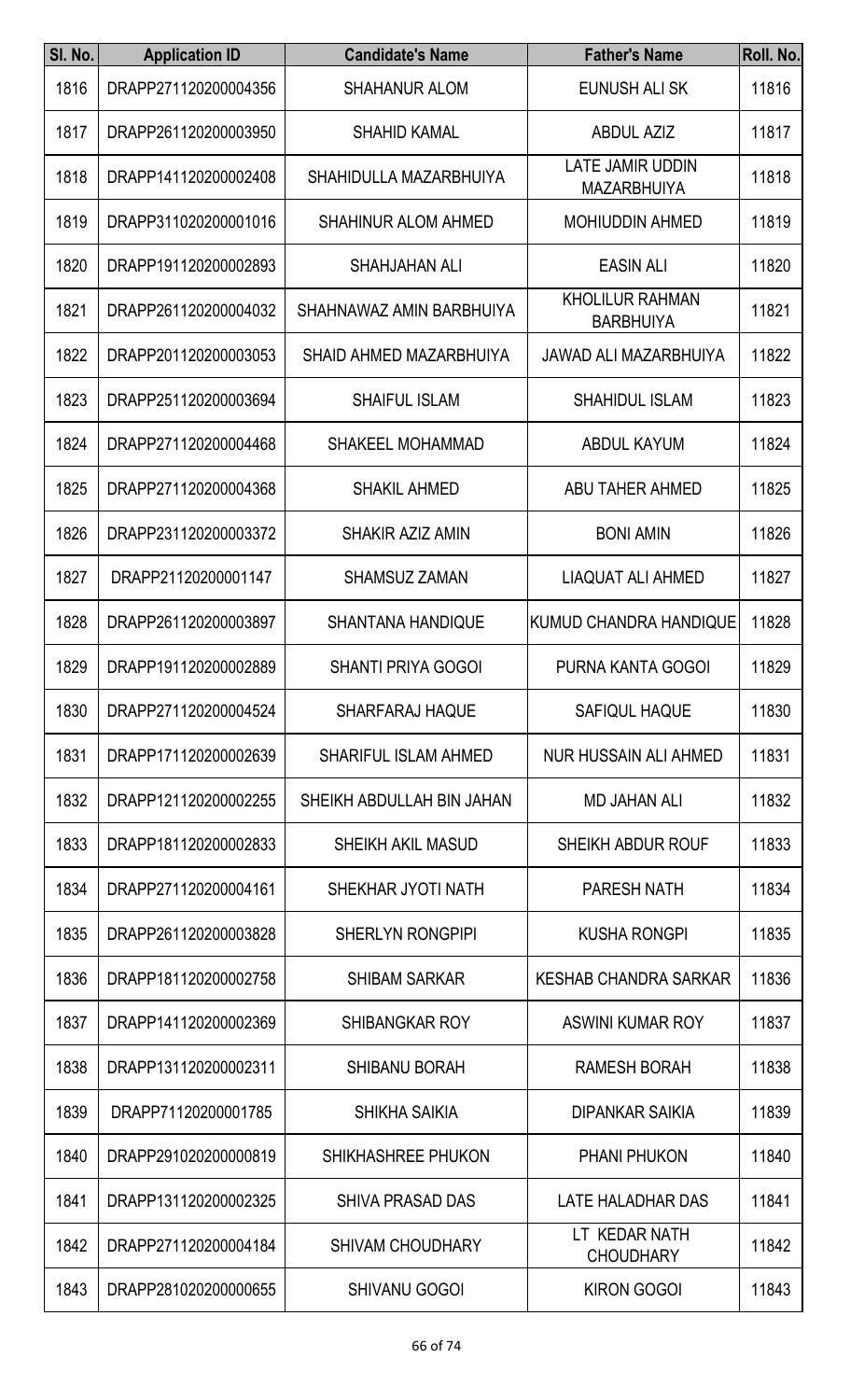| SI. No. | <b>Application ID</b> | <b>Candidate's Name</b>                    | <b>Father's Name</b>         | Roll. No. |
|---------|-----------------------|--------------------------------------------|------------------------------|-----------|
| 1844    | DRAPP171120200002652  | <b>SHIVOM KAKOTY</b>                       | <b>PRONAB KAKOTY</b>         | 11844     |
| 1845    | DRAPP121120200002301  | <b>SHIVRAJ NATH</b>                        | NIBARAN CHANDRA NATH         | 11845     |
| 1846    | DRAPP271120200004476  | SHOAIB MOHAMMAD SAYEED<br><b>BARBHUIYA</b> | TAIMUS UDDIN BARBHUIYA       | 11846     |
| 1847    | DRAPP261120200004079  | SHOMA BARBHUIYA                            | <b>SALAM AHMED BARBHUIYA</b> | 11847     |
| 1848    | DRAPP311020200000979  | SHUBHA JYOTI DAS                           | <b>DHANJIT DAS</b>           | 11848     |
| 1849    | DRAPP251120200003777  | <b>SHUBHAM SANDIP SONOWAL</b>              | <b>DIMBESWAR SONOWAL</b>     | 11849     |
| 1850    | DRAPP241120200003599  | <b>SHYAM PEGU</b>                          | <b>PAGURAM PEGU</b>          | 11850     |
| 1851    | DRAPP181120200002790  | <b>SHYAMAL KISHORE TAMULI</b>              | <b>BIPUL TAMULI</b>          | 11851     |
| 1852    | DRAPP201120200003072  | <b>SHYAMAL SAIKIA</b>                      | <b>JUGEN SAIKIA</b>          | 11852     |
| 1853    | DRAPP41120200001394   | SHYAMOL JYOTI BURAGOHAIN                   | SARBESWAR BURAGOHAIN         | 11853     |
| 1854    | DRAPP161120200002557  | SIBANANDA BORDOLOI                         | LT DHENURAM BORDOLOI         | 11854     |
| 1855    | DRAPP241120200003573  | <b>SIBGATULLA AHMED</b>                    | NAZIMUDDIN AHMED             | 11855     |
| 1856    | DRAPP231120200003388  | SIDDHARTH BORAH                            | RONTU KUMAR BORAH            | 11856     |
| 1857    | DRAPP191120200002927  | SIDHARTHA PHUKAN                           | LAKHYAJEET PHUKAN            | 11857     |
| 1858    | DRAPP161120200002546  | SIKHASHREE BORA                            | <b>GOLOK BORA</b>            | 11858     |
| 1859    | DRAPP121120200002286  | <b>SIKHMONI DAS</b>                        | <b>JAYANTA DAS</b>           | 11859     |
| 1860    | DRAPP171120200002659  | <b>SILPI SIKHA BORAH</b>                   | <b>SRI LAKHESWAR BORA</b>    | 11860     |
| 1861    | DRAPP21120200001157   | <b>SILPITA BORA</b>                        | <b>PRADIP BORA</b>           | 11861     |
| 1862    | DRAPP91120200002039   | SIMANTA BANIKYA                            | <b>HIREN BANIKYA</b>         | 11862     |
| 1863    | DRAPP71120200001725   | SIMANTA TERANG                             | LATE PARAG TERANG            | 11863     |
| 1864    | DRAPP151120200002469  | SIMON ROUCHUNGLAL HMAR                     | RAPHAEL HMAR                 | 11864     |
| 1865    | DRAPP121120200002284  | <b>SINMOY NATH</b>                         | <b>UMESH NATH</b>            | 11865     |
| 1866    | DRAPP261120200003927  | <b>SIRAJUDDIN AHMED</b>                    | <b>KUTUBUDDIN AHMED</b>      | 11866     |
| 1867    | DRAPP41120200001370   | SIRONJEEB HAZARIKA                         | <b>SAILEN HAZARIKA</b>       | 11867     |
| 1868    | DRAPP191120200002929  | <b>SIVA PRASAD DAS</b>                     | <b>BHARAT DAS</b>            | 11868     |
| 1869    | DRAPP161120200002590  | <b>SK ZIAUR RAHMAN</b>                     | <b>MD ABDUR RAHMAN</b>       | 11869     |
| 1870    | DRAPP261120200003905  | <b>SM ARIFA AHMED</b>                      | <b>SM AKBAR</b>              | 11870     |
| 1871    | DRAPP251120200003758  | <b>SMITA MUKHERJEE</b>                     | PRANAB MUKHERJEE             | 11871     |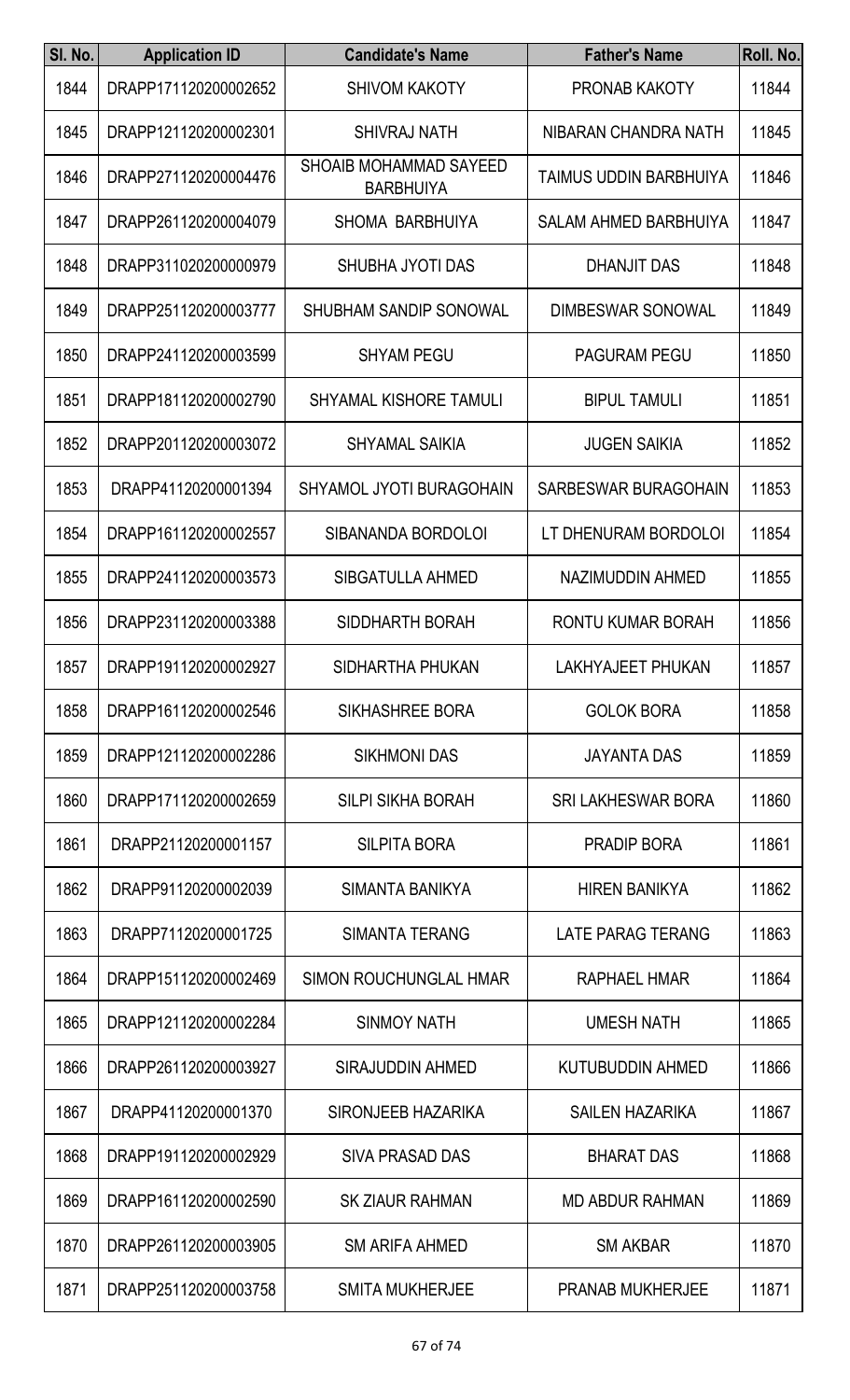| SI. No. | <b>Application ID</b> | <b>Candidate's Name</b>    | <b>Father's Name</b>                         | Roll. No. |
|---------|-----------------------|----------------------------|----------------------------------------------|-----------|
| 1872    | DRAPP101120200002191  | <b>SMRITI REKHA DAS</b>    | <b>ANANDA DAS</b>                            | 11872     |
| 1873    | DRAPP261120200004073  | SMRITIREKHA MORANG         | <b>JITEN CHANDRA MORANG</b>                  | 11873     |
| 1874    | DRAPP271120200004415  | SOMUJJAL BORTHAKUR         | <b>RATUL CHANDRA</b><br><b>BORTHAKUR</b>     | 11874     |
| 1875    | DRAPP281020200000659  | <b>SONGJA RONGPI</b>       | <b>BIDYA SING RONGPI</b>                     | 11875     |
| 1876    | DRAPP251120200003653  | <b>SORIFUL ALOM</b>        | EUNUSH ALI SK                                | 11876     |
| 1877    | DRAPP101120200002190  | <b>SORMILA YESMIN</b>      | <b>SHAHINUR ISLAM</b>                        | 11877     |
| 1878    | DRAPP71120200001773   | <b>SORUJ DAS</b>           | SATYABRATA DAS                               | 11878     |
| 1879    | DRAPP171120200002658  | <b>SOSMITA BATHARI</b>     | <b>JOYJENDRA BATHARI</b>                     | 11879     |
| 1880    | DRAPP271120200004239  | <b>SOUGAT KUNDU</b>        | <b>BABUL KUNDU</b>                           | 11880     |
| 1881    | DRAPP201120200003040  | SOUMITRA SHEKHAR DATTA     | <b>BADAL KUMAR DATTA</b>                     | 11881     |
| 1882    | DRAPP261120200003844  | SOUMYAJYOTI BRAHMACHARY    | <b>PRADHIR KUMAR</b><br><b>BRAHMACHARY</b>   | 11882     |
| 1883    | DRAPP241120200003624  | <b>SOURABH GUPTA</b>       | <b>SWAPAN KUMAR GUPTA</b>                    | 11883     |
| 1884    | DRAPP191120200002901  | <b>SOURAV CHANGMAI</b>     | <b>LILARAM CHANGMAI</b>                      | 11884     |
| 1885    | DRAPP271120200004495  | <b>SOURAV JYOTI NEOG</b>   | <b>PRAFULLA NEOG</b>                         | 11885     |
| 1886    | DRAPP111120200002224  | <b>SOURAV RAY</b>          | <b>SWAPAN KUMAR RAY</b>                      | 11886     |
| 1887    | DRAPP271120200004188  | SOUROV JYOTI BARUAH        | RONJIT BARUAH                                | 11887     |
| 1888    | DRAPP271120200004197  | SOURYADEEP CHAKI           | <b>PRADIP KUMAR CHAKI</b>                    | 11888     |
| 1889    | DRAPP281020200000694  | <b>SRI DHANMANI BARMAN</b> | <b>SRI DHIREN BARMAN</b>                     | 11889     |
| 1890    | DRAPP301020200000881  | <b>SRI RATUL BARMAN</b>    | <b>SRI DHIREN BARMAN</b>                     | 11890     |
| 1891    | DRAPP191120200002959  | SRIMONTA KUMAR PHUKAN      | <b>JOGAT PHUKAN</b>                          | 11891     |
| 1892    | DRAPP231120200003376  | <b>SUBHAM KUMAR SINGH</b>  | <b>BHAGAT PRASAD SINGH</b>                   | 11892     |
| 1893    | DRAPP51120200001529   | <b>SUBHANGA BORTHAKUR</b>  | PRANAYAN BORTHAKUR                           | 11893     |
| 1894    | DRAPP121120200002285  | SUBHANKAR KARMAKAR         | <b>JAYDEV KARMAKAR</b>                       | 11894     |
| 1895    | DRAPP181120200002848  | SUBRATA BHATTACHARYYA      | <b>KAMAL CHANDRA</b><br><b>BHATTACHARYYA</b> | 11895     |
| 1896    | DRAPP271120200004152  | <b>SUBRATA KUMAR</b>       | <b>MADHAB CH KUMAR</b>                       | 11896     |
| 1897    | DRAPP91120200002166   | <b>SUBRATA SINHA</b>       | <b>SUBOTH KUMAR SINHA</b>                    | 11897     |
| 1898    | DRAPP241120200003615  | <b>SUDARSANA GOSWAMI</b>   | <b>HEM CH GOSWAMI</b>                        | 11898     |
| 1899    | DRAPP221120200003217  | SUDARSHAN BORGOHAIN        | PRADIP BORGOHAIN                             | 11899     |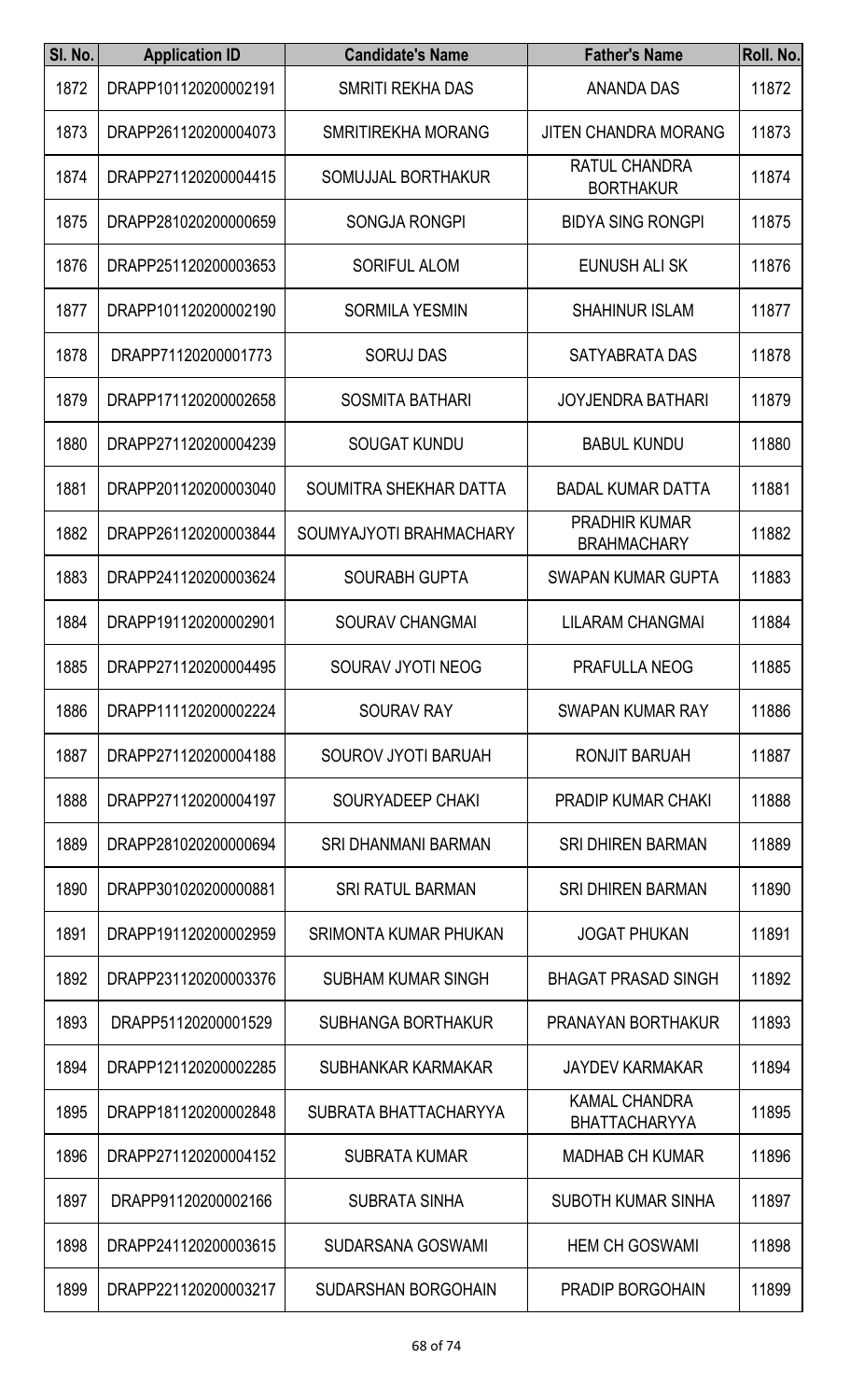| SI. No. | <b>Application ID</b> | <b>Candidate's Name</b>     | <b>Father's Name</b>       | Roll. No. |
|---------|-----------------------|-----------------------------|----------------------------|-----------|
| 1900    | DRAPP271120200004425  | <b>SUDIP DAS</b>            | <b>DIPAK KUMAR DAS</b>     | 11900     |
| 1901    | DRAPP271120200004456  | SUDIPTA KUMAR BORDOLOI      | <b>BALIN BORDOLOI</b>      | 11901     |
| 1902    | DRAPP311020200000949  | SUHELL ABBAS BARBHUIYA      | FIRUZ UDDIN BARBHUIYA      | 11902     |
| 1903    | DRAPP271120200004484  | <b>SUJAUL ISLAM</b>         | <b>RAFIKUL ISLAM</b>       | 11903     |
| 1904    | DRAPP251120200003655  | <b>SUJIT SAHU</b>           | <b>ANIL SAHU</b>           | 11904     |
| 1905    | DRAPP61120200001609   | <b>SULEKHA GOGOI</b>        | <b>DIMBESWAR GOGOI</b>     | 11905     |
| 1906    | DRAPP11120200001081   | <b>SUMAN DEBNATH</b>        | <b>DULAL CHANDRA NATH</b>  | 11906     |
| 1907    | DRAPP131120200002314  | <b>SUMESH SINHA</b>         | <b>SURENDRA SINHA</b>      | 11907     |
| 1908    | DRAPP41120200001357   | <b>SUMI BORAH</b>           | <b>TILOK BORAH</b>         | 11908     |
| 1909    | DRAPP41120200001371   | <b>SUMI MOHAN</b>           | PABITRA MOHAN              | 11909     |
| 1910    | DRAPP291020200000765  | <b>SUNDAR LAL PRAJAPATI</b> | <b>JAWAHAR PRAJAPATI</b>   | 11910     |
| 1911    | DRAPP271120200004312  | <b>SUNIL GOGOI</b>          | AMULYA KUMAR GOGOI         | 11911     |
| 1912    | DRAPP271120200004433  | <b>SURAIYA FERDOUSE</b>     | <b>JASHIM UDDIN</b>        | 11912     |
| 1913    | DRAPP291020200000766  | <b>SURAJ DUTTA</b>          | <b>SUBHASH DUTTA</b>       | 11913     |
| 1914    | DRAPP81120200001832   | <b>SURAJ PAUL</b>           | <b>DIPAK KUMAR PAUL</b>    | 11914     |
| 1915    | DRAPP261120200003940  | <b>SURAJIT HAZARIKA</b>     | RATNESWAR HAZARIKA         | 11915     |
| 1916    | DRAPP171120200002636  | <b>SURAJIT KATAKI</b>       | SIDDHESWAR KATAKI          | 11916     |
| 1917    | DRAPP211120200003186  | <b>SURAJIT KUMAR DAS</b>    | SASHI KANTA DAS            | 11917     |
| 1918    | DRAPP271120200004240  | <b>SURAJIT KUMAR SARMA</b>  | <b>JOGENDRA NATH SARMA</b> | 11918     |
| 1919    | DRAPP221120200003260  | <b>SURAJIT MALAKAR</b>      | PRAFULLA MALAKAR           | 11919     |
| 1920    | DRAPP31120200001289   | SURANJAN HAZARIKA           | TARUN CHANDRA HAZARIKA     | 11920     |
| 1921    | DRAPP91120200002167   | SURYATAPA KAR               | <b>SUBRATA KAR</b>         | 11921     |
| 1922    | DRAPP271120200004459  | <b>SUSHMITA BORAH</b>       | <b>SURYYA KUMAR BORAH</b>  | 11922     |
| 1923    | DRAPP261120200003904  | <b>SUSHMITA GOGOI</b>       | <b>DINANATH GOGOI</b>      | 11923     |
| 1924    | DRAPP241120200003589  | <b>SUSMI DAS</b>            | <b>MUKUNDA DAS</b>         | 11924     |
| 1925    | DRAPP81120200001846   | <b>SUSMITA DEKA</b>         | PRAMOD DEKA                | 11925     |
| 1926    | DRAPP271120200004438  | <b>SUSMITA MONDAL</b>       | <b>MANGAL CH MONDAL</b>    | 11926     |
| 1927    | DRAPP161120200002534  | SUSMITA SONOWAL             | NOKUL SONOWAL              | 11927     |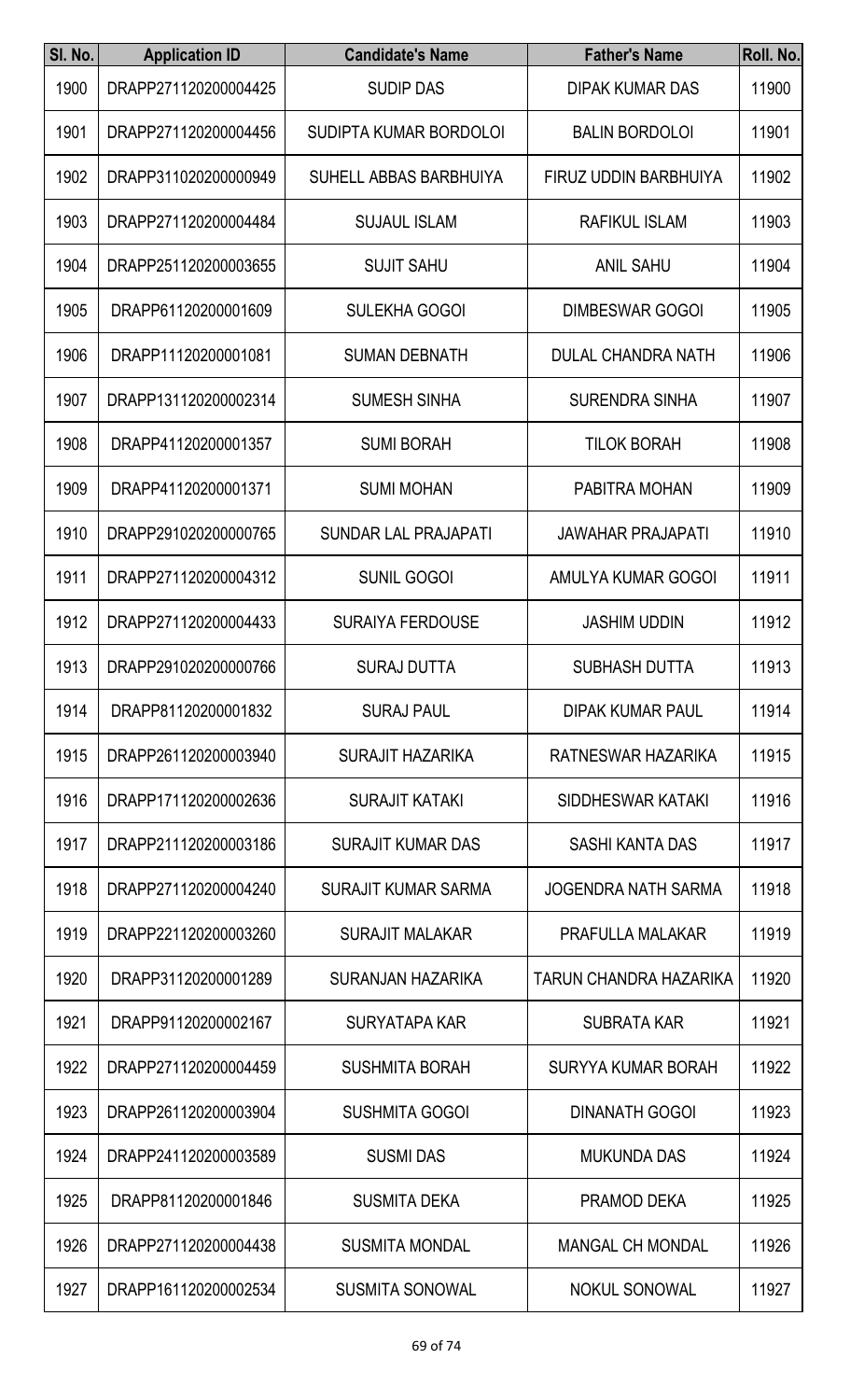| SI. No. | <b>Application ID</b> | <b>Candidate's Name</b>       | <b>Father's Name</b>                         | Roll. No. |
|---------|-----------------------|-------------------------------|----------------------------------------------|-----------|
| 1928    | DRAPP101120200002175  | <b>SUYEL AKTAR MAZUMDER</b>   | AKLAS UDDIN MAZUMDER                         | 11928     |
| 1929    | DRAPP261120200003990  | <b>SWABINA YASMIN</b>         | <b>MD SAIYAD ALI</b>                         | 11929     |
| 1930    | DRAPP81120200001929   | SWAPNANIL KASHYAP             | PULIN CHANDRA DUTTA                          | 11930     |
| 1931    | DRAPP291020200000770  | SWARAJ SHANKAR BORAH          | ARUP KUMAR BORAH                             | 11931     |
| 1932    | DRAPP161120200002598  | SWARNABH SARMAH               | ATUL CHANDRA SARMAH                          | 11932     |
| 1933    | DRAPP61120200001570   | <b>SWARUPA DAS</b>            | DHIRENDRA CHANDRA DAS                        | 11933     |
| 1934    | DRAPP281020200000666  | SWEATA KRISHNATREYA           | <b>TRIBENI MOHAN</b><br><b>BHATTACHARYYA</b> | 11934     |
| 1935    | DRAPP191120200002867  | <b>SWEJ AKTAR MAZUMDER</b>    | KAMAL UDDIN MAZUMDER                         | 11935     |
| 1936    | DRAPP261120200003983  | <b>SWMKHWR BASUMATARY</b>     | <b>BHARAT CHANDRA</b><br><b>BASUMATARY</b>   | 11936     |
| 1937    | DRAPP261120200003898  | <b>SYED ANWAR HUSSAIN</b>     | <b>SYED MOKLISUR RAHMAN</b>                  | 11937     |
| 1938    | DRAPP181120200002765  | <b>SYED ARIZ HAQUE</b>        | <b>SYED MUNIMUL HAQUE</b>                    | 11938     |
| 1939    | DRAPP251120200003692  | <b>SYEDA MAJIDA SERIN</b>     | <b>SYED FOIZULLAH</b>                        | 11939     |
| 1940    | DRAPP121120200002307  | <b>SYEDA TAJKYA PARBIN</b>    | <b>SYED KHALIKUD ZAMAN</b>                   | 11940     |
| 1941    | DRAPP101120200002194  | <b>TABASSUM NAHAR SAIKIA</b>  | PHOOL MAHAMMED                               | 11941     |
| 1942    | DRAPP41120200001433   | <b>TAHERA BEGUM BARBHUIYA</b> | <b>MATIN AHMED BARBHUIYA</b>                 | 11942     |
| 1943    | DRAPP281020200000719  | <b>TAHIR AHMED LASKAR</b>     | <b>JASHIM UDDIN LASKAR</b>                   | 11943     |
| 1944    | DRAPP101120200002179  | TAIOBUR RAHMAN MAZUMDER       | KUTUB UDDIN MAZUMDER                         | 11944     |
| 1945    | DRAPP31120200001207   | <b>TAJMUL ALI</b>             | <b>CHAMSER ALI</b>                           | 11945     |
| 1946    | DRAPP131120200002346  | <b>TAJNIN RAHMAN</b>          | <b>TAJU RAHMAN</b>                           | 11946     |
| 1947    | DRAPP61120200001672   | <b>TAMANNA DAS</b>            | <b>KHAGEN DAS</b>                            | 11947     |
| 1948    | DRAPP271120200004403  | <b>TANMAY DAS</b>             | LATE RATHINDRA NARAYAN<br><b>DAS</b>         | 11948     |
| 1949    | DRAPP171120200002650  | <b>TANUJ KULI</b>             | DHANANJOY KULI                               | 11949     |
| 1950    | DRAPP81120200001922   | <b>TANUJ SONOWAL</b>          | <b>KARTIK SONOWAL</b>                        | 11950     |
| 1951    | DRAPP231120200003347  | <b>TANZIM ULLAH KHAN</b>      | <b>TAYYAB ULLAH KHAN</b>                     | 11951     |
| 1952    | DRAPP271120200004233  | <b>TAPASH NATH</b>            | <b>UMESH NATH</b>                            | 11952     |
| 1953    | DRAPP31120200001237   | <b>TARALI DEKA</b>            | <b>AMRIT DEKA</b>                            | 11953     |
| 1954    | DRAPP201120200003042  | <b>TARANGA KISHOR BORAH</b>   | <b>KAMAL CHANDRA BORAH</b>                   | 11954     |
| 1955    | DRAPP221120200003214  | TARIKULLA HAZARIKA            | <b>TAYABULLA HAZARIKA</b>                    | 11955     |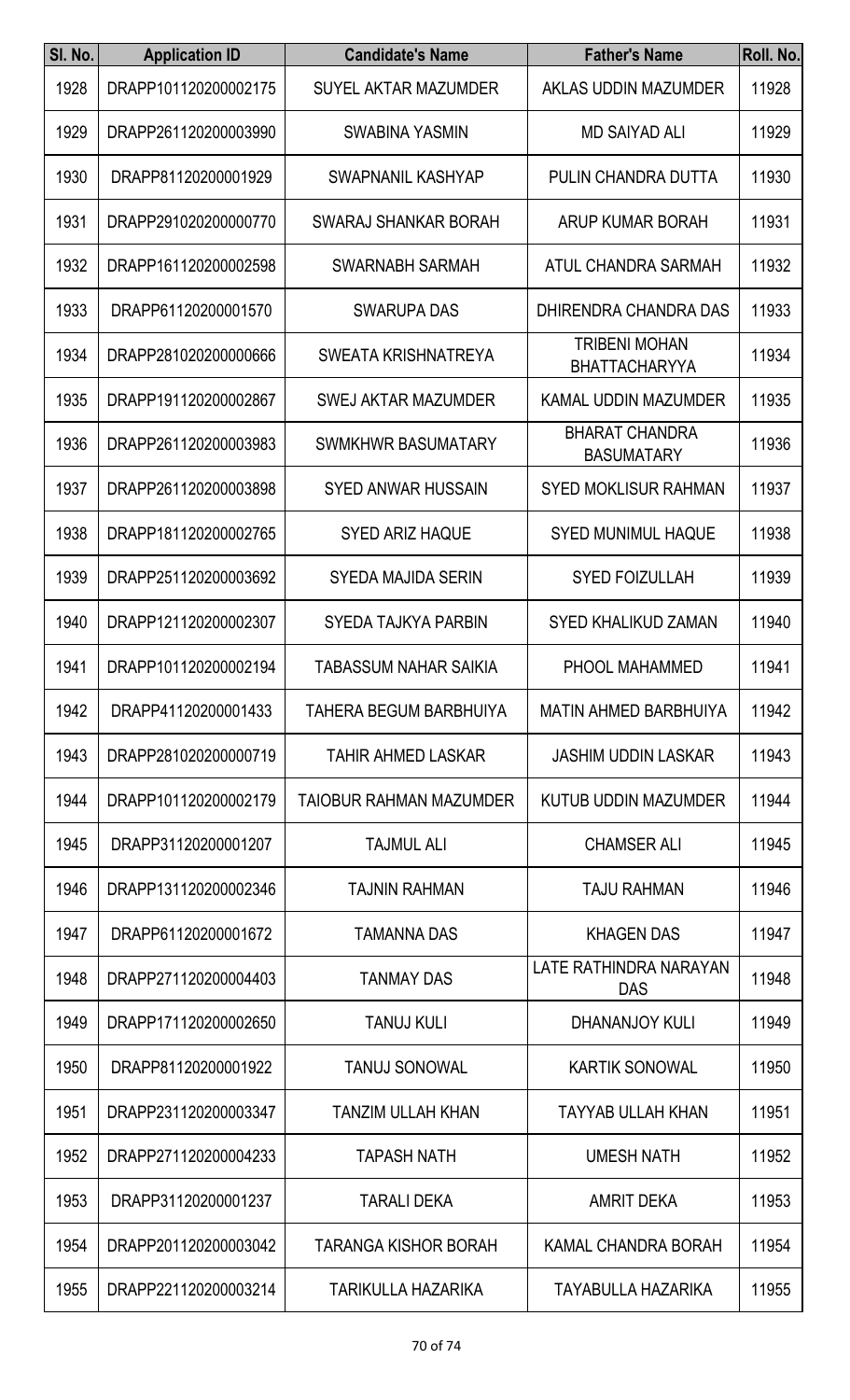| SI. No. | <b>Application ID</b> | <b>Candidate's Name</b>         | <b>Father's Name</b>                       | Roll. No. |
|---------|-----------------------|---------------------------------|--------------------------------------------|-----------|
| 1956    | DRAPP261120200003975  | <b>TARUN BORA</b>               | <b>DINESWAR BORA</b>                       | 11956     |
| 1957    | DRAPP191120200002962  | TAUFIKULLA HAZARIKA             | <b>TAYABULLA HAZARIKA</b>                  | 11957     |
| 1958    | DRAPP311020200000990  | <b>TAUFIQUE AHMED CHOUDHURY</b> | MUSLEH AHMED SIDDIQUEY                     | 11958     |
| 1959    | DRAPP161120200002530  | <b>TAZNUR KHAN</b>              | NURMAHAMMAD KHAN                           | 11959     |
| 1960    | DRAPP121120200002259  | <b>TENISH REGON</b>             | <b>LAKHMINATH REGON</b>                    | 11960     |
| 1961    | DRAPP91120200002064   | <b>THAISRINGDI NAIDING</b>      | <b>GONESWAR NAIDING</b>                    | 11961     |
| 1962    | DRAPP181120200002795  | <b>TINNU PHUKAN</b>             | <b>LAKHMESWAR DEODHAI</b><br><b>PHUKAN</b> | 11962     |
| 1963    | DRAPP221120200003266  | <b>TIPUL CHANDRA DAS</b>        | PRAMOD CHANDRA DAS                         | 11963     |
| 1964    | DRAPP311020200000987  | <b>TIRUJ PHUKAN</b>             | <b>PRADIP PHUKAN</b>                       | 11964     |
| 1965    | DRAPP291020200000782  | <b>TITAN DAS</b>                | ANIL CHANDRA DAS                           | 11965     |
| 1966    | DRAPP231120200003416  | <b>TOIYABA BEGUM</b>            | <b>MUNTAHA ANSARI</b>                      | 11966     |
| 1967    | DRAPP211120200003152  | <b>TONI JOHN HASSA</b>          | <b>DEEP ANANTA HASSA</b>                   | 11967     |
| 1968    | DRAPP251120200003796  | <b>TRAINING HMAR</b>            | LALCHAWLVUNG HMAR                          | 11968     |
| 1969    | DRAPP221120200003231  | <b>TREENA MAYEE BHARATI</b>     | <b>REBAN KUMAR NATH</b>                    | 11969     |
| 1970    | DRAPP11120200001071   | <b>TRIBENI DOLEY</b>            | <b>DIBAKAR DOLEY</b>                       | 11970     |
| 1971    | DRAPP271120200004499  | TRIBENI MRIDUSMITA BORAH        | <b>BABUL BORAH</b>                         | 11971     |
| 1972    | DRAPP261120200004092  | <b>TRIDIB GOGOI</b>             | ARUN KUMAR GOGOI                           | 11972     |
| 1973    | DRAPP251120200003658  | <b>TRIDIB KUMAR PATHAK</b>      | ANANDA RAM PATHAK                          | 11973     |
| 1974    | DRAPP271120200004526  | <b>TRIDIP GOGOI</b>             | <b>TUWARAM GOGOI</b>                       | 11974     |
| 1975    | DRAPP91120200002007   | <b>TRIDIP TALUKDAR</b>          | ARABINDA TALUKDAR                          | 11975     |
| 1976    | DRAPP211120200003161  | <b>TRINAYAN BORA</b>            | <b>BHOLA BORA</b>                          | 11976     |
| 1977    | DRAPP111120200002217  | TRINAYAN JYOTI LOYING           | <b>JOSEFH LOYING</b>                       | 11977     |
| 1978    | DRAPP271120200004482  | <b>TRINAYAN SENCHAWA</b>        | LATE HIRENDRA SENCHOWA                     | 11978     |
| 1979    | DRAPP21120200001160   | <b>TRISHA KALITA</b>            | <b>RAJEN KALITA</b>                        | 11979     |
| 1980    | DRAPP91120200002063   | <b>TULSI PAO</b>                | <b>MAJEN PAO</b>                           | 11980     |
| 1981    | DRAPP201120200003026  | <b>UDAY SANKAR TALUKDAR</b>     | LOHIT CHANDRA TALUKDAR                     | 11981     |
| 1982    | DRAPP291020200000808  | <b>UDDIPTA GOGOI</b>            | <b>NANDA GOGOI</b>                         | 11982     |
| 1983    | DRAPP61120200001576   | <b>UJJAL BARUAH</b>             | <b>ANIL BARUAH</b>                         | 11983     |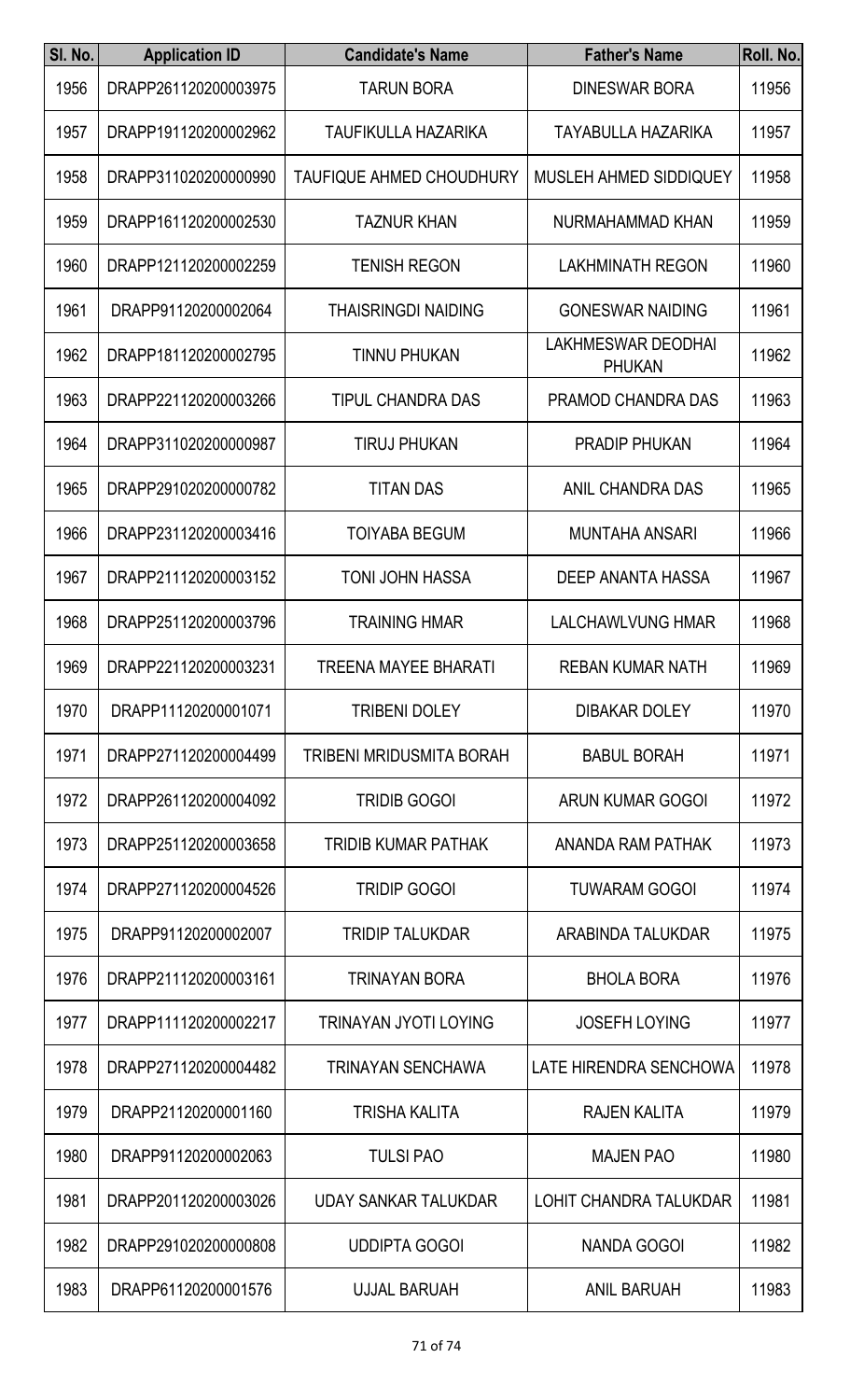| SI. No. | <b>Application ID</b> | <b>Candidate's Name</b>     | <b>Father's Name</b>                     | Roll. No. |
|---------|-----------------------|-----------------------------|------------------------------------------|-----------|
| 1984    | DRAPP271120200004319  | <b>UJWAL SHARMA</b>         | <b>BIRJA SHARMA</b>                      | 11984     |
| 1985    | DRAPP181120200002778  | <b>UPASANA GOGOI</b>        | <b>DURGA GOGOI</b>                       | 11985     |
| 1986    | DRAPP101120200002198  | URBASHI BURAGOHAIN          | <b>MR AMULYA BURAGOHAIN</b>              | 11986     |
| 1987    | DRAPP311020200000961  | USHA RANI BORAH             | <b>BINANDA BORAH</b>                     | 11987     |
| 1988    | DRAPP281020200000715  | <b>UTPAL BARO</b>           | <b>JAGANNATH BARO</b>                    | 11988     |
| 1989    | DRAPP41120200001377   | <b>UTPAL BORA</b>           | PURNANANDA CHUTIA BORA                   | 11989     |
| 1990    | DRAPP261120200003944  | <b>UTPAL BORO</b>           | <b>LILADHAR BORO</b>                     | 11990     |
| 1991    | DRAPP241120200003570  | UTPAL CHAKRABORTY           | <b>LATE PROMOD</b><br><b>CHAKRABORTY</b> | 11991     |
| 1992    | DRAPP261120200004121  | <b>UTPAL DEORI</b>          | <b>LATIM DEORI</b>                       | 11992     |
| 1993    | DRAPP131120200002320  | <b>UTPAL DUTTA</b>          | <b>NITYA DUTTA</b>                       | 11993     |
| 1994    | DRAPP251120200003666  | UTPAL KUMAR BARMAN          | <b>TARUN CHANDRA BARMAN</b>              | 11994     |
| 1995    | DRAPP171120200002679  | <b>UTPAL PEGU</b>           | <b>DEBESWAR PEGU</b>                     | 11995     |
| 1996    | DRAPP121120200002276  | UTSAB JYOTI SAIKIA          | <b>DIMBESWAR SAIKIA</b>                  | 11996     |
| 1997    | DRAPP271120200004389  | <b>UTTAM GHATWAR</b>        | <b>DINO GHATWAR</b>                      | 11997     |
| 1998    | DRAPP301020200000863  | UTTAM KUMAR NATH            | <b>MAHENDRA NATH</b>                     | 11998     |
| 1999    | DRAPP201120200002985  | <b>UTTAM SAIKIA</b>         | <b>TOPAN SAIKIA</b>                      | 11999     |
| 2000    | DRAPP271120200004451  | UTTAM SUTRADHAR             | <b>JATIN SUTRADHAR</b>                   | 12000     |
| 2001    | DRAPP231120200003346  | <b>VICTOR BORUAH</b>        | <b>BIJU BORUAH</b>                       | 12001     |
| 2002    | DRAPP201120200002999  | <b>VIKRAMJIT HAZARIKA</b>   | KANTA HAZARIKA                           | 12002     |
| 2003    | DRAPP21120200001198   | <b>VINAY SHARMA</b>         | LT BINOD SHARMA                          | 12003     |
| 2004    | DRAPP131120200002317  | <b>VIOLINA DAS</b>          | <b>LATE BHUPESH DAS</b>                  | 12004     |
| 2005    | DRAPP21120200001128   | <b>VIVAN CHANDRA KONWAR</b> | ARUN KUMAR KONWAR                        | 12005     |
| 2006    | DRAPP91120200002049   | <b>VIVEK DAS</b>            | <b>CHANDA DAS</b>                        | 12006     |
| 2007    | DRAPP301020200000880  | <b>VIVEK DEB</b>            | <b>CHANDAN KANTI DEB</b>                 | 12007     |
| 2008    | DRAPP211120200003100  | WARISHAH SEHNAJ HUSSAIN     | SOFIQUL HUSSAIN                          | 12008     |
| 2009    | DRAPP171120200002640  | WOUN KHOW JAOHAI            | CHAI MYAT JAOHAI                         | 12009     |
| 2010    | DRAPP51120200001491   | YADUL ISLAM BARBHUIYA       | DARAUL ISLAM BARBHUIYA                   | 12010     |
| 2011    | DRAPP91120200002114   | YANKEE PHUKAN               | SATISH PHUKAN                            | 12011     |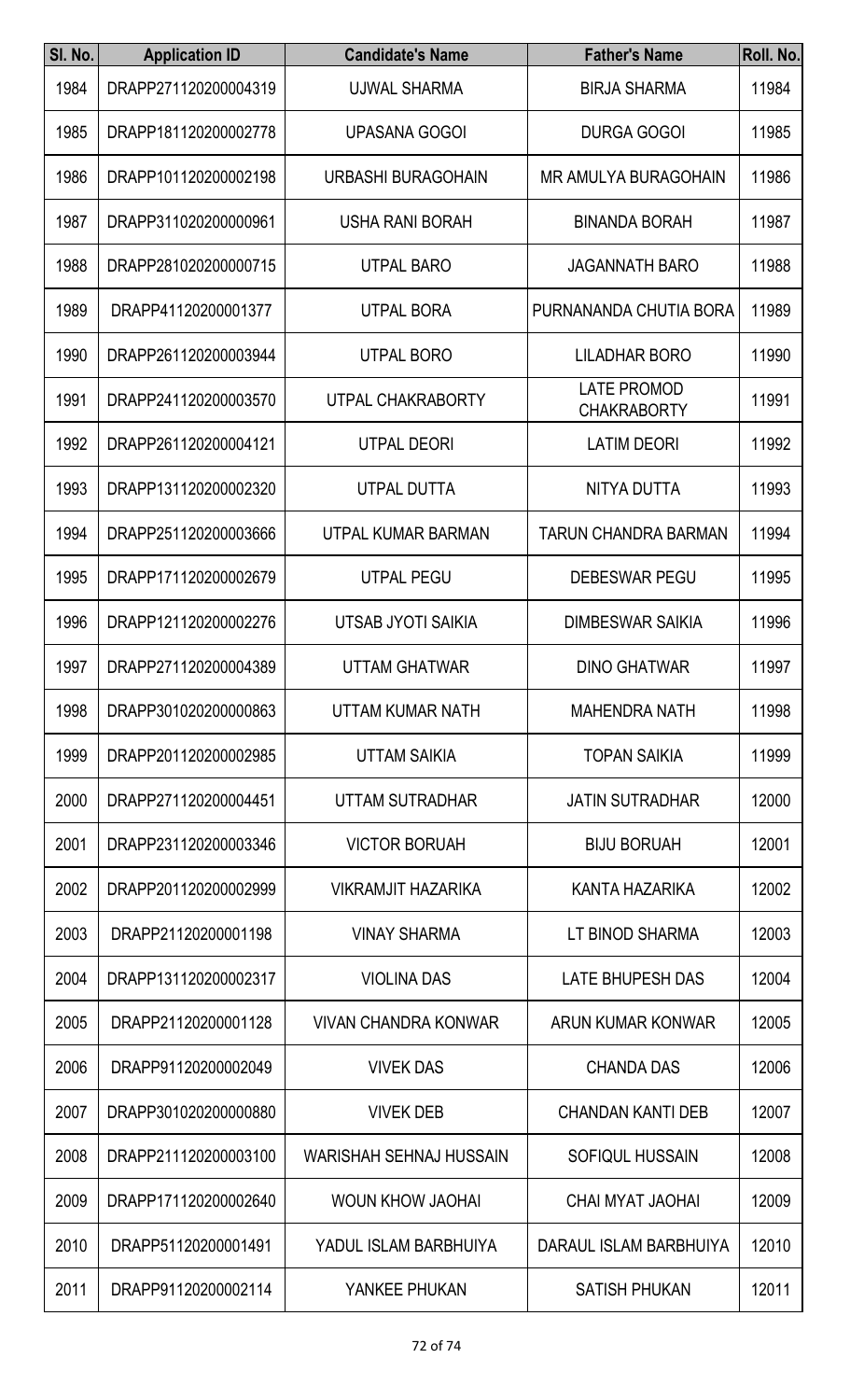| SI. No. | <b>Application ID</b> | <b>Candidate's Name</b>      | <b>Father's Name</b>        | Roll. No. |
|---------|-----------------------|------------------------------|-----------------------------|-----------|
| 2012    | DRAPP121120200002293  | YARANA YASMIN                | <b>ARFAN ALI</b>            | 12012     |
| 2013    | DRAPP291020200000830  | YASTAQUE ALI                 | <b>MD RAJAB ALI</b>         | 12013     |
| 2014    | DRAPP141120200002402  | ZAHIL AHMED LASKAR           | <b>OZI UDDIN LASKAR</b>     | 12014     |
| 2015    | DRAPP271120200004227  | <b>ZAHIR AHMED SADIQUE</b>   | <b>JAN MOHAMMAD ALI</b>     | 12015     |
| 2016    | DRAPP191120200002956  | <b>ZAKIRUL HUSSAIN</b>       | <b>LATIF ALI</b>            | 12016     |
| 2017    | DRAPP71120200001718   | ZAYED MEHEDI MAZUMDER        | RAIHAN UDDIN MAZUMDER       | 12017     |
| 2018    | DRAPP151120200002482  | <b>ASHIFUL HUSSAIN</b>       | <b>AFTAB HUSSAIN</b>        | 12018     |
| 2019    | DRAPP51120200001499   | <b>DIMANJOY HAKMAOSA</b>     | <b>MOTILAL HAKMAOSA</b>     | 12019     |
| 2020    | DRAPP241120200003491  | <b>HAINA BASUMATARY</b>      | <b>GAJENDRA BASUMATARY</b>  | 12020     |
| 2021    | DRAPP161120200002538  | <b>IMTIAZ HUSSAIN</b>        | <b>ABDUL AZIZ</b>           | 12021     |
| 2022    | DRAPP11120200001090   | <b>JAHIR IKBAL</b>           | <b>NURUL ISLAM</b>          | 12022     |
| 2023    | DRAPP271120200004393  | <b>JER MAHAMMAD ALI</b>      | <b>JAN MAHAMMAD ALI</b>     | 12023     |
| 2024    | DRAPP261120200003991  | <b>JITUMONI HAZARIKA</b>     | <b>KULESH HAZARIKA</b>      | 12024     |
| 2025    | DRAPP271120200004141  | <b>KRISHNA KANTA DAS</b>     | <b>KASHI NATH DAS</b>       | 12025     |
| 2026    | DRAPP121120200002272  | <b>KURSHID ALOM LASKAR</b>   | <b>JAMAL UDDIN LASKAR</b>   | 12026     |
| 2027    | DRAPP241120200003540  | <b>MOKBUL HUSSAIN LASKAR</b> | <b>MOTIUR RAHMAN LASKAR</b> | 12027     |
| 2028    | DRAPP21120200001121   | NAYAN KUMAR SONOWAL          | PUNYO SONOWAL               | 12028     |
| 2029    | DRAPP261120200004001  | <b>NIKHIL SINGH</b>          | <b>MOHAN SINGH</b>          | 12029     |
| 2030    | DRAPP271120200004162  | NILAKSHI KAKATI              | PRABHAT CH KAKATI           | 12030     |
| 2031    | DRAPP261120200003819  | PARTHA JYOTI NATH            | DEBEN CHANDRA NATH          | 12031     |
| 2032    | DRAPP261120200003888  | PARTHA PRATIM TALUKDAR       | <b>CHITRA TALUKDAR</b>      | 12032     |
| 2033    | DRAPP271120200004222  | PRAFULLA BURAGOHAIN          | <b>HUSSAIN BURAGOHAIN</b>   | 12033     |
| 2034    | DRAPP241120200003508  | RAJASHREE PATHAK             | <b>PRANESWAR PATHAK</b>     | 12034     |
| 2035    | DRAPP131120200002343  | <b>SHAKIRUL ISLAM</b>        | <b>KASHEM ALI</b>           | 12035     |
| 2036    | DRAPP291020200000803  | <b>SHRISTI DAS</b>           | <b>SUREN DAS</b>            | 12036     |
| 2037    | DRAPP251120200003774  | SIDDHANTA PRITOM DAS         | LATE JAYANTA KUMAR DAS      | 12037     |
| 2038    | DRAPP21120200001129   | SUBHRA JYOTI DUTTA           | <b>NILAMONI DUTTA</b>       | 12038     |
| 2039    | DRAPP231120200003374  | UTPAL MORAN                  | <b>BHULEN MORAN</b>         | 12039     |